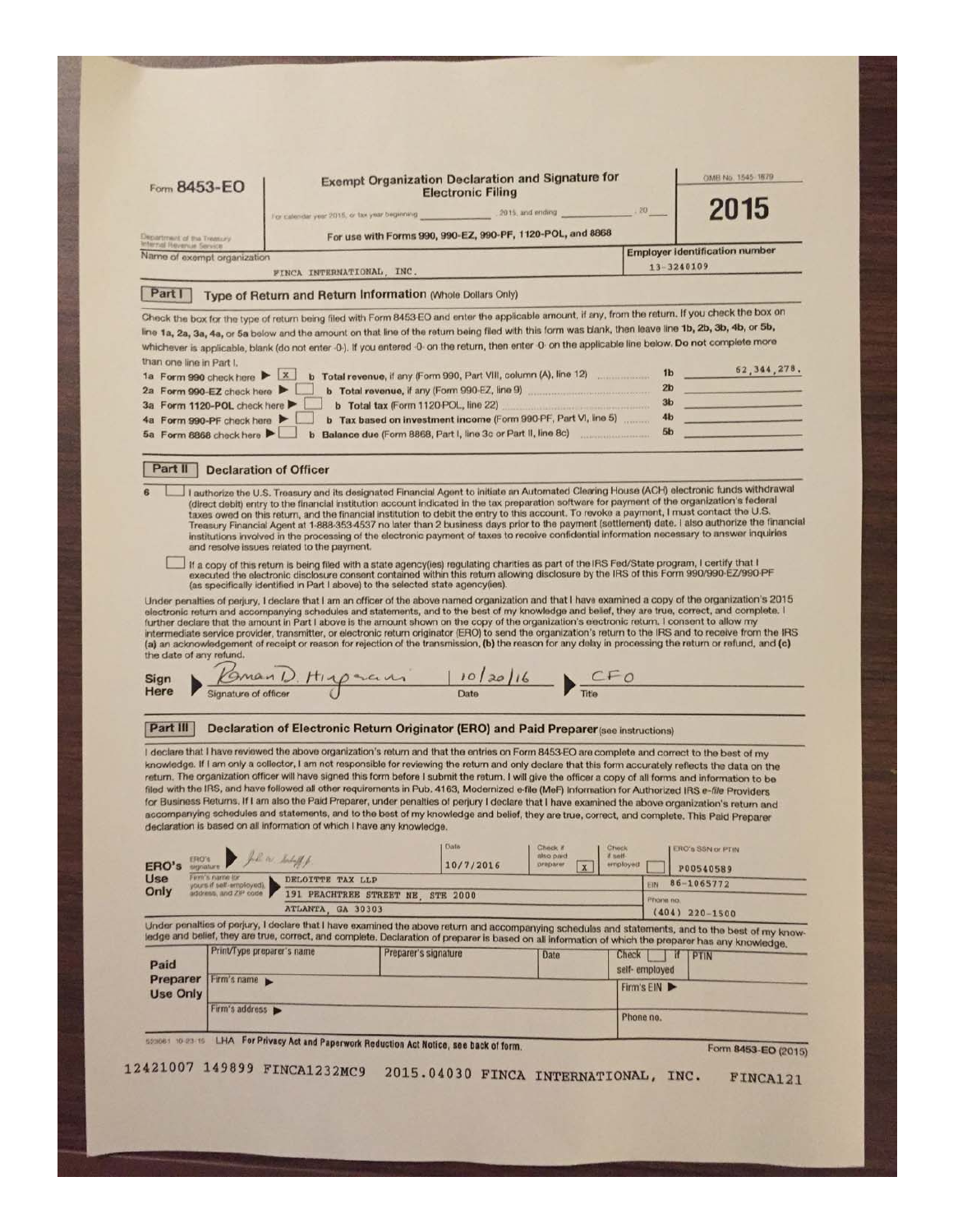Department of the Treasury Internal Revenue Service

## **Return of Organization Exempt From Income Tax**

**Under section 501(c), 527, or 4947(a)(1) of the Internal Revenue Code (except private foundations)**

**and Struction 501(c), 527, or 4947(a)(1) of the internal Revenue Code (except private foundations)<br>
■ Do not enter social security numbers on this form as it may be made public.<br>
■ Information about Form 990 and its inst** 

**• Information about Form 990 and its instructions is at www.irs.gov/form990. and inspection** 



|                                |                               | A For the 2015 calendar year, or tax year beginning                                                                                         | and ending           |                                                     |                                            |  |  |  |  |
|--------------------------------|-------------------------------|---------------------------------------------------------------------------------------------------------------------------------------------|----------------------|-----------------------------------------------------|--------------------------------------------|--|--|--|--|
|                                | <b>B</b> Check if applicable: | <b>C</b> Name of organization                                                                                                               |                      | D Employer identification number                    |                                            |  |  |  |  |
|                                | Address<br>change             | FINCA INTERNATIONAL, INC.                                                                                                                   |                      |                                                     |                                            |  |  |  |  |
|                                | Name<br>change                | Doing business as                                                                                                                           |                      | 13-3240109                                          |                                            |  |  |  |  |
|                                | Initial<br>return             | Number and street (or P.O. box if mail is not delivered to street address)                                                                  | Room/suite           | E Telephone number                                  |                                            |  |  |  |  |
|                                | Final<br>return/              | 1201 15TH ST. NW, 8TH FLOOR                                                                                                                 |                      |                                                     | $(202)$ 682-1510                           |  |  |  |  |
|                                | termin-<br>ated               | City or town, state or province, country, and ZIP or foreign postal code                                                                    |                      | G Gross receipts \$                                 | 62, 344, 278.                              |  |  |  |  |
|                                | Amended<br>return             | WASHINGTON, DC 20005                                                                                                                        |                      | $H(a)$ is this a group return                       |                                            |  |  |  |  |
|                                | Applica-<br>tion              | F Name and address of principal officer: RUPERT W. SCOFIELD                                                                                 |                      | for subordinates? [                                 |                                            |  |  |  |  |
|                                | pending                       | SAME AS C ABOVE                                                                                                                             |                      | $H(b)$ Are all subordinates included? $\Box$ Yes    | No                                         |  |  |  |  |
|                                |                               | <b>I</b> Tax-exempt status: $X \mid 501(c)(3)$<br>$\sim$ (insert no.)<br>$4947(a)(1)$ or<br>$501(c)$ (                                      | 527                  |                                                     | If "No," attach a list. (see instructions) |  |  |  |  |
|                                |                               | J Website: WWW.FINCA.ORG                                                                                                                    |                      | $H(c)$ Group exemption number $\blacktriangleright$ |                                            |  |  |  |  |
|                                |                               | K Form of organization:   X Corporation<br>Trust<br>Other $\blacktriangleright$<br>Association                                              |                      | L Year of formation: 1984                           | M State of legal domicile: NY              |  |  |  |  |
|                                | Part I                        | Summary                                                                                                                                     |                      |                                                     |                                            |  |  |  |  |
|                                | 1                             | Briefly describe the organization's mission or most significant activities: ALLEVIATE POVERTY BY HELPING                                    |                      |                                                     |                                            |  |  |  |  |
|                                |                               | PEOPLE BUILD ASSETS, CREATE JOBS AND RAISE STANDARD OF LIVING.                                                                              |                      |                                                     |                                            |  |  |  |  |
| Activities & Governance        | 2                             | Check this box $\blacktriangleright$ $\Box$ if the organization discontinued its operations or disposed of more than 25% of its net assets. |                      |                                                     |                                            |  |  |  |  |
|                                | з                             | Number of voting members of the governing body (Part VI, line 1a)                                                                           |                      | 3                                                   | 13                                         |  |  |  |  |
|                                | 4                             | Number of independent voting members of the governing body (Part VI, line 1b) manual content content of independent voting                  |                      | 4                                                   | 11                                         |  |  |  |  |
|                                | 5                             |                                                                                                                                             | 5                    | 163                                                 |                                            |  |  |  |  |
|                                | 6                             |                                                                                                                                             | 6                    | 68                                                  |                                            |  |  |  |  |
|                                |                               |                                                                                                                                             |                      | 7a                                                  | 10,000.                                    |  |  |  |  |
|                                |                               |                                                                                                                                             |                      | 7b                                                  | 8,100.                                     |  |  |  |  |
|                                |                               |                                                                                                                                             | <b>Prior Year</b>    | <b>Current Year</b>                                 |                                            |  |  |  |  |
|                                | 8                             | Contributions and grants (Part VIII, line 1h)                                                                                               |                      | 25,288,005.                                         | 20, 354, 935.                              |  |  |  |  |
| Revenue                        | 9                             | Program service revenue (Part VIII, line 2g)                                                                                                |                      | 32,682,014.                                         | 30,159,885.                                |  |  |  |  |
|                                | 10                            |                                                                                                                                             |                      | 3, 325, 221.                                        | 7,017,667.                                 |  |  |  |  |
|                                | 11                            | Other revenue (Part VIII, column (A), lines 5, 6d, 8c, 9c, 10c, and 11e)                                                                    |                      | 5.295.341.                                          | 4,811,791.                                 |  |  |  |  |
|                                | 12                            | Total revenue - add lines 8 through 11 (must equal Part VIII, column (A), line 12)                                                          |                      | 66,590,581.                                         | 62, 344, 278.                              |  |  |  |  |
|                                | 13                            | Grants and similar amounts paid (Part IX, column (A), lines 1-3)                                                                            | 0.<br>$\mathbf{0}$ . | 0.<br>0.                                            |                                            |  |  |  |  |
|                                | 14                            | Benefits paid to or for members (Part IX, column (A), line 4)                                                                               |                      |                                                     |                                            |  |  |  |  |
|                                | 15                            | Salaries, other compensation, employee benefits (Part IX, column (A), lines 5-10)                                                           |                      | 26, 487, 471.                                       | 23, 137, 692.                              |  |  |  |  |
| Expenses                       |                               |                                                                                                                                             |                      | 289,592.                                            | 301.392.                                   |  |  |  |  |
|                                |                               | $\bullet$ $\frac{3,500,800}{.}$<br><b>b</b> Total fundraising expenses (Part IX, column (D), line 25)                                       |                      |                                                     |                                            |  |  |  |  |
|                                | 17                            |                                                                                                                                             |                      | 34,638,294.                                         | 30,870,804.                                |  |  |  |  |
|                                | 18                            | Total expenses. Add lines 13-17 (must equal Part IX, column (A), line 25)                                                                   |                      | 61, 415, 357.                                       | 54, 309, 888.                              |  |  |  |  |
|                                | 19                            |                                                                                                                                             |                      | 5, 175, 224.                                        | 8,034,390.                                 |  |  |  |  |
| Net Assets or<br>Fund Balances |                               |                                                                                                                                             |                      | <b>Beginning of Current Year</b>                    | <b>End of Year</b>                         |  |  |  |  |
|                                | 20                            | Total assets (Part X, line 16)                                                                                                              |                      | 135, 162, 784.                                      | 140,032,171.                               |  |  |  |  |
|                                | 21                            | Total liabilities (Part X, line 26)                                                                                                         |                      | 52, 104, 204.                                       | 48, 412, 575.                              |  |  |  |  |
|                                | 22                            |                                                                                                                                             |                      | 83,058,580.                                         | 91.619.596.                                |  |  |  |  |
|                                | Part II                       | Signature Block                                                                                                                             |                      |                                                     |                                            |  |  |  |  |

Under penalties of perjury, I declare that I have examined this return, including accompanying schedules and statements, and to the best of my knowledge and belief, it is true, correct, and complete. Declaration of preparer (other than officer) is based on all information of which preparer has any knowledge.

|              | Signature of officer                                                              |                      | Date                         |
|--------------|-----------------------------------------------------------------------------------|----------------------|------------------------------|
| Sign<br>Here | ROMAN HINGORANI, CHIEF FINANCIAL OFFICER<br>Type or print name and title          |                      |                              |
|              | Print/Type preparer's name                                                        | Preparer's signature | Date<br><b>PTIN</b><br>Check |
| Paid         | JOHN W. SADOFF, JR.                                                               |                      | P00540589<br>self-employed   |
| Preparer     | Firm's name DELOITTE TAX LLP                                                      |                      | 86-1065772<br>Firm's $EIN$   |
| Use Only     | Firm's address 191 PEACHTREE STREET NE, STE 2000                                  |                      |                              |
|              | ATLANTA, GA 30303                                                                 |                      | Phone no. (404) 220-1500     |
|              | May the IRS discuss this return with the preparer shown above? (see instructions) |                      | X  <br>Yes<br><b>No</b>      |
|              |                                                                                   |                      | $\cdots$                     |

532001 12-16-15 LHA For Paperwork Reduction Act Notice, see the separate instructions. Form 990 (2015)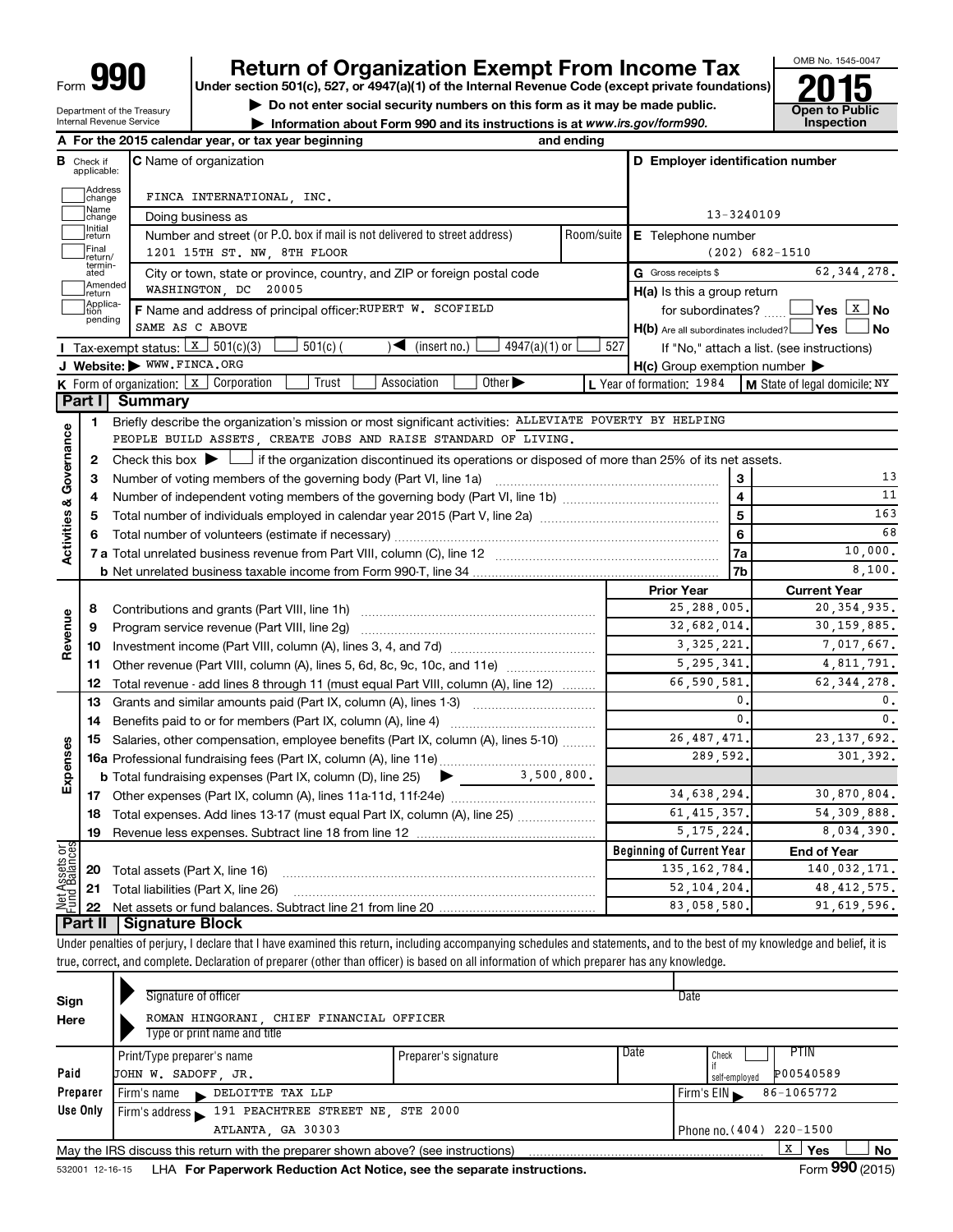|              | 532002                                                                                                                                                                                              |                                      |                        |                         |                                                   |
|--------------|-----------------------------------------------------------------------------------------------------------------------------------------------------------------------------------------------------|--------------------------------------|------------------------|-------------------------|---------------------------------------------------|
| 4е           | Total program service expenses                                                                                                                                                                      | 40,968,105.                          |                        |                         | Form 990 (2015)                                   |
| 4d           | Other program services (Describe in Schedule O.)<br>(Expenses \$                                                                                                                                    | including grants of \$               | (Revenue \$            |                         |                                                   |
|              |                                                                                                                                                                                                     |                                      |                        |                         |                                                   |
|              |                                                                                                                                                                                                     |                                      |                        |                         |                                                   |
|              |                                                                                                                                                                                                     |                                      |                        |                         |                                                   |
|              |                                                                                                                                                                                                     |                                      |                        |                         |                                                   |
|              |                                                                                                                                                                                                     |                                      |                        |                         |                                                   |
| 4с           | (Code:<br>) (Expenses \$                                                                                                                                                                            | including grants of \$               |                        | ) (Revenue \$           |                                                   |
|              |                                                                                                                                                                                                     |                                      |                        |                         |                                                   |
|              |                                                                                                                                                                                                     |                                      |                        |                         |                                                   |
|              |                                                                                                                                                                                                     |                                      |                        |                         |                                                   |
|              |                                                                                                                                                                                                     |                                      |                        |                         |                                                   |
|              |                                                                                                                                                                                                     |                                      |                        |                         |                                                   |
| 4b           | ) (Expenses \$<br>(Code:                                                                                                                                                                            |                                      | including grants of \$ | $\left(\text{Revenue }$ |                                                   |
|              |                                                                                                                                                                                                     |                                      |                        |                         |                                                   |
|              |                                                                                                                                                                                                     |                                      |                        |                         |                                                   |
|              | SEE SCHEDULE O FOR MORE DETAILED INFORMATION.                                                                                                                                                       |                                      |                        |                         |                                                   |
|              | INDIVIDUALS VOLUNTARILY SAVED ON A REGULAR BASIS, WITH TOTAL SAVINGS OF<br>OVER \$168 MILLION, EQUATING TO AN AVERAGE SAVINGS OF \$147 PER CLIENT.                                                  |                                      |                        |                         |                                                   |
|              | ITS AFFILIATES DISBURSED \$1.3 BILLION IN LOANS AVERAGING \$831 TO ITS<br>CLIENTS, THE MAJORITY OF WHOM ARE WOMEN. MORE THAN 1.1 MILLION                                                            |                                      |                        |                         |                                                   |
| 4a           | (Code: ) (Expenses \$<br>OVER THE COURSE OF 2015, 12,000 EMPLOYEES AT FINCA INTERNATIONAL AND                                                                                                       | 40, 968, 105. including grants of \$ |                        | $\sqrt{3}$ (Revenue \$  | 34, 961, 676.                                     |
|              | Section 501(c)(3) and 501(c)(4) organizations are required to report the amount of grants and allocations to others, the total expenses, and<br>revenue, if any, for each program service reported. |                                      |                        |                         |                                                   |
| 4            | If "Yes," describe these changes on Schedule O.<br>Describe the organization's program service accomplishments for each of its three largest program services, as measured by expenses.             |                                      |                        |                         |                                                   |
| 3            | If "Yes," describe these new services on Schedule O.<br>Did the organization cease conducting, or make significant changes in how it conducts, any program services?                                |                                      |                        |                         | $\sqrt{}$ Yes $\sqrt{ \frac{ \chi}{\Lambda} }$ No |
| $\mathbf{2}$ | Did the organization undertake any significant program services during the year which were not listed on<br>the prior Form 990 or 990-EZ?                                                           |                                      |                        |                         | $\exists$ Yes $\boxed{\texttt{x}}$ No             |
|              | LIVING.                                                                                                                                                                                             |                                      |                        |                         |                                                   |
|              | FINCA'S MISSION IS TO ALLEVIATE POVERTY THROUGH LASTING SOLUTIONS THAT<br>HELP PEOPLE BUILD ASSETS, CREATE JOBS, AND RAISE THEIR STANDARD OF                                                        |                                      |                        |                         |                                                   |
| 1            | Briefly describe the organization's mission:                                                                                                                                                        |                                      |                        |                         |                                                   |
|              |                                                                                                                                                                                                     |                                      |                        |                         |                                                   |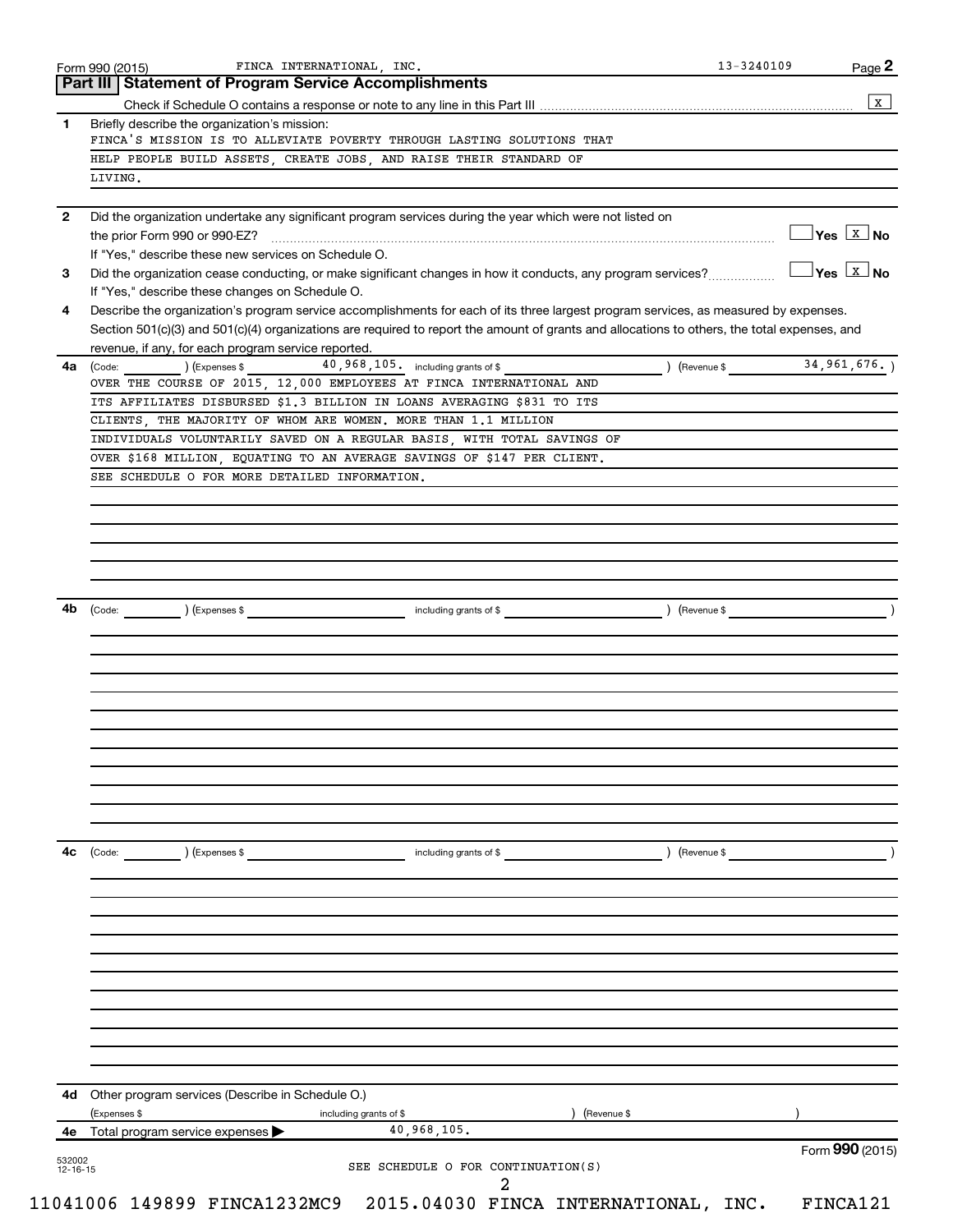| <b>Part IV   Checklist of Required Schedules</b><br>Yes<br>Is the organization described in section $501(c)(3)$ or $4947(a)(1)$ (other than a private foundation)?<br>1.<br>х<br>If "Yes," complete Schedule A<br>1.<br>$\overline{2}$<br>X<br>2<br>Did the organization engage in direct or indirect political campaign activities on behalf of or in opposition to candidates for<br>3<br>З<br>Section 501(c)(3) organizations. Did the organization engage in lobbying activities, or have a section 501(h) election in effect<br>4<br>4<br>Is the organization a section 501(c)(4), 501(c)(5), or 501(c)(6) organization that receives membership dues, assessments, or<br>5<br>5<br>Did the organization maintain any donor advised funds or any similar funds or accounts for which donors have the right to<br>6<br>provide advice on the distribution or investment of amounts in such funds or accounts? If "Yes," complete Schedule D, Part I<br>6<br>Did the organization receive or hold a conservation easement, including easements to preserve open space,<br>7<br>the environment, historic land areas, or historic structures? If "Yes," complete Schedule D, Part II<br>$\overline{7}$<br>Did the organization maintain collections of works of art, historical treasures, or other similar assets? If "Yes," complete<br>8<br>8<br>Did the organization report an amount in Part X, line 21, for escrow or custodial account liability, serve as a custodian for<br>9<br>amounts not listed in Part X; or provide credit counseling, debt management, credit repair, or debt negotiation services?<br>If "Yes," complete Schedule D, Part IV<br>9<br>Did the organization, directly or through a related organization, hold assets in temporarily restricted endowments, permanent<br>10<br>10<br>If the organization's answer to any of the following questions is "Yes," then complete Schedule D, Parts VI, VII, VIII, IX, or X<br>11<br>as applicable.<br>a Did the organization report an amount for land, buildings, and equipment in Part X, line 10? If "Yes," complete Schedule D,<br>X<br>Part VI<br>11a<br><b>b</b> Did the organization report an amount for investments - other securities in Part X, line 12 that is 5% or more of its total<br>11b<br>Did the organization report an amount for investments - program related in Part X, line 13 that is 5% or more of its total<br>c<br>X<br>11c<br>d Did the organization report an amount for other assets in Part X, line 15 that is 5% or more of its total assets reported in<br>11d<br>x<br><b>e</b> Did the organization report an amount for other liabilities in Part X, line 25? If "Yes," complete Schedule D, Part X<br>11e<br>Did the organization's separate or consolidated financial statements for the tax year include a footnote that addresses<br>f<br>X<br>the organization's liability for uncertain tax positions under FIN 48 (ASC 740)? If "Yes," complete Schedule D, Part X<br>11f<br>12a Did the organization obtain separate, independent audited financial statements for the tax year? If "Yes," complete<br>Schedule D, Parts XI and XII<br>12a<br><b>b</b> Was the organization included in consolidated, independent audited financial statements for the tax year?<br>X<br>If "Yes," and if the organization answered "No" to line 12a, then completing Schedule D, Parts XI and XII is optional <i>manimini</i><br>12 <sub>b</sub><br>13<br>13<br>14a<br>х<br>Did the organization maintain an office, employees, or agents outside of the United States?<br>14a<br><b>b</b> Did the organization have aggregate revenues or expenses of more than \$10,000 from grantmaking, fundraising, business,<br>investment, and program service activities outside the United States, or aggregate foreign investments valued at \$100,000<br>X<br>14b<br>Did the organization report on Part IX, column (A), line 3, more than \$5,000 of grants or other assistance to or for any<br>15<br>foreign organization? If "Yes," complete Schedule F, Parts II and IV<br>15<br>Did the organization report on Part IX, column (A), line 3, more than \$5,000 of aggregate grants or other assistance to<br>16<br>16<br>Did the organization report a total of more than \$15,000 of expenses for professional fundraising services on Part IX,<br>17<br>х<br>17 |    | 13-3240109<br>FINCA INTERNATIONAL INC.<br>Form 990 (2015)                                                                    |  | Page 3 |
|----------------------------------------------------------------------------------------------------------------------------------------------------------------------------------------------------------------------------------------------------------------------------------------------------------------------------------------------------------------------------------------------------------------------------------------------------------------------------------------------------------------------------------------------------------------------------------------------------------------------------------------------------------------------------------------------------------------------------------------------------------------------------------------------------------------------------------------------------------------------------------------------------------------------------------------------------------------------------------------------------------------------------------------------------------------------------------------------------------------------------------------------------------------------------------------------------------------------------------------------------------------------------------------------------------------------------------------------------------------------------------------------------------------------------------------------------------------------------------------------------------------------------------------------------------------------------------------------------------------------------------------------------------------------------------------------------------------------------------------------------------------------------------------------------------------------------------------------------------------------------------------------------------------------------------------------------------------------------------------------------------------------------------------------------------------------------------------------------------------------------------------------------------------------------------------------------------------------------------------------------------------------------------------------------------------------------------------------------------------------------------------------------------------------------------------------------------------------------------------------------------------------------------------------------------------------------------------------------------------------------------------------------------------------------------------------------------------------------------------------------------------------------------------------------------------------------------------------------------------------------------------------------------------------------------------------------------------------------------------------------------------------------------------------------------------------------------------------------------------------------------------------------------------------------------------------------------------------------------------------------------------------------------------------------------------------------------------------------------------------------------------------------------------------------------------------------------------------------------------------------------------------------------------------------------------------------------------------------------------------------------------------------------------------------------------------------------------------------------------------------------------------------------------------------------------------------------------------------------------------------------------------------------------------------------------------------------------------------------------------------------------------------------------------------------------------------------------------------------------------------------------------------------------------------------------------------------------------------------------------------------------------------------------------------------------------------------------------------------------------------|----|------------------------------------------------------------------------------------------------------------------------------|--|--------|
|                                                                                                                                                                                                                                                                                                                                                                                                                                                                                                                                                                                                                                                                                                                                                                                                                                                                                                                                                                                                                                                                                                                                                                                                                                                                                                                                                                                                                                                                                                                                                                                                                                                                                                                                                                                                                                                                                                                                                                                                                                                                                                                                                                                                                                                                                                                                                                                                                                                                                                                                                                                                                                                                                                                                                                                                                                                                                                                                                                                                                                                                                                                                                                                                                                                                                                                                                                                                                                                                                                                                                                                                                                                                                                                                                                                                                                                                                                                                                                                                                                                                                                                                                                                                                                                                                                                                                                            |    |                                                                                                                              |  |        |
|                                                                                                                                                                                                                                                                                                                                                                                                                                                                                                                                                                                                                                                                                                                                                                                                                                                                                                                                                                                                                                                                                                                                                                                                                                                                                                                                                                                                                                                                                                                                                                                                                                                                                                                                                                                                                                                                                                                                                                                                                                                                                                                                                                                                                                                                                                                                                                                                                                                                                                                                                                                                                                                                                                                                                                                                                                                                                                                                                                                                                                                                                                                                                                                                                                                                                                                                                                                                                                                                                                                                                                                                                                                                                                                                                                                                                                                                                                                                                                                                                                                                                                                                                                                                                                                                                                                                                                            |    |                                                                                                                              |  | No     |
|                                                                                                                                                                                                                                                                                                                                                                                                                                                                                                                                                                                                                                                                                                                                                                                                                                                                                                                                                                                                                                                                                                                                                                                                                                                                                                                                                                                                                                                                                                                                                                                                                                                                                                                                                                                                                                                                                                                                                                                                                                                                                                                                                                                                                                                                                                                                                                                                                                                                                                                                                                                                                                                                                                                                                                                                                                                                                                                                                                                                                                                                                                                                                                                                                                                                                                                                                                                                                                                                                                                                                                                                                                                                                                                                                                                                                                                                                                                                                                                                                                                                                                                                                                                                                                                                                                                                                                            |    |                                                                                                                              |  |        |
|                                                                                                                                                                                                                                                                                                                                                                                                                                                                                                                                                                                                                                                                                                                                                                                                                                                                                                                                                                                                                                                                                                                                                                                                                                                                                                                                                                                                                                                                                                                                                                                                                                                                                                                                                                                                                                                                                                                                                                                                                                                                                                                                                                                                                                                                                                                                                                                                                                                                                                                                                                                                                                                                                                                                                                                                                                                                                                                                                                                                                                                                                                                                                                                                                                                                                                                                                                                                                                                                                                                                                                                                                                                                                                                                                                                                                                                                                                                                                                                                                                                                                                                                                                                                                                                                                                                                                                            |    |                                                                                                                              |  |        |
|                                                                                                                                                                                                                                                                                                                                                                                                                                                                                                                                                                                                                                                                                                                                                                                                                                                                                                                                                                                                                                                                                                                                                                                                                                                                                                                                                                                                                                                                                                                                                                                                                                                                                                                                                                                                                                                                                                                                                                                                                                                                                                                                                                                                                                                                                                                                                                                                                                                                                                                                                                                                                                                                                                                                                                                                                                                                                                                                                                                                                                                                                                                                                                                                                                                                                                                                                                                                                                                                                                                                                                                                                                                                                                                                                                                                                                                                                                                                                                                                                                                                                                                                                                                                                                                                                                                                                                            |    |                                                                                                                              |  |        |
|                                                                                                                                                                                                                                                                                                                                                                                                                                                                                                                                                                                                                                                                                                                                                                                                                                                                                                                                                                                                                                                                                                                                                                                                                                                                                                                                                                                                                                                                                                                                                                                                                                                                                                                                                                                                                                                                                                                                                                                                                                                                                                                                                                                                                                                                                                                                                                                                                                                                                                                                                                                                                                                                                                                                                                                                                                                                                                                                                                                                                                                                                                                                                                                                                                                                                                                                                                                                                                                                                                                                                                                                                                                                                                                                                                                                                                                                                                                                                                                                                                                                                                                                                                                                                                                                                                                                                                            |    |                                                                                                                              |  |        |
|                                                                                                                                                                                                                                                                                                                                                                                                                                                                                                                                                                                                                                                                                                                                                                                                                                                                                                                                                                                                                                                                                                                                                                                                                                                                                                                                                                                                                                                                                                                                                                                                                                                                                                                                                                                                                                                                                                                                                                                                                                                                                                                                                                                                                                                                                                                                                                                                                                                                                                                                                                                                                                                                                                                                                                                                                                                                                                                                                                                                                                                                                                                                                                                                                                                                                                                                                                                                                                                                                                                                                                                                                                                                                                                                                                                                                                                                                                                                                                                                                                                                                                                                                                                                                                                                                                                                                                            |    |                                                                                                                              |  | x      |
|                                                                                                                                                                                                                                                                                                                                                                                                                                                                                                                                                                                                                                                                                                                                                                                                                                                                                                                                                                                                                                                                                                                                                                                                                                                                                                                                                                                                                                                                                                                                                                                                                                                                                                                                                                                                                                                                                                                                                                                                                                                                                                                                                                                                                                                                                                                                                                                                                                                                                                                                                                                                                                                                                                                                                                                                                                                                                                                                                                                                                                                                                                                                                                                                                                                                                                                                                                                                                                                                                                                                                                                                                                                                                                                                                                                                                                                                                                                                                                                                                                                                                                                                                                                                                                                                                                                                                                            |    |                                                                                                                              |  | x      |
|                                                                                                                                                                                                                                                                                                                                                                                                                                                                                                                                                                                                                                                                                                                                                                                                                                                                                                                                                                                                                                                                                                                                                                                                                                                                                                                                                                                                                                                                                                                                                                                                                                                                                                                                                                                                                                                                                                                                                                                                                                                                                                                                                                                                                                                                                                                                                                                                                                                                                                                                                                                                                                                                                                                                                                                                                                                                                                                                                                                                                                                                                                                                                                                                                                                                                                                                                                                                                                                                                                                                                                                                                                                                                                                                                                                                                                                                                                                                                                                                                                                                                                                                                                                                                                                                                                                                                                            |    |                                                                                                                              |  |        |
|                                                                                                                                                                                                                                                                                                                                                                                                                                                                                                                                                                                                                                                                                                                                                                                                                                                                                                                                                                                                                                                                                                                                                                                                                                                                                                                                                                                                                                                                                                                                                                                                                                                                                                                                                                                                                                                                                                                                                                                                                                                                                                                                                                                                                                                                                                                                                                                                                                                                                                                                                                                                                                                                                                                                                                                                                                                                                                                                                                                                                                                                                                                                                                                                                                                                                                                                                                                                                                                                                                                                                                                                                                                                                                                                                                                                                                                                                                                                                                                                                                                                                                                                                                                                                                                                                                                                                                            |    |                                                                                                                              |  | x      |
|                                                                                                                                                                                                                                                                                                                                                                                                                                                                                                                                                                                                                                                                                                                                                                                                                                                                                                                                                                                                                                                                                                                                                                                                                                                                                                                                                                                                                                                                                                                                                                                                                                                                                                                                                                                                                                                                                                                                                                                                                                                                                                                                                                                                                                                                                                                                                                                                                                                                                                                                                                                                                                                                                                                                                                                                                                                                                                                                                                                                                                                                                                                                                                                                                                                                                                                                                                                                                                                                                                                                                                                                                                                                                                                                                                                                                                                                                                                                                                                                                                                                                                                                                                                                                                                                                                                                                                            |    |                                                                                                                              |  |        |
|                                                                                                                                                                                                                                                                                                                                                                                                                                                                                                                                                                                                                                                                                                                                                                                                                                                                                                                                                                                                                                                                                                                                                                                                                                                                                                                                                                                                                                                                                                                                                                                                                                                                                                                                                                                                                                                                                                                                                                                                                                                                                                                                                                                                                                                                                                                                                                                                                                                                                                                                                                                                                                                                                                                                                                                                                                                                                                                                                                                                                                                                                                                                                                                                                                                                                                                                                                                                                                                                                                                                                                                                                                                                                                                                                                                                                                                                                                                                                                                                                                                                                                                                                                                                                                                                                                                                                                            |    |                                                                                                                              |  | x      |
|                                                                                                                                                                                                                                                                                                                                                                                                                                                                                                                                                                                                                                                                                                                                                                                                                                                                                                                                                                                                                                                                                                                                                                                                                                                                                                                                                                                                                                                                                                                                                                                                                                                                                                                                                                                                                                                                                                                                                                                                                                                                                                                                                                                                                                                                                                                                                                                                                                                                                                                                                                                                                                                                                                                                                                                                                                                                                                                                                                                                                                                                                                                                                                                                                                                                                                                                                                                                                                                                                                                                                                                                                                                                                                                                                                                                                                                                                                                                                                                                                                                                                                                                                                                                                                                                                                                                                                            |    |                                                                                                                              |  |        |
|                                                                                                                                                                                                                                                                                                                                                                                                                                                                                                                                                                                                                                                                                                                                                                                                                                                                                                                                                                                                                                                                                                                                                                                                                                                                                                                                                                                                                                                                                                                                                                                                                                                                                                                                                                                                                                                                                                                                                                                                                                                                                                                                                                                                                                                                                                                                                                                                                                                                                                                                                                                                                                                                                                                                                                                                                                                                                                                                                                                                                                                                                                                                                                                                                                                                                                                                                                                                                                                                                                                                                                                                                                                                                                                                                                                                                                                                                                                                                                                                                                                                                                                                                                                                                                                                                                                                                                            |    |                                                                                                                              |  | x      |
|                                                                                                                                                                                                                                                                                                                                                                                                                                                                                                                                                                                                                                                                                                                                                                                                                                                                                                                                                                                                                                                                                                                                                                                                                                                                                                                                                                                                                                                                                                                                                                                                                                                                                                                                                                                                                                                                                                                                                                                                                                                                                                                                                                                                                                                                                                                                                                                                                                                                                                                                                                                                                                                                                                                                                                                                                                                                                                                                                                                                                                                                                                                                                                                                                                                                                                                                                                                                                                                                                                                                                                                                                                                                                                                                                                                                                                                                                                                                                                                                                                                                                                                                                                                                                                                                                                                                                                            |    |                                                                                                                              |  |        |
|                                                                                                                                                                                                                                                                                                                                                                                                                                                                                                                                                                                                                                                                                                                                                                                                                                                                                                                                                                                                                                                                                                                                                                                                                                                                                                                                                                                                                                                                                                                                                                                                                                                                                                                                                                                                                                                                                                                                                                                                                                                                                                                                                                                                                                                                                                                                                                                                                                                                                                                                                                                                                                                                                                                                                                                                                                                                                                                                                                                                                                                                                                                                                                                                                                                                                                                                                                                                                                                                                                                                                                                                                                                                                                                                                                                                                                                                                                                                                                                                                                                                                                                                                                                                                                                                                                                                                                            |    |                                                                                                                              |  | х      |
|                                                                                                                                                                                                                                                                                                                                                                                                                                                                                                                                                                                                                                                                                                                                                                                                                                                                                                                                                                                                                                                                                                                                                                                                                                                                                                                                                                                                                                                                                                                                                                                                                                                                                                                                                                                                                                                                                                                                                                                                                                                                                                                                                                                                                                                                                                                                                                                                                                                                                                                                                                                                                                                                                                                                                                                                                                                                                                                                                                                                                                                                                                                                                                                                                                                                                                                                                                                                                                                                                                                                                                                                                                                                                                                                                                                                                                                                                                                                                                                                                                                                                                                                                                                                                                                                                                                                                                            |    |                                                                                                                              |  |        |
|                                                                                                                                                                                                                                                                                                                                                                                                                                                                                                                                                                                                                                                                                                                                                                                                                                                                                                                                                                                                                                                                                                                                                                                                                                                                                                                                                                                                                                                                                                                                                                                                                                                                                                                                                                                                                                                                                                                                                                                                                                                                                                                                                                                                                                                                                                                                                                                                                                                                                                                                                                                                                                                                                                                                                                                                                                                                                                                                                                                                                                                                                                                                                                                                                                                                                                                                                                                                                                                                                                                                                                                                                                                                                                                                                                                                                                                                                                                                                                                                                                                                                                                                                                                                                                                                                                                                                                            |    |                                                                                                                              |  |        |
|                                                                                                                                                                                                                                                                                                                                                                                                                                                                                                                                                                                                                                                                                                                                                                                                                                                                                                                                                                                                                                                                                                                                                                                                                                                                                                                                                                                                                                                                                                                                                                                                                                                                                                                                                                                                                                                                                                                                                                                                                                                                                                                                                                                                                                                                                                                                                                                                                                                                                                                                                                                                                                                                                                                                                                                                                                                                                                                                                                                                                                                                                                                                                                                                                                                                                                                                                                                                                                                                                                                                                                                                                                                                                                                                                                                                                                                                                                                                                                                                                                                                                                                                                                                                                                                                                                                                                                            |    |                                                                                                                              |  | х      |
|                                                                                                                                                                                                                                                                                                                                                                                                                                                                                                                                                                                                                                                                                                                                                                                                                                                                                                                                                                                                                                                                                                                                                                                                                                                                                                                                                                                                                                                                                                                                                                                                                                                                                                                                                                                                                                                                                                                                                                                                                                                                                                                                                                                                                                                                                                                                                                                                                                                                                                                                                                                                                                                                                                                                                                                                                                                                                                                                                                                                                                                                                                                                                                                                                                                                                                                                                                                                                                                                                                                                                                                                                                                                                                                                                                                                                                                                                                                                                                                                                                                                                                                                                                                                                                                                                                                                                                            |    |                                                                                                                              |  |        |
|                                                                                                                                                                                                                                                                                                                                                                                                                                                                                                                                                                                                                                                                                                                                                                                                                                                                                                                                                                                                                                                                                                                                                                                                                                                                                                                                                                                                                                                                                                                                                                                                                                                                                                                                                                                                                                                                                                                                                                                                                                                                                                                                                                                                                                                                                                                                                                                                                                                                                                                                                                                                                                                                                                                                                                                                                                                                                                                                                                                                                                                                                                                                                                                                                                                                                                                                                                                                                                                                                                                                                                                                                                                                                                                                                                                                                                                                                                                                                                                                                                                                                                                                                                                                                                                                                                                                                                            |    |                                                                                                                              |  | х      |
|                                                                                                                                                                                                                                                                                                                                                                                                                                                                                                                                                                                                                                                                                                                                                                                                                                                                                                                                                                                                                                                                                                                                                                                                                                                                                                                                                                                                                                                                                                                                                                                                                                                                                                                                                                                                                                                                                                                                                                                                                                                                                                                                                                                                                                                                                                                                                                                                                                                                                                                                                                                                                                                                                                                                                                                                                                                                                                                                                                                                                                                                                                                                                                                                                                                                                                                                                                                                                                                                                                                                                                                                                                                                                                                                                                                                                                                                                                                                                                                                                                                                                                                                                                                                                                                                                                                                                                            |    |                                                                                                                              |  |        |
|                                                                                                                                                                                                                                                                                                                                                                                                                                                                                                                                                                                                                                                                                                                                                                                                                                                                                                                                                                                                                                                                                                                                                                                                                                                                                                                                                                                                                                                                                                                                                                                                                                                                                                                                                                                                                                                                                                                                                                                                                                                                                                                                                                                                                                                                                                                                                                                                                                                                                                                                                                                                                                                                                                                                                                                                                                                                                                                                                                                                                                                                                                                                                                                                                                                                                                                                                                                                                                                                                                                                                                                                                                                                                                                                                                                                                                                                                                                                                                                                                                                                                                                                                                                                                                                                                                                                                                            |    |                                                                                                                              |  |        |
|                                                                                                                                                                                                                                                                                                                                                                                                                                                                                                                                                                                                                                                                                                                                                                                                                                                                                                                                                                                                                                                                                                                                                                                                                                                                                                                                                                                                                                                                                                                                                                                                                                                                                                                                                                                                                                                                                                                                                                                                                                                                                                                                                                                                                                                                                                                                                                                                                                                                                                                                                                                                                                                                                                                                                                                                                                                                                                                                                                                                                                                                                                                                                                                                                                                                                                                                                                                                                                                                                                                                                                                                                                                                                                                                                                                                                                                                                                                                                                                                                                                                                                                                                                                                                                                                                                                                                                            |    |                                                                                                                              |  |        |
|                                                                                                                                                                                                                                                                                                                                                                                                                                                                                                                                                                                                                                                                                                                                                                                                                                                                                                                                                                                                                                                                                                                                                                                                                                                                                                                                                                                                                                                                                                                                                                                                                                                                                                                                                                                                                                                                                                                                                                                                                                                                                                                                                                                                                                                                                                                                                                                                                                                                                                                                                                                                                                                                                                                                                                                                                                                                                                                                                                                                                                                                                                                                                                                                                                                                                                                                                                                                                                                                                                                                                                                                                                                                                                                                                                                                                                                                                                                                                                                                                                                                                                                                                                                                                                                                                                                                                                            |    |                                                                                                                              |  |        |
|                                                                                                                                                                                                                                                                                                                                                                                                                                                                                                                                                                                                                                                                                                                                                                                                                                                                                                                                                                                                                                                                                                                                                                                                                                                                                                                                                                                                                                                                                                                                                                                                                                                                                                                                                                                                                                                                                                                                                                                                                                                                                                                                                                                                                                                                                                                                                                                                                                                                                                                                                                                                                                                                                                                                                                                                                                                                                                                                                                                                                                                                                                                                                                                                                                                                                                                                                                                                                                                                                                                                                                                                                                                                                                                                                                                                                                                                                                                                                                                                                                                                                                                                                                                                                                                                                                                                                                            |    |                                                                                                                              |  | х      |
|                                                                                                                                                                                                                                                                                                                                                                                                                                                                                                                                                                                                                                                                                                                                                                                                                                                                                                                                                                                                                                                                                                                                                                                                                                                                                                                                                                                                                                                                                                                                                                                                                                                                                                                                                                                                                                                                                                                                                                                                                                                                                                                                                                                                                                                                                                                                                                                                                                                                                                                                                                                                                                                                                                                                                                                                                                                                                                                                                                                                                                                                                                                                                                                                                                                                                                                                                                                                                                                                                                                                                                                                                                                                                                                                                                                                                                                                                                                                                                                                                                                                                                                                                                                                                                                                                                                                                                            |    |                                                                                                                              |  |        |
|                                                                                                                                                                                                                                                                                                                                                                                                                                                                                                                                                                                                                                                                                                                                                                                                                                                                                                                                                                                                                                                                                                                                                                                                                                                                                                                                                                                                                                                                                                                                                                                                                                                                                                                                                                                                                                                                                                                                                                                                                                                                                                                                                                                                                                                                                                                                                                                                                                                                                                                                                                                                                                                                                                                                                                                                                                                                                                                                                                                                                                                                                                                                                                                                                                                                                                                                                                                                                                                                                                                                                                                                                                                                                                                                                                                                                                                                                                                                                                                                                                                                                                                                                                                                                                                                                                                                                                            |    |                                                                                                                              |  |        |
|                                                                                                                                                                                                                                                                                                                                                                                                                                                                                                                                                                                                                                                                                                                                                                                                                                                                                                                                                                                                                                                                                                                                                                                                                                                                                                                                                                                                                                                                                                                                                                                                                                                                                                                                                                                                                                                                                                                                                                                                                                                                                                                                                                                                                                                                                                                                                                                                                                                                                                                                                                                                                                                                                                                                                                                                                                                                                                                                                                                                                                                                                                                                                                                                                                                                                                                                                                                                                                                                                                                                                                                                                                                                                                                                                                                                                                                                                                                                                                                                                                                                                                                                                                                                                                                                                                                                                                            |    |                                                                                                                              |  |        |
|                                                                                                                                                                                                                                                                                                                                                                                                                                                                                                                                                                                                                                                                                                                                                                                                                                                                                                                                                                                                                                                                                                                                                                                                                                                                                                                                                                                                                                                                                                                                                                                                                                                                                                                                                                                                                                                                                                                                                                                                                                                                                                                                                                                                                                                                                                                                                                                                                                                                                                                                                                                                                                                                                                                                                                                                                                                                                                                                                                                                                                                                                                                                                                                                                                                                                                                                                                                                                                                                                                                                                                                                                                                                                                                                                                                                                                                                                                                                                                                                                                                                                                                                                                                                                                                                                                                                                                            |    |                                                                                                                              |  | х      |
|                                                                                                                                                                                                                                                                                                                                                                                                                                                                                                                                                                                                                                                                                                                                                                                                                                                                                                                                                                                                                                                                                                                                                                                                                                                                                                                                                                                                                                                                                                                                                                                                                                                                                                                                                                                                                                                                                                                                                                                                                                                                                                                                                                                                                                                                                                                                                                                                                                                                                                                                                                                                                                                                                                                                                                                                                                                                                                                                                                                                                                                                                                                                                                                                                                                                                                                                                                                                                                                                                                                                                                                                                                                                                                                                                                                                                                                                                                                                                                                                                                                                                                                                                                                                                                                                                                                                                                            |    |                                                                                                                              |  |        |
|                                                                                                                                                                                                                                                                                                                                                                                                                                                                                                                                                                                                                                                                                                                                                                                                                                                                                                                                                                                                                                                                                                                                                                                                                                                                                                                                                                                                                                                                                                                                                                                                                                                                                                                                                                                                                                                                                                                                                                                                                                                                                                                                                                                                                                                                                                                                                                                                                                                                                                                                                                                                                                                                                                                                                                                                                                                                                                                                                                                                                                                                                                                                                                                                                                                                                                                                                                                                                                                                                                                                                                                                                                                                                                                                                                                                                                                                                                                                                                                                                                                                                                                                                                                                                                                                                                                                                                            |    |                                                                                                                              |  |        |
|                                                                                                                                                                                                                                                                                                                                                                                                                                                                                                                                                                                                                                                                                                                                                                                                                                                                                                                                                                                                                                                                                                                                                                                                                                                                                                                                                                                                                                                                                                                                                                                                                                                                                                                                                                                                                                                                                                                                                                                                                                                                                                                                                                                                                                                                                                                                                                                                                                                                                                                                                                                                                                                                                                                                                                                                                                                                                                                                                                                                                                                                                                                                                                                                                                                                                                                                                                                                                                                                                                                                                                                                                                                                                                                                                                                                                                                                                                                                                                                                                                                                                                                                                                                                                                                                                                                                                                            |    |                                                                                                                              |  |        |
|                                                                                                                                                                                                                                                                                                                                                                                                                                                                                                                                                                                                                                                                                                                                                                                                                                                                                                                                                                                                                                                                                                                                                                                                                                                                                                                                                                                                                                                                                                                                                                                                                                                                                                                                                                                                                                                                                                                                                                                                                                                                                                                                                                                                                                                                                                                                                                                                                                                                                                                                                                                                                                                                                                                                                                                                                                                                                                                                                                                                                                                                                                                                                                                                                                                                                                                                                                                                                                                                                                                                                                                                                                                                                                                                                                                                                                                                                                                                                                                                                                                                                                                                                                                                                                                                                                                                                                            |    |                                                                                                                              |  |        |
|                                                                                                                                                                                                                                                                                                                                                                                                                                                                                                                                                                                                                                                                                                                                                                                                                                                                                                                                                                                                                                                                                                                                                                                                                                                                                                                                                                                                                                                                                                                                                                                                                                                                                                                                                                                                                                                                                                                                                                                                                                                                                                                                                                                                                                                                                                                                                                                                                                                                                                                                                                                                                                                                                                                                                                                                                                                                                                                                                                                                                                                                                                                                                                                                                                                                                                                                                                                                                                                                                                                                                                                                                                                                                                                                                                                                                                                                                                                                                                                                                                                                                                                                                                                                                                                                                                                                                                            |    |                                                                                                                              |  |        |
|                                                                                                                                                                                                                                                                                                                                                                                                                                                                                                                                                                                                                                                                                                                                                                                                                                                                                                                                                                                                                                                                                                                                                                                                                                                                                                                                                                                                                                                                                                                                                                                                                                                                                                                                                                                                                                                                                                                                                                                                                                                                                                                                                                                                                                                                                                                                                                                                                                                                                                                                                                                                                                                                                                                                                                                                                                                                                                                                                                                                                                                                                                                                                                                                                                                                                                                                                                                                                                                                                                                                                                                                                                                                                                                                                                                                                                                                                                                                                                                                                                                                                                                                                                                                                                                                                                                                                                            |    |                                                                                                                              |  |        |
|                                                                                                                                                                                                                                                                                                                                                                                                                                                                                                                                                                                                                                                                                                                                                                                                                                                                                                                                                                                                                                                                                                                                                                                                                                                                                                                                                                                                                                                                                                                                                                                                                                                                                                                                                                                                                                                                                                                                                                                                                                                                                                                                                                                                                                                                                                                                                                                                                                                                                                                                                                                                                                                                                                                                                                                                                                                                                                                                                                                                                                                                                                                                                                                                                                                                                                                                                                                                                                                                                                                                                                                                                                                                                                                                                                                                                                                                                                                                                                                                                                                                                                                                                                                                                                                                                                                                                                            |    |                                                                                                                              |  |        |
|                                                                                                                                                                                                                                                                                                                                                                                                                                                                                                                                                                                                                                                                                                                                                                                                                                                                                                                                                                                                                                                                                                                                                                                                                                                                                                                                                                                                                                                                                                                                                                                                                                                                                                                                                                                                                                                                                                                                                                                                                                                                                                                                                                                                                                                                                                                                                                                                                                                                                                                                                                                                                                                                                                                                                                                                                                                                                                                                                                                                                                                                                                                                                                                                                                                                                                                                                                                                                                                                                                                                                                                                                                                                                                                                                                                                                                                                                                                                                                                                                                                                                                                                                                                                                                                                                                                                                                            |    |                                                                                                                              |  | x      |
|                                                                                                                                                                                                                                                                                                                                                                                                                                                                                                                                                                                                                                                                                                                                                                                                                                                                                                                                                                                                                                                                                                                                                                                                                                                                                                                                                                                                                                                                                                                                                                                                                                                                                                                                                                                                                                                                                                                                                                                                                                                                                                                                                                                                                                                                                                                                                                                                                                                                                                                                                                                                                                                                                                                                                                                                                                                                                                                                                                                                                                                                                                                                                                                                                                                                                                                                                                                                                                                                                                                                                                                                                                                                                                                                                                                                                                                                                                                                                                                                                                                                                                                                                                                                                                                                                                                                                                            |    |                                                                                                                              |  |        |
|                                                                                                                                                                                                                                                                                                                                                                                                                                                                                                                                                                                                                                                                                                                                                                                                                                                                                                                                                                                                                                                                                                                                                                                                                                                                                                                                                                                                                                                                                                                                                                                                                                                                                                                                                                                                                                                                                                                                                                                                                                                                                                                                                                                                                                                                                                                                                                                                                                                                                                                                                                                                                                                                                                                                                                                                                                                                                                                                                                                                                                                                                                                                                                                                                                                                                                                                                                                                                                                                                                                                                                                                                                                                                                                                                                                                                                                                                                                                                                                                                                                                                                                                                                                                                                                                                                                                                                            |    |                                                                                                                              |  |        |
|                                                                                                                                                                                                                                                                                                                                                                                                                                                                                                                                                                                                                                                                                                                                                                                                                                                                                                                                                                                                                                                                                                                                                                                                                                                                                                                                                                                                                                                                                                                                                                                                                                                                                                                                                                                                                                                                                                                                                                                                                                                                                                                                                                                                                                                                                                                                                                                                                                                                                                                                                                                                                                                                                                                                                                                                                                                                                                                                                                                                                                                                                                                                                                                                                                                                                                                                                                                                                                                                                                                                                                                                                                                                                                                                                                                                                                                                                                                                                                                                                                                                                                                                                                                                                                                                                                                                                                            |    |                                                                                                                              |  |        |
|                                                                                                                                                                                                                                                                                                                                                                                                                                                                                                                                                                                                                                                                                                                                                                                                                                                                                                                                                                                                                                                                                                                                                                                                                                                                                                                                                                                                                                                                                                                                                                                                                                                                                                                                                                                                                                                                                                                                                                                                                                                                                                                                                                                                                                                                                                                                                                                                                                                                                                                                                                                                                                                                                                                                                                                                                                                                                                                                                                                                                                                                                                                                                                                                                                                                                                                                                                                                                                                                                                                                                                                                                                                                                                                                                                                                                                                                                                                                                                                                                                                                                                                                                                                                                                                                                                                                                                            |    |                                                                                                                              |  |        |
|                                                                                                                                                                                                                                                                                                                                                                                                                                                                                                                                                                                                                                                                                                                                                                                                                                                                                                                                                                                                                                                                                                                                                                                                                                                                                                                                                                                                                                                                                                                                                                                                                                                                                                                                                                                                                                                                                                                                                                                                                                                                                                                                                                                                                                                                                                                                                                                                                                                                                                                                                                                                                                                                                                                                                                                                                                                                                                                                                                                                                                                                                                                                                                                                                                                                                                                                                                                                                                                                                                                                                                                                                                                                                                                                                                                                                                                                                                                                                                                                                                                                                                                                                                                                                                                                                                                                                                            |    |                                                                                                                              |  |        |
|                                                                                                                                                                                                                                                                                                                                                                                                                                                                                                                                                                                                                                                                                                                                                                                                                                                                                                                                                                                                                                                                                                                                                                                                                                                                                                                                                                                                                                                                                                                                                                                                                                                                                                                                                                                                                                                                                                                                                                                                                                                                                                                                                                                                                                                                                                                                                                                                                                                                                                                                                                                                                                                                                                                                                                                                                                                                                                                                                                                                                                                                                                                                                                                                                                                                                                                                                                                                                                                                                                                                                                                                                                                                                                                                                                                                                                                                                                                                                                                                                                                                                                                                                                                                                                                                                                                                                                            |    |                                                                                                                              |  | х      |
|                                                                                                                                                                                                                                                                                                                                                                                                                                                                                                                                                                                                                                                                                                                                                                                                                                                                                                                                                                                                                                                                                                                                                                                                                                                                                                                                                                                                                                                                                                                                                                                                                                                                                                                                                                                                                                                                                                                                                                                                                                                                                                                                                                                                                                                                                                                                                                                                                                                                                                                                                                                                                                                                                                                                                                                                                                                                                                                                                                                                                                                                                                                                                                                                                                                                                                                                                                                                                                                                                                                                                                                                                                                                                                                                                                                                                                                                                                                                                                                                                                                                                                                                                                                                                                                                                                                                                                            |    |                                                                                                                              |  | х      |
|                                                                                                                                                                                                                                                                                                                                                                                                                                                                                                                                                                                                                                                                                                                                                                                                                                                                                                                                                                                                                                                                                                                                                                                                                                                                                                                                                                                                                                                                                                                                                                                                                                                                                                                                                                                                                                                                                                                                                                                                                                                                                                                                                                                                                                                                                                                                                                                                                                                                                                                                                                                                                                                                                                                                                                                                                                                                                                                                                                                                                                                                                                                                                                                                                                                                                                                                                                                                                                                                                                                                                                                                                                                                                                                                                                                                                                                                                                                                                                                                                                                                                                                                                                                                                                                                                                                                                                            |    |                                                                                                                              |  |        |
|                                                                                                                                                                                                                                                                                                                                                                                                                                                                                                                                                                                                                                                                                                                                                                                                                                                                                                                                                                                                                                                                                                                                                                                                                                                                                                                                                                                                                                                                                                                                                                                                                                                                                                                                                                                                                                                                                                                                                                                                                                                                                                                                                                                                                                                                                                                                                                                                                                                                                                                                                                                                                                                                                                                                                                                                                                                                                                                                                                                                                                                                                                                                                                                                                                                                                                                                                                                                                                                                                                                                                                                                                                                                                                                                                                                                                                                                                                                                                                                                                                                                                                                                                                                                                                                                                                                                                                            |    |                                                                                                                              |  |        |
|                                                                                                                                                                                                                                                                                                                                                                                                                                                                                                                                                                                                                                                                                                                                                                                                                                                                                                                                                                                                                                                                                                                                                                                                                                                                                                                                                                                                                                                                                                                                                                                                                                                                                                                                                                                                                                                                                                                                                                                                                                                                                                                                                                                                                                                                                                                                                                                                                                                                                                                                                                                                                                                                                                                                                                                                                                                                                                                                                                                                                                                                                                                                                                                                                                                                                                                                                                                                                                                                                                                                                                                                                                                                                                                                                                                                                                                                                                                                                                                                                                                                                                                                                                                                                                                                                                                                                                            | 18 | Did the organization report more than \$15,000 total of fundraising event gross income and contributions on Part VIII, lines |  |        |
| 18                                                                                                                                                                                                                                                                                                                                                                                                                                                                                                                                                                                                                                                                                                                                                                                                                                                                                                                                                                                                                                                                                                                                                                                                                                                                                                                                                                                                                                                                                                                                                                                                                                                                                                                                                                                                                                                                                                                                                                                                                                                                                                                                                                                                                                                                                                                                                                                                                                                                                                                                                                                                                                                                                                                                                                                                                                                                                                                                                                                                                                                                                                                                                                                                                                                                                                                                                                                                                                                                                                                                                                                                                                                                                                                                                                                                                                                                                                                                                                                                                                                                                                                                                                                                                                                                                                                                                                         |    |                                                                                                                              |  | х      |
| Did the organization report more than \$15,000 of gross income from gaming activities on Part VIII, line 9a? If "Yes,"<br>19                                                                                                                                                                                                                                                                                                                                                                                                                                                                                                                                                                                                                                                                                                                                                                                                                                                                                                                                                                                                                                                                                                                                                                                                                                                                                                                                                                                                                                                                                                                                                                                                                                                                                                                                                                                                                                                                                                                                                                                                                                                                                                                                                                                                                                                                                                                                                                                                                                                                                                                                                                                                                                                                                                                                                                                                                                                                                                                                                                                                                                                                                                                                                                                                                                                                                                                                                                                                                                                                                                                                                                                                                                                                                                                                                                                                                                                                                                                                                                                                                                                                                                                                                                                                                                               |    |                                                                                                                              |  |        |
| 19                                                                                                                                                                                                                                                                                                                                                                                                                                                                                                                                                                                                                                                                                                                                                                                                                                                                                                                                                                                                                                                                                                                                                                                                                                                                                                                                                                                                                                                                                                                                                                                                                                                                                                                                                                                                                                                                                                                                                                                                                                                                                                                                                                                                                                                                                                                                                                                                                                                                                                                                                                                                                                                                                                                                                                                                                                                                                                                                                                                                                                                                                                                                                                                                                                                                                                                                                                                                                                                                                                                                                                                                                                                                                                                                                                                                                                                                                                                                                                                                                                                                                                                                                                                                                                                                                                                                                                         |    |                                                                                                                              |  | x      |

Form **990** (2015)

532003 12-16-15

**3**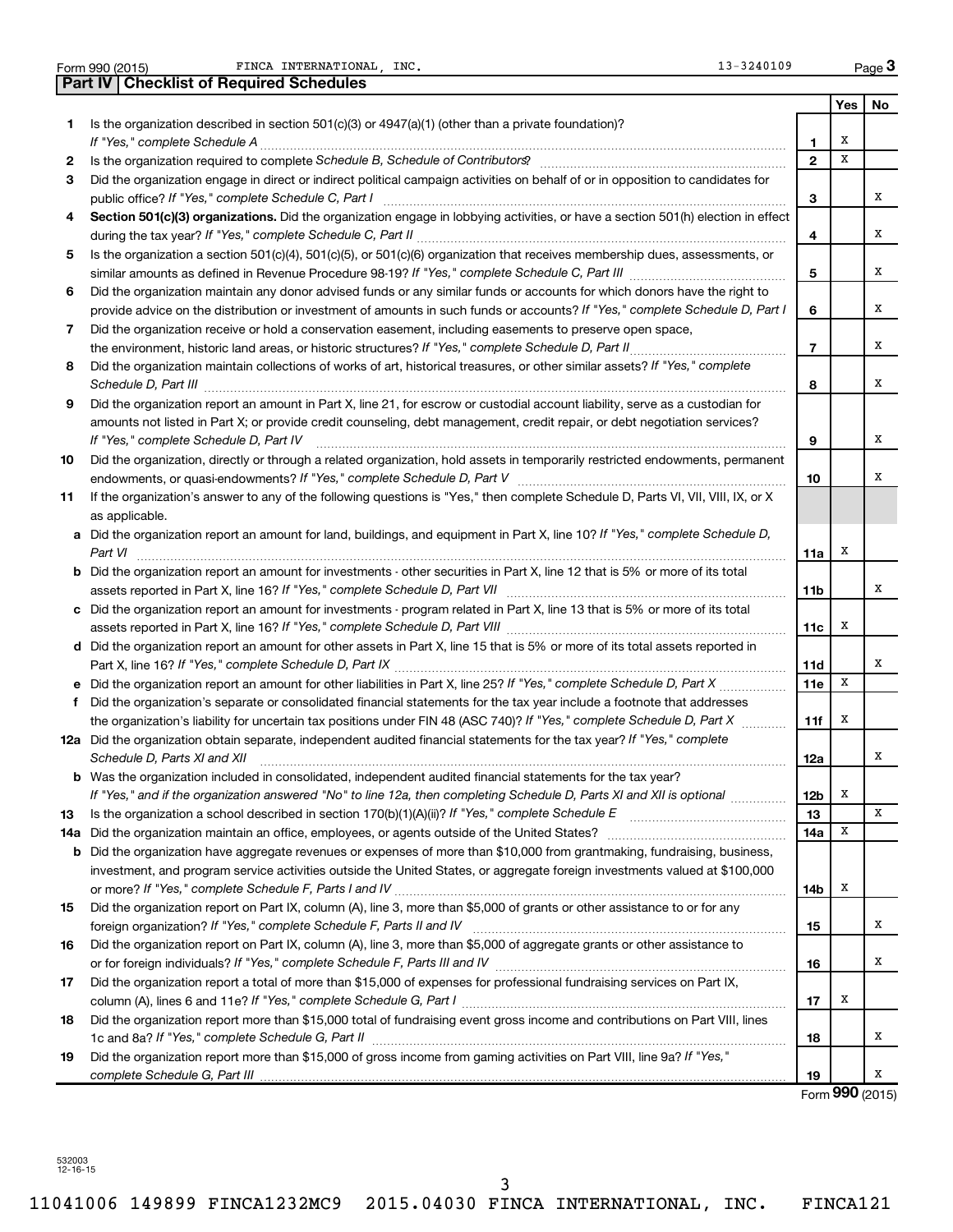|    | <b>Part IV   Checklist of Required Schedules (continued)</b>                                                                        |     |     |                 |
|----|-------------------------------------------------------------------------------------------------------------------------------------|-----|-----|-----------------|
|    |                                                                                                                                     |     | Yes | No              |
|    | 20a Did the organization operate one or more hospital facilities? If "Yes," complete Schedule H                                     | 20a |     | X               |
|    |                                                                                                                                     | 20b |     |                 |
| 21 | Did the organization report more than \$5,000 of grants or other assistance to any domestic organization or                         |     |     |                 |
|    |                                                                                                                                     | 21  |     | x               |
| 22 | Did the organization report more than \$5,000 of grants or other assistance to or for domestic individuals on                       |     |     |                 |
|    |                                                                                                                                     | 22  |     | x               |
| 23 | Did the organization answer "Yes" to Part VII, Section A, line 3, 4, or 5 about compensation of the organization's current          |     |     |                 |
|    | and former officers, directors, trustees, key employees, and highest compensated employees? If "Yes," complete                      |     |     |                 |
|    | Schedule J <b>Execute Schedule J Execute Schedule J</b>                                                                             | 23  | х   |                 |
|    | 24a Did the organization have a tax-exempt bond issue with an outstanding principal amount of more than \$100,000 as of the         |     |     |                 |
|    | last day of the year, that was issued after December 31, 2002? If "Yes," answer lines 24b through 24d and complete                  |     |     |                 |
|    | Schedule K. If "No", go to line 25a                                                                                                 | 24a |     | x               |
|    |                                                                                                                                     | 24b |     |                 |
|    | c Did the organization maintain an escrow account other than a refunding escrow at any time during the year to defease              |     |     |                 |
|    |                                                                                                                                     | 24c |     |                 |
|    |                                                                                                                                     | 24d |     |                 |
|    | 25a Section 501(c)(3), 501(c)(4), and 501(c)(29) organizations. Did the organization engage in an excess benefit                    |     |     |                 |
|    |                                                                                                                                     | 25a |     | x               |
|    | <b>b</b> Is the organization aware that it engaged in an excess benefit transaction with a disqualified person in a prior year, and |     |     |                 |
|    | that the transaction has not been reported on any of the organization's prior Forms 990 or 990-EZ? If "Yes," complete               |     |     |                 |
|    | Schedule L, Part I                                                                                                                  | 25b |     | x               |
| 26 | Did the organization report any amount on Part X, line 5, 6, or 22 for receivables from or payables to any current or               |     |     |                 |
|    | former officers, directors, trustees, key employees, highest compensated employees, or disqualified persons? If "Yes,"              |     |     |                 |
|    | complete Schedule L, Part II                                                                                                        | 26  |     | x               |
| 27 | Did the organization provide a grant or other assistance to an officer, director, trustee, key employee, substantial                |     |     |                 |
|    | contributor or employee thereof, a grant selection committee member, or to a 35% controlled entity or family member                 |     |     |                 |
|    |                                                                                                                                     | 27  |     | x               |
| 28 | Was the organization a party to a business transaction with one of the following parties (see Schedule L, Part IV                   |     |     |                 |
|    | instructions for applicable filing thresholds, conditions, and exceptions):                                                         |     |     |                 |
| а  | A current or former officer, director, trustee, or key employee? If "Yes," complete Schedule L, Part IV                             | 28a |     | X               |
| b  | A family member of a current or former officer, director, trustee, or key employee? If "Yes," complete Schedule L, Part IV          | 28b | х   |                 |
|    | c An entity of which a current or former officer, director, trustee, or key employee (or a family member thereof) was an officer,   |     |     |                 |
|    | director, trustee, or direct or indirect owner? If "Yes," complete Schedule L, Part IV.                                             | 28c |     | x               |
| 29 |                                                                                                                                     | 29  | X   |                 |
| 30 | Did the organization receive contributions of art, historical treasures, or other similar assets, or qualified conservation         |     |     |                 |
|    |                                                                                                                                     | 30  |     | A               |
| 31 | Did the organization liquidate, terminate, or dissolve and cease operations?                                                        |     |     |                 |
|    |                                                                                                                                     | 31  |     | x               |
| 32 | Did the organization sell, exchange, dispose of, or transfer more than 25% of its net assets? If "Yes," complete                    |     |     |                 |
|    |                                                                                                                                     | 32  |     | x               |
| 33 | Did the organization own 100% of an entity disregarded as separate from the organization under Regulations                          |     |     |                 |
|    |                                                                                                                                     | 33  | х   |                 |
| 34 | Was the organization related to any tax-exempt or taxable entity? If "Yes," complete Schedule R, Part II, III, or IV, and           |     |     |                 |
|    | Part V, line 1                                                                                                                      | 34  | х   |                 |
|    |                                                                                                                                     | 35a | х   |                 |
|    | b If "Yes" to line 35a, did the organization receive any payment from or engage in any transaction with a controlled entity         |     |     |                 |
|    |                                                                                                                                     | 35b | х   |                 |
| 36 | Section 501(c)(3) organizations. Did the organization make any transfers to an exempt non-charitable related organization?          |     |     |                 |
|    |                                                                                                                                     | 36  | х   |                 |
| 37 | Did the organization conduct more than 5% of its activities through an entity that is not a related organization                    |     |     |                 |
|    |                                                                                                                                     | 37  |     | x               |
| 38 | Did the organization complete Schedule O and provide explanations in Schedule O for Part VI, lines 11b and 19?                      |     |     |                 |
|    |                                                                                                                                     | 38  | х   |                 |
|    |                                                                                                                                     |     |     | Form 990 (2015) |

Form 990 (2015) FINCA INTERNATIONAL, INC. The extended of the contract of the contract of the Page

**4**

532004 12-16-15

4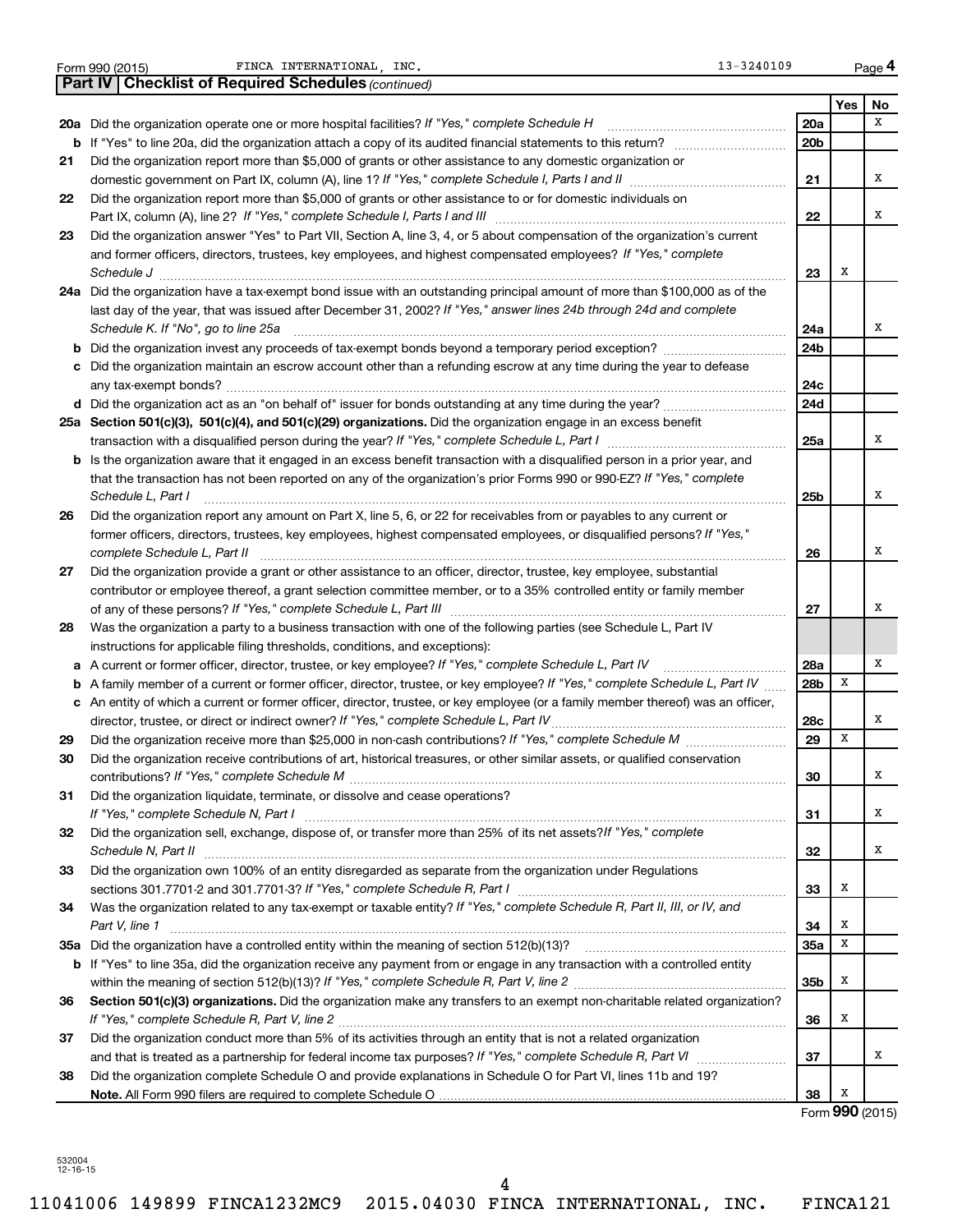|               | FINCA INTERNATIONAL . INC.<br>13-3240109<br>Form 990 (2015)                                                                                     |                |            | Page 5          |
|---------------|-------------------------------------------------------------------------------------------------------------------------------------------------|----------------|------------|-----------------|
| <b>Part V</b> | <b>Statements Regarding Other IRS Filings and Tax Compliance</b>                                                                                |                |            |                 |
|               | Check if Schedule O contains a response or note to any line in this Part V                                                                      |                |            | X               |
|               |                                                                                                                                                 |                | <b>Yes</b> | <b>No</b>       |
|               | 32<br>1a                                                                                                                                        |                |            |                 |
| b             | 1 <sub>b</sub><br>Enter the number of Forms W-2G included in line 1a. Enter -0- if not applicable                                               |                |            |                 |
| с             | Did the organization comply with backup withholding rules for reportable payments to vendors and reportable gaming                              |                |            |                 |
|               |                                                                                                                                                 | 1c             | х          |                 |
|               | 2a Enter the number of employees reported on Form W-3, Transmittal of Wage and Tax Statements,                                                  |                |            |                 |
|               | 163<br>filed for the calendar year ending with or within the year covered by this return<br>2a                                                  |                |            |                 |
|               |                                                                                                                                                 | 2 <sub>b</sub> | х          |                 |
|               |                                                                                                                                                 |                |            |                 |
|               | 3a Did the organization have unrelated business gross income of \$1,000 or more during the year?                                                | 3a             | Х          |                 |
| b             | If "Yes," has it filed a Form 990 T for this year? If "No," to line 3b, provide an explanation in Schedule O manumerrous                        | 3 <sub>b</sub> |            | х               |
|               | 4a At any time during the calendar year, did the organization have an interest in, or a signature or other authority over, a                    |                |            |                 |
|               | financial account in a foreign country (such as a bank account, securities account, or other financial account)?                                | 4a             | х          |                 |
|               | <b>b</b> If "Yes," enter the name of the foreign country: SEE SCHEDULE O                                                                        |                |            |                 |
|               | See instructions for filing requirements for FinCEN Form 114, Report of Foreign Bank and Financial Accounts (FBAR).                             |                |            |                 |
|               |                                                                                                                                                 | 5a             |            | х               |
| b             |                                                                                                                                                 | 5 <sub>b</sub> |            | x               |
| с             |                                                                                                                                                 | 5 <sub>c</sub> |            |                 |
| 6а            | Does the organization have annual gross receipts that are normally greater than \$100,000, and did the organization solicit                     |                |            |                 |
|               | any contributions that were not tax deductible as charitable contributions?                                                                     | 6a             |            | х               |
|               | b If "Yes," did the organization include with every solicitation an express statement that such contributions or gifts                          |                |            |                 |
|               | were not tax deductible?                                                                                                                        | 6b             |            |                 |
| 7             | Organizations that may receive deductible contributions under section 170(c).                                                                   |                |            | х               |
| а             | Did the organization receive a payment in excess of \$75 made partly as a contribution and partly for goods and services provided to the payor? | 7a<br>7b       |            |                 |
| b             | c Did the organization sell, exchange, or otherwise dispose of tangible personal property for which it was required                             |                |            |                 |
|               |                                                                                                                                                 | 7c             |            | х               |
|               | 7d<br>d If "Yes," indicate the number of Forms 8282 filed during the year manufacture intervent in the set of the number                        |                |            |                 |
| е             |                                                                                                                                                 | 7е             |            | x               |
| f.            | Did the organization, during the year, pay premiums, directly or indirectly, on a personal benefit contract?                                    | 7f             |            | x               |
| g             | If the organization received a contribution of qualified intellectual property, did the organization file Form 8899 as required?                | 7g             | N/A        |                 |
| h             | If the organization received a contribution of cars, boats, airplanes, or other vehicles, did the organization file a Form 1098-C?              | 7h             | N/A        |                 |
| 8             | N/A<br>Sponsoring organizations maintaining donor advised funds. Did a donor advised fund maintained by the                                     |                |            |                 |
|               | sponsoring organization have excess business holdings at any time during the year?                                                              | 8              |            |                 |
| 9             | Sponsoring organizations maintaining donor advised funds.                                                                                       |                |            |                 |
| а             | N/A<br>Did the sponsoring organization make any taxable distributions under section 4966?                                                       | 9а             |            |                 |
| b             | N/A                                                                                                                                             | 9b             |            |                 |
| 10            | Section 501(c)(7) organizations. Enter:                                                                                                         |                |            |                 |
| а             | 10a                                                                                                                                             |                |            |                 |
| b             | 10 <sub>b</sub><br>Gross receipts, included on Form 990, Part VIII, line 12, for public use of club facilities                                  |                |            |                 |
| 11            | Section 501(c)(12) organizations. Enter:                                                                                                        |                |            |                 |
| а             | N/A<br>11a                                                                                                                                      |                |            |                 |
| b             | Gross income from other sources (Do not net amounts due or paid to other sources against                                                        |                |            |                 |
|               | amounts due or received from them.)<br>11b                                                                                                      |                |            |                 |
|               | 12a Section 4947(a)(1) non-exempt charitable trusts. Is the organization filing Form 990 in lieu of Form 1041?                                  | 12a            |            |                 |
| b             | 12 <sub>b</sub>                                                                                                                                 |                |            |                 |
| 13            | Section 501(c)(29) qualified nonprofit health insurance issuers.                                                                                |                |            |                 |
| а             | N/A<br>Is the organization licensed to issue qualified health plans in more than one state?                                                     | 13a            |            |                 |
|               | Note. See the instructions for additional information the organization must report on Schedule O.                                               |                |            |                 |
|               | <b>b</b> Enter the amount of reserves the organization is required to maintain by the states in which the                                       |                |            |                 |
|               | 13 <sub>b</sub>                                                                                                                                 |                |            |                 |
| с             | 13 <sub>c</sub>                                                                                                                                 |                |            |                 |
|               | 14a Did the organization receive any payments for indoor tanning services during the tax year?                                                  | 14a            |            | х               |
|               | <b>b</b> If "Yes," has it filed a Form 720 to report these payments? If "No," provide an explanation in Schedule O                              | 14b            |            |                 |
|               |                                                                                                                                                 |                |            | Form 990 (2015) |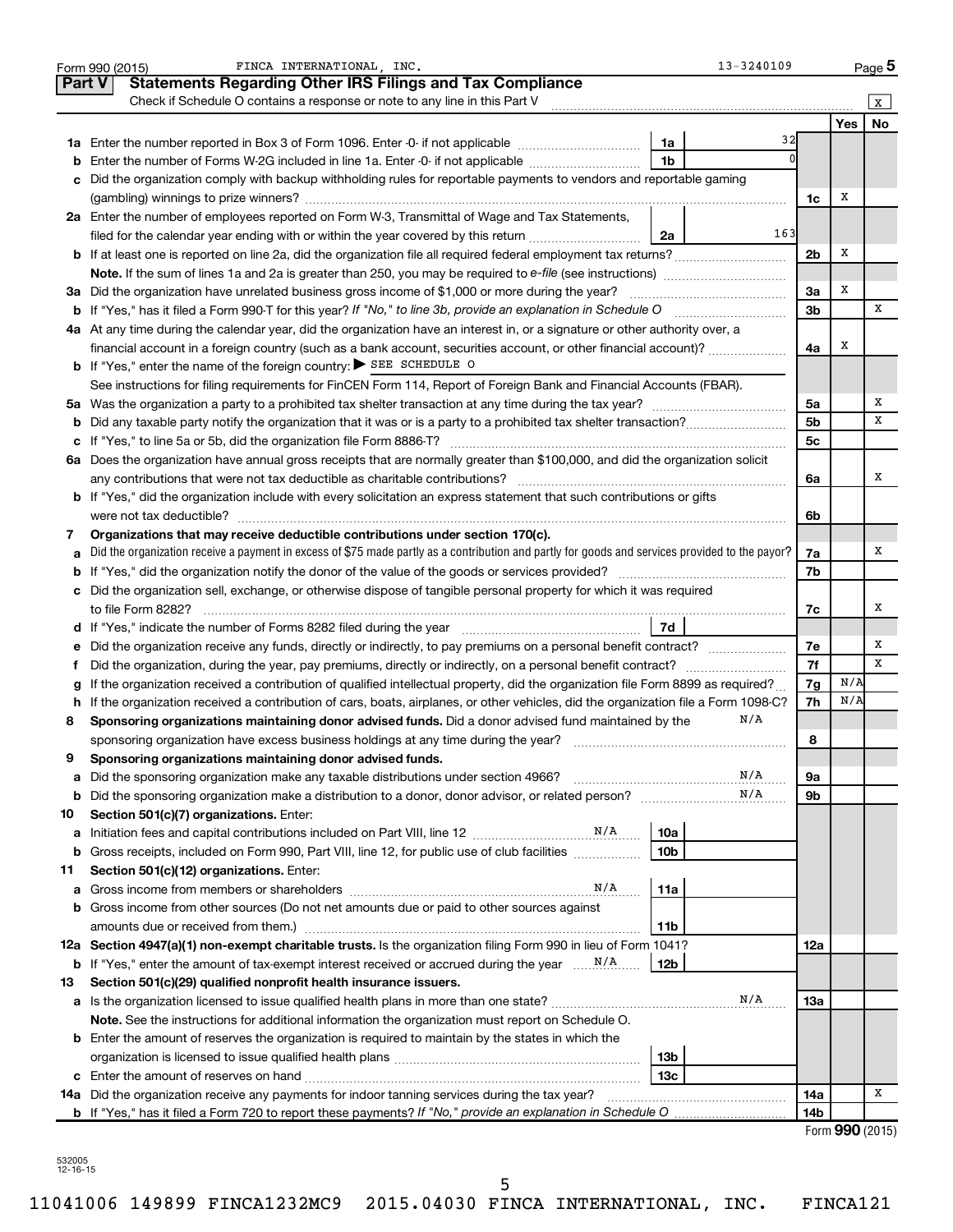|    | Form 990 (2015)<br><b>Part VI</b><br>Governance, Management, and Disclosure For each "Yes" response to lines 2 through 7b below, and for a "No" response |    |    |                         |                 | Page 6 |
|----|----------------------------------------------------------------------------------------------------------------------------------------------------------|----|----|-------------------------|-----------------|--------|
|    | to line 8a, 8b, or 10b below, describe the circumstances, processes, or changes in Schedule O. See instructions.                                         |    |    |                         |                 |        |
|    |                                                                                                                                                          |    |    |                         |                 | X      |
|    | <b>Section A. Governing Body and Management</b>                                                                                                          |    |    |                         |                 |        |
|    |                                                                                                                                                          |    |    |                         | Yes             | No     |
|    | 1a Enter the number of voting members of the governing body at the end of the tax year                                                                   | 1a | 13 |                         |                 |        |
|    | If there are material differences in voting rights among members of the governing body, or if the governing                                              |    |    |                         |                 |        |
|    | body delegated broad authority to an executive committee or similar committee, explain in Schedule O.                                                    |    | 11 |                         |                 |        |
| b  | Enter the number of voting members included in line 1a, above, who are independent <i>manumum</i>                                                        | 1b |    |                         |                 |        |
| 2  | Did any officer, director, trustee, or key employee have a family relationship or a business relationship with any other                                 |    |    |                         |                 |        |
|    | officer, director, trustee, or key employee?                                                                                                             |    |    | $\mathbf{2}$            | х               |        |
| 3  | Did the organization delegate control over management duties customarily performed by or under the direct supervision                                    |    |    | 3                       |                 |        |
| 4  |                                                                                                                                                          |    |    | $\overline{\mathbf{4}}$ |                 |        |
|    | Did the organization make any significant changes to its governing documents since the prior Form 990 was filed?                                         |    |    | 5                       |                 |        |
| 5  |                                                                                                                                                          |    |    | 6                       | X               |        |
| 6  |                                                                                                                                                          |    |    |                         |                 |        |
| 7a | Did the organization have members, stockholders, or other persons who had the power to elect or appoint one or                                           |    |    |                         | х               |        |
|    | <b>b</b> Are any governance decisions of the organization reserved to (or subject to approval by) members, stockholders, or                              |    |    | 7a                      |                 |        |
|    |                                                                                                                                                          |    |    | 7b                      | х               |        |
| 8  | Did the organization contemporaneously document the meetings held or written actions undertaken during the year by the following:                        |    |    |                         |                 |        |
|    |                                                                                                                                                          |    |    | 8а                      | х               |        |
| а  |                                                                                                                                                          |    |    | 8b                      | х               |        |
| 9  | Is there any officer, director, trustee, or key employee listed in Part VII, Section A, who cannot be reached at the                                     |    |    |                         |                 |        |
|    |                                                                                                                                                          |    |    | 9                       |                 |        |
|    | <b>Section B. Policies</b> (This Section B requests information about policies not required by the Internal Revenue Code.)                               |    |    |                         |                 |        |
|    |                                                                                                                                                          |    |    |                         | Yes             | No     |
|    |                                                                                                                                                          |    |    | 10a                     | x               |        |
|    | b If "Yes," did the organization have written policies and procedures governing the activities of such chapters, affiliates,                             |    |    |                         |                 |        |
|    |                                                                                                                                                          |    |    | 10 <sub>b</sub>         | x               |        |
|    | 11a Has the organization provided a complete copy of this Form 990 to all members of its governing body before filing the form?                          |    |    | 11a                     | X               |        |
|    | <b>b</b> Describe in Schedule O the process, if any, used by the organization to review this Form 990.                                                   |    |    |                         |                 |        |
|    | 12a Did the organization have a written conflict of interest policy? If "No," go to line 13                                                              |    |    | 12a                     | x               |        |
|    | <b>b</b> Were officers, directors, or trustees, and key employees required to disclose annually interests that could give rise to conflicts?             |    |    | 12 <sub>b</sub>         | х               |        |
|    | c Did the organization regularly and consistently monitor and enforce compliance with the policy? If "Yes," describe                                     |    |    |                         |                 |        |
|    |                                                                                                                                                          |    |    | 12c                     | x               |        |
| 13 |                                                                                                                                                          |    |    | 13 <sup>13</sup>        | X               |        |
| 14 | Did the organization have a written document retention and destruction policy? [11] manufaction manufaction in                                           |    |    | 14                      | х               |        |
| 15 | Did the process for determining compensation of the following persons include a review and approval by independent                                       |    |    |                         |                 |        |
|    | persons, comparability data, and contemporaneous substantiation of the deliberation and decision?                                                        |    |    |                         |                 |        |
|    |                                                                                                                                                          |    |    | 15a                     | х               |        |
|    |                                                                                                                                                          |    |    | 15 <sub>b</sub>         | X               |        |
|    | If "Yes" to line 15a or 15b, describe the process in Schedule O (see instructions).                                                                      |    |    |                         |                 |        |
|    | 16a Did the organization invest in, contribute assets to, or participate in a joint venture or similar arrangement with a                                |    |    |                         |                 |        |
|    | taxable entity during the year?                                                                                                                          |    |    | 16a                     | Х               |        |
|    | b If "Yes," did the organization follow a written policy or procedure requiring the organization to evaluate its participation                           |    |    |                         |                 |        |
|    | in joint venture arrangements under applicable federal tax law, and take steps to safequard the organization's                                           |    |    |                         |                 |        |
|    | exempt status with respect to such arrangements?                                                                                                         |    |    | 16b                     | x               |        |
|    | <b>Section C. Disclosure</b>                                                                                                                             |    |    |                         |                 |        |
| 17 | List the states with which a copy of this Form 990 is required to be filed AK, AL, AR, CA, CT, FL, GA, HI, IL, KS, KY, LA                                |    |    |                         |                 |        |
| 18 | Section 6104 requires an organization to make its Forms 1023 (or 1024 if applicable), 990, and 990-T (Section 501(c)(3)s only) available                 |    |    |                         |                 |        |
|    | for public inspection. Indicate how you made these available. Check all that apply.                                                                      |    |    |                         |                 |        |
|    | $\boxed{\mathbf{x}}$ Upon request<br>X Own website<br>Another's website<br>Other (explain in Schedule O)                                                 |    |    |                         |                 |        |
|    |                                                                                                                                                          |    |    |                         |                 |        |
| 19 | Describe in Schedule O whether (and if so, how) the organization made its governing documents, conflict of interest policy, and financial                |    |    |                         |                 |        |
|    | statements available to the public during the tax year.                                                                                                  |    |    |                         |                 |        |
| 20 | State the name, address, and telephone number of the person who possesses the organization's books and records:                                          |    |    |                         |                 |        |
|    | ROMAN HINGORANI, CFO - (202) 682-1510                                                                                                                    |    |    |                         |                 |        |
|    | 1201 15TH STREET NW, 8TH FLOOR, WASHINGTON, DC<br>20005                                                                                                  |    |    |                         |                 |        |
|    | SEE SCHEDULE O FOR FULL LIST OF STATES<br>532006 12-16-15<br>6                                                                                           |    |    |                         | Form 990 (2015) |        |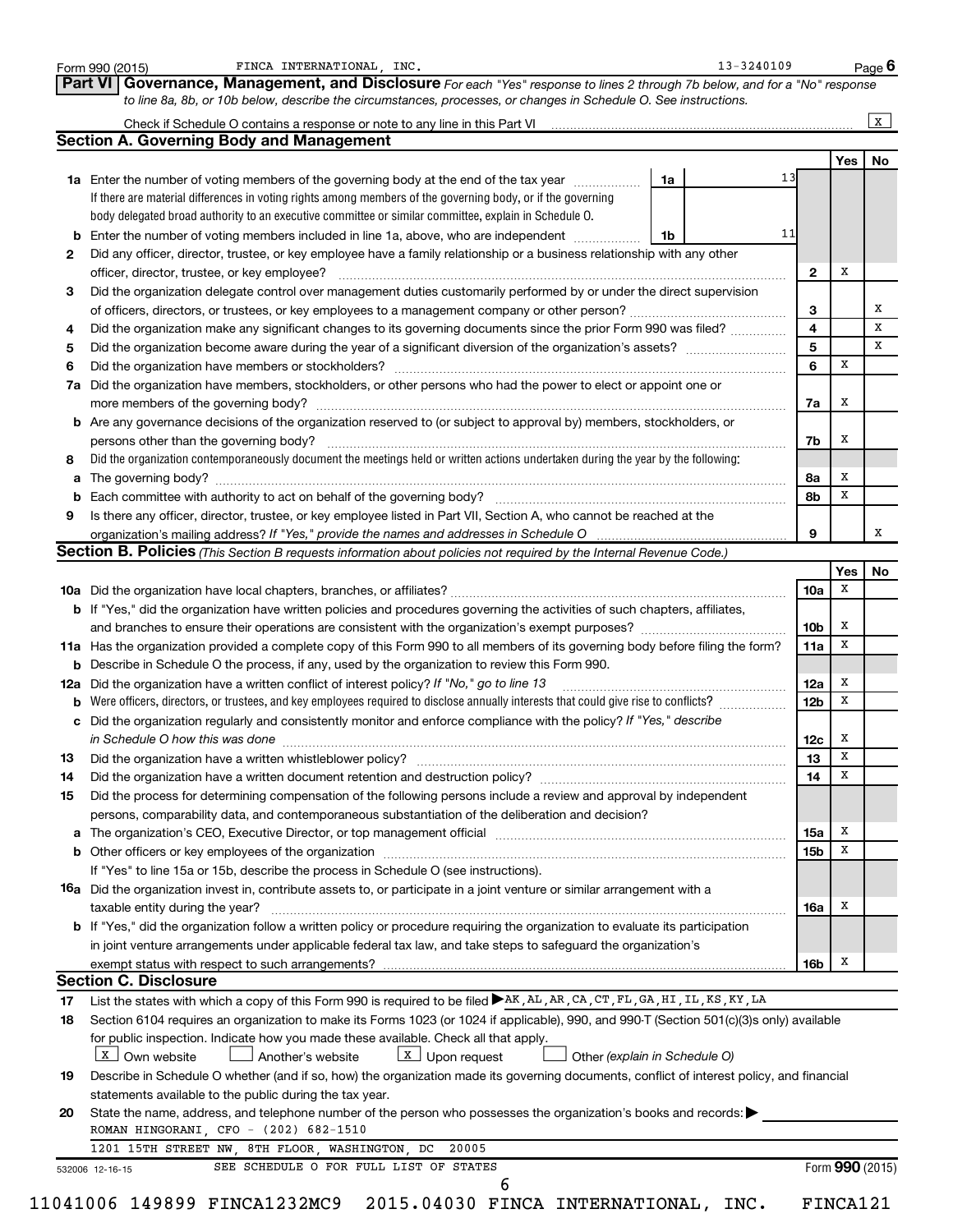| Form 990 (2015)   | FINCA INTERNATIONAL INC.                                                                   | $13 - 3240109$ | Page. |
|-------------------|--------------------------------------------------------------------------------------------|----------------|-------|
|                   | Part VII Compensation of Officers, Directors, Trustees, Key Employees, Highest Compensated |                |       |
|                   | <b>Employees, and Independent Contractors</b>                                              |                |       |
|                   | Check if Schedule O contains a response or note to any line in this Part VII               |                |       |
| <b>Section A.</b> | Officers, Directors, Trustees, Key Employees, and Highest Compensated Employees            |                |       |

**1a**  Complete this table for all persons required to be listed. Report compensation for the calendar year ending with or within the organization's tax year.

**•** List all of the organization's current officers, directors, trustees (whether individuals or organizations), regardless of amount of compensation. Enter -0- in columns (D), (E), and (F) if no compensation was paid.

**•** List all of the organization's **current** key employees, if any. See instructions for definition of "key employee."

**•** List the organization's five current highest compensated employees (other than an officer, director, trustee, or key employee) who received reportable compensation (Box 5 of Form W-2 and/or Box 7 of Form 1099-MISC) of more than \$100,000 from the organization and any related organizations.

**•** List all of the organization's former officers, key employees, and highest compensated employees who received more than \$100,000 of reportable compensation from the organization and any related organizations.

**•** List all of the organization's former directors or trustees that received, in the capacity as a former director or trustee of the organization, more than \$10,000 of reportable compensation from the organization and any related organizations.

List persons in the following order: individual trustees or directors; institutional trustees; officers; key employees; highest compensated employees; and former such persons.

Check this box if neither the organization nor any related organization compensated any current officer, director, or trustee. †

| (A)                           | (B)                    |                                                                                                                                           |                 | (C)         |              |                                 |        | (D)             | (E)                        | (F)                          |
|-------------------------------|------------------------|-------------------------------------------------------------------------------------------------------------------------------------------|-----------------|-------------|--------------|---------------------------------|--------|-----------------|----------------------------|------------------------------|
| Name and Title                | Average<br>hours per   | Position<br>Reportable<br>(do not check more than one<br>compensation<br>box, unless person is both an<br>officer and a director/trustee) |                 |             |              |                                 |        |                 | Reportable<br>compensation | Estimated<br>amount of       |
|                               | week                   |                                                                                                                                           |                 |             |              |                                 |        | from            | from related               | other                        |
|                               | (list any              |                                                                                                                                           |                 |             |              |                                 |        | the             | organizations              | compensation                 |
|                               | hours for              |                                                                                                                                           |                 |             |              |                                 |        | organization    | (W-2/1099-MISC)            | from the                     |
|                               | related                |                                                                                                                                           | trustee         |             |              |                                 |        | (W-2/1099-MISC) |                            | organization                 |
|                               | organizations<br>below |                                                                                                                                           |                 |             |              |                                 |        |                 |                            | and related<br>organizations |
|                               | line)                  | Individual trustee or director                                                                                                            | Institutional t | Officer     | Key employee | Highest compensated<br>employee | Former |                 |                            |                              |
| (1)<br>ROBERT W. HATCH        | 10.00                  |                                                                                                                                           |                 |             |              |                                 |        |                 |                            |                              |
| CHAIRMAN                      |                        | X                                                                                                                                         |                 |             |              |                                 |        | 0.              | 0                          | 0.                           |
| (2)<br>JOHN K. HATCH          | 10.00                  |                                                                                                                                           |                 |             |              |                                 |        |                 |                            |                              |
| <b>DIRECTOR</b>               |                        | X                                                                                                                                         |                 |             |              |                                 |        | 87,438          | 0                          | 0.                           |
| (3) RICHARD M. WILLIAMSON     | 5.00                   |                                                                                                                                           |                 |             |              |                                 |        |                 |                            |                              |
| <b>DIRECTOR</b>               |                        | X                                                                                                                                         |                 |             |              |                                 |        | $\mathbf{0}$ .  | 0                          | $\mathbf 0$ .                |
| (4)<br><b>JOHN ELKINS</b>     | 5.00                   |                                                                                                                                           |                 |             |              |                                 |        |                 |                            |                              |
| <b>DIRECTOR</b>               |                        | X                                                                                                                                         |                 |             |              |                                 |        | $\mathbf{0}$ .  | 0                          | 0.                           |
| JOANN FIELD<br>(5)            | 5.00                   |                                                                                                                                           |                 |             |              |                                 |        |                 |                            |                              |
| <b>DIRECTOR</b>               |                        | $\mathbf x$                                                                                                                               |                 |             |              |                                 |        | 0.              | 0                          | 0.                           |
| (6)<br>SHAWN HASSEL           | 5,00                   |                                                                                                                                           |                 |             |              |                                 |        |                 |                            |                              |
| <b>DIRECTOR</b>               |                        | X                                                                                                                                         |                 |             |              |                                 |        | $\mathbf 0$ .   | 0                          | 0.                           |
| (7) AGRINA MUSSA              | 5,00                   |                                                                                                                                           |                 |             |              |                                 |        |                 |                            |                              |
| <b>DIRECTOR</b>               |                        | X                                                                                                                                         |                 |             |              |                                 |        | $\mathbf{0}$ .  | 0                          | 0.                           |
| (8)<br><b>JAMES SEMAKADDE</b> | 5,00                   |                                                                                                                                           |                 |             |              |                                 |        |                 |                            |                              |
| <b>DIRECTOR</b>               |                        | X                                                                                                                                         |                 |             |              |                                 |        | $\mathbf{0}$    | 0                          | 0.                           |
| (9) DAVID E. WEISMAN          | 5.00                   |                                                                                                                                           |                 |             |              |                                 |        |                 |                            |                              |
| <b>DIRECTOR</b>               |                        | X                                                                                                                                         |                 |             |              |                                 |        | 0.              | 0                          | $\mathbf 0$ .                |
| (10) RITA E. SPILLMAN         | 5.00                   |                                                                                                                                           |                 |             |              |                                 |        |                 |                            |                              |
| <b>DIRECTOR</b>               |                        | X                                                                                                                                         |                 |             |              |                                 |        | $\mathbf{0}$    | 0                          | $\mathbf 0$ .                |
| (11) HAROLD D. JASTRAM        | 5,00                   |                                                                                                                                           |                 |             |              |                                 |        |                 |                            |                              |
| <b>DIRECTOR</b>               |                        | X                                                                                                                                         |                 |             |              |                                 |        | $\mathbf{0}$    | $\mathbf 0$                | $\mathbf 0$ .                |
| (12) FRED SEYMOUR             | 5,00                   |                                                                                                                                           |                 |             |              |                                 |        |                 |                            |                              |
| <b>DIRECTOR</b>               |                        | X                                                                                                                                         |                 |             |              |                                 |        | 0               | 0                          | $\mathbf{0}$ .               |
| (13) RUPERT W. SCOFIELD       | 50.00                  |                                                                                                                                           |                 |             |              |                                 |        |                 |                            |                              |
| PRESIDENT & CEO               |                        | X                                                                                                                                         |                 | X           |              |                                 |        | 377,154         | 0                          | 35, 355.                     |
| (14) ROMAN HINGORANI          | 50.00                  |                                                                                                                                           |                 |             |              |                                 |        |                 |                            |                              |
| VP & CFO BEG 8/15             |                        |                                                                                                                                           |                 | X           |              |                                 |        | 244,621.        | 0                          | 22,900.                      |
| (15) ANDREE SIMON             | 50.00                  |                                                                                                                                           |                 |             |              |                                 |        |                 |                            |                              |
| VP & COO                      |                        |                                                                                                                                           |                 | X           |              |                                 |        | 225,392.        | 0                          | 24,797.                      |
| (16) DANE S. MCGUIRE          | 50.00                  |                                                                                                                                           |                 |             |              |                                 |        |                 |                            |                              |
| VP & CFO THROUGH 7/15         |                        |                                                                                                                                           |                 | X           |              |                                 |        | 167,764.        | 0                          | 11, 125.                     |
| (17) P. DANIEL SMITH          | 50.00                  |                                                                                                                                           |                 |             |              |                                 |        |                 |                            |                              |
| VP & GENERAL COUNSEL          |                        |                                                                                                                                           |                 | $\mathbf x$ |              |                                 |        | 254,585.        | $\mathbf{0}$ .             | 16,237.                      |

532007 12-16-15

11041006 149899 FINCA1232MC9 2015.04030 FINCA INTERNATIONAL, INC. FINCA121

Form (2015) **990**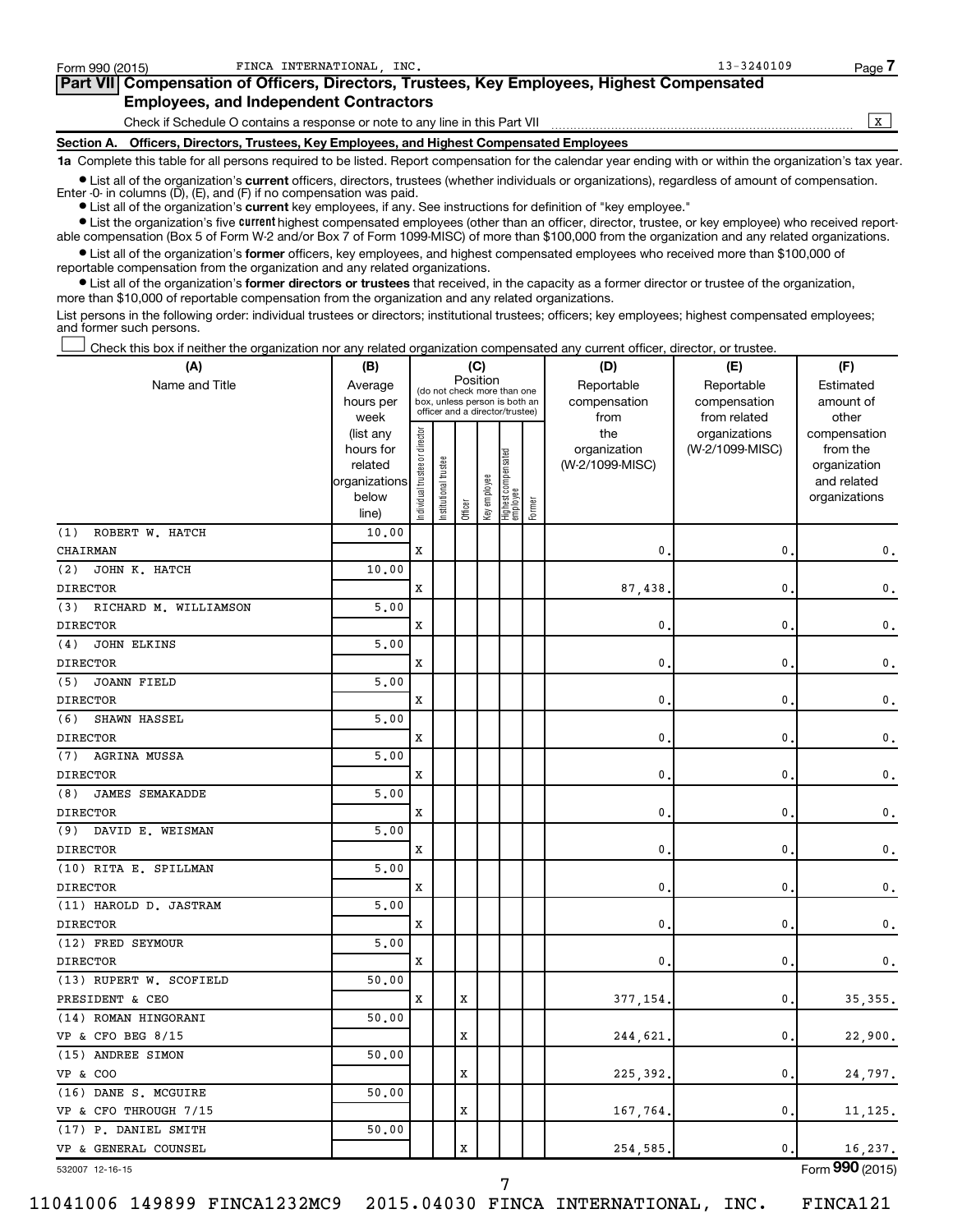| FINCA INTERNATIONAL, INC.<br>Form 990 (2015)                                                                                                 |               |                                |                       |          |              |                                                              |        |                         | 13-3240109      |                |                 |             | Page 8     |
|----------------------------------------------------------------------------------------------------------------------------------------------|---------------|--------------------------------|-----------------------|----------|--------------|--------------------------------------------------------------|--------|-------------------------|-----------------|----------------|-----------------|-------------|------------|
| Part VII Section A. Officers, Directors, Trustees, Key Employees, and Highest Compensated Employees (continued)                              |               |                                |                       |          |              |                                                              |        |                         |                 |                |                 |             |            |
| (A)                                                                                                                                          | (B)           |                                |                       |          | (C)          |                                                              |        | (D)                     | (E)             |                |                 | (F)         |            |
| Name and title                                                                                                                               | Average       |                                |                       | Position |              |                                                              |        | Reportable              | Reportable      |                |                 | Estimated   |            |
|                                                                                                                                              | hours per     |                                |                       |          |              | (do not check more than one<br>box, unless person is both an |        | compensation            | compensation    |                |                 | amount of   |            |
|                                                                                                                                              | week          |                                |                       |          |              | officer and a director/trustee)                              |        | from                    | from related    |                |                 | other       |            |
|                                                                                                                                              | (list any     |                                |                       |          |              |                                                              |        | the                     | organizations   |                | compensation    |             |            |
|                                                                                                                                              | hours for     |                                |                       |          |              |                                                              |        | organization            | (W-2/1099-MISC) |                |                 | from the    |            |
|                                                                                                                                              | related       |                                |                       |          |              |                                                              |        | (W-2/1099-MISC)         |                 |                | organization    |             |            |
|                                                                                                                                              | organizations |                                |                       |          |              |                                                              |        |                         |                 |                |                 | and related |            |
|                                                                                                                                              | below         | Individual trustee or director | Institutional trustee |          | Key employee |                                                              |        |                         |                 |                | organizations   |             |            |
|                                                                                                                                              | line)         |                                |                       | Officer  |              | Highest compensated<br>  employee                            | Former |                         |                 |                |                 |             |            |
| (18) CHIKAKO KUNO                                                                                                                            | 50.00         |                                |                       |          |              |                                                              |        |                         |                 |                |                 |             |            |
| DIRECTOR, TEMA                                                                                                                               |               |                                |                       |          | X            |                                                              |        | 190,420.                |                 | 0.             |                 |             | 20, 395.   |
| (19) STEFAN QUECK                                                                                                                            | 50.00         |                                |                       |          |              |                                                              |        |                         |                 |                |                 |             |            |
| REGIONAL DIRECTOR                                                                                                                            |               |                                |                       |          | X            |                                                              |        | 170, 176.               |                 | 0.             |                 |             | 22,917.    |
| (20) RONALD AIZER                                                                                                                            | 50.00         |                                |                       |          |              |                                                              |        |                         |                 |                |                 |             |            |
| DEPUTY CFO                                                                                                                                   |               |                                |                       |          | X            |                                                              |        | 179,873.                |                 | 0.             |                 |             | 22,362.    |
| (21) ZARLASHT WARDAK                                                                                                                         | 50.00         |                                |                       |          |              |                                                              |        |                         |                 |                |                 |             |            |
|                                                                                                                                              |               |                                |                       |          |              |                                                              |        |                         |                 |                |                 |             |            |
| REGIONAL DIRECTOR                                                                                                                            |               |                                |                       |          | X            |                                                              |        | 248,292.                |                 | 0.             |                 |             | 30,055.    |
| (22) JEFFREY SMITH                                                                                                                           | 50.00         |                                |                       |          |              |                                                              |        |                         |                 |                |                 |             |            |
| GLOBAL CHIEF AUDITOR                                                                                                                         |               |                                |                       |          | X            |                                                              |        | 172,851.                |                 | 0.             |                 |             | 26,099.    |
| (23) FRANCA ROFE                                                                                                                             | 50.00         |                                |                       |          |              |                                                              |        |                         |                 |                |                 |             |            |
| $VP$ - $HR$                                                                                                                                  |               |                                |                       |          | X            |                                                              |        | 155,100.                |                 | 0.             |                 |             | 9,325.     |
| (24) BRAULIO OLIVEIRA                                                                                                                        | 50.00         |                                |                       |          |              |                                                              |        |                         |                 |                |                 |             |            |
| VP & CIO                                                                                                                                     |               |                                |                       |          | X            |                                                              |        | 251,865.                |                 | 0.             |                 |             | 31,912.    |
| (25) SOLEDAD GOMPF                                                                                                                           | 50.00         |                                |                       |          |              |                                                              |        |                         |                 |                |                 |             |            |
| VP - NEW BUSINESS DEV.                                                                                                                       |               |                                |                       |          | X            |                                                              |        | 174,517.                |                 | 0.             |                 |             | 194,156.   |
| (26) JEFFREY A. FLOWERS                                                                                                                      | 50.00         |                                |                       |          |              |                                                              |        |                         |                 |                |                 |             |            |
| REGIONAL DIRECTOR                                                                                                                            |               |                                |                       |          | X            |                                                              |        |                         |                 | 0.             |                 |             |            |
|                                                                                                                                              |               |                                |                       |          |              |                                                              |        | 197,164.                |                 |                |                 |             | 29,975.    |
|                                                                                                                                              |               |                                |                       |          |              |                                                              |        | 3,097,212.              |                 | $\mathbf{0}$ . |                 |             | 497,610.   |
| c Total from continuation sheets to Part VII, Section A <b>manual</b> Section A                                                              |               |                                |                       |          |              |                                                              |        | 2,091,146.              | 359,405.        |                |                 |             | 260,299.   |
|                                                                                                                                              |               |                                |                       |          |              |                                                              |        | 5, 188, 358.            | 359.405.        |                |                 |             | 757,909.   |
| Total number of individuals (including but not limited to those listed above) who received more than \$100,000 of reportable<br>$\mathbf{2}$ |               |                                |                       |          |              |                                                              |        |                         |                 |                |                 |             |            |
| compensation from the organization $\blacktriangleright$                                                                                     |               |                                |                       |          |              |                                                              |        |                         |                 |                |                 |             | 54         |
|                                                                                                                                              |               |                                |                       |          |              |                                                              |        |                         |                 |                |                 | Yes         | No         |
| 3<br>Did the organization list any former officer, director, or trustee, key employee, or highest compensated employee on                    |               |                                |                       |          |              |                                                              |        |                         |                 |                |                 |             |            |
| line 1a? If "Yes," complete Schedule J for such individual manufacture content to the set of the set of the schedule J for such individual   |               |                                |                       |          |              |                                                              |        |                         |                 |                | 3               | X           |            |
| For any individual listed on line 1a, is the sum of reportable compensation and other compensation from the organization                     |               |                                |                       |          |              |                                                              |        |                         |                 |                |                 |             |            |
| and related organizations greater than \$150,000? If "Yes," complete Schedule J for such individual                                          |               |                                |                       |          |              |                                                              |        |                         |                 |                | 4               | X           |            |
| Did any person listed on line 1a receive or accrue compensation from any unrelated organization or individual for services<br>5              |               |                                |                       |          |              |                                                              |        |                         |                 |                |                 |             |            |
|                                                                                                                                              |               |                                |                       |          |              |                                                              |        |                         |                 |                | 5               | X           |            |
| <b>Section B. Independent Contractors</b>                                                                                                    |               |                                |                       |          |              |                                                              |        |                         |                 |                |                 |             |            |
| Complete this table for your five highest compensated independent contractors that received more than \$100,000 of compensation from         |               |                                |                       |          |              |                                                              |        |                         |                 |                |                 |             |            |
| 1.                                                                                                                                           |               |                                |                       |          |              |                                                              |        |                         |                 |                |                 |             |            |
| the organization. Report compensation for the calendar year ending with or within the organization's tax year.                               |               |                                |                       |          |              |                                                              |        |                         |                 |                |                 |             |            |
| (A)                                                                                                                                          |               |                                |                       |          |              |                                                              |        | (B)                     |                 |                | (C)             |             |            |
| Name and business address                                                                                                                    |               |                                |                       |          |              |                                                              |        | Description of services |                 |                | Compensation    |             |            |
| THE PRODUCTION ADVANTAGE, INC., 13873 PARK                                                                                                   |               |                                |                       |          |              |                                                              |        |                         |                 |                |                 |             |            |
| CENTER ROAD, STE 15, OAK HILL, VA 20171                                                                                                      |               |                                |                       |          |              |                                                              |        | PRINTING AND MAILING    |                 |                |                 |             | 3,522,047. |
| FINCA TANZANIA LIMITED, PLOT 84, MOROGORO                                                                                                    |               |                                |                       |          |              |                                                              |        |                         |                 |                |                 |             |            |
| ROAD, DAR ES SALAAM, TANZANIA                                                                                                                |               |                                |                       |          |              |                                                              |        | PROGRAM SERVICES        |                 |                |                 |             | 2,455,302. |
| FINCA MICROFINZAS, SA DE CV, PASEO GENERAL                                                                                                   |               |                                |                       |          |              |                                                              |        |                         |                 |                |                 |             |            |
| ESCALON Y CALLE CIRCUNVALACION, SAN                                                                                                          |               |                                |                       |          |              |                                                              |        | PROGRAM SERVICES        |                 |                |                 |             | 1,249,109. |
| FINCA HAITI S.A., 26, RUE METELLUS,                                                                                                          |               |                                |                       |          |              |                                                              |        |                         |                 |                |                 |             |            |
| PETIONVILLE, PORT-AU-PRINCE, HAITI                                                                                                           |               |                                |                       |          |              |                                                              |        | PROGRAM SERVICES        |                 |                |                 |             | 1,144,353. |
| DELOITTE & TOUCHE LLP, 7900 TYSONS ONE                                                                                                       |               |                                |                       |          |              |                                                              |        |                         |                 |                |                 |             |            |
| PLACE, STE 800, MCLEAN, VA 22102-4219                                                                                                        |               |                                |                       |          |              |                                                              |        | AUDIT AND TAX SERVICES  |                 |                |                 |             | 782,240.   |
|                                                                                                                                              |               |                                |                       |          |              |                                                              |        |                         |                 |                |                 |             |            |
| Total number of independent contractors (including but not limited to those listed above) who received more than<br>$\mathbf{2}$             |               |                                |                       |          |              |                                                              |        |                         |                 |                |                 |             |            |
| \$100,000 of compensation from the organization                                                                                              |               |                                |                       |          |              | 22                                                           |        |                         |                 |                |                 |             |            |
| SEE PART VII, SECTION A CONTINUATION SHEETS                                                                                                  |               |                                |                       |          |              |                                                              |        |                         |                 |                | Form 990 (2015) |             |            |
| 532008<br>12-16-15                                                                                                                           |               |                                |                       |          |              |                                                              |        |                         |                 |                |                 |             |            |
|                                                                                                                                              |               |                                |                       |          |              | 8                                                            |        |                         |                 |                |                 |             |            |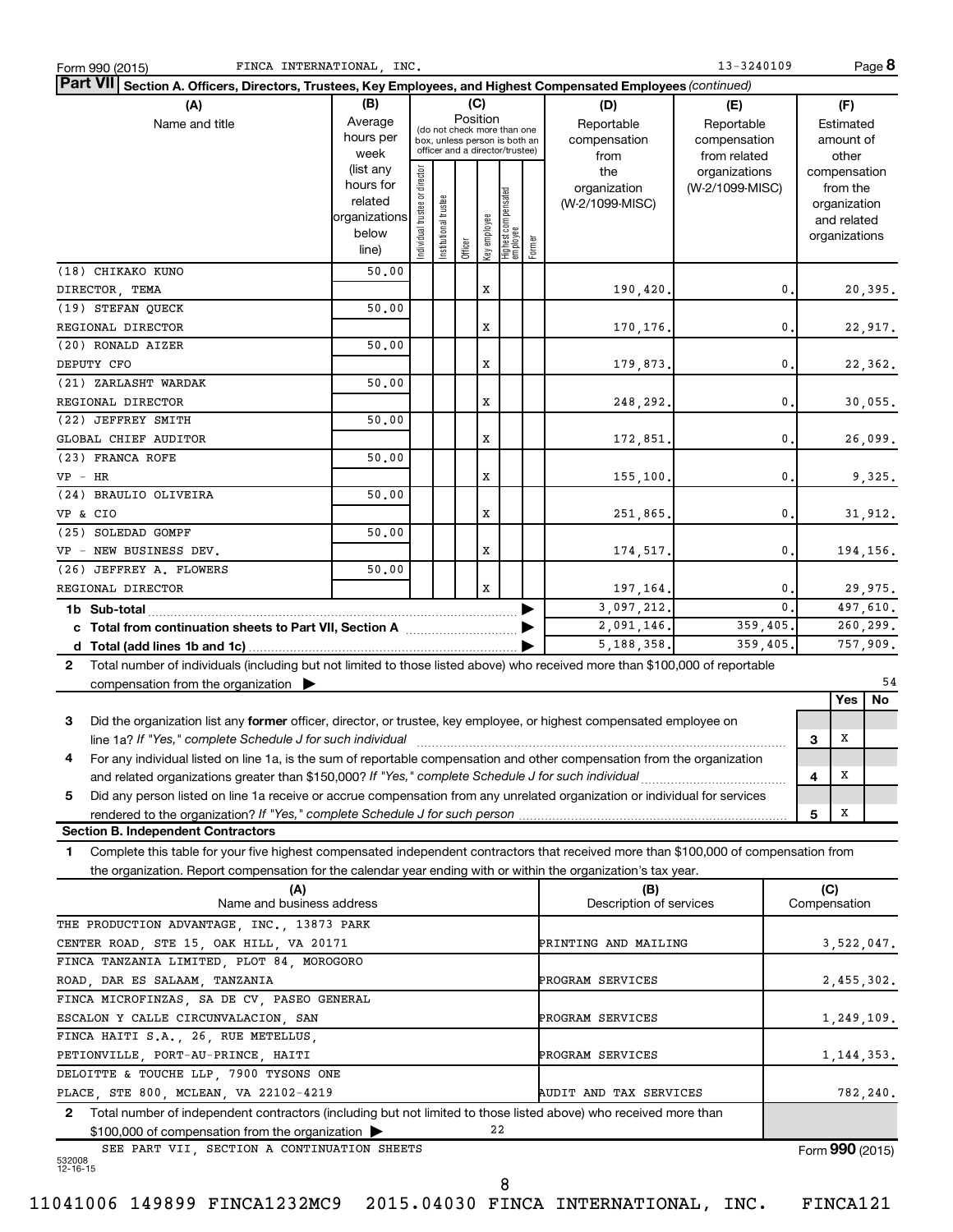| FINCA INTERNATIONAL, INC.<br>Form 990                                                                           |                      |                                |                       |         |                        |                              |        |                 | 13-3240109      |                             |
|-----------------------------------------------------------------------------------------------------------------|----------------------|--------------------------------|-----------------------|---------|------------------------|------------------------------|--------|-----------------|-----------------|-----------------------------|
| Part VII Section A. Officers, Directors, Trustees, Key Employees, and Highest Compensated Employees (continued) |                      |                                |                       |         |                        |                              |        |                 |                 |                             |
| (A)                                                                                                             | (B)                  |                                |                       |         | (C)                    |                              |        | (D)             | (E)             | (F)                         |
| Name and title                                                                                                  | Average              |                                |                       |         | Position               |                              |        | Reportable      | Reportable      | Estimated                   |
|                                                                                                                 | hours                |                                |                       |         | (check all that apply) |                              |        | compensation    | compensation    | amount of                   |
|                                                                                                                 | per                  |                                |                       |         |                        |                              |        | from            | from related    | other                       |
|                                                                                                                 | week                 |                                |                       |         |                        |                              |        | the             | organizations   | compensation                |
|                                                                                                                 | (list any            |                                |                       |         |                        |                              |        | organization    | (W-2/1099-MISC) | from the                    |
|                                                                                                                 | hours for<br>related |                                |                       |         |                        |                              |        | (W-2/1099-MISC) |                 | organization<br>and related |
|                                                                                                                 | organizations        | Individual trustee or director | Institutional trustee |         |                        |                              |        |                 |                 | organizations               |
|                                                                                                                 | below                |                                |                       |         |                        |                              |        |                 |                 |                             |
|                                                                                                                 | line)                |                                |                       | Officer | Key employee           | Highest compensated employee | Former |                 |                 |                             |
| (27) SONAL GANDHI                                                                                               | 50.00                |                                |                       |         |                        |                              |        |                 |                 |                             |
| LOCAL COUNTRY CEO                                                                                               |                      |                                |                       |         |                        | x                            |        | 192,570.        | 0,              | 44,310.                     |
| (28) ALEJANDRO JAKUBOWICZ                                                                                       | 25.00                |                                |                       |         |                        |                              |        |                 |                 |                             |
| DEPUTY REGIONAL DIRECTOR                                                                                        | 25.00                |                                |                       |         |                        | x                            |        | 186,471.        | 117,739.        | 24,022.                     |
| (29) SYED MAHMOOD                                                                                               | 50.00                |                                |                       |         |                        |                              |        |                 |                 |                             |
| VP SOCIAL ENTERPRISE                                                                                            |                      |                                |                       |         |                        | x                            |        | 185,415.        | $\mathbf 0$ .   | 22,508.                     |
| (30) EMILIO GHERSI                                                                                              | 50.00                |                                |                       |         |                        |                              |        |                 |                 |                             |
| DIRECTOR, CAP. MARKETS                                                                                          |                      |                                |                       |         |                        | x                            |        | 181,915.        | 0.              | 25,567.                     |
| (31) JEREMY DANFORD                                                                                             | 50.00                |                                |                       |         |                        |                              |        |                 |                 |                             |
| GLOBAL TAX DIRECTOR                                                                                             |                      |                                |                       |         |                        | x                            |        | 179,520.        | $\mathbf{0}$    | 11,214.                     |
| (32) GWEN ANDREOTTI *                                                                                           | 0.00                 |                                |                       |         |                        |                              |        |                 |                 |                             |
| FORMER OFFICER                                                                                                  |                      |                                |                       |         |                        |                              | x      | 676,087.        | $\mathbf{0}$ .  | 3,026.                      |
| (33) MICHAEL A. GAMA-LOBO                                                                                       | 50.00                |                                |                       |         |                        |                              |        |                 |                 |                             |
| FORMER OFFICER                                                                                                  |                      |                                |                       |         |                        |                              | x      | 149,679.        | $\mathbf{0}$    | 69,008.                     |
| (34) SCOTT TINDALL                                                                                              | 50.00                |                                |                       |         |                        |                              |        |                 |                 |                             |
| FORMER OFFICER                                                                                                  |                      |                                |                       |         |                        |                              | x      | 169,596.        | $\mathbf{0}$    | 22,682.                     |
| (35) LEONARDO POLIT                                                                                             | 50.00                |                                |                       |         |                        |                              |        |                 |                 |                             |
| FORMER KEY EMPLOYEE                                                                                             |                      |                                |                       |         |                        |                              | X      | 169,893.        | 0.              | 37,962.                     |
| (36) VOLKER RENNER                                                                                              | 50.00                |                                |                       |         |                        |                              |        |                 |                 |                             |
| FORMER OFFICER                                                                                                  |                      |                                |                       |         |                        |                              | X      | 0.              | 241,666.        | 0.                          |
|                                                                                                                 |                      |                                |                       |         |                        |                              |        |                 |                 |                             |
|                                                                                                                 |                      |                                |                       |         |                        |                              |        |                 |                 |                             |
|                                                                                                                 |                      |                                |                       |         |                        |                              |        |                 |                 |                             |
|                                                                                                                 |                      |                                |                       |         |                        |                              |        |                 |                 |                             |
|                                                                                                                 |                      |                                |                       |         |                        |                              |        |                 |                 |                             |
|                                                                                                                 |                      |                                |                       |         |                        |                              |        |                 |                 |                             |
|                                                                                                                 |                      |                                |                       |         |                        |                              |        |                 |                 |                             |
|                                                                                                                 |                      |                                |                       |         |                        |                              |        |                 |                 |                             |
|                                                                                                                 |                      |                                |                       |         |                        |                              |        |                 |                 |                             |
|                                                                                                                 |                      |                                |                       |         |                        |                              |        |                 |                 |                             |
|                                                                                                                 |                      |                                |                       |         |                        |                              |        |                 |                 |                             |
|                                                                                                                 |                      |                                |                       |         |                        |                              |        |                 |                 |                             |
|                                                                                                                 |                      |                                |                       |         |                        |                              |        |                 |                 |                             |
|                                                                                                                 |                      |                                |                       |         |                        |                              |        |                 |                 |                             |
|                                                                                                                 |                      |                                |                       |         |                        |                              |        |                 |                 |                             |
|                                                                                                                 |                      |                                |                       |         |                        |                              |        |                 |                 |                             |
|                                                                                                                 |                      |                                |                       |         |                        |                              |        |                 |                 |                             |
|                                                                                                                 |                      |                                |                       |         |                        |                              |        |                 |                 |                             |
|                                                                                                                 |                      |                                |                       |         |                        |                              |        |                 |                 |                             |
|                                                                                                                 |                      |                                |                       |         |                        |                              |        |                 |                 |                             |
|                                                                                                                 |                      |                                |                       |         |                        |                              |        | 2,091,146.      | 359,405.        | 260,299.                    |

\* The compensation listed on Gwen Andreotti's 2015 form W-2 reflects a lump-sum settlement payment of \$676,087 in order to discharge all of Finca's pension plan benefit obligation in relation to Ms. Andreotti. She had worked with Finca International for over twenty years. \$170,244 of this amount was previously reported as deferred compensation to Ms. Andreotii on prior year Form 990s.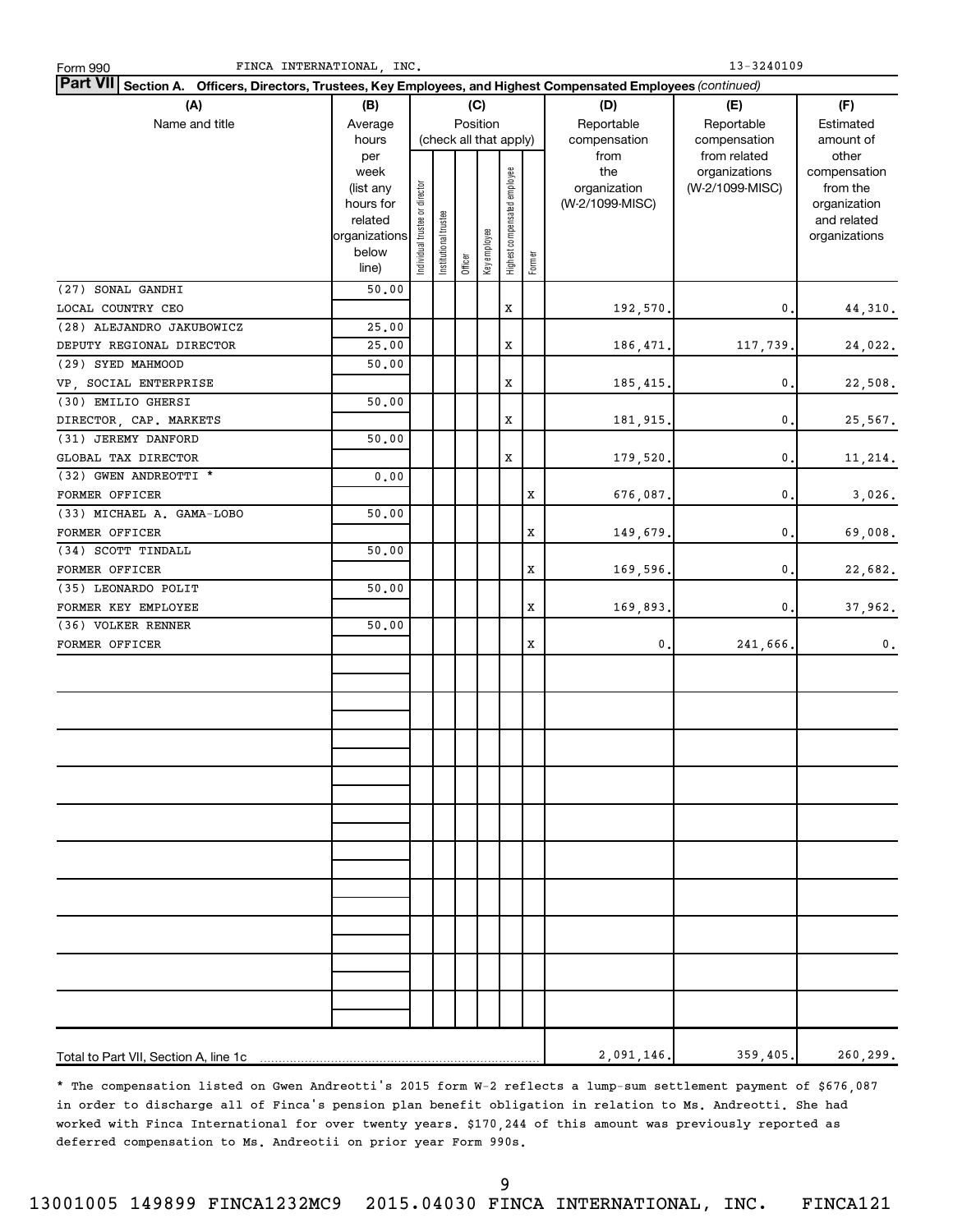| Form 990 (2015)                                           |    | FINCA INTERNATIONAL, INC.                                                       |                                |               |                                          | 13-3240109                       | Page 9                                                             |
|-----------------------------------------------------------|----|---------------------------------------------------------------------------------|--------------------------------|---------------|------------------------------------------|----------------------------------|--------------------------------------------------------------------|
| <b>Part VIII</b>                                          |    | <b>Statement of Revenue</b>                                                     |                                |               |                                          |                                  |                                                                    |
|                                                           |    |                                                                                 |                                | Total revenue | Related or<br>exempt function<br>revenue | Unrelated<br>business<br>revenue | (D)<br>Revenue excluded<br>trom tax under<br>sections<br>512 - 514 |
|                                                           |    | 1 a Federated campaigns<br>1a                                                   |                                |               |                                          |                                  |                                                                    |
| Contributions, Gifts, Grants<br>and Other Similar Amounts |    | 1b                                                                              |                                |               |                                          |                                  |                                                                    |
|                                                           |    | 1c<br>c Fundraising events                                                      |                                |               |                                          |                                  |                                                                    |
|                                                           |    | 1 <sub>d</sub><br>d Related organizations                                       |                                |               |                                          |                                  |                                                                    |
|                                                           |    | e Government grants (contributions)<br>1e                                       | 3,049,983.                     |               |                                          |                                  |                                                                    |
|                                                           |    | f All other contributions, gifts, grants, and                                   |                                |               |                                          |                                  |                                                                    |
|                                                           |    | similar amounts not included above<br>1f                                        | 17, 304, 952.                  |               |                                          |                                  |                                                                    |
|                                                           |    | Noncash contributions included in lines 1a-1f: \$                               | 3, 158, 734.                   |               |                                          |                                  |                                                                    |
|                                                           |    |                                                                                 |                                | 20, 354, 935. |                                          |                                  |                                                                    |
|                                                           |    |                                                                                 | <b>Business Code</b>           |               |                                          |                                  |                                                                    |
|                                                           | 2а | MANAGEMENT FEES                                                                 | 900099                         | 20,038,523.   | 20,038,523.                              |                                  |                                                                    |
| Program Service<br>Revenue                                | b  | INTEREST REV - BRANCHES                                                         | 522298                         | 4,979,577.    | 4,979,577.                               |                                  |                                                                    |
|                                                           | C. | AFFIL LOAN PORT. REV.                                                           | 900099                         | 4,398,406.    | 4,398,406.                               |                                  |                                                                    |
|                                                           | d  | <b>OTHER REVENUE</b>                                                            | 900099                         | 743,379.      | 743.379.                                 |                                  |                                                                    |
|                                                           | е  |                                                                                 |                                |               |                                          |                                  |                                                                    |
|                                                           | f  | All other program service revenue                                               |                                |               |                                          |                                  |                                                                    |
|                                                           |    |                                                                                 |                                | 30, 159, 885. |                                          |                                  |                                                                    |
| З                                                         |    | Investment income (including dividends, interest, and                           |                                |               |                                          |                                  |                                                                    |
|                                                           |    |                                                                                 |                                | 7,017,667.    |                                          |                                  | 7,017,667.                                                         |
| 4                                                         |    | Income from investment of tax-exempt bond proceeds                              |                                |               |                                          |                                  |                                                                    |
| 5                                                         |    |                                                                                 |                                | 4,801,791.    | 4,801,791.                               |                                  |                                                                    |
|                                                           |    | (i) Real                                                                        | (ii) Personal                  |               |                                          |                                  |                                                                    |
|                                                           |    | <b>6 a</b> Gross rents                                                          |                                |               |                                          |                                  |                                                                    |
|                                                           | b  | Less: rental expenses                                                           |                                |               |                                          |                                  |                                                                    |
|                                                           | с  | Rental income or (loss)                                                         |                                |               |                                          |                                  |                                                                    |
|                                                           |    |                                                                                 |                                |               |                                          |                                  |                                                                    |
|                                                           |    | 7 a Gross amount from sales of<br>(i) Securities<br>assets other than inventory | (ii) Other                     |               |                                          |                                  |                                                                    |
|                                                           |    | <b>b</b> Less: cost or other basis                                              |                                |               |                                          |                                  |                                                                    |
|                                                           |    |                                                                                 |                                |               |                                          |                                  |                                                                    |
|                                                           |    | and sales expenses                                                              |                                |               |                                          |                                  |                                                                    |
|                                                           |    |                                                                                 |                                |               |                                          |                                  |                                                                    |
|                                                           |    | 8 a Gross income from fundraising events (not                                   |                                |               |                                          |                                  |                                                                    |
|                                                           |    | including \$<br>of                                                              |                                |               |                                          |                                  |                                                                    |
| <b>Other Revenue</b>                                      |    | contributions reported on line 1c). See                                         |                                |               |                                          |                                  |                                                                    |
|                                                           |    |                                                                                 |                                |               |                                          |                                  |                                                                    |
|                                                           |    |                                                                                 | $\mathbf{b}$                   |               |                                          |                                  |                                                                    |
|                                                           |    | c Net income or (loss) from fundraising events                                  | .                              |               |                                          |                                  |                                                                    |
|                                                           |    | 9 a Gross income from gaming activities. See                                    |                                |               |                                          |                                  |                                                                    |
|                                                           |    |                                                                                 |                                |               |                                          |                                  |                                                                    |
|                                                           |    |                                                                                 | $\mathbf{b}$                   |               |                                          |                                  |                                                                    |
|                                                           |    | c Net income or (loss) from gaming activities                                   |                                |               |                                          |                                  |                                                                    |
|                                                           |    | 10 a Gross sales of inventory, less returns                                     |                                |               |                                          |                                  |                                                                    |
|                                                           |    |                                                                                 | $\mathbf{b}$                   |               |                                          |                                  |                                                                    |
|                                                           |    |                                                                                 |                                |               |                                          |                                  |                                                                    |
|                                                           |    | c Net income or (loss) from sales of inventory                                  |                                |               |                                          |                                  |                                                                    |
|                                                           |    | Miscellaneous Revenue<br>11 a INSURANCE INCOME - UBI                            | <b>Business Code</b><br>524298 | 10,000.       |                                          | 10,000.                          |                                                                    |
|                                                           |    |                                                                                 |                                |               |                                          |                                  |                                                                    |
|                                                           | b  | the control of the control of the control of the                                |                                |               |                                          |                                  |                                                                    |
|                                                           | с  |                                                                                 |                                |               |                                          |                                  |                                                                    |
|                                                           | d  |                                                                                 |                                | 10,000.       |                                          |                                  |                                                                    |
| 12                                                        | е  |                                                                                 |                                | 62, 344, 278. | 34, 961, 676.                            | 10,000.                          | 7,017,667.                                                         |
| 532009 12-16-15                                           |    |                                                                                 |                                |               |                                          |                                  | Form 990 (2015)                                                    |

11041006 149899 FINCA1232MC9 2015.04030 FINCA INTERNATIONAL, INC. FINCA121

10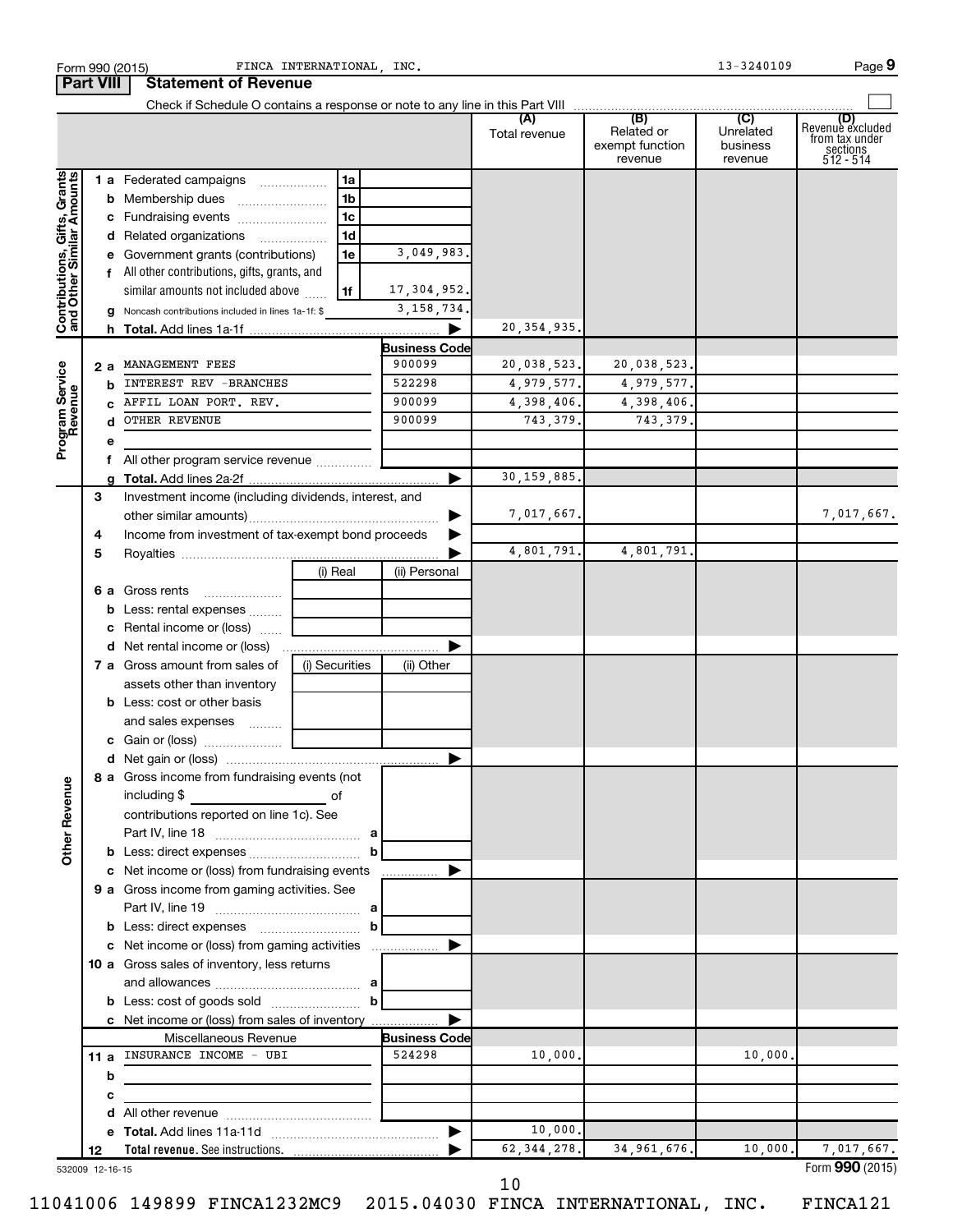**10**

|        | Part IX   Statement of Functional Expenses                                                                                                                                                                  |                       |                        |                       |                    |
|--------|-------------------------------------------------------------------------------------------------------------------------------------------------------------------------------------------------------------|-----------------------|------------------------|-----------------------|--------------------|
|        | Section 501(c)(3) and 501(c)(4) organizations must complete all columns. All other organizations must complete column (A).                                                                                  |                       |                        |                       |                    |
|        | Check if Schedule O contains a response or note to any line in this Part IX<br>Do not include amounts reported on lines 6b,                                                                                 | (A)<br>Total expenses | (B)<br>Program service | (C)<br>Management and | (D)<br>Fundraising |
|        | 7b, 8b, 9b, and 10b of Part VIII.                                                                                                                                                                           |                       | expenses               | general expenses      | expenses           |
| 1      | Grants and other assistance to domestic organizations                                                                                                                                                       |                       |                        |                       |                    |
|        | and domestic governments. See Part IV, line 21                                                                                                                                                              |                       |                        |                       |                    |
| 2      | Grants and other assistance to domestic                                                                                                                                                                     |                       |                        |                       |                    |
|        | individuals. See Part IV, line 22<br>$\overline{\phantom{a}}$                                                                                                                                               |                       |                        |                       |                    |
| 3      | Grants and other assistance to foreign                                                                                                                                                                      |                       |                        |                       |                    |
|        | organizations, foreign governments, and foreign                                                                                                                                                             |                       |                        |                       |                    |
|        | individuals. See Part IV, lines 15 and 16                                                                                                                                                                   |                       |                        |                       |                    |
| 4<br>5 | Benefits paid to or for members<br>Compensation of current officers, directors,                                                                                                                             |                       |                        |                       |                    |
|        | trustees, and key employees                                                                                                                                                                                 | 3,665,765.            | 2,740,018.             | 845,974.              | 79,773.            |
| 6      | Compensation not included above, to disqualified                                                                                                                                                            |                       |                        |                       |                    |
|        | persons (as defined under section 4958(f)(1)) and                                                                                                                                                           |                       |                        |                       |                    |
|        | persons described in section 4958(c)(3)(B)                                                                                                                                                                  | 81,009.               | 81.009.                |                       |                    |
| 7      |                                                                                                                                                                                                             | 14, 465, 350.         | 13, 951, 241.          | 33,985.               | 480,124.           |
| 8      | Pension plan accruals and contributions (include                                                                                                                                                            |                       |                        |                       |                    |
|        | section 401(k) and 403(b) employer contributions)                                                                                                                                                           | 366,813.              |                        | 366,813.              |                    |
| 9      |                                                                                                                                                                                                             | 3,582,588.            | 88,151.                | 3,514,556.            | $-20,119.$         |
| 10     |                                                                                                                                                                                                             | 976,167.              |                        | 976,167.              |                    |
| 11     | Fees for services (non-employees):                                                                                                                                                                          |                       |                        |                       |                    |
| а      |                                                                                                                                                                                                             |                       |                        |                       |                    |
| b      |                                                                                                                                                                                                             | 238,112.              | 226, 253.              | 11,859.               |                    |
|        |                                                                                                                                                                                                             | 1,890,337.            | 463,666.               | 1,426,671.            |                    |
| d      |                                                                                                                                                                                                             |                       |                        |                       |                    |
|        | Professional fundraising services. See Part IV, line 17                                                                                                                                                     | 301,392.              |                        |                       | 301,392.           |
| f      | Investment management fees                                                                                                                                                                                  |                       |                        |                       |                    |
| g      | Other. (If line 11g amount exceeds 10% of line 25,                                                                                                                                                          |                       |                        |                       |                    |
|        | column (A) amount, list line 11g expenses on Sch O.)                                                                                                                                                        | 4,959,739.            | 4, 112, 532.           | 249,847.              | 597,360.           |
| 12     |                                                                                                                                                                                                             | 296,453.              | 99,486.                | 6,266.                | 190,701.           |
| 13     |                                                                                                                                                                                                             | 4,667,924.            | 1,944,299.             | 1,089,616.            | 1,634,009.         |
| 14     |                                                                                                                                                                                                             | 3,675,782.            | 1,750,738.             | 1,925,044.            |                    |
| 15     |                                                                                                                                                                                                             |                       |                        |                       |                    |
| 16     |                                                                                                                                                                                                             | 1,577,837.            | 632,108.               | 945,729.              |                    |
| 17     | Travel                                                                                                                                                                                                      | 2, 225, 451.          | 1,840,086.             | 343,925.              | 41,440.            |
| 18     | Payments of travel or entertainment expenses                                                                                                                                                                |                       |                        |                       |                    |
|        | for any federal, state, or local public officials                                                                                                                                                           |                       |                        |                       |                    |
| 19     | Conferences, conventions, and meetings                                                                                                                                                                      | 196,139.              | 136,802.               | 57,267.               | 2,070.             |
| 20     | Interest                                                                                                                                                                                                    | 4,064,236.            | 3, 915, 195.           | 149,041               |                    |
| 21     |                                                                                                                                                                                                             |                       |                        |                       |                    |
| 22     | Depreciation, depletion, and amortization                                                                                                                                                                   | 405,083.              | 140,499.               | 264,584.              |                    |
| 23     | Insurance                                                                                                                                                                                                   | 1,916.                | 1,330.                 | 586.                  |                    |
| 24     | Other expenses. Itemize expenses not covered<br>above. (List miscellaneous expenses in line 24e. If line<br>24e amount exceeds 10% of line 25, column (A)<br>amount, list line 24e expenses on Schedule O.) |                       |                        |                       |                    |
| a      | LOAN CAPITAL                                                                                                                                                                                                | 2,428,309.            | 2,428,309.             |                       |                    |
| b      | FOREIGN WITHHOLDING TAX                                                                                                                                                                                     | 1, 344, 741.          | 1,344,741.             |                       |                    |
| C      | TRAINING                                                                                                                                                                                                    | 374,712.              | 359, 326.              | 15,386.               |                    |
| d      | ALLOCATION OF INDIRECT                                                                                                                                                                                      | 0,                    | 1,227,863.             | $-1, 413, 078.$       | 185, 215.          |
|        | e All other expenses                                                                                                                                                                                        | 2,524,033.            | 3,484,453.             | $-969, 255.$          | 8,835.             |
| 25     | Total functional expenses. Add lines 1 through 24e                                                                                                                                                          | 54, 309, 888.         | 40,968,105.            | 9,840,983.            | 3,500,800.         |
| 26     | <b>Joint costs.</b> Complete this line only if the organization                                                                                                                                             |                       |                        |                       |                    |
|        | reported in column (B) joint costs from a combined                                                                                                                                                          |                       |                        |                       |                    |
|        | educational campaign and fundraising solicitation.                                                                                                                                                          |                       |                        |                       |                    |
|        | Check here<br>if following SOP 98-2 (ASC 958-720)                                                                                                                                                           |                       |                        |                       |                    |

532010 12-16-15

Form (2015) **990**

11041006 149899 FINCA1232MC9 2015.04030 FINCA INTERNATIONAL, INC. FINCA121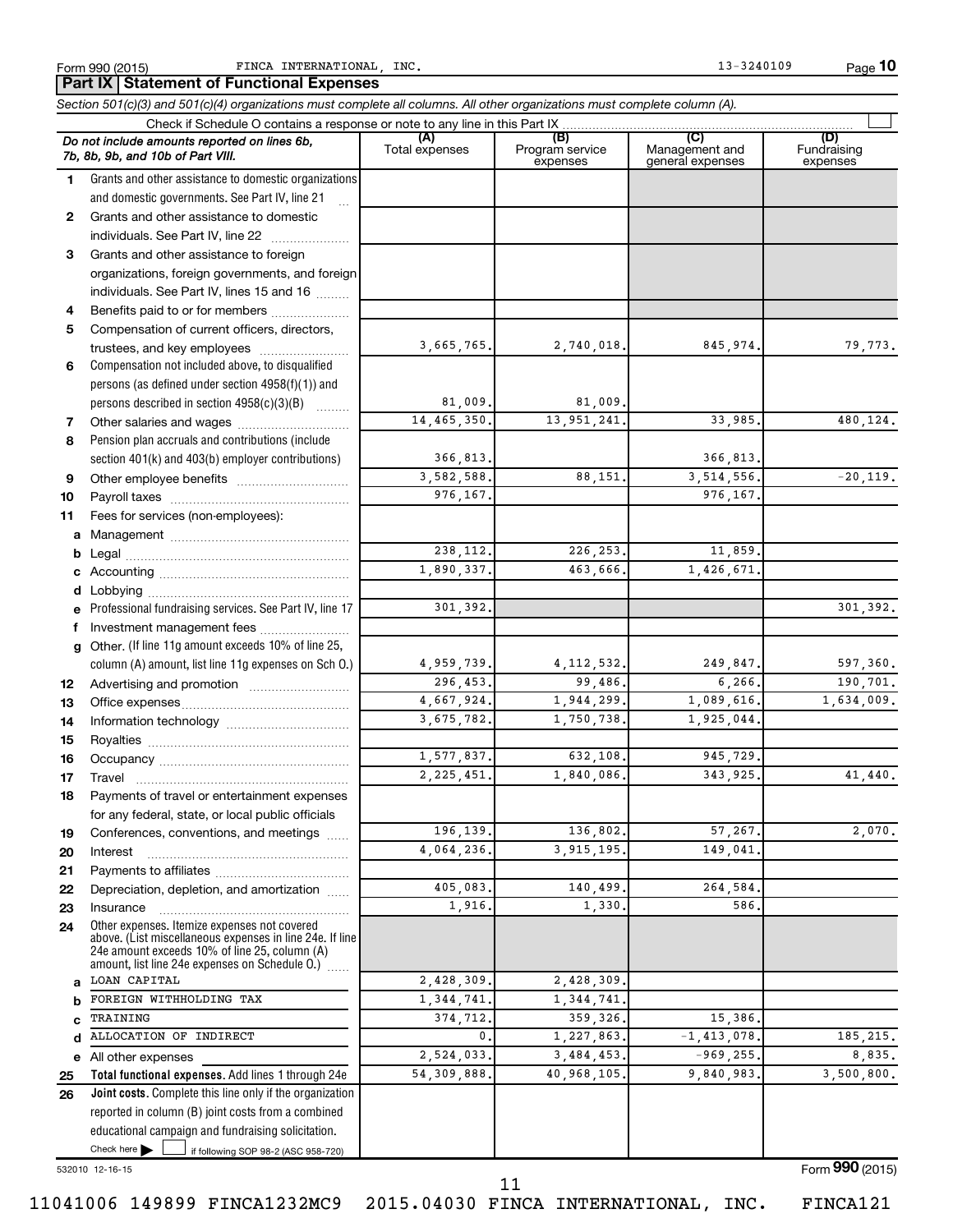532011 12-16-15

11041006 149899 FINCA1232MC9 2015.04030 FINCA INTERNATIONAL, INC. FINCA121 12

Form 990 (2015) FINCA INTERNATIONAL, INC. The extended of the contract of the contract of the Page **Part X Balance Sheet** 

|                             |    |                                                                                                                                                                                                                                |                 |                         | (A)<br>Beginning of year |                | (B)<br>End of year |
|-----------------------------|----|--------------------------------------------------------------------------------------------------------------------------------------------------------------------------------------------------------------------------------|-----------------|-------------------------|--------------------------|----------------|--------------------|
|                             | 1  |                                                                                                                                                                                                                                |                 |                         | 9,387,640.               | 1              | 7,332,242.         |
|                             | 2  |                                                                                                                                                                                                                                |                 |                         | 6,702,921.               | $\mathbf{2}$   | 6, 118, 305.       |
|                             | З  |                                                                                                                                                                                                                                |                 |                         | 2,611,426.               | 3              | 2,482,430.         |
|                             | 4  |                                                                                                                                                                                                                                |                 |                         | 2,963,818.               | 4              | 7,065,146.         |
|                             | 5  | Loans and other receivables from current and former officers, directors,                                                                                                                                                       |                 |                         |                          |                |                    |
|                             |    | trustees, key employees, and highest compensated employees. Complete                                                                                                                                                           |                 |                         |                          |                |                    |
|                             |    | Part II of Schedule Latin and Communication of Schedule Latin and Communication of Schedule Latin and Schedule                                                                                                                 |                 |                         |                          | 5              |                    |
|                             | 6  | Loans and other receivables from other disqualified persons (as defined under                                                                                                                                                  |                 |                         |                          |                |                    |
|                             |    | section 4958(f)(1)), persons described in section 4958(c)(3)(B), and contributing                                                                                                                                              |                 |                         |                          |                |                    |
|                             |    | employers and sponsoring organizations of section 501(c)(9) voluntary                                                                                                                                                          |                 |                         |                          |                |                    |
|                             |    | employees' beneficiary organizations (see instr). Complete Part II of Sch L                                                                                                                                                    |                 |                         |                          | 6              |                    |
| Assets                      | 7  |                                                                                                                                                                                                                                |                 |                         | 24, 425, 835.            | $\overline{7}$ | 22, 121, 939.      |
|                             | 8  |                                                                                                                                                                                                                                |                 |                         |                          | 8              |                    |
|                             | 9  | Prepaid expenses and deferred charges                                                                                                                                                                                          |                 |                         | 26,413.                  | 9              | 492,674.           |
|                             |    | 10a Land, buildings, and equipment: cost or other                                                                                                                                                                              |                 |                         |                          |                |                    |
|                             |    | basis. Complete Part VI of Schedule D                                                                                                                                                                                          | 10a             | 3,628,046.              |                          |                |                    |
|                             |    | <b>b</b> Less: accumulated depreciation                                                                                                                                                                                        | 10 <sub>b</sub> | 1,777,120.              | 1,857,867.               | 10c            | 1,850,926.         |
|                             | 11 |                                                                                                                                                                                                                                |                 |                         | 8,457.                   | 11             | 7,584.             |
|                             | 12 |                                                                                                                                                                                                                                |                 |                         |                          | 12             |                    |
|                             | 13 |                                                                                                                                                                                                                                |                 |                         | 86,934,071.              | 13             | 92, 326, 463.      |
|                             | 14 |                                                                                                                                                                                                                                |                 |                         | 159,272.                 | 14             | 76,899.            |
|                             | 15 |                                                                                                                                                                                                                                |                 |                         | 85,064.                  | 15             | 157,563.           |
|                             | 16 |                                                                                                                                                                                                                                |                 |                         | 135, 162, 784.           | 16             | 140,032,171.       |
|                             | 17 |                                                                                                                                                                                                                                |                 |                         | 10, 200, 323.            | 17             | 11,004,269.        |
|                             | 18 |                                                                                                                                                                                                                                |                 |                         |                          | 18             |                    |
|                             | 19 | Deferred revenue manual contracts and contracts are all the contracts and contracts are contracted and contracts are contracted and contract are contracted and contract are contracted and contract are contracted and contra |                 |                         | 5,106,323.               | 19             | 2,340,187.         |
|                             | 20 |                                                                                                                                                                                                                                |                 |                         |                          | 20             |                    |
|                             | 21 | Escrow or custodial account liability. Complete Part IV of Schedule D                                                                                                                                                          |                 |                         |                          | 21             |                    |
|                             | 22 | Loans and other payables to current and former officers, directors, trustees,                                                                                                                                                  |                 |                         |                          |                |                    |
| Liabilities                 |    | key employees, highest compensated employees, and disqualified persons.                                                                                                                                                        |                 |                         |                          |                |                    |
|                             |    |                                                                                                                                                                                                                                |                 |                         |                          | 22             |                    |
|                             | 23 | Secured mortgages and notes payable to unrelated third parties                                                                                                                                                                 |                 |                         | 29,080,033.              | 23             | 28,486,060.        |
|                             | 24 | Unsecured notes and loans payable to unrelated third parties                                                                                                                                                                   |                 |                         |                          | 24             |                    |
|                             | 25 | Other liabilities (including federal income tax, payables to related third                                                                                                                                                     |                 |                         |                          |                |                    |
|                             |    | parties, and other liabilities not included on lines 17-24). Complete Part X of                                                                                                                                                |                 |                         |                          |                |                    |
|                             |    | Schedule D                                                                                                                                                                                                                     |                 |                         | 7,717,525.               | 25             | 6,582,059.         |
|                             | 26 |                                                                                                                                                                                                                                |                 |                         | 52, 104, 204.            | 26             | 48, 412, 575.      |
|                             |    | Organizations that follow SFAS 117 (ASC 958), check here >                                                                                                                                                                     |                 | $\lfloor x \rfloor$ and |                          |                |                    |
|                             |    | complete lines 27 through 29, and lines 33 and 34.                                                                                                                                                                             |                 |                         |                          |                |                    |
|                             | 27 |                                                                                                                                                                                                                                |                 |                         | 81, 842, 777.            | 27             | 90,661,295.        |
|                             | 28 |                                                                                                                                                                                                                                |                 |                         | 1,215,803.               | 28             | 958,301.           |
|                             | 29 | Permanently restricted net assets                                                                                                                                                                                              |                 |                         |                          | 29             |                    |
|                             |    | Organizations that do not follow SFAS 117 (ASC 958), check here ▶                                                                                                                                                              |                 |                         |                          |                |                    |
| Net Assets or Fund Balances |    | and complete lines 30 through 34.                                                                                                                                                                                              |                 |                         |                          |                |                    |
|                             | 30 |                                                                                                                                                                                                                                |                 |                         |                          | 30             |                    |
|                             | 31 | Paid-in or capital surplus, or land, building, or equipment fund                                                                                                                                                               |                 |                         |                          | 31             |                    |
|                             | 32 | Retained earnings, endowment, accumulated income, or other funds                                                                                                                                                               |                 |                         |                          | 32             |                    |
|                             | 33 |                                                                                                                                                                                                                                |                 |                         | 83,058,580.              | 33             | 91,619,596.        |
|                             | 34 |                                                                                                                                                                                                                                |                 |                         | 135, 162, 784.           | 34             | 140,032,171.       |

Form (2015) **990**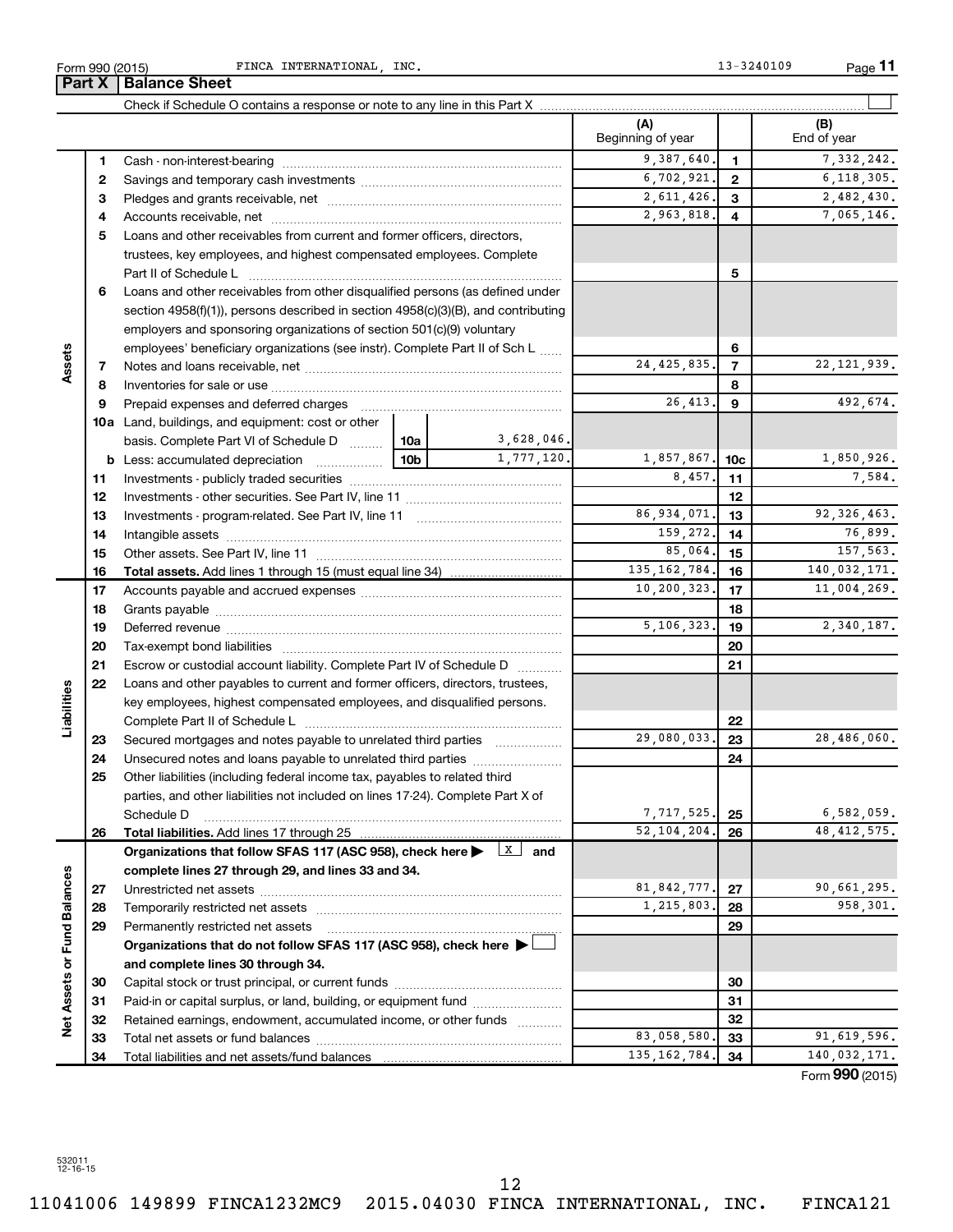|    | FINCA INTERNATIONAL INC.<br>Form 990 (2015)                                                                                                                                                                                    | 13-3240109              |                |                          | Page 12       |
|----|--------------------------------------------------------------------------------------------------------------------------------------------------------------------------------------------------------------------------------|-------------------------|----------------|--------------------------|---------------|
|    | Part XI<br><b>Reconciliation of Net Assets</b>                                                                                                                                                                                 |                         |                |                          |               |
|    | Check if Schedule O contains a response or note to any line in this Part XI                                                                                                                                                    |                         |                |                          | $\mathbf{x}$  |
|    |                                                                                                                                                                                                                                |                         |                |                          |               |
| 1  |                                                                                                                                                                                                                                | $\mathbf{1}$            |                |                          | 62, 344, 278. |
| 2  |                                                                                                                                                                                                                                | $\mathbf{2}$            |                |                          | 54,309,888.   |
| З  | Revenue less expenses. Subtract line 2 from line 1                                                                                                                                                                             | 3                       |                |                          | 8,034,390.    |
| 4  |                                                                                                                                                                                                                                | $\overline{\mathbf{4}}$ |                |                          | 83,058,580.   |
| 5  | Net unrealized gains (losses) on investments [11] matter in the contract of the state of the state of the state of the state of the state of the state of the state of the state of the state of the state of the state of the | 5                       |                |                          |               |
| 6  | Donated services and use of facilities                                                                                                                                                                                         | 6                       |                |                          |               |
| 7  | Investment expenses                                                                                                                                                                                                            | $\overline{7}$          |                |                          |               |
| 8  | Prior period adjustments www.communication.communication.communication.com/                                                                                                                                                    | 8                       |                |                          |               |
| 9  |                                                                                                                                                                                                                                | 9                       |                |                          | 526,626.      |
| 10 | Net assets or fund balances at end of year. Combine lines 3 through 9 (must equal Part X, line 33,                                                                                                                             |                         |                |                          |               |
|    | column (B))                                                                                                                                                                                                                    | 10                      |                |                          | 91,619,596.   |
|    | Part XII Financial Statements and Reporting                                                                                                                                                                                    |                         |                |                          |               |
|    |                                                                                                                                                                                                                                |                         |                |                          | l x           |
|    |                                                                                                                                                                                                                                |                         |                | <b>Yes</b>               | No            |
| 1. | $\boxed{\text{X}}$ Accrual<br>Accounting method used to prepare the Form 990: $\Box$ Cash<br>Other                                                                                                                             |                         |                |                          |               |
|    | If the organization changed its method of accounting from a prior year or checked "Other," explain in Schedule O.                                                                                                              |                         |                |                          |               |
|    | 2a Were the organization's financial statements compiled or reviewed by an independent accountant?                                                                                                                             |                         | 2a             |                          | x             |
|    | If "Yes," check a box below to indicate whether the financial statements for the year were compiled or reviewed on a                                                                                                           |                         |                |                          |               |
|    | separate basis, consolidated basis, or both:                                                                                                                                                                                   |                         |                |                          |               |
|    | Both consolidated and separate basis<br>Separate basis<br>Consolidated basis                                                                                                                                                   |                         |                |                          |               |
|    |                                                                                                                                                                                                                                |                         | 2 <sub>b</sub> | х                        |               |
|    | If "Yes," check a box below to indicate whether the financial statements for the year were audited on a separate basis,                                                                                                        |                         |                |                          |               |
|    | consolidated basis, or both:                                                                                                                                                                                                   |                         |                |                          |               |
|    | $\overline{\mathbf{x}}$ Consolidated basis<br>Both consolidated and separate basis<br>Separate basis                                                                                                                           |                         |                |                          |               |
|    | c If "Yes" to line 2a or 2b, does the organization have a committee that assumes responsibility for oversight of the audit,                                                                                                    |                         |                |                          |               |
|    | review, or compilation of its financial statements and selection of an independent accountant?                                                                                                                                 |                         | 2c             | x                        |               |
|    | If the organization changed either its oversight process or selection process during the tax year, explain in Schedule O.                                                                                                      |                         |                |                          |               |
|    | 3a As a result of a federal award, was the organization required to undergo an audit or audits as set forth in the Single Audit                                                                                                |                         |                |                          |               |
|    | Act and OMB Circular A-133?                                                                                                                                                                                                    |                         | За             | х                        |               |
|    | <b>b</b> If "Yes," did the organization undergo the required audit or audits? If the organization did not undergo the required audit                                                                                           |                         |                |                          |               |
|    |                                                                                                                                                                                                                                |                         | 3b             | х<br>$000 \text{ hours}$ |               |

Form (2015) **990**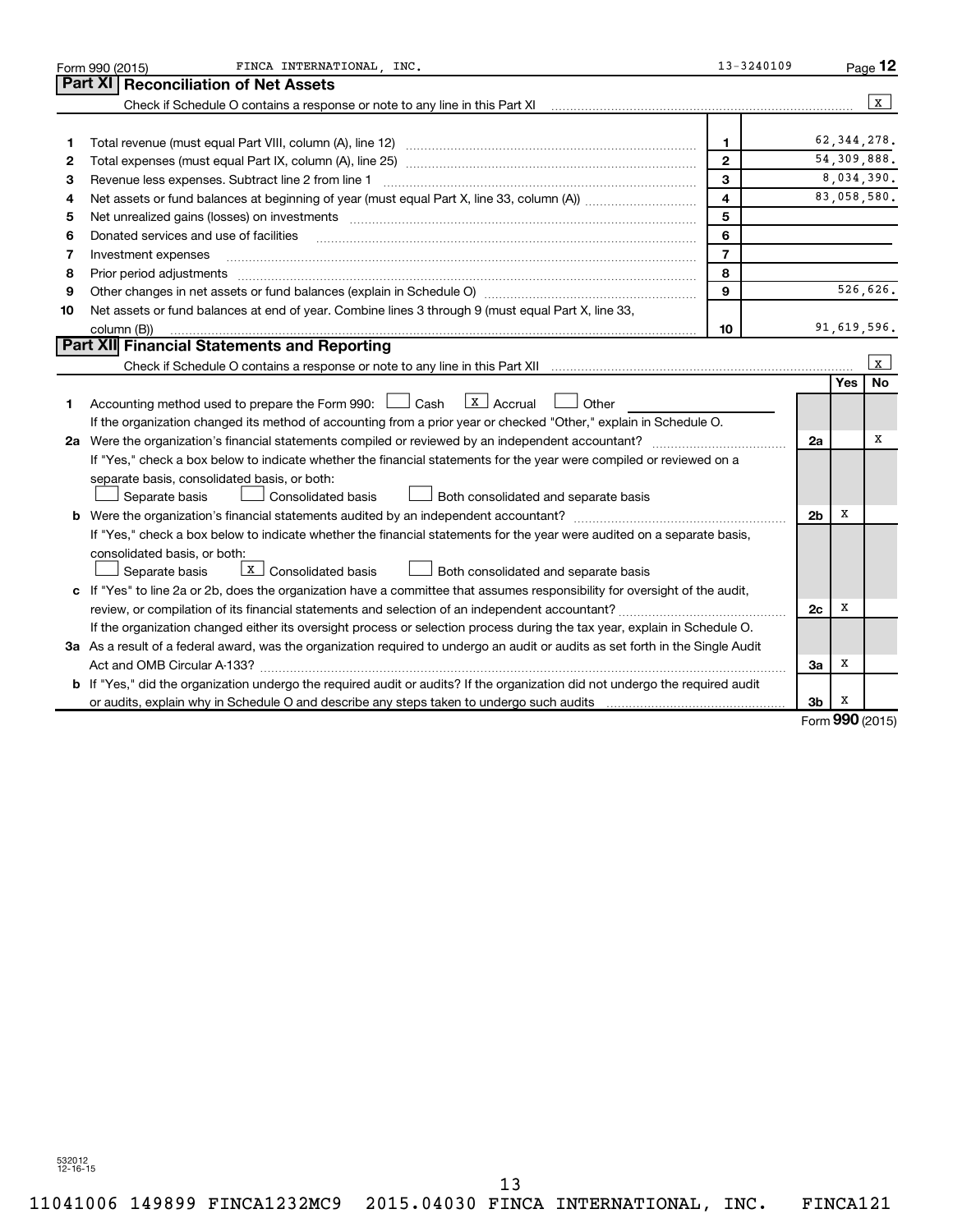### **SCHEDULE A**

# **Public Charity Status and Public Support** 2015

**(Form 990 or 990-EZ) Complete if the organization is a section 501(c)(3) organization or a section 4947(a)(1) nonexempt charitable trust.**

| LU<br>IJ              |  |
|-----------------------|--|
| <b>Open to Public</b> |  |
| <b>Inspection</b>     |  |

OMB No. 1545-0047

Department of the Treasury Internal Revenue Service

|                                                                                                   | Attach to Form 990 or Form 990-EZ. |  |
|---------------------------------------------------------------------------------------------------|------------------------------------|--|
| Information about Schedule A (Form 990 or 990-EZ) and its instructions is at WWW.irs.gov/form990. |                                    |  |

|    |                     | Name of the organization                                                                                                                                                                                                       |                           |                            |                          |                |                        | <b>Employer identification number</b> |
|----|---------------------|--------------------------------------------------------------------------------------------------------------------------------------------------------------------------------------------------------------------------------|---------------------------|----------------------------|--------------------------|----------------|------------------------|---------------------------------------|
|    |                     |                                                                                                                                                                                                                                | FINCA INTERNATIONAL, INC. |                            |                          |                |                        | 13-3240109                            |
|    | Part I              | Reason for Public Charity Status (All organizations must complete this part.) See instructions.                                                                                                                                |                           |                            |                          |                |                        |                                       |
|    |                     | The organization is not a private foundation because it is: (For lines 1 through 11, check only one box.)                                                                                                                      |                           |                            |                          |                |                        |                                       |
| 1  |                     | A church, convention of churches, or association of churches described in section 170(b)(1)(A)(i).                                                                                                                             |                           |                            |                          |                |                        |                                       |
| 2  |                     | A school described in section 170(b)(1)(A)(ii). (Attach Schedule E (Form 990 or 990-EZ).)                                                                                                                                      |                           |                            |                          |                |                        |                                       |
| з  |                     | A hospital or a cooperative hospital service organization described in section 170(b)(1)(A)(iii).                                                                                                                              |                           |                            |                          |                |                        |                                       |
|    |                     | A medical research organization operated in conjunction with a hospital described in section 170(b)(1)(A)(iii). Enter the hospital's name,                                                                                     |                           |                            |                          |                |                        |                                       |
|    |                     | city, and state:                                                                                                                                                                                                               |                           |                            |                          |                |                        |                                       |
| 5  |                     | An organization operated for the benefit of a college or university owned or operated by a governmental unit described in                                                                                                      |                           |                            |                          |                |                        |                                       |
|    |                     | section 170(b)(1)(A)(iv). (Complete Part II.)                                                                                                                                                                                  |                           |                            |                          |                |                        |                                       |
| 6  |                     | A federal, state, or local government or governmental unit described in section 170(b)(1)(A)(v).                                                                                                                               |                           |                            |                          |                |                        |                                       |
| 7  | $\lfloor x \rfloor$ | An organization that normally receives a substantial part of its support from a governmental unit or from the general public described in                                                                                      |                           |                            |                          |                |                        |                                       |
|    |                     | section 170(b)(1)(A)(vi). (Complete Part II.)                                                                                                                                                                                  |                           |                            |                          |                |                        |                                       |
| 8  |                     | A community trust described in section 170(b)(1)(A)(vi). (Complete Part II.)                                                                                                                                                   |                           |                            |                          |                |                        |                                       |
| 9  |                     | An organization that normally receives: (1) more than 33 1/3% of its support from contributions, membership fees, and gross receipts from                                                                                      |                           |                            |                          |                |                        |                                       |
|    |                     | activities related to its exempt functions - subject to certain exceptions, and (2) no more than 33 1/3% of its support from gross investment                                                                                  |                           |                            |                          |                |                        |                                       |
|    |                     | income and unrelated business taxable income (less section 511 tax) from businesses acquired by the organization after June 30, 1975.                                                                                          |                           |                            |                          |                |                        |                                       |
|    |                     | See section 509(a)(2). (Complete Part III.)                                                                                                                                                                                    |                           |                            |                          |                |                        |                                       |
| 10 |                     | An organization organized and operated exclusively to test for public safety. See section 509(a)(4).                                                                                                                           |                           |                            |                          |                |                        |                                       |
| 11 |                     | An organization organized and operated exclusively for the benefit of, to perform the functions of, or to carry out the purposes of one or                                                                                     |                           |                            |                          |                |                        |                                       |
|    |                     | more publicly supported organizations described in section 509(a)(1) or section 509(a)(2). See section 509(a)(3). Check the box in                                                                                             |                           |                            |                          |                |                        |                                       |
|    |                     | lines 11a through 11d that describes the type of supporting organization and complete lines 11e, 11f, and 11g.                                                                                                                 |                           |                            |                          |                |                        |                                       |
| а  |                     | Type I. A supporting organization operated, supervised, or controlled by its supported organization(s), typically by giving                                                                                                    |                           |                            |                          |                |                        |                                       |
|    |                     | the supported organization(s) the power to regularly appoint or elect a majority of the directors or trustees of the supporting                                                                                                |                           |                            |                          |                |                        |                                       |
|    |                     | organization. You must complete Part IV, Sections A and B.                                                                                                                                                                     |                           |                            |                          |                |                        |                                       |
| b  |                     | Type II. A supporting organization supervised or controlled in connection with its supported organization(s), by having                                                                                                        |                           |                            |                          |                |                        |                                       |
|    |                     | control or management of the supporting organization vested in the same persons that control or manage the supported                                                                                                           |                           |                            |                          |                |                        |                                       |
|    |                     | organization(s). You must complete Part IV, Sections A and C.                                                                                                                                                                  |                           |                            |                          |                |                        |                                       |
| с  |                     | Type III functionally integrated. A supporting organization operated in connection with, and functionally integrated with,                                                                                                     |                           |                            |                          |                |                        |                                       |
|    |                     | its supported organization(s) (see instructions). You must complete Part IV, Sections A, D, and E.                                                                                                                             |                           |                            |                          |                |                        |                                       |
| d  |                     | Type III non-functionally integrated. A supporting organization operated in connection with its supported organization(s)                                                                                                      |                           |                            |                          |                |                        |                                       |
|    |                     | that is not functionally integrated. The organization generally must satisfy a distribution requirement and an attentiveness                                                                                                   |                           |                            |                          |                |                        |                                       |
|    |                     | requirement (see instructions). You must complete Part IV, Sections A and D, and Part V.                                                                                                                                       |                           |                            |                          |                |                        |                                       |
| е  |                     | Check this box if the organization received a written determination from the IRS that it is a Type I, Type II, Type III                                                                                                        |                           |                            |                          |                |                        |                                       |
|    |                     | functionally integrated, or Type III non-functionally integrated supporting organization.                                                                                                                                      |                           |                            |                          |                |                        |                                       |
|    |                     | f Enter the number of supported organizations [111] [12] content to the number of supported organizations [11] [12] content to the number of supported organizations [11] [12] content to the number of supported or supported |                           |                            |                          |                |                        |                                       |
|    |                     | <b>g</b> Provide the following information about the supported organization(s).<br>(i) Name of supported                                                                                                                       | (ii) EIN                  | (iii) Type of organization | (iv) Is the organization |                | (v) Amount of monetary | (vi) Amount of                        |
|    |                     | organization                                                                                                                                                                                                                   |                           | (described on lines 1-9    | governing document?      | listed in your | support (see           | other support (see                    |
|    |                     |                                                                                                                                                                                                                                |                           | above (see instructions))  | Yes                      | No             | instructions)          | instructions)                         |
|    |                     |                                                                                                                                                                                                                                |                           |                            |                          |                |                        |                                       |
|    |                     |                                                                                                                                                                                                                                |                           |                            |                          |                |                        |                                       |
|    |                     |                                                                                                                                                                                                                                |                           |                            |                          |                |                        |                                       |
|    |                     |                                                                                                                                                                                                                                |                           |                            |                          |                |                        |                                       |
|    |                     |                                                                                                                                                                                                                                |                           |                            |                          |                |                        |                                       |

**Total**

**Schedule A (Form 990 or 990-EZ) 2015**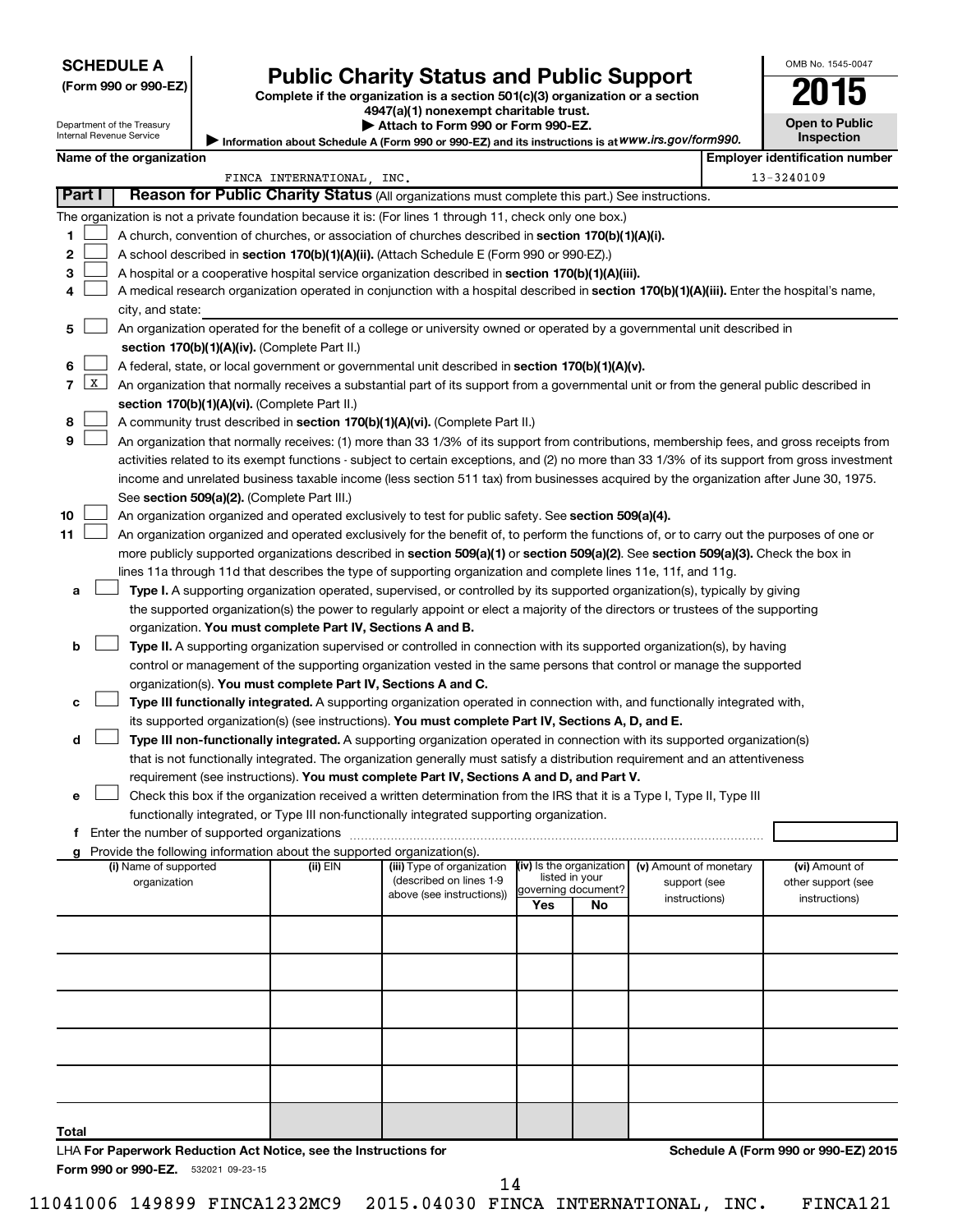### Schedule A (Form 990 or 990-EZ) 2015 FINCA INTERNATIONAL, INC. 13 = 13-3240109 Page

**2**

(Complete only if you checked the box on line 5, 7, or 8 of Part I or if the organization failed to qualify under Part III. If the organization fails to qualify under the tests listed below, please complete Part III.) **Part II Support Schedule for Organizations Described in Sections 170(b)(1)(A)(iv) and 170(b)(1)(A)(vi)**

|   | <b>Section A. Public Support</b>                                                                                                                  |               |             |               |               |                                      |                                           |
|---|---------------------------------------------------------------------------------------------------------------------------------------------------|---------------|-------------|---------------|---------------|--------------------------------------|-------------------------------------------|
|   | Calendar year (or fiscal year beginning in)                                                                                                       | (a) 2011      | (b) 2012    | $(c)$ 2013    | $(d)$ 2014    | (e) 2015                             | (f) Total                                 |
|   | 1 Gifts, grants, contributions, and                                                                                                               |               |             |               |               |                                      |                                           |
|   | membership fees received. (Do not                                                                                                                 |               |             |               |               |                                      |                                           |
|   | include any "unusual grants.")                                                                                                                    | 25, 743, 712. | 18,743,053. | 27, 525, 208. | 22, 225, 233. | 20, 354, 935.                        | 114,592,141.                              |
|   | 2 Tax revenues levied for the organ-                                                                                                              |               |             |               |               |                                      |                                           |
|   | ization's benefit and either paid to                                                                                                              |               |             |               |               |                                      |                                           |
|   | or expended on its behalf                                                                                                                         |               |             |               |               |                                      |                                           |
|   | 3 The value of services or facilities                                                                                                             |               |             |               |               |                                      |                                           |
|   | furnished by a governmental unit to                                                                                                               |               |             |               |               |                                      |                                           |
|   | the organization without charge                                                                                                                   |               |             |               |               |                                      |                                           |
|   | 4 Total. Add lines 1 through 3                                                                                                                    | 25, 743, 712. | 18,743,053. | 27, 525, 208. | 22, 225, 233. | 20, 354, 935.                        | 114, 592, 141.                            |
|   | 5 The portion of total contributions                                                                                                              |               |             |               |               |                                      |                                           |
|   | by each person (other than a                                                                                                                      |               |             |               |               |                                      |                                           |
|   | governmental unit or publicly                                                                                                                     |               |             |               |               |                                      |                                           |
|   | supported organization) included                                                                                                                  |               |             |               |               |                                      |                                           |
|   | on line 1 that exceeds 2% of the                                                                                                                  |               |             |               |               |                                      |                                           |
|   | amount shown on line 11,                                                                                                                          |               |             |               |               |                                      |                                           |
|   | column (f)                                                                                                                                        |               |             |               |               |                                      | 3,892,064.                                |
|   | 6 Public support. Subtract line 5 from line 4.                                                                                                    |               |             |               |               |                                      | 110,700,077.                              |
|   | <b>Section B. Total Support</b>                                                                                                                   |               |             |               |               |                                      |                                           |
|   | Calendar year (or fiscal year beginning in)                                                                                                       | (a) 2011      | (b) 2012    | $(c)$ 2013    | $(d)$ 2014    | (e) 2015                             | (f) Total                                 |
|   | 7 Amounts from line 4                                                                                                                             | 25, 743, 712. | 18,743,053  | 27,525,208.   | 22, 225, 233  | 20, 354, 935.                        | 114, 592, 141.                            |
|   | 8 Gross income from interest,                                                                                                                     |               |             |               |               |                                      |                                           |
|   | dividends, payments received on                                                                                                                   |               |             |               |               |                                      |                                           |
|   | securities loans, rents, royalties                                                                                                                |               |             |               |               |                                      |                                           |
|   | and income from similar sources                                                                                                                   | 6, 116, 999.  | 12,559,057. | 12,793,365.   | 8,536,137.    | 11,819,458.                          | 51,825,016.                               |
| 9 | Net income from unrelated business                                                                                                                |               |             |               |               |                                      |                                           |
|   | activities, whether or not the                                                                                                                    |               |             |               |               |                                      |                                           |
|   | business is regularly carried on                                                                                                                  | 38,275.       | 23,580.     | 38,101.       | 38,461.       | 10,000.                              | 148, 417.                                 |
|   | 10 Other income. Do not include gain                                                                                                              |               |             |               |               |                                      |                                           |
|   | or loss from the sale of capital                                                                                                                  |               |             |               |               |                                      |                                           |
|   | assets (Explain in Part VI.)                                                                                                                      | 2,435,260.    |             |               |               |                                      | 2,435,260.                                |
|   | 11 Total support. Add lines 7 through 10                                                                                                          |               |             |               |               |                                      | 169,000,834.                              |
|   | 12 Gross receipts from related activities, etc. (see instructions)                                                                                |               |             |               |               | 12                                   | 134,014,464.                              |
|   | 13 First five years. If the Form 990 is for the organization's first, second, third, fourth, or fifth tax year as a section 501(c)(3)             |               |             |               |               |                                      |                                           |
|   | organization, check this box and stop here                                                                                                        |               |             |               |               |                                      |                                           |
|   | Section C. Computation of Public Support Percentage                                                                                               |               |             |               |               |                                      |                                           |
|   |                                                                                                                                                   |               |             |               |               | 14                                   | 65.50<br>%                                |
|   |                                                                                                                                                   |               |             |               |               | 15                                   | 70.10<br>%                                |
|   | 16a 33 1/3% support test - 2015. If the organization did not check the box on line 13, and line 14 is 33 1/3% or more, check this box and         |               |             |               |               |                                      |                                           |
|   |                                                                                                                                                   |               |             |               |               |                                      | $\blacktriangleright$ $\lfloor x \rfloor$ |
|   | b 33 1/3% support test - 2014. If the organization did not check a box on line 13 or 16a, and line 15 is 33 1/3% or more, check this box          |               |             |               |               |                                      |                                           |
|   |                                                                                                                                                   |               |             |               |               |                                      |                                           |
|   | <b>17a 10% -facts-and-circumstances test - 2015.</b> If the organization did not check a box on line 13, 16a, or 16b, and line 14 is 10% or more, |               |             |               |               |                                      |                                           |
|   | and if the organization meets the "facts-and-circumstances" test, check this box and stop here. Explain in Part VI how the organization           |               |             |               |               |                                      |                                           |
|   |                                                                                                                                                   |               |             |               |               |                                      |                                           |
|   | <b>b 10% -facts-and-circumstances test - 2014.</b> If the organization did not check a box on line 13, 16a, 16b, or 17a, and line 15 is 10% or    |               |             |               |               |                                      |                                           |
|   | more, and if the organization meets the "facts-and-circumstances" test, check this box and stop here. Explain in Part VI how the                  |               |             |               |               |                                      |                                           |
|   | organization meets the "facts-and-circumstances" test. The organization qualifies as a publicly supported organization                            |               |             |               |               |                                      |                                           |
|   | 18 Private foundation. If the organization did not check a box on line 13, 16a, 16b, 17a, or 17b, check this box and see instructions             |               |             |               |               |                                      |                                           |
|   |                                                                                                                                                   |               |             |               |               | Schedule A (Form 990 or 990-EZ) 2015 |                                           |

532022 09-23-15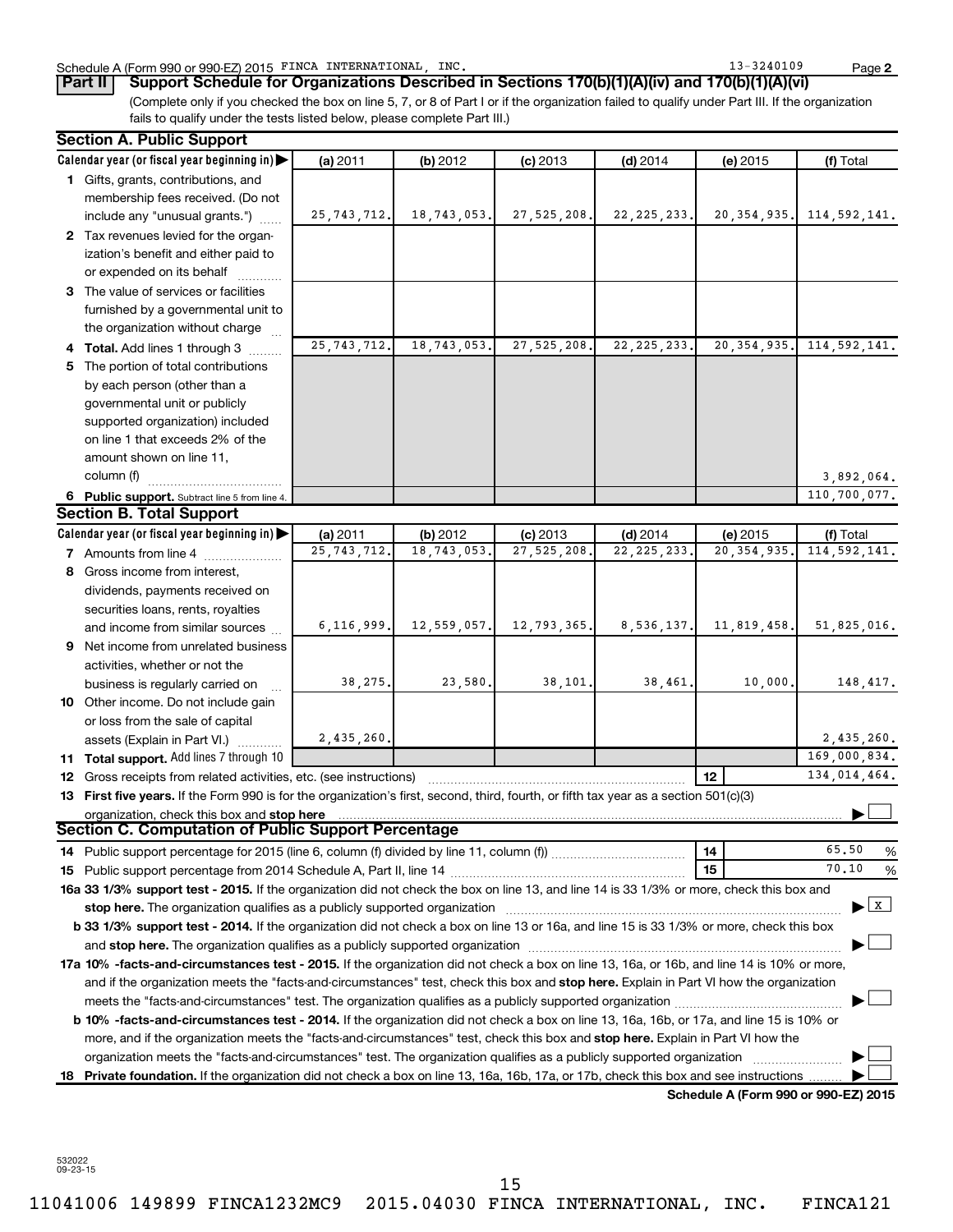### **Part III Support Schedule for Organizations Described in Section 509(a)(2)**

(Complete only if you checked the box on line 9 of Part I or if the organization failed to qualify under Part II. If the organization fails to qualify under the tests listed below, please complete Part II.)

| Calendar year (or fiscal year beginning in)<br>(a) 2011<br>(b) 2012<br>$(d)$ 2014<br>(f) Total<br>$(c)$ 2013<br>(e) 2015<br>1 Gifts, grants, contributions, and<br>membership fees received. (Do not<br>include any "unusual grants.")<br>2 Gross receipts from admissions,<br>merchandise sold or services per-<br>formed, or facilities furnished in<br>any activity that is related to the<br>organization's tax-exempt purpose<br><b>3</b> Gross receipts from activities that<br>are not an unrelated trade or bus-<br>iness under section 513<br>4 Tax revenues levied for the organ-<br>ization's benefit and either paid to<br>or expended on its behalf<br>5 The value of services or facilities<br>furnished by a governmental unit to<br>the organization without charge<br><b>6 Total.</b> Add lines 1 through 5<br>7a Amounts included on lines 1, 2, and<br>3 received from disqualified persons<br><b>b</b> Amounts included on lines 2 and 3 received<br>from other than disqualified persons that<br>exceed the greater of \$5,000 or 1% of the<br>amount on line 13 for the year<br>c Add lines 7a and 7b<br>8 Public support. (Subtract line 7c from line 6.)<br><b>Section B. Total Support</b><br>Calendar year (or fiscal year beginning in)<br>(a) 2011<br>(b) 2012<br>$(c)$ 2013<br>$(d)$ 2014<br>(f) Total<br>(e) 2015<br><b>9</b> Amounts from line 6<br><b>10a</b> Gross income from interest,<br>dividends, payments received on<br>securities loans, rents, royalties<br>and income from similar sources<br><b>b</b> Unrelated business taxable income<br>(less section 511 taxes) from businesses<br>acquired after June 30, 1975<br>c Add lines 10a and 10b<br><b>11</b> Net income from unrelated business<br>activities not included in line 10b.<br>whether or not the business is<br>regularly carried on<br><b>12</b> Other income. Do not include gain<br>or loss from the sale of capital<br>assets (Explain in Part VI.)<br><b>13</b> Total support. (Add lines 9, 10c, 11, and 12.)<br>14 First five years. If the Form 990 is for the organization's first, second, third, fourth, or fifth tax year as a section 501(c)(3) organization,<br>check this box and stop here<br><b>Section C. Computation of Public Support Percentage</b><br>15<br>70.10<br>16<br>16 Public support percentage from 2014 Schedule A, Part III, line 15<br>Section D. Computation of Investment Income Percentage<br>17<br>17 Investment income percentage for 2015 (line 10c, column (f) divided by line 13, column (f))<br>18<br>18 Investment income percentage from 2014 Schedule A, Part III, line 17<br>19a 33 1/3% support tests - 2015. If the organization did not check the box on line 14, and line 15 is more than 33 1/3%, and line 17 is not<br>more than 33 1/3%, check this box and stop here. The organization qualifies as a publicly supported organization<br>b 33 1/3% support tests - 2014. If the organization did not check a box on line 14 or line 19a, and line 16 is more than 33 1/3%, and<br>line 18 is not more than 33 1/3%, check this box and stop here. The organization qualifies as a publicly supported organization<br>Schedule A (Form 990 or 990-EZ) 2015<br>532023 09-23-15<br>16 | <b>Section A. Public Support</b> |  |  |   |
|---------------------------------------------------------------------------------------------------------------------------------------------------------------------------------------------------------------------------------------------------------------------------------------------------------------------------------------------------------------------------------------------------------------------------------------------------------------------------------------------------------------------------------------------------------------------------------------------------------------------------------------------------------------------------------------------------------------------------------------------------------------------------------------------------------------------------------------------------------------------------------------------------------------------------------------------------------------------------------------------------------------------------------------------------------------------------------------------------------------------------------------------------------------------------------------------------------------------------------------------------------------------------------------------------------------------------------------------------------------------------------------------------------------------------------------------------------------------------------------------------------------------------------------------------------------------------------------------------------------------------------------------------------------------------------------------------------------------------------------------------------------------------------------------------------------------------------------------------------------------------------------------------------------------------------------------------------------------------------------------------------------------------------------------------------------------------------------------------------------------------------------------------------------------------------------------------------------------------------------------------------------------------------------------------------------------------------------------------------------------------------------------------------------------------------------------------------------------------------------------------------------------------------------------------------------------------------------------------------------------------------------------------------------------------------------------------------------------------------------------------------------------------------------------------------------------------------------------------------------------------------------------------------------------------------------------------------------------------------------------------------------------------------------------------------------------------------------------------------------------------------------------------------------------------------------------------------------------------------------------------|----------------------------------|--|--|---|
|                                                                                                                                                                                                                                                                                                                                                                                                                                                                                                                                                                                                                                                                                                                                                                                                                                                                                                                                                                                                                                                                                                                                                                                                                                                                                                                                                                                                                                                                                                                                                                                                                                                                                                                                                                                                                                                                                                                                                                                                                                                                                                                                                                                                                                                                                                                                                                                                                                                                                                                                                                                                                                                                                                                                                                                                                                                                                                                                                                                                                                                                                                                                                                                                                                                   |                                  |  |  |   |
|                                                                                                                                                                                                                                                                                                                                                                                                                                                                                                                                                                                                                                                                                                                                                                                                                                                                                                                                                                                                                                                                                                                                                                                                                                                                                                                                                                                                                                                                                                                                                                                                                                                                                                                                                                                                                                                                                                                                                                                                                                                                                                                                                                                                                                                                                                                                                                                                                                                                                                                                                                                                                                                                                                                                                                                                                                                                                                                                                                                                                                                                                                                                                                                                                                                   |                                  |  |  |   |
|                                                                                                                                                                                                                                                                                                                                                                                                                                                                                                                                                                                                                                                                                                                                                                                                                                                                                                                                                                                                                                                                                                                                                                                                                                                                                                                                                                                                                                                                                                                                                                                                                                                                                                                                                                                                                                                                                                                                                                                                                                                                                                                                                                                                                                                                                                                                                                                                                                                                                                                                                                                                                                                                                                                                                                                                                                                                                                                                                                                                                                                                                                                                                                                                                                                   |                                  |  |  |   |
|                                                                                                                                                                                                                                                                                                                                                                                                                                                                                                                                                                                                                                                                                                                                                                                                                                                                                                                                                                                                                                                                                                                                                                                                                                                                                                                                                                                                                                                                                                                                                                                                                                                                                                                                                                                                                                                                                                                                                                                                                                                                                                                                                                                                                                                                                                                                                                                                                                                                                                                                                                                                                                                                                                                                                                                                                                                                                                                                                                                                                                                                                                                                                                                                                                                   |                                  |  |  |   |
|                                                                                                                                                                                                                                                                                                                                                                                                                                                                                                                                                                                                                                                                                                                                                                                                                                                                                                                                                                                                                                                                                                                                                                                                                                                                                                                                                                                                                                                                                                                                                                                                                                                                                                                                                                                                                                                                                                                                                                                                                                                                                                                                                                                                                                                                                                                                                                                                                                                                                                                                                                                                                                                                                                                                                                                                                                                                                                                                                                                                                                                                                                                                                                                                                                                   |                                  |  |  |   |
|                                                                                                                                                                                                                                                                                                                                                                                                                                                                                                                                                                                                                                                                                                                                                                                                                                                                                                                                                                                                                                                                                                                                                                                                                                                                                                                                                                                                                                                                                                                                                                                                                                                                                                                                                                                                                                                                                                                                                                                                                                                                                                                                                                                                                                                                                                                                                                                                                                                                                                                                                                                                                                                                                                                                                                                                                                                                                                                                                                                                                                                                                                                                                                                                                                                   |                                  |  |  |   |
|                                                                                                                                                                                                                                                                                                                                                                                                                                                                                                                                                                                                                                                                                                                                                                                                                                                                                                                                                                                                                                                                                                                                                                                                                                                                                                                                                                                                                                                                                                                                                                                                                                                                                                                                                                                                                                                                                                                                                                                                                                                                                                                                                                                                                                                                                                                                                                                                                                                                                                                                                                                                                                                                                                                                                                                                                                                                                                                                                                                                                                                                                                                                                                                                                                                   |                                  |  |  |   |
|                                                                                                                                                                                                                                                                                                                                                                                                                                                                                                                                                                                                                                                                                                                                                                                                                                                                                                                                                                                                                                                                                                                                                                                                                                                                                                                                                                                                                                                                                                                                                                                                                                                                                                                                                                                                                                                                                                                                                                                                                                                                                                                                                                                                                                                                                                                                                                                                                                                                                                                                                                                                                                                                                                                                                                                                                                                                                                                                                                                                                                                                                                                                                                                                                                                   |                                  |  |  |   |
|                                                                                                                                                                                                                                                                                                                                                                                                                                                                                                                                                                                                                                                                                                                                                                                                                                                                                                                                                                                                                                                                                                                                                                                                                                                                                                                                                                                                                                                                                                                                                                                                                                                                                                                                                                                                                                                                                                                                                                                                                                                                                                                                                                                                                                                                                                                                                                                                                                                                                                                                                                                                                                                                                                                                                                                                                                                                                                                                                                                                                                                                                                                                                                                                                                                   |                                  |  |  |   |
|                                                                                                                                                                                                                                                                                                                                                                                                                                                                                                                                                                                                                                                                                                                                                                                                                                                                                                                                                                                                                                                                                                                                                                                                                                                                                                                                                                                                                                                                                                                                                                                                                                                                                                                                                                                                                                                                                                                                                                                                                                                                                                                                                                                                                                                                                                                                                                                                                                                                                                                                                                                                                                                                                                                                                                                                                                                                                                                                                                                                                                                                                                                                                                                                                                                   |                                  |  |  |   |
|                                                                                                                                                                                                                                                                                                                                                                                                                                                                                                                                                                                                                                                                                                                                                                                                                                                                                                                                                                                                                                                                                                                                                                                                                                                                                                                                                                                                                                                                                                                                                                                                                                                                                                                                                                                                                                                                                                                                                                                                                                                                                                                                                                                                                                                                                                                                                                                                                                                                                                                                                                                                                                                                                                                                                                                                                                                                                                                                                                                                                                                                                                                                                                                                                                                   |                                  |  |  |   |
|                                                                                                                                                                                                                                                                                                                                                                                                                                                                                                                                                                                                                                                                                                                                                                                                                                                                                                                                                                                                                                                                                                                                                                                                                                                                                                                                                                                                                                                                                                                                                                                                                                                                                                                                                                                                                                                                                                                                                                                                                                                                                                                                                                                                                                                                                                                                                                                                                                                                                                                                                                                                                                                                                                                                                                                                                                                                                                                                                                                                                                                                                                                                                                                                                                                   |                                  |  |  |   |
|                                                                                                                                                                                                                                                                                                                                                                                                                                                                                                                                                                                                                                                                                                                                                                                                                                                                                                                                                                                                                                                                                                                                                                                                                                                                                                                                                                                                                                                                                                                                                                                                                                                                                                                                                                                                                                                                                                                                                                                                                                                                                                                                                                                                                                                                                                                                                                                                                                                                                                                                                                                                                                                                                                                                                                                                                                                                                                                                                                                                                                                                                                                                                                                                                                                   |                                  |  |  |   |
|                                                                                                                                                                                                                                                                                                                                                                                                                                                                                                                                                                                                                                                                                                                                                                                                                                                                                                                                                                                                                                                                                                                                                                                                                                                                                                                                                                                                                                                                                                                                                                                                                                                                                                                                                                                                                                                                                                                                                                                                                                                                                                                                                                                                                                                                                                                                                                                                                                                                                                                                                                                                                                                                                                                                                                                                                                                                                                                                                                                                                                                                                                                                                                                                                                                   |                                  |  |  |   |
|                                                                                                                                                                                                                                                                                                                                                                                                                                                                                                                                                                                                                                                                                                                                                                                                                                                                                                                                                                                                                                                                                                                                                                                                                                                                                                                                                                                                                                                                                                                                                                                                                                                                                                                                                                                                                                                                                                                                                                                                                                                                                                                                                                                                                                                                                                                                                                                                                                                                                                                                                                                                                                                                                                                                                                                                                                                                                                                                                                                                                                                                                                                                                                                                                                                   |                                  |  |  |   |
|                                                                                                                                                                                                                                                                                                                                                                                                                                                                                                                                                                                                                                                                                                                                                                                                                                                                                                                                                                                                                                                                                                                                                                                                                                                                                                                                                                                                                                                                                                                                                                                                                                                                                                                                                                                                                                                                                                                                                                                                                                                                                                                                                                                                                                                                                                                                                                                                                                                                                                                                                                                                                                                                                                                                                                                                                                                                                                                                                                                                                                                                                                                                                                                                                                                   |                                  |  |  |   |
|                                                                                                                                                                                                                                                                                                                                                                                                                                                                                                                                                                                                                                                                                                                                                                                                                                                                                                                                                                                                                                                                                                                                                                                                                                                                                                                                                                                                                                                                                                                                                                                                                                                                                                                                                                                                                                                                                                                                                                                                                                                                                                                                                                                                                                                                                                                                                                                                                                                                                                                                                                                                                                                                                                                                                                                                                                                                                                                                                                                                                                                                                                                                                                                                                                                   |                                  |  |  |   |
|                                                                                                                                                                                                                                                                                                                                                                                                                                                                                                                                                                                                                                                                                                                                                                                                                                                                                                                                                                                                                                                                                                                                                                                                                                                                                                                                                                                                                                                                                                                                                                                                                                                                                                                                                                                                                                                                                                                                                                                                                                                                                                                                                                                                                                                                                                                                                                                                                                                                                                                                                                                                                                                                                                                                                                                                                                                                                                                                                                                                                                                                                                                                                                                                                                                   |                                  |  |  |   |
|                                                                                                                                                                                                                                                                                                                                                                                                                                                                                                                                                                                                                                                                                                                                                                                                                                                                                                                                                                                                                                                                                                                                                                                                                                                                                                                                                                                                                                                                                                                                                                                                                                                                                                                                                                                                                                                                                                                                                                                                                                                                                                                                                                                                                                                                                                                                                                                                                                                                                                                                                                                                                                                                                                                                                                                                                                                                                                                                                                                                                                                                                                                                                                                                                                                   |                                  |  |  |   |
|                                                                                                                                                                                                                                                                                                                                                                                                                                                                                                                                                                                                                                                                                                                                                                                                                                                                                                                                                                                                                                                                                                                                                                                                                                                                                                                                                                                                                                                                                                                                                                                                                                                                                                                                                                                                                                                                                                                                                                                                                                                                                                                                                                                                                                                                                                                                                                                                                                                                                                                                                                                                                                                                                                                                                                                                                                                                                                                                                                                                                                                                                                                                                                                                                                                   |                                  |  |  |   |
|                                                                                                                                                                                                                                                                                                                                                                                                                                                                                                                                                                                                                                                                                                                                                                                                                                                                                                                                                                                                                                                                                                                                                                                                                                                                                                                                                                                                                                                                                                                                                                                                                                                                                                                                                                                                                                                                                                                                                                                                                                                                                                                                                                                                                                                                                                                                                                                                                                                                                                                                                                                                                                                                                                                                                                                                                                                                                                                                                                                                                                                                                                                                                                                                                                                   |                                  |  |  |   |
|                                                                                                                                                                                                                                                                                                                                                                                                                                                                                                                                                                                                                                                                                                                                                                                                                                                                                                                                                                                                                                                                                                                                                                                                                                                                                                                                                                                                                                                                                                                                                                                                                                                                                                                                                                                                                                                                                                                                                                                                                                                                                                                                                                                                                                                                                                                                                                                                                                                                                                                                                                                                                                                                                                                                                                                                                                                                                                                                                                                                                                                                                                                                                                                                                                                   |                                  |  |  |   |
|                                                                                                                                                                                                                                                                                                                                                                                                                                                                                                                                                                                                                                                                                                                                                                                                                                                                                                                                                                                                                                                                                                                                                                                                                                                                                                                                                                                                                                                                                                                                                                                                                                                                                                                                                                                                                                                                                                                                                                                                                                                                                                                                                                                                                                                                                                                                                                                                                                                                                                                                                                                                                                                                                                                                                                                                                                                                                                                                                                                                                                                                                                                                                                                                                                                   |                                  |  |  |   |
|                                                                                                                                                                                                                                                                                                                                                                                                                                                                                                                                                                                                                                                                                                                                                                                                                                                                                                                                                                                                                                                                                                                                                                                                                                                                                                                                                                                                                                                                                                                                                                                                                                                                                                                                                                                                                                                                                                                                                                                                                                                                                                                                                                                                                                                                                                                                                                                                                                                                                                                                                                                                                                                                                                                                                                                                                                                                                                                                                                                                                                                                                                                                                                                                                                                   |                                  |  |  |   |
|                                                                                                                                                                                                                                                                                                                                                                                                                                                                                                                                                                                                                                                                                                                                                                                                                                                                                                                                                                                                                                                                                                                                                                                                                                                                                                                                                                                                                                                                                                                                                                                                                                                                                                                                                                                                                                                                                                                                                                                                                                                                                                                                                                                                                                                                                                                                                                                                                                                                                                                                                                                                                                                                                                                                                                                                                                                                                                                                                                                                                                                                                                                                                                                                                                                   |                                  |  |  |   |
|                                                                                                                                                                                                                                                                                                                                                                                                                                                                                                                                                                                                                                                                                                                                                                                                                                                                                                                                                                                                                                                                                                                                                                                                                                                                                                                                                                                                                                                                                                                                                                                                                                                                                                                                                                                                                                                                                                                                                                                                                                                                                                                                                                                                                                                                                                                                                                                                                                                                                                                                                                                                                                                                                                                                                                                                                                                                                                                                                                                                                                                                                                                                                                                                                                                   |                                  |  |  |   |
|                                                                                                                                                                                                                                                                                                                                                                                                                                                                                                                                                                                                                                                                                                                                                                                                                                                                                                                                                                                                                                                                                                                                                                                                                                                                                                                                                                                                                                                                                                                                                                                                                                                                                                                                                                                                                                                                                                                                                                                                                                                                                                                                                                                                                                                                                                                                                                                                                                                                                                                                                                                                                                                                                                                                                                                                                                                                                                                                                                                                                                                                                                                                                                                                                                                   |                                  |  |  |   |
|                                                                                                                                                                                                                                                                                                                                                                                                                                                                                                                                                                                                                                                                                                                                                                                                                                                                                                                                                                                                                                                                                                                                                                                                                                                                                                                                                                                                                                                                                                                                                                                                                                                                                                                                                                                                                                                                                                                                                                                                                                                                                                                                                                                                                                                                                                                                                                                                                                                                                                                                                                                                                                                                                                                                                                                                                                                                                                                                                                                                                                                                                                                                                                                                                                                   |                                  |  |  |   |
|                                                                                                                                                                                                                                                                                                                                                                                                                                                                                                                                                                                                                                                                                                                                                                                                                                                                                                                                                                                                                                                                                                                                                                                                                                                                                                                                                                                                                                                                                                                                                                                                                                                                                                                                                                                                                                                                                                                                                                                                                                                                                                                                                                                                                                                                                                                                                                                                                                                                                                                                                                                                                                                                                                                                                                                                                                                                                                                                                                                                                                                                                                                                                                                                                                                   |                                  |  |  |   |
|                                                                                                                                                                                                                                                                                                                                                                                                                                                                                                                                                                                                                                                                                                                                                                                                                                                                                                                                                                                                                                                                                                                                                                                                                                                                                                                                                                                                                                                                                                                                                                                                                                                                                                                                                                                                                                                                                                                                                                                                                                                                                                                                                                                                                                                                                                                                                                                                                                                                                                                                                                                                                                                                                                                                                                                                                                                                                                                                                                                                                                                                                                                                                                                                                                                   |                                  |  |  |   |
|                                                                                                                                                                                                                                                                                                                                                                                                                                                                                                                                                                                                                                                                                                                                                                                                                                                                                                                                                                                                                                                                                                                                                                                                                                                                                                                                                                                                                                                                                                                                                                                                                                                                                                                                                                                                                                                                                                                                                                                                                                                                                                                                                                                                                                                                                                                                                                                                                                                                                                                                                                                                                                                                                                                                                                                                                                                                                                                                                                                                                                                                                                                                                                                                                                                   |                                  |  |  |   |
|                                                                                                                                                                                                                                                                                                                                                                                                                                                                                                                                                                                                                                                                                                                                                                                                                                                                                                                                                                                                                                                                                                                                                                                                                                                                                                                                                                                                                                                                                                                                                                                                                                                                                                                                                                                                                                                                                                                                                                                                                                                                                                                                                                                                                                                                                                                                                                                                                                                                                                                                                                                                                                                                                                                                                                                                                                                                                                                                                                                                                                                                                                                                                                                                                                                   |                                  |  |  | % |
|                                                                                                                                                                                                                                                                                                                                                                                                                                                                                                                                                                                                                                                                                                                                                                                                                                                                                                                                                                                                                                                                                                                                                                                                                                                                                                                                                                                                                                                                                                                                                                                                                                                                                                                                                                                                                                                                                                                                                                                                                                                                                                                                                                                                                                                                                                                                                                                                                                                                                                                                                                                                                                                                                                                                                                                                                                                                                                                                                                                                                                                                                                                                                                                                                                                   |                                  |  |  | % |
|                                                                                                                                                                                                                                                                                                                                                                                                                                                                                                                                                                                                                                                                                                                                                                                                                                                                                                                                                                                                                                                                                                                                                                                                                                                                                                                                                                                                                                                                                                                                                                                                                                                                                                                                                                                                                                                                                                                                                                                                                                                                                                                                                                                                                                                                                                                                                                                                                                                                                                                                                                                                                                                                                                                                                                                                                                                                                                                                                                                                                                                                                                                                                                                                                                                   |                                  |  |  |   |
|                                                                                                                                                                                                                                                                                                                                                                                                                                                                                                                                                                                                                                                                                                                                                                                                                                                                                                                                                                                                                                                                                                                                                                                                                                                                                                                                                                                                                                                                                                                                                                                                                                                                                                                                                                                                                                                                                                                                                                                                                                                                                                                                                                                                                                                                                                                                                                                                                                                                                                                                                                                                                                                                                                                                                                                                                                                                                                                                                                                                                                                                                                                                                                                                                                                   |                                  |  |  | % |
|                                                                                                                                                                                                                                                                                                                                                                                                                                                                                                                                                                                                                                                                                                                                                                                                                                                                                                                                                                                                                                                                                                                                                                                                                                                                                                                                                                                                                                                                                                                                                                                                                                                                                                                                                                                                                                                                                                                                                                                                                                                                                                                                                                                                                                                                                                                                                                                                                                                                                                                                                                                                                                                                                                                                                                                                                                                                                                                                                                                                                                                                                                                                                                                                                                                   |                                  |  |  | % |
|                                                                                                                                                                                                                                                                                                                                                                                                                                                                                                                                                                                                                                                                                                                                                                                                                                                                                                                                                                                                                                                                                                                                                                                                                                                                                                                                                                                                                                                                                                                                                                                                                                                                                                                                                                                                                                                                                                                                                                                                                                                                                                                                                                                                                                                                                                                                                                                                                                                                                                                                                                                                                                                                                                                                                                                                                                                                                                                                                                                                                                                                                                                                                                                                                                                   |                                  |  |  |   |
|                                                                                                                                                                                                                                                                                                                                                                                                                                                                                                                                                                                                                                                                                                                                                                                                                                                                                                                                                                                                                                                                                                                                                                                                                                                                                                                                                                                                                                                                                                                                                                                                                                                                                                                                                                                                                                                                                                                                                                                                                                                                                                                                                                                                                                                                                                                                                                                                                                                                                                                                                                                                                                                                                                                                                                                                                                                                                                                                                                                                                                                                                                                                                                                                                                                   |                                  |  |  |   |
|                                                                                                                                                                                                                                                                                                                                                                                                                                                                                                                                                                                                                                                                                                                                                                                                                                                                                                                                                                                                                                                                                                                                                                                                                                                                                                                                                                                                                                                                                                                                                                                                                                                                                                                                                                                                                                                                                                                                                                                                                                                                                                                                                                                                                                                                                                                                                                                                                                                                                                                                                                                                                                                                                                                                                                                                                                                                                                                                                                                                                                                                                                                                                                                                                                                   |                                  |  |  |   |
|                                                                                                                                                                                                                                                                                                                                                                                                                                                                                                                                                                                                                                                                                                                                                                                                                                                                                                                                                                                                                                                                                                                                                                                                                                                                                                                                                                                                                                                                                                                                                                                                                                                                                                                                                                                                                                                                                                                                                                                                                                                                                                                                                                                                                                                                                                                                                                                                                                                                                                                                                                                                                                                                                                                                                                                                                                                                                                                                                                                                                                                                                                                                                                                                                                                   |                                  |  |  |   |
|                                                                                                                                                                                                                                                                                                                                                                                                                                                                                                                                                                                                                                                                                                                                                                                                                                                                                                                                                                                                                                                                                                                                                                                                                                                                                                                                                                                                                                                                                                                                                                                                                                                                                                                                                                                                                                                                                                                                                                                                                                                                                                                                                                                                                                                                                                                                                                                                                                                                                                                                                                                                                                                                                                                                                                                                                                                                                                                                                                                                                                                                                                                                                                                                                                                   |                                  |  |  |   |
|                                                                                                                                                                                                                                                                                                                                                                                                                                                                                                                                                                                                                                                                                                                                                                                                                                                                                                                                                                                                                                                                                                                                                                                                                                                                                                                                                                                                                                                                                                                                                                                                                                                                                                                                                                                                                                                                                                                                                                                                                                                                                                                                                                                                                                                                                                                                                                                                                                                                                                                                                                                                                                                                                                                                                                                                                                                                                                                                                                                                                                                                                                                                                                                                                                                   |                                  |  |  |   |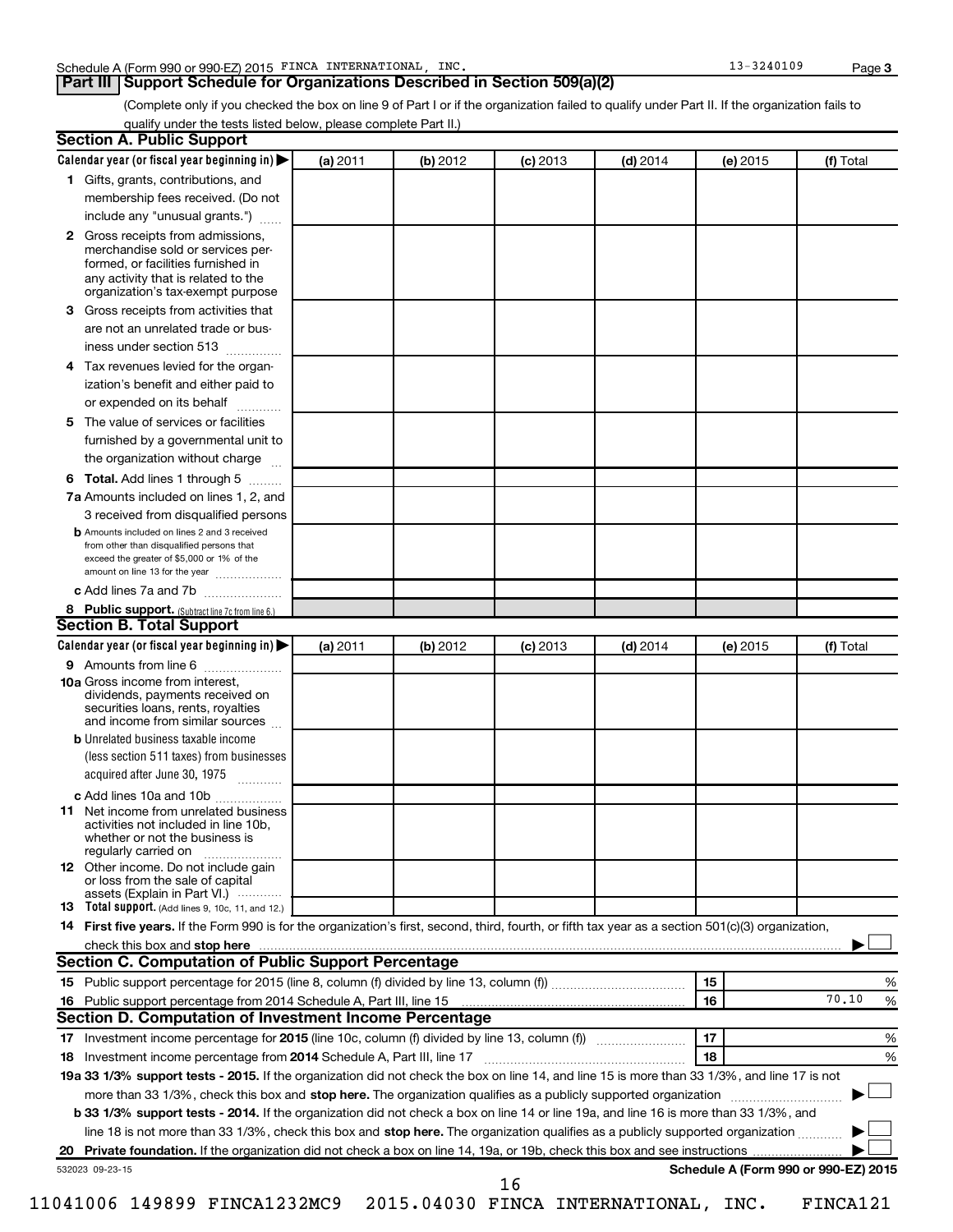### **Part IV Supporting Organizations**

(Complete only if you checked a box in line 11 on Part I. If you checked 11a of Part I, complete Sections A and B. If you checked 11b of Part I, complete Sections A and C. If you checked 11c of Part I, complete Sections A, D, and E. If you checked 11d of Part I, complete Sections A and D, and complete Part V.)

### **Section A. All Supporting Organizations**

- **1** Are all of the organization's supported organizations listed by name in the organization's governing documents? If "No" describe in Part VI how the supported organizations are designated. If designated by *class or purpose, describe the designation. If historic and continuing relationship, explain.*
- **2** Did the organization have any supported organization that does not have an IRS determination of status under section 509(a)(1) or (2)? If "Yes," explain in Part VI how the organization determined that the supported *organization was described in section 509(a)(1) or (2).*
- **3a** Did the organization have a supported organization described in section 501(c)(4), (5), or (6)? If "Yes," answer *(b) and (c) below.*
- **b** Did the organization confirm that each supported organization qualified under section 501(c)(4), (5), or (6) and satisfied the public support tests under section 509(a)(2)? If "Yes," describe in Part VI when and how the *organization made the determination.*
- **c** Did the organization ensure that all support to such organizations was used exclusively for section 170(c)(2)(B) purposes? If "Yes," explain in Part VI what controls the organization put in place to ensure such use.
- **4 a** *If* Was any supported organization not organized in the United States ("foreign supported organization")? *"Yes," and if you checked 11a or 11b in Part I, answer (b) and (c) below.*
- **b** Did the organization have ultimate control and discretion in deciding whether to make grants to the foreign supported organization? If "Yes," describe in Part VI how the organization had such control and discretion *despite being controlled or supervised by or in connection with its supported organizations.*
- **c** Did the organization support any foreign supported organization that does not have an IRS determination under sections 501(c)(3) and 509(a)(1) or (2)? If "Yes," explain in Part VI what controls the organization used *to ensure that all support to the foreign supported organization was used exclusively for section 170(c)(2)(B) purposes.*
- **5a** Did the organization add, substitute, or remove any supported organizations during the tax year? If "Yes," answer (b) and (c) below (if applicable). Also, provide detail in Part VI, including (i) the names and EIN *numbers of the supported organizations added, substituted, or removed; (ii) the reasons for each such action; (iii) the authority under the organization's organizing document authorizing such action; and (iv) how the action was accomplished (such as by amendment to the organizing document).*
- **b Type I or Type II only.** Was any added or substituted supported organization part of a class already designated in the organization's organizing document?
- **c Substitutions only.**  Was the substitution the result of an event beyond the organization's control?
- **6** Did the organization provide support (whether in the form of grants or the provision of services or facilities) to support or benefit one or more of the filing organization's supported organizations? If "Yes," provide detail in anyone other than (i) its supported organizations, (ii) individuals that are part of the charitable class benefited by one or more of its supported organizations, or (iii) other supporting organizations that also *Part VI.*
- **7** Did the organization provide a grant, loan, compensation, or other similar payment to a substantial contributor regard to a substantial contributor? If "Yes," complete Part I of Schedule L (Form 990 or 990-EZ). (defined in section 4958(c)(3)(C)), a family member of a substantial contributor, or a 35% controlled entity with
- **8** Did the organization make a loan to a disqualified person (as defined in section 4958) not described in line 7? *If "Yes," complete Part I of Schedule L (Form 990 or 990-EZ).*
- **9 a** Was the organization controlled directly or indirectly at any time during the tax year by one or more in section 509(a)(1) or (2))? If "Yes," provide detail in Part VI. disqualified persons as defined in section 4946 (other than foundation managers and organizations described
- **b** Did one or more disqualified persons (as defined in line 9a) hold a controlling interest in any entity in which the supporting organization had an interest? If "Yes," provide detail in Part VI.
- **c** Did a disqualified person (as defined in line 9a) have an ownership interest in, or derive any personal benefit from, assets in which the supporting organization also had an interest? If "Yes," provide detail in Part VI.
- **10 a** Was the organization subject to the excess business holdings rules of section 4943 because of section supporting organizations)? If "Yes," answer 10b below. 4943(f) (regarding certain Type II supporting organizations, and all Type III non-functionally integrated
	- **b** Did the organization have any excess business holdings in the tax year? (Use Schedule C, Form 4720, to *determine whether the organization had excess business holdings.)*

532024 09-23-15

**Schedule A (Form 990 or 990-EZ) 2015**

**4**

**Yes No 1 2 3a 3b 3c 4a 4b 4c 5a 5b 5c 6 7 8 9a 9b 9c 10a 10b**

11041006 149899 FINCA1232MC9 2015.04030 FINCA INTERNATIONAL, INC. FINCA121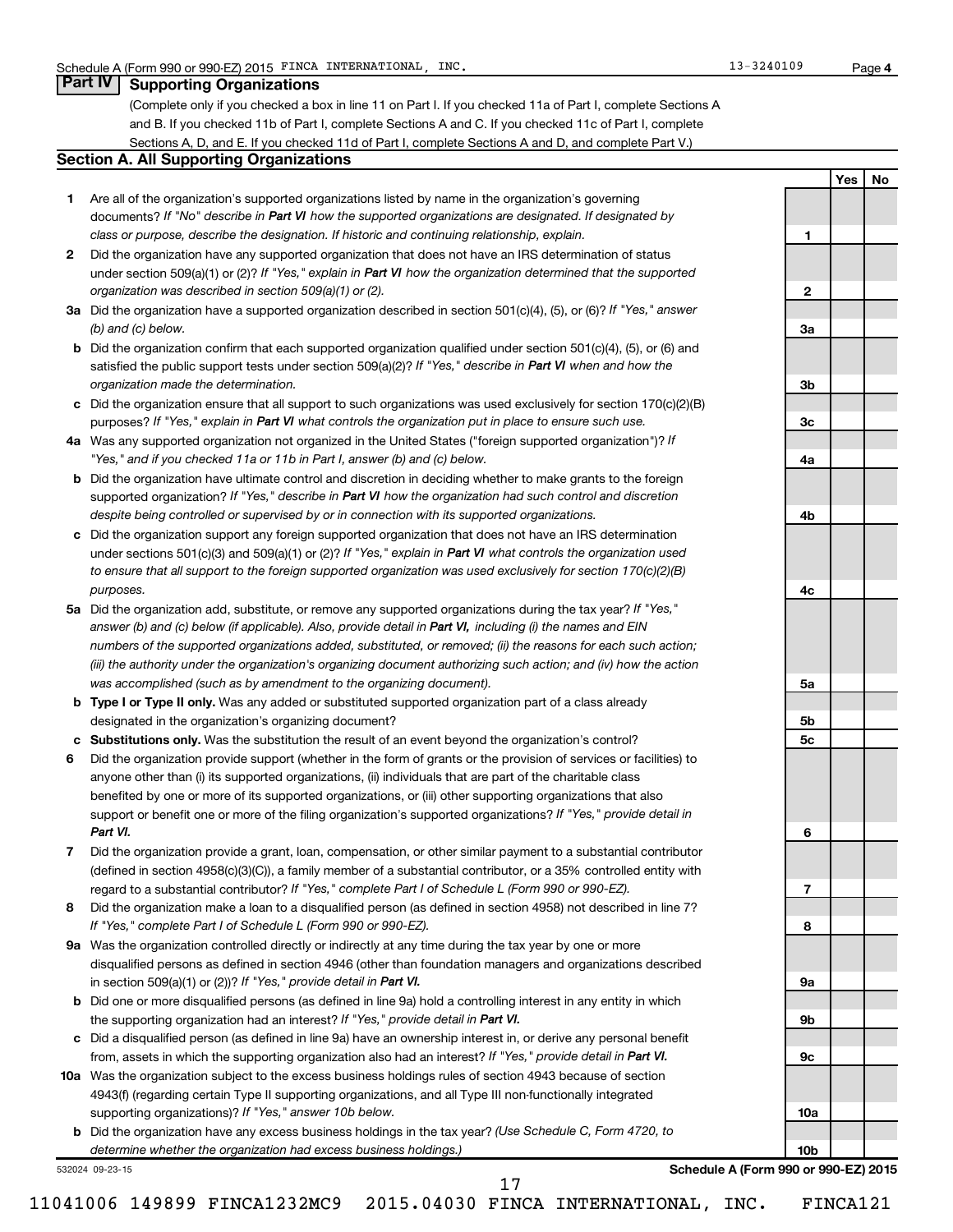| Has the organization accepted a gift or contribution from any of the following persons?<br>a A person who directly or indirectly controls, either alone or together with persons described in (b) and (c)<br>below, the governing body of a supported organization?<br><b>b</b> A family member of a person described in (a) above?<br>c A 35% controlled entity of a person described in (a) or (b) above? If "Yes" to a, b, or c, provide detail in Part VI.<br><b>Section B. Type I Supporting Organizations</b><br>Did the directors, trustees, or membership of one or more supported organizations have the power to<br>regularly appoint or elect at least a majority of the organization's directors or trustees at all times during the<br>tax year? If "No," describe in Part VI how the supported organization(s) effectively operated, supervised, or<br>controlled the organization's activities. If the organization had more than one supported organization,<br>describe how the powers to appoint and/or remove directors or trustees were allocated among the supported<br>organizations and what conditions or restrictions, if any, applied to such powers during the tax year.<br>Did the organization operate for the benefit of any supported organization other than the supported<br>organization(s) that operated, supervised, or controlled the supporting organization? If "Yes," explain in | 11a<br>11 <sub>b</sub><br>11c                                                                                                                                                                                                                                                                                                                                                                                                                                                                                                                                                                                                                                                                                                                                                                                                                                                                                                                                                                                                                                                                                                                                                                                                                | Yes<br>Yes                                                                                                                                                                                                                                                                          |
|--------------------------------------------------------------------------------------------------------------------------------------------------------------------------------------------------------------------------------------------------------------------------------------------------------------------------------------------------------------------------------------------------------------------------------------------------------------------------------------------------------------------------------------------------------------------------------------------------------------------------------------------------------------------------------------------------------------------------------------------------------------------------------------------------------------------------------------------------------------------------------------------------------------------------------------------------------------------------------------------------------------------------------------------------------------------------------------------------------------------------------------------------------------------------------------------------------------------------------------------------------------------------------------------------------------------------------------------------------------------------------------------------------------------------|----------------------------------------------------------------------------------------------------------------------------------------------------------------------------------------------------------------------------------------------------------------------------------------------------------------------------------------------------------------------------------------------------------------------------------------------------------------------------------------------------------------------------------------------------------------------------------------------------------------------------------------------------------------------------------------------------------------------------------------------------------------------------------------------------------------------------------------------------------------------------------------------------------------------------------------------------------------------------------------------------------------------------------------------------------------------------------------------------------------------------------------------------------------------------------------------------------------------------------------------|-------------------------------------------------------------------------------------------------------------------------------------------------------------------------------------------------------------------------------------------------------------------------------------|
|                                                                                                                                                                                                                                                                                                                                                                                                                                                                                                                                                                                                                                                                                                                                                                                                                                                                                                                                                                                                                                                                                                                                                                                                                                                                                                                                                                                                                          |                                                                                                                                                                                                                                                                                                                                                                                                                                                                                                                                                                                                                                                                                                                                                                                                                                                                                                                                                                                                                                                                                                                                                                                                                                              |                                                                                                                                                                                                                                                                                     |
|                                                                                                                                                                                                                                                                                                                                                                                                                                                                                                                                                                                                                                                                                                                                                                                                                                                                                                                                                                                                                                                                                                                                                                                                                                                                                                                                                                                                                          |                                                                                                                                                                                                                                                                                                                                                                                                                                                                                                                                                                                                                                                                                                                                                                                                                                                                                                                                                                                                                                                                                                                                                                                                                                              |                                                                                                                                                                                                                                                                                     |
|                                                                                                                                                                                                                                                                                                                                                                                                                                                                                                                                                                                                                                                                                                                                                                                                                                                                                                                                                                                                                                                                                                                                                                                                                                                                                                                                                                                                                          |                                                                                                                                                                                                                                                                                                                                                                                                                                                                                                                                                                                                                                                                                                                                                                                                                                                                                                                                                                                                                                                                                                                                                                                                                                              |                                                                                                                                                                                                                                                                                     |
|                                                                                                                                                                                                                                                                                                                                                                                                                                                                                                                                                                                                                                                                                                                                                                                                                                                                                                                                                                                                                                                                                                                                                                                                                                                                                                                                                                                                                          |                                                                                                                                                                                                                                                                                                                                                                                                                                                                                                                                                                                                                                                                                                                                                                                                                                                                                                                                                                                                                                                                                                                                                                                                                                              |                                                                                                                                                                                                                                                                                     |
|                                                                                                                                                                                                                                                                                                                                                                                                                                                                                                                                                                                                                                                                                                                                                                                                                                                                                                                                                                                                                                                                                                                                                                                                                                                                                                                                                                                                                          |                                                                                                                                                                                                                                                                                                                                                                                                                                                                                                                                                                                                                                                                                                                                                                                                                                                                                                                                                                                                                                                                                                                                                                                                                                              |                                                                                                                                                                                                                                                                                     |
|                                                                                                                                                                                                                                                                                                                                                                                                                                                                                                                                                                                                                                                                                                                                                                                                                                                                                                                                                                                                                                                                                                                                                                                                                                                                                                                                                                                                                          |                                                                                                                                                                                                                                                                                                                                                                                                                                                                                                                                                                                                                                                                                                                                                                                                                                                                                                                                                                                                                                                                                                                                                                                                                                              |                                                                                                                                                                                                                                                                                     |
|                                                                                                                                                                                                                                                                                                                                                                                                                                                                                                                                                                                                                                                                                                                                                                                                                                                                                                                                                                                                                                                                                                                                                                                                                                                                                                                                                                                                                          |                                                                                                                                                                                                                                                                                                                                                                                                                                                                                                                                                                                                                                                                                                                                                                                                                                                                                                                                                                                                                                                                                                                                                                                                                                              |                                                                                                                                                                                                                                                                                     |
|                                                                                                                                                                                                                                                                                                                                                                                                                                                                                                                                                                                                                                                                                                                                                                                                                                                                                                                                                                                                                                                                                                                                                                                                                                                                                                                                                                                                                          |                                                                                                                                                                                                                                                                                                                                                                                                                                                                                                                                                                                                                                                                                                                                                                                                                                                                                                                                                                                                                                                                                                                                                                                                                                              |                                                                                                                                                                                                                                                                                     |
|                                                                                                                                                                                                                                                                                                                                                                                                                                                                                                                                                                                                                                                                                                                                                                                                                                                                                                                                                                                                                                                                                                                                                                                                                                                                                                                                                                                                                          |                                                                                                                                                                                                                                                                                                                                                                                                                                                                                                                                                                                                                                                                                                                                                                                                                                                                                                                                                                                                                                                                                                                                                                                                                                              |                                                                                                                                                                                                                                                                                     |
|                                                                                                                                                                                                                                                                                                                                                                                                                                                                                                                                                                                                                                                                                                                                                                                                                                                                                                                                                                                                                                                                                                                                                                                                                                                                                                                                                                                                                          |                                                                                                                                                                                                                                                                                                                                                                                                                                                                                                                                                                                                                                                                                                                                                                                                                                                                                                                                                                                                                                                                                                                                                                                                                                              |                                                                                                                                                                                                                                                                                     |
|                                                                                                                                                                                                                                                                                                                                                                                                                                                                                                                                                                                                                                                                                                                                                                                                                                                                                                                                                                                                                                                                                                                                                                                                                                                                                                                                                                                                                          |                                                                                                                                                                                                                                                                                                                                                                                                                                                                                                                                                                                                                                                                                                                                                                                                                                                                                                                                                                                                                                                                                                                                                                                                                                              |                                                                                                                                                                                                                                                                                     |
|                                                                                                                                                                                                                                                                                                                                                                                                                                                                                                                                                                                                                                                                                                                                                                                                                                                                                                                                                                                                                                                                                                                                                                                                                                                                                                                                                                                                                          |                                                                                                                                                                                                                                                                                                                                                                                                                                                                                                                                                                                                                                                                                                                                                                                                                                                                                                                                                                                                                                                                                                                                                                                                                                              |                                                                                                                                                                                                                                                                                     |
|                                                                                                                                                                                                                                                                                                                                                                                                                                                                                                                                                                                                                                                                                                                                                                                                                                                                                                                                                                                                                                                                                                                                                                                                                                                                                                                                                                                                                          | 1                                                                                                                                                                                                                                                                                                                                                                                                                                                                                                                                                                                                                                                                                                                                                                                                                                                                                                                                                                                                                                                                                                                                                                                                                                            |                                                                                                                                                                                                                                                                                     |
|                                                                                                                                                                                                                                                                                                                                                                                                                                                                                                                                                                                                                                                                                                                                                                                                                                                                                                                                                                                                                                                                                                                                                                                                                                                                                                                                                                                                                          |                                                                                                                                                                                                                                                                                                                                                                                                                                                                                                                                                                                                                                                                                                                                                                                                                                                                                                                                                                                                                                                                                                                                                                                                                                              |                                                                                                                                                                                                                                                                                     |
|                                                                                                                                                                                                                                                                                                                                                                                                                                                                                                                                                                                                                                                                                                                                                                                                                                                                                                                                                                                                                                                                                                                                                                                                                                                                                                                                                                                                                          |                                                                                                                                                                                                                                                                                                                                                                                                                                                                                                                                                                                                                                                                                                                                                                                                                                                                                                                                                                                                                                                                                                                                                                                                                                              |                                                                                                                                                                                                                                                                                     |
| Part VI how providing such benefit carried out the purposes of the supported organization(s) that operated,                                                                                                                                                                                                                                                                                                                                                                                                                                                                                                                                                                                                                                                                                                                                                                                                                                                                                                                                                                                                                                                                                                                                                                                                                                                                                                              |                                                                                                                                                                                                                                                                                                                                                                                                                                                                                                                                                                                                                                                                                                                                                                                                                                                                                                                                                                                                                                                                                                                                                                                                                                              |                                                                                                                                                                                                                                                                                     |
|                                                                                                                                                                                                                                                                                                                                                                                                                                                                                                                                                                                                                                                                                                                                                                                                                                                                                                                                                                                                                                                                                                                                                                                                                                                                                                                                                                                                                          |                                                                                                                                                                                                                                                                                                                                                                                                                                                                                                                                                                                                                                                                                                                                                                                                                                                                                                                                                                                                                                                                                                                                                                                                                                              |                                                                                                                                                                                                                                                                                     |
| supervised, or controlled the supporting organization.<br><b>Section C. Type II Supporting Organizations</b>                                                                                                                                                                                                                                                                                                                                                                                                                                                                                                                                                                                                                                                                                                                                                                                                                                                                                                                                                                                                                                                                                                                                                                                                                                                                                                             | 2                                                                                                                                                                                                                                                                                                                                                                                                                                                                                                                                                                                                                                                                                                                                                                                                                                                                                                                                                                                                                                                                                                                                                                                                                                            |                                                                                                                                                                                                                                                                                     |
|                                                                                                                                                                                                                                                                                                                                                                                                                                                                                                                                                                                                                                                                                                                                                                                                                                                                                                                                                                                                                                                                                                                                                                                                                                                                                                                                                                                                                          |                                                                                                                                                                                                                                                                                                                                                                                                                                                                                                                                                                                                                                                                                                                                                                                                                                                                                                                                                                                                                                                                                                                                                                                                                                              | Yes                                                                                                                                                                                                                                                                                 |
| Were a majority of the organization's directors or trustees during the tax year also a majority of the directors                                                                                                                                                                                                                                                                                                                                                                                                                                                                                                                                                                                                                                                                                                                                                                                                                                                                                                                                                                                                                                                                                                                                                                                                                                                                                                         |                                                                                                                                                                                                                                                                                                                                                                                                                                                                                                                                                                                                                                                                                                                                                                                                                                                                                                                                                                                                                                                                                                                                                                                                                                              |                                                                                                                                                                                                                                                                                     |
|                                                                                                                                                                                                                                                                                                                                                                                                                                                                                                                                                                                                                                                                                                                                                                                                                                                                                                                                                                                                                                                                                                                                                                                                                                                                                                                                                                                                                          |                                                                                                                                                                                                                                                                                                                                                                                                                                                                                                                                                                                                                                                                                                                                                                                                                                                                                                                                                                                                                                                                                                                                                                                                                                              |                                                                                                                                                                                                                                                                                     |
|                                                                                                                                                                                                                                                                                                                                                                                                                                                                                                                                                                                                                                                                                                                                                                                                                                                                                                                                                                                                                                                                                                                                                                                                                                                                                                                                                                                                                          |                                                                                                                                                                                                                                                                                                                                                                                                                                                                                                                                                                                                                                                                                                                                                                                                                                                                                                                                                                                                                                                                                                                                                                                                                                              |                                                                                                                                                                                                                                                                                     |
|                                                                                                                                                                                                                                                                                                                                                                                                                                                                                                                                                                                                                                                                                                                                                                                                                                                                                                                                                                                                                                                                                                                                                                                                                                                                                                                                                                                                                          |                                                                                                                                                                                                                                                                                                                                                                                                                                                                                                                                                                                                                                                                                                                                                                                                                                                                                                                                                                                                                                                                                                                                                                                                                                              |                                                                                                                                                                                                                                                                                     |
|                                                                                                                                                                                                                                                                                                                                                                                                                                                                                                                                                                                                                                                                                                                                                                                                                                                                                                                                                                                                                                                                                                                                                                                                                                                                                                                                                                                                                          |                                                                                                                                                                                                                                                                                                                                                                                                                                                                                                                                                                                                                                                                                                                                                                                                                                                                                                                                                                                                                                                                                                                                                                                                                                              |                                                                                                                                                                                                                                                                                     |
|                                                                                                                                                                                                                                                                                                                                                                                                                                                                                                                                                                                                                                                                                                                                                                                                                                                                                                                                                                                                                                                                                                                                                                                                                                                                                                                                                                                                                          |                                                                                                                                                                                                                                                                                                                                                                                                                                                                                                                                                                                                                                                                                                                                                                                                                                                                                                                                                                                                                                                                                                                                                                                                                                              | Yes                                                                                                                                                                                                                                                                                 |
|                                                                                                                                                                                                                                                                                                                                                                                                                                                                                                                                                                                                                                                                                                                                                                                                                                                                                                                                                                                                                                                                                                                                                                                                                                                                                                                                                                                                                          |                                                                                                                                                                                                                                                                                                                                                                                                                                                                                                                                                                                                                                                                                                                                                                                                                                                                                                                                                                                                                                                                                                                                                                                                                                              |                                                                                                                                                                                                                                                                                     |
|                                                                                                                                                                                                                                                                                                                                                                                                                                                                                                                                                                                                                                                                                                                                                                                                                                                                                                                                                                                                                                                                                                                                                                                                                                                                                                                                                                                                                          |                                                                                                                                                                                                                                                                                                                                                                                                                                                                                                                                                                                                                                                                                                                                                                                                                                                                                                                                                                                                                                                                                                                                                                                                                                              |                                                                                                                                                                                                                                                                                     |
|                                                                                                                                                                                                                                                                                                                                                                                                                                                                                                                                                                                                                                                                                                                                                                                                                                                                                                                                                                                                                                                                                                                                                                                                                                                                                                                                                                                                                          |                                                                                                                                                                                                                                                                                                                                                                                                                                                                                                                                                                                                                                                                                                                                                                                                                                                                                                                                                                                                                                                                                                                                                                                                                                              |                                                                                                                                                                                                                                                                                     |
| year, (ii) a copy of the Form 990 that was most recently filed as of the date of notification, and (iii) copies of the<br>organization's governing documents in effect on the date of notification, to the extent not previously provided?<br>Were any of the organization's officers, directors, or trustees either (i) appointed or elected by the supported<br>2                                                                                                                                                                                                                                                                                                                                                                                                                                                                                                                                                                                                                                                                                                                                                                                                                                                                                                                                                                                                                                                      |                                                                                                                                                                                                                                                                                                                                                                                                                                                                                                                                                                                                                                                                                                                                                                                                                                                                                                                                                                                                                                                                                                                                                                                                                                              |                                                                                                                                                                                                                                                                                     |
|                                                                                                                                                                                                                                                                                                                                                                                                                                                                                                                                                                                                                                                                                                                                                                                                                                                                                                                                                                                                                                                                                                                                                                                                                                                                                                                                                                                                                          |                                                                                                                                                                                                                                                                                                                                                                                                                                                                                                                                                                                                                                                                                                                                                                                                                                                                                                                                                                                                                                                                                                                                                                                                                                              |                                                                                                                                                                                                                                                                                     |
|                                                                                                                                                                                                                                                                                                                                                                                                                                                                                                                                                                                                                                                                                                                                                                                                                                                                                                                                                                                                                                                                                                                                                                                                                                                                                                                                                                                                                          |                                                                                                                                                                                                                                                                                                                                                                                                                                                                                                                                                                                                                                                                                                                                                                                                                                                                                                                                                                                                                                                                                                                                                                                                                                              |                                                                                                                                                                                                                                                                                     |
| or trustees of each of the organization's supported organization(s)? If "No," describe in Part VI how control<br>or management of the supporting organization was vested in the same persons that controlled or managed<br>the supported organization(s).<br>1<br><b>Section D. All Type III Supporting Organizations</b><br>1<br>Did the organization provide to each of its supported organizations, by the last day of the fifth month of the<br>organization's tax year, (i) a written notice describing the type and amount of support provided during the prior tax<br>1<br>organization(s) or (ii) serving on the governing body of a supported organization? If "No," explain in Part VI how<br>the organization maintained a close and continuous working relationship with the supported organization(s).<br>$\mathbf{2}$<br>By reason of the relationship described in (2), did the organization's supported organizations have a<br>з<br>significant voice in the organization's investment policies and in directing the use of the organization's<br>income or assets at all times during the tax year? If "Yes," describe in Part VI the role the organization's                                                                                                                                                                                                                                          |                                                                                                                                                                                                                                                                                                                                                                                                                                                                                                                                                                                                                                                                                                                                                                                                                                                                                                                                                                                                                                                                                                                                                                                                                                              |                                                                                                                                                                                                                                                                                     |
|                                                                                                                                                                                                                                                                                                                                                                                                                                                                                                                                                                                                                                                                                                                                                                                                                                                                                                                                                                                                                                                                                                                                                                                                                                                                                                                                                                                                                          |                                                                                                                                                                                                                                                                                                                                                                                                                                                                                                                                                                                                                                                                                                                                                                                                                                                                                                                                                                                                                                                                                                                                                                                                                                              |                                                                                                                                                                                                                                                                                     |
|                                                                                                                                                                                                                                                                                                                                                                                                                                                                                                                                                                                                                                                                                                                                                                                                                                                                                                                                                                                                                                                                                                                                                                                                                                                                                                                                                                                                                          |                                                                                                                                                                                                                                                                                                                                                                                                                                                                                                                                                                                                                                                                                                                                                                                                                                                                                                                                                                                                                                                                                                                                                                                                                                              |                                                                                                                                                                                                                                                                                     |
|                                                                                                                                                                                                                                                                                                                                                                                                                                                                                                                                                                                                                                                                                                                                                                                                                                                                                                                                                                                                                                                                                                                                                                                                                                                                                                                                                                                                                          |                                                                                                                                                                                                                                                                                                                                                                                                                                                                                                                                                                                                                                                                                                                                                                                                                                                                                                                                                                                                                                                                                                                                                                                                                                              |                                                                                                                                                                                                                                                                                     |
|                                                                                                                                                                                                                                                                                                                                                                                                                                                                                                                                                                                                                                                                                                                                                                                                                                                                                                                                                                                                                                                                                                                                                                                                                                                                                                                                                                                                                          |                                                                                                                                                                                                                                                                                                                                                                                                                                                                                                                                                                                                                                                                                                                                                                                                                                                                                                                                                                                                                                                                                                                                                                                                                                              |                                                                                                                                                                                                                                                                                     |
|                                                                                                                                                                                                                                                                                                                                                                                                                                                                                                                                                                                                                                                                                                                                                                                                                                                                                                                                                                                                                                                                                                                                                                                                                                                                                                                                                                                                                          |                                                                                                                                                                                                                                                                                                                                                                                                                                                                                                                                                                                                                                                                                                                                                                                                                                                                                                                                                                                                                                                                                                                                                                                                                                              |                                                                                                                                                                                                                                                                                     |
|                                                                                                                                                                                                                                                                                                                                                                                                                                                                                                                                                                                                                                                                                                                                                                                                                                                                                                                                                                                                                                                                                                                                                                                                                                                                                                                                                                                                                          |                                                                                                                                                                                                                                                                                                                                                                                                                                                                                                                                                                                                                                                                                                                                                                                                                                                                                                                                                                                                                                                                                                                                                                                                                                              |                                                                                                                                                                                                                                                                                     |
|                                                                                                                                                                                                                                                                                                                                                                                                                                                                                                                                                                                                                                                                                                                                                                                                                                                                                                                                                                                                                                                                                                                                                                                                                                                                                                                                                                                                                          |                                                                                                                                                                                                                                                                                                                                                                                                                                                                                                                                                                                                                                                                                                                                                                                                                                                                                                                                                                                                                                                                                                                                                                                                                                              |                                                                                                                                                                                                                                                                                     |
|                                                                                                                                                                                                                                                                                                                                                                                                                                                                                                                                                                                                                                                                                                                                                                                                                                                                                                                                                                                                                                                                                                                                                                                                                                                                                                                                                                                                                          |                                                                                                                                                                                                                                                                                                                                                                                                                                                                                                                                                                                                                                                                                                                                                                                                                                                                                                                                                                                                                                                                                                                                                                                                                                              |                                                                                                                                                                                                                                                                                     |
|                                                                                                                                                                                                                                                                                                                                                                                                                                                                                                                                                                                                                                                                                                                                                                                                                                                                                                                                                                                                                                                                                                                                                                                                                                                                                                                                                                                                                          |                                                                                                                                                                                                                                                                                                                                                                                                                                                                                                                                                                                                                                                                                                                                                                                                                                                                                                                                                                                                                                                                                                                                                                                                                                              |                                                                                                                                                                                                                                                                                     |
|                                                                                                                                                                                                                                                                                                                                                                                                                                                                                                                                                                                                                                                                                                                                                                                                                                                                                                                                                                                                                                                                                                                                                                                                                                                                                                                                                                                                                          |                                                                                                                                                                                                                                                                                                                                                                                                                                                                                                                                                                                                                                                                                                                                                                                                                                                                                                                                                                                                                                                                                                                                                                                                                                              | <b>Yes</b>                                                                                                                                                                                                                                                                          |
|                                                                                                                                                                                                                                                                                                                                                                                                                                                                                                                                                                                                                                                                                                                                                                                                                                                                                                                                                                                                                                                                                                                                                                                                                                                                                                                                                                                                                          |                                                                                                                                                                                                                                                                                                                                                                                                                                                                                                                                                                                                                                                                                                                                                                                                                                                                                                                                                                                                                                                                                                                                                                                                                                              |                                                                                                                                                                                                                                                                                     |
|                                                                                                                                                                                                                                                                                                                                                                                                                                                                                                                                                                                                                                                                                                                                                                                                                                                                                                                                                                                                                                                                                                                                                                                                                                                                                                                                                                                                                          |                                                                                                                                                                                                                                                                                                                                                                                                                                                                                                                                                                                                                                                                                                                                                                                                                                                                                                                                                                                                                                                                                                                                                                                                                                              |                                                                                                                                                                                                                                                                                     |
|                                                                                                                                                                                                                                                                                                                                                                                                                                                                                                                                                                                                                                                                                                                                                                                                                                                                                                                                                                                                                                                                                                                                                                                                                                                                                                                                                                                                                          |                                                                                                                                                                                                                                                                                                                                                                                                                                                                                                                                                                                                                                                                                                                                                                                                                                                                                                                                                                                                                                                                                                                                                                                                                                              |                                                                                                                                                                                                                                                                                     |
|                                                                                                                                                                                                                                                                                                                                                                                                                                                                                                                                                                                                                                                                                                                                                                                                                                                                                                                                                                                                                                                                                                                                                                                                                                                                                                                                                                                                                          |                                                                                                                                                                                                                                                                                                                                                                                                                                                                                                                                                                                                                                                                                                                                                                                                                                                                                                                                                                                                                                                                                                                                                                                                                                              |                                                                                                                                                                                                                                                                                     |
|                                                                                                                                                                                                                                                                                                                                                                                                                                                                                                                                                                                                                                                                                                                                                                                                                                                                                                                                                                                                                                                                                                                                                                                                                                                                                                                                                                                                                          |                                                                                                                                                                                                                                                                                                                                                                                                                                                                                                                                                                                                                                                                                                                                                                                                                                                                                                                                                                                                                                                                                                                                                                                                                                              |                                                                                                                                                                                                                                                                                     |
|                                                                                                                                                                                                                                                                                                                                                                                                                                                                                                                                                                                                                                                                                                                                                                                                                                                                                                                                                                                                                                                                                                                                                                                                                                                                                                                                                                                                                          |                                                                                                                                                                                                                                                                                                                                                                                                                                                                                                                                                                                                                                                                                                                                                                                                                                                                                                                                                                                                                                                                                                                                                                                                                                              |                                                                                                                                                                                                                                                                                     |
|                                                                                                                                                                                                                                                                                                                                                                                                                                                                                                                                                                                                                                                                                                                                                                                                                                                                                                                                                                                                                                                                                                                                                                                                                                                                                                                                                                                                                          |                                                                                                                                                                                                                                                                                                                                                                                                                                                                                                                                                                                                                                                                                                                                                                                                                                                                                                                                                                                                                                                                                                                                                                                                                                              |                                                                                                                                                                                                                                                                                     |
|                                                                                                                                                                                                                                                                                                                                                                                                                                                                                                                                                                                                                                                                                                                                                                                                                                                                                                                                                                                                                                                                                                                                                                                                                                                                                                                                                                                                                          |                                                                                                                                                                                                                                                                                                                                                                                                                                                                                                                                                                                                                                                                                                                                                                                                                                                                                                                                                                                                                                                                                                                                                                                                                                              |                                                                                                                                                                                                                                                                                     |
|                                                                                                                                                                                                                                                                                                                                                                                                                                                                                                                                                                                                                                                                                                                                                                                                                                                                                                                                                                                                                                                                                                                                                                                                                                                                                                                                                                                                                          |                                                                                                                                                                                                                                                                                                                                                                                                                                                                                                                                                                                                                                                                                                                                                                                                                                                                                                                                                                                                                                                                                                                                                                                                                                              |                                                                                                                                                                                                                                                                                     |
|                                                                                                                                                                                                                                                                                                                                                                                                                                                                                                                                                                                                                                                                                                                                                                                                                                                                                                                                                                                                                                                                                                                                                                                                                                                                                                                                                                                                                          |                                                                                                                                                                                                                                                                                                                                                                                                                                                                                                                                                                                                                                                                                                                                                                                                                                                                                                                                                                                                                                                                                                                                                                                                                                              |                                                                                                                                                                                                                                                                                     |
| activities but for the organization's involvement.                                                                                                                                                                                                                                                                                                                                                                                                                                                                                                                                                                                                                                                                                                                                                                                                                                                                                                                                                                                                                                                                                                                                                                                                                                                                                                                                                                       |                                                                                                                                                                                                                                                                                                                                                                                                                                                                                                                                                                                                                                                                                                                                                                                                                                                                                                                                                                                                                                                                                                                                                                                                                                              |                                                                                                                                                                                                                                                                                     |
| Parent of Supported Organizations. Answer (a) and (b) below.                                                                                                                                                                                                                                                                                                                                                                                                                                                                                                                                                                                                                                                                                                                                                                                                                                                                                                                                                                                                                                                                                                                                                                                                                                                                                                                                                             |                                                                                                                                                                                                                                                                                                                                                                                                                                                                                                                                                                                                                                                                                                                                                                                                                                                                                                                                                                                                                                                                                                                                                                                                                                              |                                                                                                                                                                                                                                                                                     |
| Did the organization have the power to regularly appoint or elect a majority of the officers, directors, or                                                                                                                                                                                                                                                                                                                                                                                                                                                                                                                                                                                                                                                                                                                                                                                                                                                                                                                                                                                                                                                                                                                                                                                                                                                                                                              |                                                                                                                                                                                                                                                                                                                                                                                                                                                                                                                                                                                                                                                                                                                                                                                                                                                                                                                                                                                                                                                                                                                                                                                                                                              |                                                                                                                                                                                                                                                                                     |
| trustees of each of the supported organizations? Provide details in Part VI.                                                                                                                                                                                                                                                                                                                                                                                                                                                                                                                                                                                                                                                                                                                                                                                                                                                                                                                                                                                                                                                                                                                                                                                                                                                                                                                                             | За                                                                                                                                                                                                                                                                                                                                                                                                                                                                                                                                                                                                                                                                                                                                                                                                                                                                                                                                                                                                                                                                                                                                                                                                                                           |                                                                                                                                                                                                                                                                                     |
| b Did the organization exercise a substantial degree of direction over the policies, programs, and activities of each<br>of its supported organizations? If "Yes," describe in Part VI the role played by the organization in this regard.                                                                                                                                                                                                                                                                                                                                                                                                                                                                                                                                                                                                                                                                                                                                                                                                                                                                                                                                                                                                                                                                                                                                                                               |                                                                                                                                                                                                                                                                                                                                                                                                                                                                                                                                                                                                                                                                                                                                                                                                                                                                                                                                                                                                                                                                                                                                                                                                                                              |                                                                                                                                                                                                                                                                                     |
|                                                                                                                                                                                                                                                                                                                                                                                                                                                                                                                                                                                                                                                                                                                                                                                                                                                                                                                                                                                                                                                                                                                                                                                                                                                                                                                                                                                                                          | supported organizations played in this regard.<br>Section E. Type III Functionally-Integrated Supporting Organizations<br>The organization satisfied the Activities Test. Complete line 2 below.<br>The organization is the parent of each of its supported organizations. Complete line 3 below.<br>Activities Test. Answer (a) and (b) below.<br>Did substantially all of the organization's activities during the tax year directly further the exempt purposes of<br>the supported organization(s) to which the organization was responsive? If "Yes," then in Part VI identify<br>those supported organizations and explain<br>how these activities directly furthered their exempt purposes,<br>how the organization was responsive to those supported organizations, and how the organization determined<br>that these activities constituted substantially all of its activities.<br>b Did the activities described in (a) constitute activities that, but for the organization's involvement, one or more<br>of the organization's supported organization(s) would have been engaged in? If "Yes," explain in Part VI the<br>reasons for the organization's position that its supported organization(s) would have engaged in these | з<br>Check the box next to the method that the organization used to satisfy the Integral Part Test during the yealsee instructions):<br>The organization supported a governmental entity. Describe in Part VI how you supported a government entity (see instructions).<br>2a<br>2b |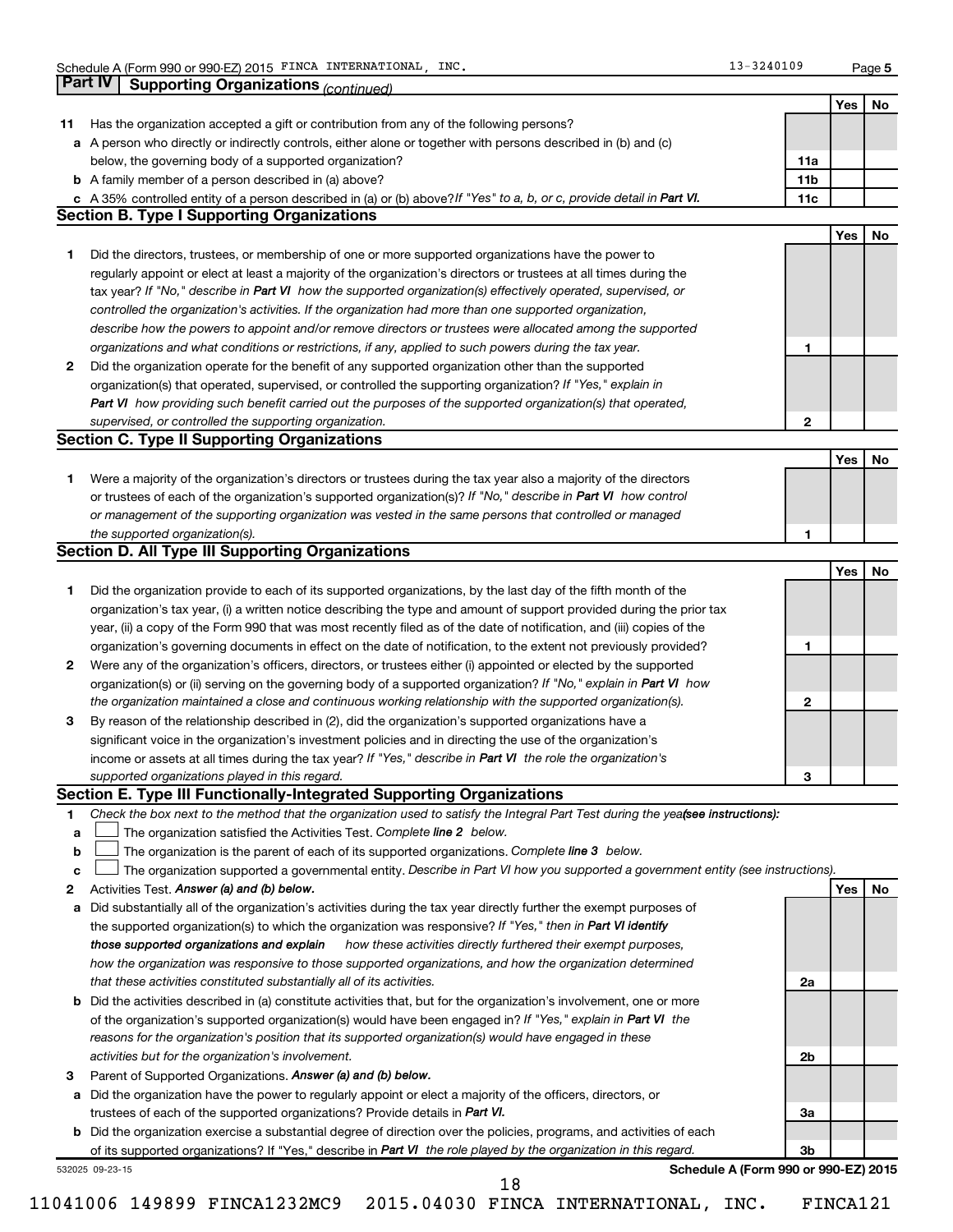Schedule A (Form 990 or 990-EZ) 2015 FINCA INTERNATIONAL, INC. 13 = 13-3240109 Page

**6**

1 **Letter on Reck here if the organization satisfied the Integral Part Test as a qualifying trust on Nov. 20, 1970. See instructions. All** other Type III non-functionally integrated supporting organizations must complete Sections A through E. **Part V Type III Non-Functionally Integrated 509(a)(3) Supporting Organizations** 

|              | Section A - Adjusted Net Income                                              | (A) Prior Year | (B) Current Year<br>(optional) |                                |
|--------------|------------------------------------------------------------------------------|----------------|--------------------------------|--------------------------------|
| 1            | Net short-term capital gain                                                  | 1              |                                |                                |
| $\mathbf{2}$ | Recoveries of prior-year distributions                                       | $\mathbf{2}$   |                                |                                |
| 3            | Other gross income (see instructions)                                        | 3              |                                |                                |
| 4            | Add lines 1 through 3                                                        | 4              |                                |                                |
| 5            | Depreciation and depletion                                                   | 5              |                                |                                |
| 6            | Portion of operating expenses paid or incurred for production or             |                |                                |                                |
|              | collection of gross income or for management, conservation, or               |                |                                |                                |
|              | maintenance of property held for production of income (see instructions)     | 6              |                                |                                |
| 7            | Other expenses (see instructions)                                            | $\overline{7}$ |                                |                                |
| 8            | Adjusted Net Income (subtract lines 5, 6 and 7 from line 4)                  | 8              |                                |                                |
|              | <b>Section B - Minimum Asset Amount</b>                                      |                | (A) Prior Year                 | (B) Current Year<br>(optional) |
| 1            | Aggregate fair market value of all non-exempt-use assets (see                |                |                                |                                |
|              | instructions for short tax year or assets held for part of year):            |                |                                |                                |
|              | a Average monthly value of securities                                        | 1a             |                                |                                |
|              | <b>b</b> Average monthly cash balances                                       | 1 <sub>b</sub> |                                |                                |
|              | c Fair market value of other non-exempt-use assets                           | 1c             |                                |                                |
|              | d Total (add lines 1a, 1b, and 1c)                                           | 1d             |                                |                                |
|              | e Discount claimed for blockage or other                                     |                |                                |                                |
|              | factors (explain in detail in <b>Part VI</b> ):                              |                |                                |                                |
| $\mathbf{2}$ | Acquisition indebtedness applicable to non-exempt-use assets                 | $\mathbf{2}$   |                                |                                |
| З            | Subtract line 2 from line 1d                                                 | 3              |                                |                                |
| 4            | Cash deemed held for exempt use. Enter 1-1/2% of line 3 (for greater amount, |                |                                |                                |
|              | see instructions).                                                           | 4              |                                |                                |
| 5            | Net value of non-exempt-use assets (subtract line 4 from line 3)             | 5              |                                |                                |
| 6            | Multiply line 5 by .035                                                      | 6              |                                |                                |
| 7            | Recoveries of prior-year distributions                                       | $\overline{7}$ |                                |                                |
| 8            | <b>Minimum Asset Amount (add line 7 to line 6)</b>                           | 8              |                                |                                |
|              | <b>Section C - Distributable Amount</b>                                      |                |                                | <b>Current Year</b>            |
| 1            | Adjusted net income for prior year (from Section A, line 8, Column A)        | 1              |                                |                                |
| $\mathbf{2}$ | Enter 85% of line 1                                                          | $\overline{2}$ |                                |                                |
| З            | Minimum asset amount for prior year (from Section B, line 8, Column A)       | 3              |                                |                                |
| 4            | Enter greater of line 2 or line 3                                            | 4              |                                |                                |
| 5            | Income tax imposed in prior year                                             | 5              |                                |                                |
| 6            | <b>Distributable Amount.</b> Subtract line 5 from line 4, unless subject to  |                |                                |                                |
|              | emergency temporary reduction (see instructions)                             | 6              |                                |                                |

**7** Let Check here if the current year is the organization's first as a non-functionally-integrated Type III supporting organization (see instructions).

**Schedule A (Form 990 or 990-EZ) 2015**

532026 09-23-15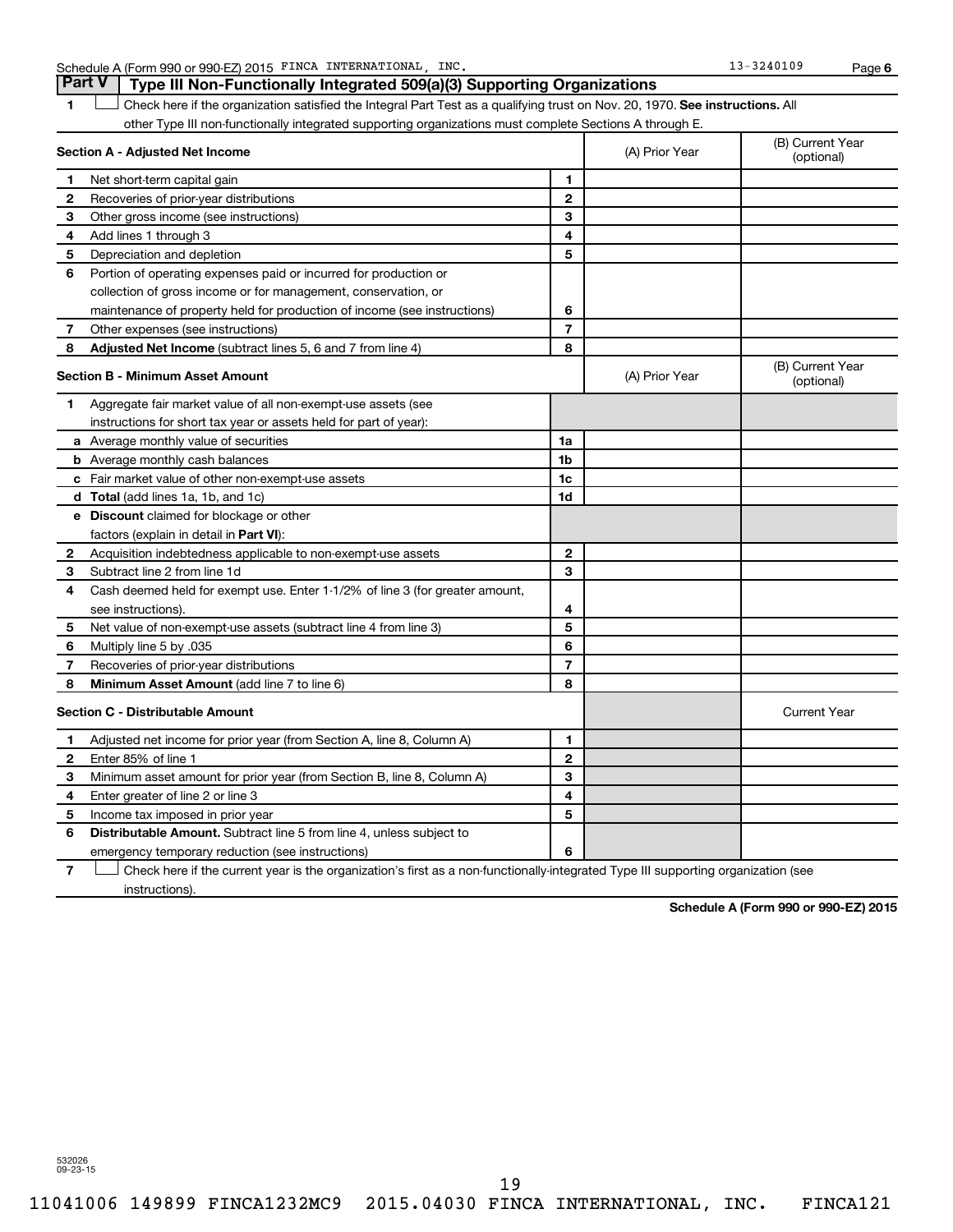|              | <b>Part V</b><br>Type III Non-Functionally Integrated 509(a)(3) Supporting Organizations (continued) |                                    |                                               |                                                  |
|--------------|------------------------------------------------------------------------------------------------------|------------------------------------|-----------------------------------------------|--------------------------------------------------|
|              | <b>Section D - Distributions</b>                                                                     |                                    |                                               | <b>Current Year</b>                              |
| 1            | Amounts paid to supported organizations to accomplish exempt purposes                                |                                    |                                               |                                                  |
| 2            | Amounts paid to perform activity that directly furthers exempt purposes of supported                 |                                    |                                               |                                                  |
|              | organizations, in excess of income from activity                                                     |                                    |                                               |                                                  |
| 3            | Administrative expenses paid to accomplish exempt purposes of supported organizations                |                                    |                                               |                                                  |
| 4            | Amounts paid to acquire exempt-use assets                                                            |                                    |                                               |                                                  |
| 5            | Qualified set-aside amounts (prior IRS approval required)                                            |                                    |                                               |                                                  |
| 6            | Other distributions (describe in <b>Part VI</b> ). See instructions.                                 |                                    |                                               |                                                  |
| 7            | <b>Total annual distributions.</b> Add lines 1 through 6.                                            |                                    |                                               |                                                  |
| 8            | Distributions to attentive supported organizations to which the organization is responsive           |                                    |                                               |                                                  |
|              | (provide details in Part VI). See instructions.                                                      |                                    |                                               |                                                  |
| 9            | Distributable amount for 2015 from Section C, line 6                                                 |                                    |                                               |                                                  |
| 10           | Line 8 amount divided by Line 9 amount                                                               |                                    |                                               |                                                  |
|              | Section E - Distribution Allocations (see instructions)                                              | (i)<br><b>Excess Distributions</b> | (ii)<br><b>Underdistributions</b><br>Pre-2015 | (iii)<br><b>Distributable</b><br>Amount for 2015 |
| 1            | Distributable amount for 2015 from Section C, line 6                                                 |                                    |                                               |                                                  |
| 2            | Underdistributions, if any, for years prior to 2015                                                  |                                    |                                               |                                                  |
|              | (reasonable cause required-see instructions)                                                         |                                    |                                               |                                                  |
| З            | Excess distributions carryover, if any, to 2015:                                                     |                                    |                                               |                                                  |
| а            |                                                                                                      |                                    |                                               |                                                  |
| b            |                                                                                                      |                                    |                                               |                                                  |
| с            |                                                                                                      |                                    |                                               |                                                  |
|              | <b>d</b> From 2013                                                                                   |                                    |                                               |                                                  |
|              | e From 2014                                                                                          |                                    |                                               |                                                  |
| f            | <b>Total</b> of lines 3a through e                                                                   |                                    |                                               |                                                  |
|              | <b>g</b> Applied to underdistributions of prior years                                                |                                    |                                               |                                                  |
|              | <b>h</b> Applied to 2015 distributable amount                                                        |                                    |                                               |                                                  |
| Ť            | Carryover from 2010 not applied (see instructions)                                                   |                                    |                                               |                                                  |
|              | Remainder. Subtract lines 3g, 3h, and 3i from 3f.                                                    |                                    |                                               |                                                  |
| 4            | Distributions for 2015 from Section D,                                                               |                                    |                                               |                                                  |
|              | $line 7$ :                                                                                           |                                    |                                               |                                                  |
|              | a Applied to underdistributions of prior years                                                       |                                    |                                               |                                                  |
|              | <b>b</b> Applied to 2015 distributable amount                                                        |                                    |                                               |                                                  |
| с            | Remainder. Subtract lines 4a and 4b from 4.                                                          |                                    |                                               |                                                  |
| 5            | Remaining underdistributions for years prior to 2015, if                                             |                                    |                                               |                                                  |
|              | any. Subtract lines 3g and 4a from line 2 (if amount                                                 |                                    |                                               |                                                  |
|              | greater than zero, see instructions).                                                                |                                    |                                               |                                                  |
| 6            | Remaining underdistributions for 2015. Subtract lines 3h                                             |                                    |                                               |                                                  |
|              | and 4b from line 1 (if amount greater than zero, see                                                 |                                    |                                               |                                                  |
|              | instructions).                                                                                       |                                    |                                               |                                                  |
| $\mathbf{7}$ | Excess distributions carryover to 2016. Add lines 3j                                                 |                                    |                                               |                                                  |
|              | and 4c.<br>Breakdown of line 7:                                                                      |                                    |                                               |                                                  |
| 8            |                                                                                                      |                                    |                                               |                                                  |
| a<br>b       |                                                                                                      |                                    |                                               |                                                  |
|              | c Excess from 2013                                                                                   |                                    |                                               |                                                  |
|              | d Excess from 2014                                                                                   |                                    |                                               |                                                  |
|              | e Excess from 2015                                                                                   |                                    |                                               |                                                  |
|              |                                                                                                      |                                    |                                               |                                                  |

**Schedule A (Form 990 or 990-EZ) 2015**

**7**

532027 09-23-15

20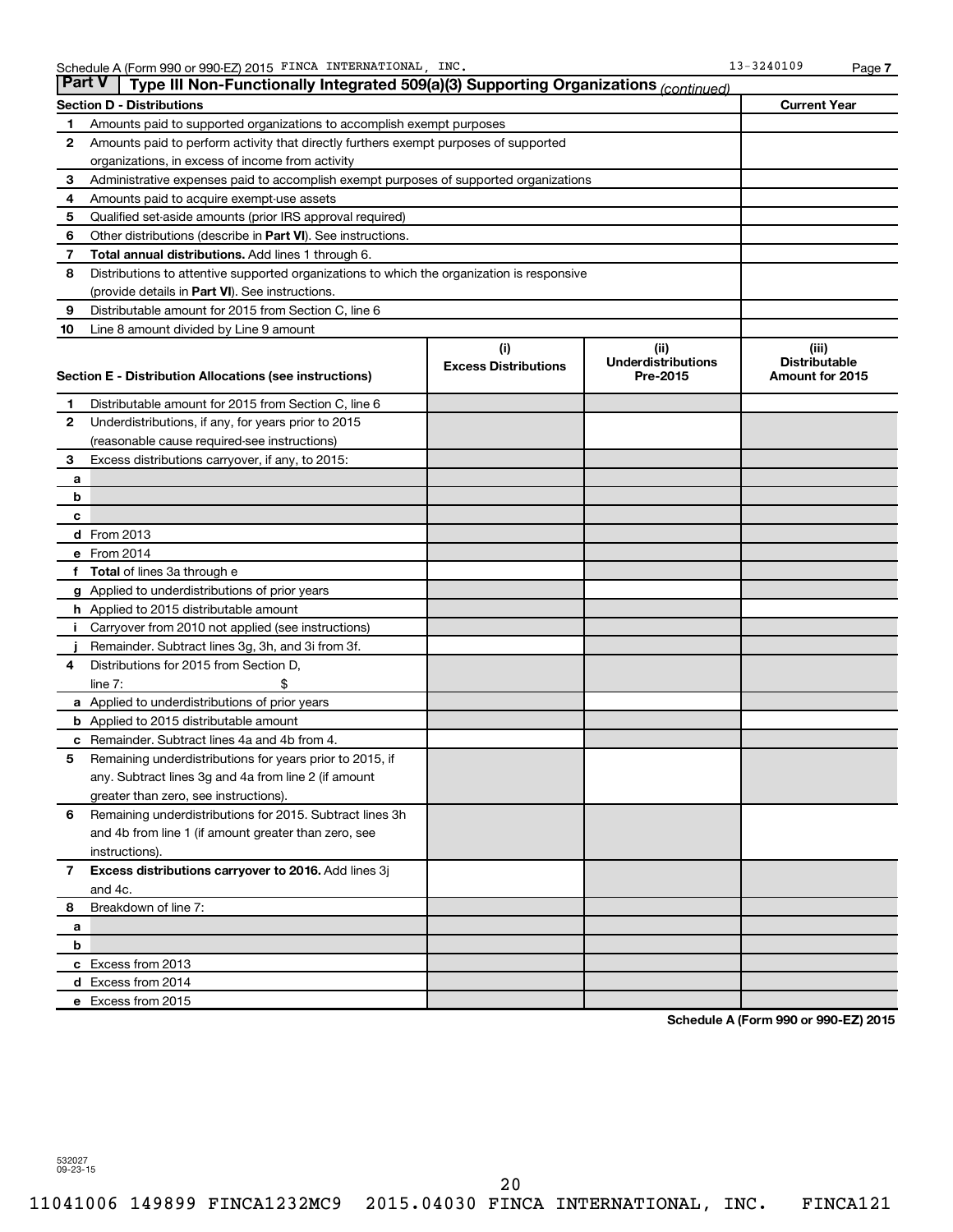| (See instructions.) | Section D, lines 5, 6, and 8; and Part V, Section E, lines 2, 5, and 6. Also complete this part for any additional information. |  |  |  |  |
|---------------------|---------------------------------------------------------------------------------------------------------------------------------|--|--|--|--|
|                     |                                                                                                                                 |  |  |  |  |
|                     |                                                                                                                                 |  |  |  |  |
|                     |                                                                                                                                 |  |  |  |  |
|                     |                                                                                                                                 |  |  |  |  |
|                     |                                                                                                                                 |  |  |  |  |
|                     |                                                                                                                                 |  |  |  |  |
|                     |                                                                                                                                 |  |  |  |  |
|                     |                                                                                                                                 |  |  |  |  |
|                     |                                                                                                                                 |  |  |  |  |
|                     |                                                                                                                                 |  |  |  |  |
|                     |                                                                                                                                 |  |  |  |  |
|                     |                                                                                                                                 |  |  |  |  |
|                     |                                                                                                                                 |  |  |  |  |
|                     |                                                                                                                                 |  |  |  |  |
|                     |                                                                                                                                 |  |  |  |  |
|                     |                                                                                                                                 |  |  |  |  |
|                     |                                                                                                                                 |  |  |  |  |
|                     |                                                                                                                                 |  |  |  |  |
|                     |                                                                                                                                 |  |  |  |  |
|                     |                                                                                                                                 |  |  |  |  |
|                     |                                                                                                                                 |  |  |  |  |
|                     |                                                                                                                                 |  |  |  |  |
|                     |                                                                                                                                 |  |  |  |  |
|                     |                                                                                                                                 |  |  |  |  |
|                     |                                                                                                                                 |  |  |  |  |
|                     |                                                                                                                                 |  |  |  |  |
|                     |                                                                                                                                 |  |  |  |  |
|                     |                                                                                                                                 |  |  |  |  |
|                     |                                                                                                                                 |  |  |  |  |
|                     |                                                                                                                                 |  |  |  |  |
|                     |                                                                                                                                 |  |  |  |  |
|                     |                                                                                                                                 |  |  |  |  |
|                     |                                                                                                                                 |  |  |  |  |
|                     |                                                                                                                                 |  |  |  |  |
|                     |                                                                                                                                 |  |  |  |  |

**Page 8**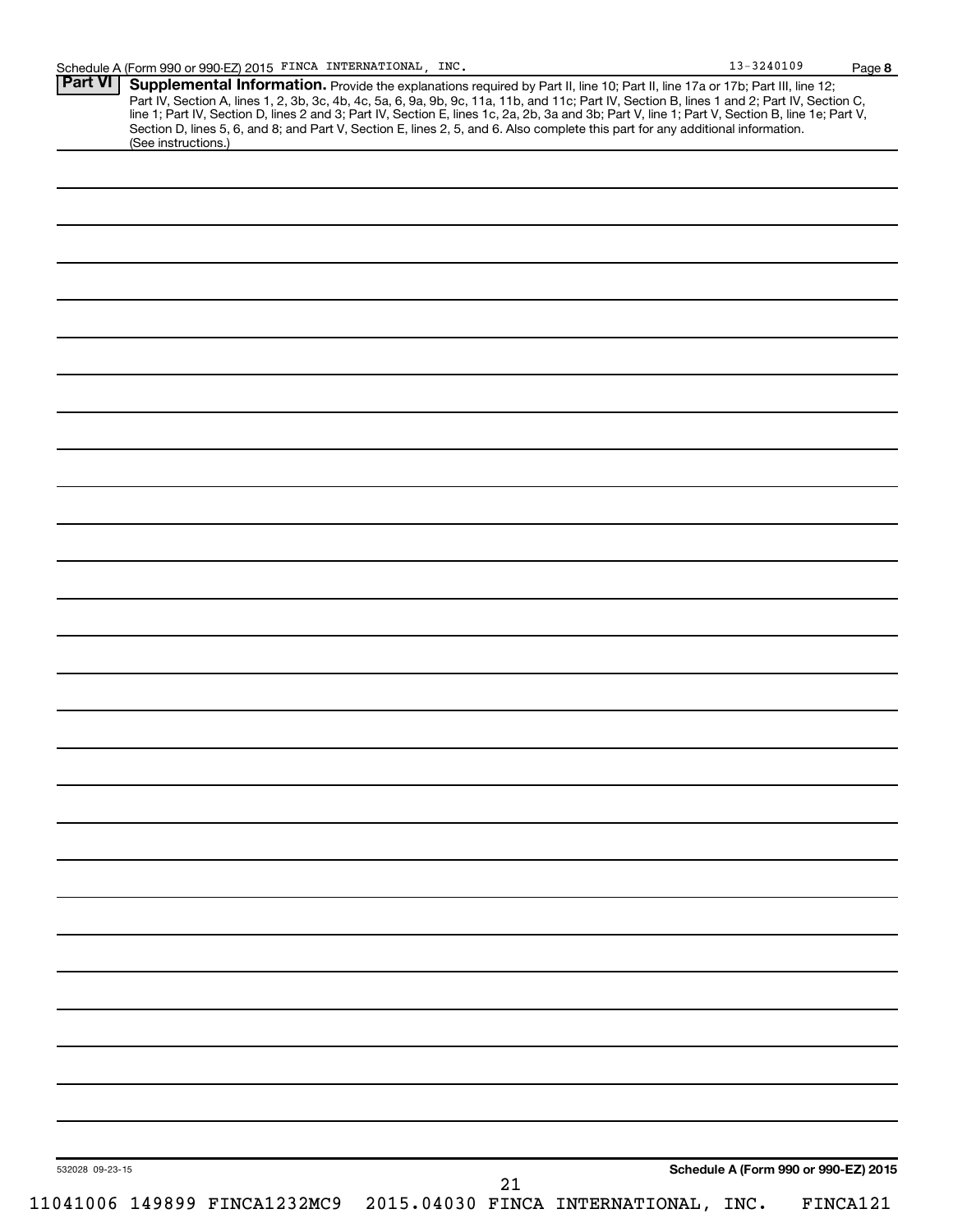Department of the Treasury Internal Revenue Service **(Form 990, 990-EZ,**

# **Schedule B Schedule of Contributors**

**or 990-PF) | Attach to Form 990, Form 990-EZ, or Form 990-PF. | Information about Schedule B (Form 990, 990-EZ, or 990-PF) and** its instructions is at www.irs.gov/form990.

OMB No. 1545-0047

**2015**

**Name of the organization Employer identification number**

#### FINCA INTERNATIONAL, INC. 13-3240109

| <b>Organization type (check one):</b> |                                                                           |  |  |  |  |
|---------------------------------------|---------------------------------------------------------------------------|--|--|--|--|
| Filers of:                            | Section:                                                                  |  |  |  |  |
| Form 990 or 990-EZ                    | $\underline{x}$ 501(c)( <sup>3</sup> ) (enter number) organization        |  |  |  |  |
|                                       | 4947(a)(1) nonexempt charitable trust not treated as a private foundation |  |  |  |  |
|                                       | 527 political organization                                                |  |  |  |  |
| Form 990-PF                           | 501(c)(3) exempt private foundation                                       |  |  |  |  |
|                                       | 4947(a)(1) nonexempt charitable trust treated as a private foundation     |  |  |  |  |
|                                       | 501(c)(3) taxable private foundation                                      |  |  |  |  |

Check if your organization is covered by the General Rule or a Special Rule.

**Note.**  Only a section 501(c)(7), (8), or (10) organization can check boxes for both the General Rule and a Special Rule. See instructions.

#### **General Rule**

 $\Box$ 

For an organization filing Form 990, 990-EZ, or 990-PF that received, during the year, contributions totaling \$5,000 or more (in money or property) from any one contributor. Complete Parts I and II. See instructions for determining a contributor's total contributions.

#### **Special Rules**

any one contributor, during the year, total contributions of the greater of **(1)** \$5,000 or **(2)** 2% of the amount on (i) Form 990, Part VIII, line 1h, **K** For an organization described in section 501(c)(3) filing Form 990 or 990-EZ that met the 33 1/3% support test of the regulations under sections 509(a)(1) and 170(b)(1)(A)(vi), that checked Schedule A (Form 990 or 990-EZ), Part II, line 13, 16a, or 16b, and that received from or (ii) Form 990-EZ, line 1. Complete Parts I and II.

year, total contributions of more than \$1,000 *exclusively* for religious, charitable, scientific, literary, or educational purposes, or for For an organization described in section 501(c)(7), (8), or (10) filing Form 990 or 990-EZ that received from any one contributor, during the the prevention of cruelty to children or animals. Complete Parts I, II, and III.  $\Box$ 

purpose. Do not complete any of the parts unless the General Rule applies to this organization because it received nonexclusively year, contributions exclusively for religious, charitable, etc., purposes, but no such contributions totaled more than \$1,000. If this box is checked, enter here the total contributions that were received during the year for an exclusively religious, charitable, etc., For an organization described in section 501(c)(7), (8), or (10) filing Form 990 or 990-EZ that received from any one contributor, during the religious, charitable, etc., contributions totaling \$5,000 or more during the year  $\ldots$  $\ldots$  $\ldots$  $\ldots$  $\ldots$  $\ldots$  $\Box$ 

**Caution.** An organization that is not covered by the General Rule and/or the Special Rules does not file Schedule B (Form 990, 990-EZ, or 990-PF),  **must** but it answer "No" on Part IV, line 2, of its Form 990; or check the box on line H of its Form 990-EZ or on its Form 990-PF, Part I, line 2, to certify that it does not meet the filing requirements of Schedule B (Form 990, 990-EZ, or 990-PF).

LHA For Paperwork Reduction Act Notice, see the Instructions for Form 990, 990-EZ, or 990-PF. Schedule B (Form 990, 990-EZ, or 990-PF) (2015)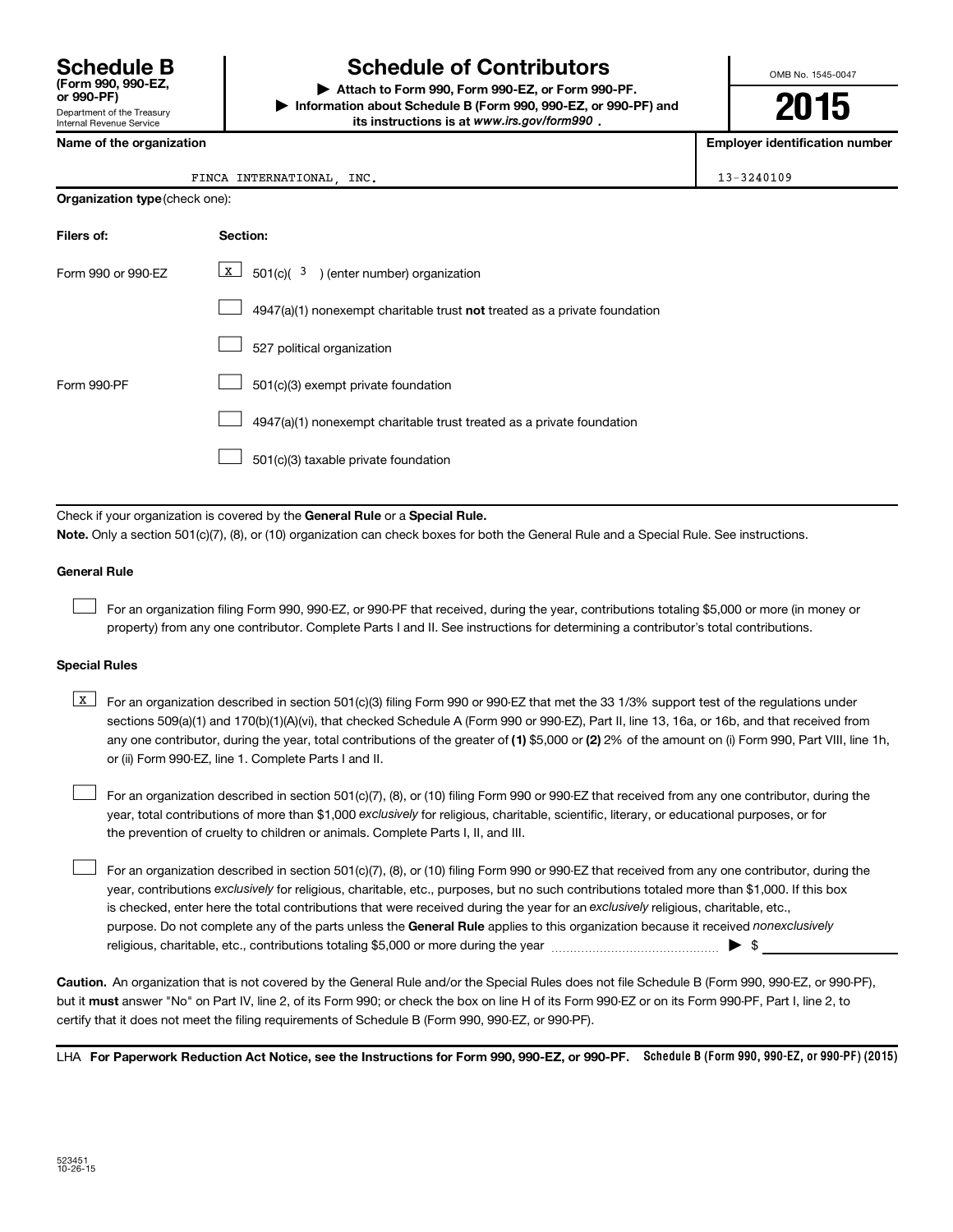| Name of organization | Schedule B (Form 990, 990-EZ, or 990-PF) (2015)                                                       |                                              | Page 2<br><b>Employer identification number</b>                                                         |  |  |
|----------------------|-------------------------------------------------------------------------------------------------------|----------------------------------------------|---------------------------------------------------------------------------------------------------------|--|--|
|                      |                                                                                                       |                                              |                                                                                                         |  |  |
|                      | FINCA INTERNATIONAL, INC.                                                                             |                                              | 13-3240109                                                                                              |  |  |
| Part I               | <b>Contributors</b> (see instructions). Use duplicate copies of Part I if additional space is needed. |                                              |                                                                                                         |  |  |
| (a)<br>No.           | (b)<br>Name, address, and ZIP + 4                                                                     | (c)<br><b>Total contributions</b>            | (d)<br>Type of contribution                                                                             |  |  |
| 1                    |                                                                                                       | 2,902,679.<br>\$                             | X<br>Person<br>Payroll<br>Noncash<br>(Complete Part II for<br>noncash contributions.)                   |  |  |
| (a)                  | (b)                                                                                                   | (c)                                          | (d)                                                                                                     |  |  |
| No.                  | Name, address, and ZIP + 4                                                                            | <b>Total contributions</b>                   | Type of contribution                                                                                    |  |  |
| 2                    |                                                                                                       | 2,899,023.<br>\$                             | Person<br>Payroll<br>Noncash<br>$\mathbf{x}$<br>(Complete Part II for<br>noncash contributions.)        |  |  |
| (a)<br>No.           | (b)<br>Name, address, and ZIP + 4                                                                     | (c)<br><b>Total contributions</b>            | (d)<br>Type of contribution                                                                             |  |  |
| 3                    |                                                                                                       | 694,178.<br>\$                               | X<br>Person<br>Payroll<br>Noncash<br>(Complete Part II for<br>noncash contributions.)                   |  |  |
| (a)<br>No.           | (b)<br>Name, address, and ZIP + 4                                                                     | (c)<br><b>Total contributions</b>            | (d)<br>Type of contribution                                                                             |  |  |
| 4                    |                                                                                                       | 574,667.<br>\$                               | $\mathbf{x}$<br>Person<br>Payroll<br><b>Noncash</b><br>(Complete Part II for<br>noncash contributions.) |  |  |
| (a)                  | (b)                                                                                                   | (c)                                          | (d)                                                                                                     |  |  |
| No.<br>5             | Name, address, and ZIP + 4                                                                            | <b>Total contributions</b><br>540,986.<br>\$ | Type of contribution<br>$\mathbf{X}$<br>Person<br>Payroll<br><b>Noncash</b><br>(Complete Part II for    |  |  |

|            |                                   |                                   | $ -$<br>Complete Part II for<br>noncash contributions.)                          |
|------------|-----------------------------------|-----------------------------------|----------------------------------------------------------------------------------|
| (a)<br>No. | (b)<br>Name, address, and ZIP + 4 | (c)<br><b>Total contributions</b> | (d)<br><b>Type of contribution</b>                                               |
|            |                                   | \$                                | Person<br>Payroll<br>Noncash<br>(Complete Part II for<br>noncash contributions.) |

**Schedule B (Form 990, 990-EZ, or 990-PF) (2015)**

523452 10-26-15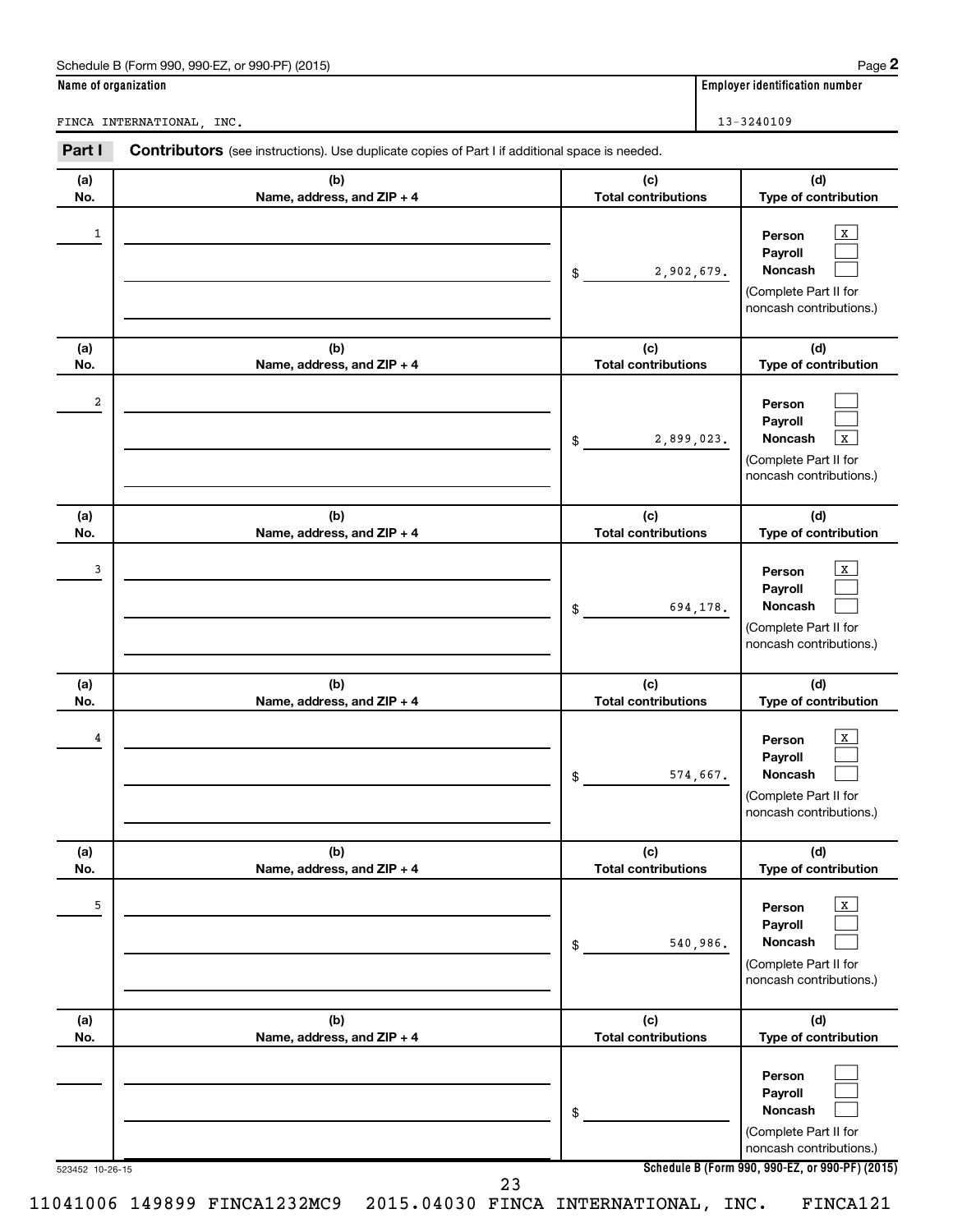| Part II                      | Noncash Property (see instructions). Use duplicate copies of Part II if additional space is needed. |                                                |                      |
|------------------------------|-----------------------------------------------------------------------------------------------------|------------------------------------------------|----------------------|
| (a)<br>No.<br>from<br>Part I | (b)<br>Description of noncash property given                                                        | (c)<br>FMV (or estimate)<br>(see instructions) | (d)<br>Date received |
|                              | SOFTWARE LICENSES                                                                                   |                                                |                      |
| 2                            |                                                                                                     | 2,899,023.<br>$\frac{1}{2}$                    | 01/01/15             |
| (a)<br>No.<br>from<br>Part I | (b)<br>Description of noncash property given                                                        | (c)<br>FMV (or estimate)<br>(see instructions) | (d)<br>Date received |
|                              |                                                                                                     | \$                                             |                      |
| (a)<br>No.<br>from<br>Part I | (b)<br>Description of noncash property given                                                        | (c)<br>FMV (or estimate)<br>(see instructions) | (d)<br>Date received |
|                              |                                                                                                     | \$                                             |                      |
| (a)<br>No.<br>from<br>Part I | (b)<br>Description of noncash property given                                                        | (c)<br>FMV (or estimate)<br>(see instructions) | (d)<br>Date received |
|                              |                                                                                                     | \$                                             |                      |
| (a)<br>No.<br>from<br>Part I | (b)<br>Description of noncash property given                                                        | (c)<br>FMV (or estimate)<br>(see instructions) | (d)<br>Date received |
|                              |                                                                                                     | \$                                             |                      |
| (a)<br>No.<br>from<br>Part I | (b)<br>Description of noncash property given                                                        | (c)<br>FMV (or estimate)<br>(see instructions) | (d)<br>Date received |
|                              |                                                                                                     | \$                                             |                      |

Schedule B (Form 990, 990-EZ, or 990-PF) (2015) Schedule B (Form 1990, 990-PF) Page **3**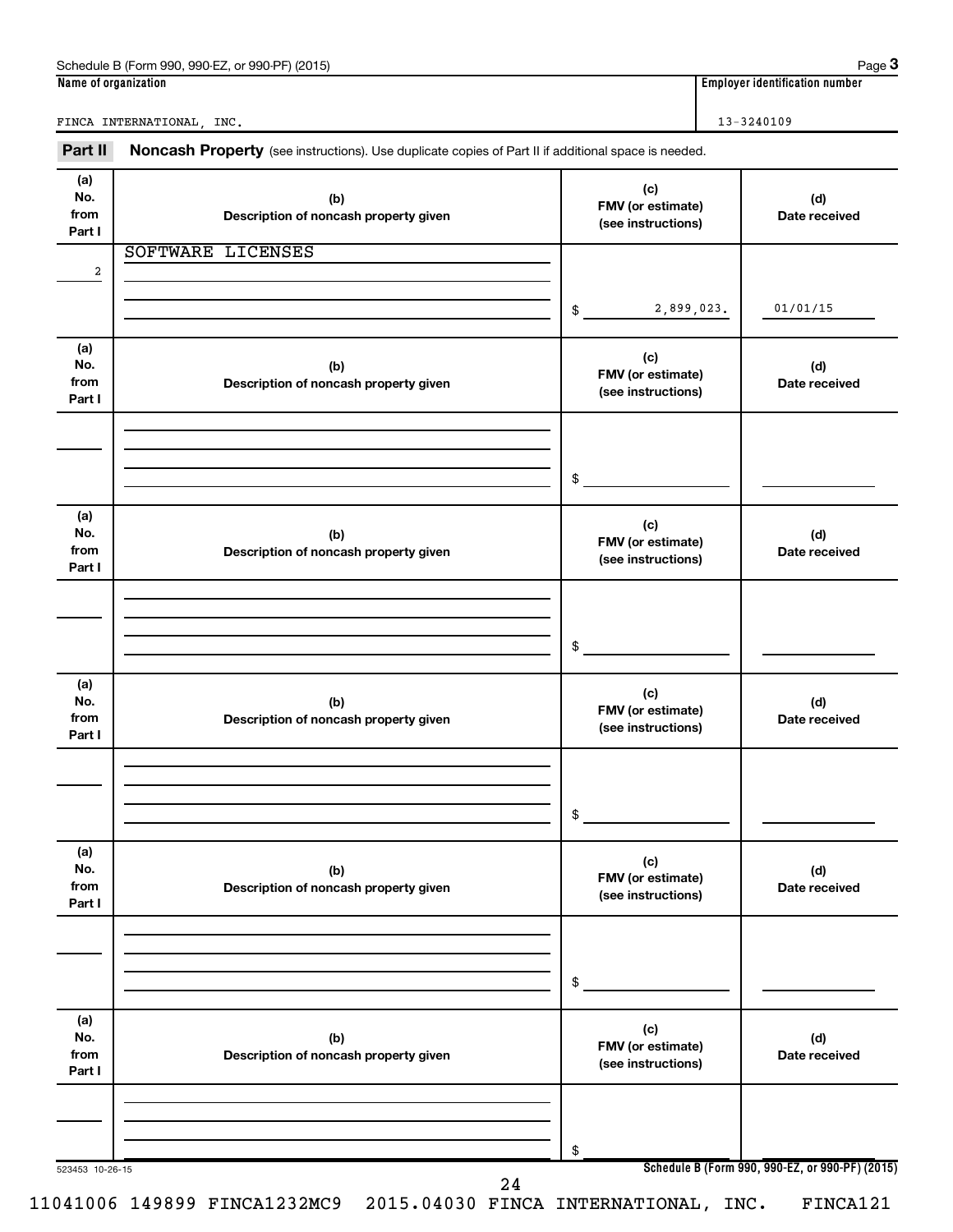| Schedule B (<br>990-EZ<br>(2015)<br>or 990-PF)<br>: (Form 990) | Paɑe                               |
|----------------------------------------------------------------|------------------------------------|
| Name of organization                                           | <br>Emplover identification number |

|--|--|

| Part III                  | FINCA INTERNATIONAL, INC.<br>the year from any one contributor. Complete columns (a) through (e) and the following line entry. For organizations<br>completing Part III, enter the total of exclusively religious, charitable, etc., contributions of \$1,000 or less for the year. (Enter this info. once.) |                      | Exclusively religious, charitable, etc., contributions to organizations described in section 501(c)(7), (8), or (10) that total more than \$1,000 for |
|---------------------------|--------------------------------------------------------------------------------------------------------------------------------------------------------------------------------------------------------------------------------------------------------------------------------------------------------------|----------------------|-------------------------------------------------------------------------------------------------------------------------------------------------------|
|                           | Use duplicate copies of Part III if additional space is needed.                                                                                                                                                                                                                                              |                      |                                                                                                                                                       |
| (a) No.<br>from<br>Part I | (b) Purpose of gift                                                                                                                                                                                                                                                                                          | (c) Use of gift      | (d) Description of how gift is held                                                                                                                   |
|                           |                                                                                                                                                                                                                                                                                                              | (e) Transfer of gift |                                                                                                                                                       |
|                           | Transferee's name, address, and ZIP + 4                                                                                                                                                                                                                                                                      |                      | Relationship of transferor to transferee                                                                                                              |
| (a) No.<br>from<br>Part I | (b) Purpose of gift                                                                                                                                                                                                                                                                                          | (c) Use of gift      | (d) Description of how gift is held                                                                                                                   |
|                           | Transferee's name, address, and ZIP + 4                                                                                                                                                                                                                                                                      | (e) Transfer of gift | Relationship of transferor to transferee                                                                                                              |
| (a) No.<br>from<br>Part I | (b) Purpose of gift                                                                                                                                                                                                                                                                                          | (c) Use of gift      | (d) Description of how gift is held                                                                                                                   |
|                           | Transferee's name, address, and ZIP + 4                                                                                                                                                                                                                                                                      | (e) Transfer of gift | Relationship of transferor to transferee                                                                                                              |
|                           |                                                                                                                                                                                                                                                                                                              |                      |                                                                                                                                                       |
|                           |                                                                                                                                                                                                                                                                                                              |                      |                                                                                                                                                       |
| (a) No.<br>from<br>Part I | (b) Purpose of gift                                                                                                                                                                                                                                                                                          | (c) Use of gift      | (d) Description of how gift is held                                                                                                                   |
|                           |                                                                                                                                                                                                                                                                                                              |                      |                                                                                                                                                       |
|                           | Transferee's name, address, and ZIP + 4                                                                                                                                                                                                                                                                      | (e) Transfer of gift | Relationship of transferor to transferee                                                                                                              |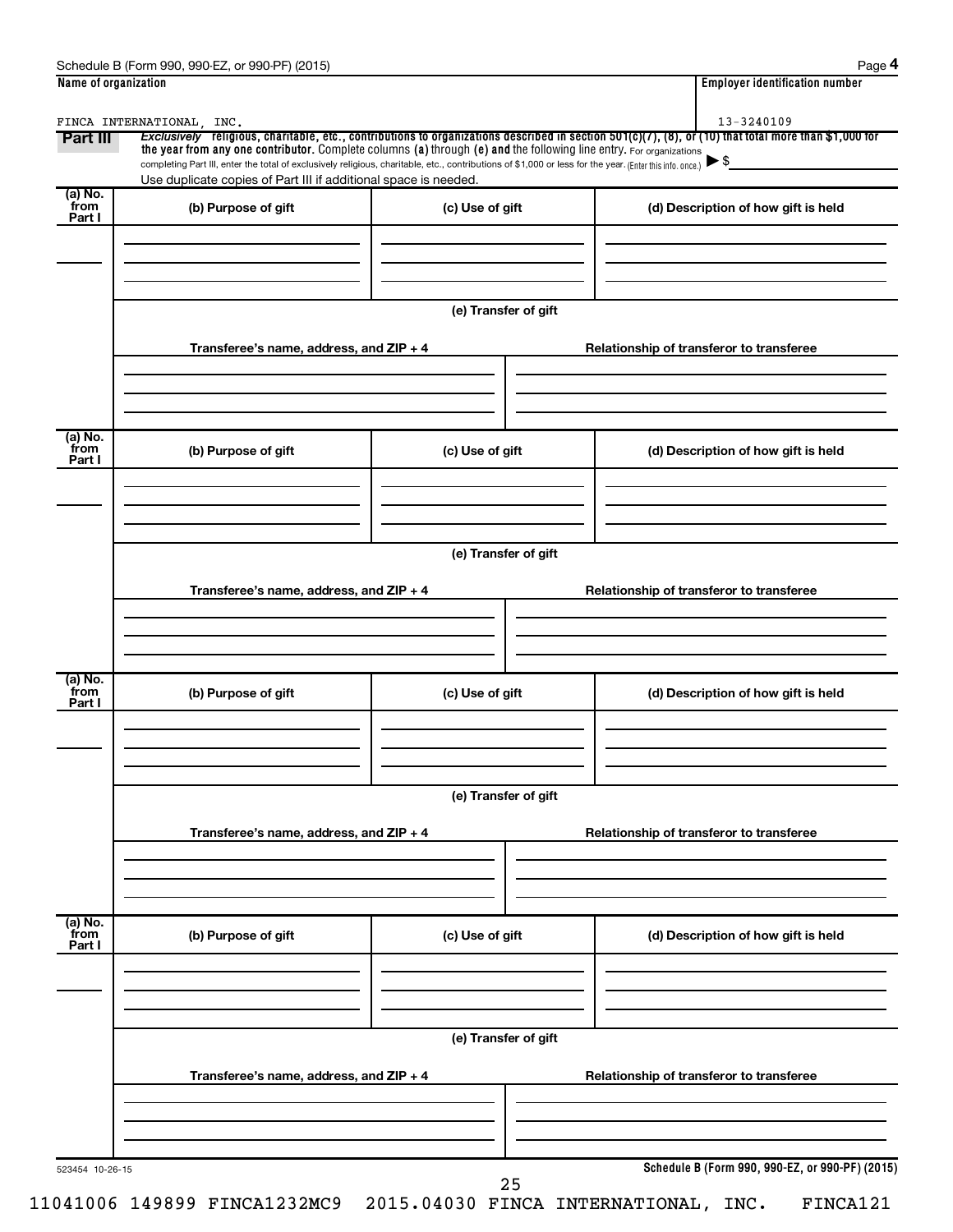Department of the Treasury Internal Revenue Service

| (Form 990) |  |
|------------|--|
|------------|--|

# **SCHEDULE D Supplemental Financial Statements**<br> **Form 990 2015**<br> **Part IV** line 6.7.8.9.10, 11a, 11b, 11d, 11d, 11d, 11d, 11d, 12a, 0r, 12b

**(Form 990) | Complete if the organization answered "Yes" on Form 990, Part IV, line 6, 7, 8, 9, 10, 11a, 11b, 11c, 11d, 11e, 11f, 12a, or 12b.**

**| Attach to Form 990. | Information about Schedule D (Form 990) and its instructions is at**  *www.irs.gov/form990.*



|                    | Name of the organization                                                                                                                                                                                                                                                                                   |                         | <b>Employer identification number</b>                                                |
|--------------------|------------------------------------------------------------------------------------------------------------------------------------------------------------------------------------------------------------------------------------------------------------------------------------------------------------|-------------------------|--------------------------------------------------------------------------------------|
|                    | FINCA INTERNATIONAL, INC.                                                                                                                                                                                                                                                                                  |                         | 13-3240109                                                                           |
| Part I             | Organizations Maintaining Donor Advised Funds or Other Similar Funds or Accounts. Complete if the                                                                                                                                                                                                          |                         |                                                                                      |
|                    | organization answered "Yes" on Form 990, Part IV, line 6.                                                                                                                                                                                                                                                  |                         |                                                                                      |
|                    |                                                                                                                                                                                                                                                                                                            | (a) Donor advised funds | (b) Funds and other accounts                                                         |
| 1.                 |                                                                                                                                                                                                                                                                                                            |                         |                                                                                      |
| 2                  | Aggregate value of contributions to (during year)                                                                                                                                                                                                                                                          |                         |                                                                                      |
| З                  | Aggregate value of grants from (during year)                                                                                                                                                                                                                                                               |                         |                                                                                      |
| 4                  |                                                                                                                                                                                                                                                                                                            |                         |                                                                                      |
| 5                  | Did the organization inform all donors and donor advisors in writing that the assets held in donor advised funds                                                                                                                                                                                           |                         |                                                                                      |
|                    |                                                                                                                                                                                                                                                                                                            |                         | Yes<br>No                                                                            |
| 6                  | Did the organization inform all grantees, donors, and donor advisors in writing that grant funds can be used only                                                                                                                                                                                          |                         |                                                                                      |
|                    | for charitable purposes and not for the benefit of the donor or donor advisor, or for any other purpose conferring                                                                                                                                                                                         |                         |                                                                                      |
|                    |                                                                                                                                                                                                                                                                                                            |                         | Yes<br>No                                                                            |
| Part II            | Conservation Easements. Complete if the organization answered "Yes" on Form 990, Part IV, line 7.                                                                                                                                                                                                          |                         |                                                                                      |
| 1.                 | Purpose(s) of conservation easements held by the organization (check all that apply).                                                                                                                                                                                                                      |                         |                                                                                      |
|                    | Preservation of land for public use (e.g., recreation or education)                                                                                                                                                                                                                                        |                         | Preservation of a historically important land area                                   |
|                    | Protection of natural habitat                                                                                                                                                                                                                                                                              |                         | Preservation of a certified historic structure                                       |
|                    | Preservation of open space                                                                                                                                                                                                                                                                                 |                         |                                                                                      |
| 2                  | Complete lines 2a through 2d if the organization held a qualified conservation contribution in the form of a conservation easement on the last                                                                                                                                                             |                         |                                                                                      |
|                    | day of the tax year.                                                                                                                                                                                                                                                                                       |                         | Held at the End of the Tax Year                                                      |
| а                  |                                                                                                                                                                                                                                                                                                            |                         | 2a                                                                                   |
| b                  |                                                                                                                                                                                                                                                                                                            |                         | 2 <sub>b</sub>                                                                       |
| с                  | Number of conservation easements on a certified historic structure included in (a) manufacture included in (a)                                                                                                                                                                                             |                         | 2c                                                                                   |
| d                  | Number of conservation easements included in (c) acquired after 8/17/06, and not on a historic structure                                                                                                                                                                                                   |                         |                                                                                      |
|                    |                                                                                                                                                                                                                                                                                                            |                         | 2d                                                                                   |
| З.                 | Number of conservation easements modified, transferred, released, extinguished, or terminated by the organization during the tax                                                                                                                                                                           |                         |                                                                                      |
|                    | $year \blacktriangleright$                                                                                                                                                                                                                                                                                 |                         |                                                                                      |
| 4                  | Number of states where property subject to conservation easement is located >                                                                                                                                                                                                                              |                         |                                                                                      |
| 5                  | Does the organization have a written policy regarding the periodic monitoring, inspection, handling of                                                                                                                                                                                                     |                         |                                                                                      |
|                    | violations, and enforcement of the conservation easements it holds?                                                                                                                                                                                                                                        |                         | Yes<br><b>No</b>                                                                     |
| 6                  | Staff and volunteer hours devoted to monitoring, inspecting, handling of violations, and enforcing conservation easements during the year                                                                                                                                                                  |                         |                                                                                      |
|                    |                                                                                                                                                                                                                                                                                                            |                         |                                                                                      |
| 7                  | Amount of expenses incurred in monitoring, inspecting, handling of violations, and enforcing conservation easements during the year                                                                                                                                                                        |                         |                                                                                      |
|                    | $\blacktriangleright$ \$                                                                                                                                                                                                                                                                                   |                         |                                                                                      |
| 8                  | Does each conservation easement reported on line 2(d) above satisfy the requirements of section 170(h)(4)(B)(i)                                                                                                                                                                                            |                         |                                                                                      |
|                    |                                                                                                                                                                                                                                                                                                            |                         | Yes<br>No                                                                            |
|                    | In Part XIII, describe how the organization reports conservation easements in its revenue and expense statement, and balance sheet, and                                                                                                                                                                    |                         |                                                                                      |
|                    | include, if applicable, the text of the footnote to the organization's financial statements that describes the organization's accounting for                                                                                                                                                               |                         |                                                                                      |
|                    | conservation easements.<br>Organizations Maintaining Collections of Art, Historical Treasures, or Other Similar Assets.<br>Part III                                                                                                                                                                        |                         |                                                                                      |
|                    | Complete if the organization answered "Yes" on Form 990, Part IV, line 8.                                                                                                                                                                                                                                  |                         |                                                                                      |
|                    | 1a If the organization elected, as permitted under SFAS 116 (ASC 958), not to report in its revenue statement and balance sheet works of art,                                                                                                                                                              |                         |                                                                                      |
|                    | historical treasures, or other similar assets held for public exhibition, education, or research in furtherance of public service, provide, in Part XIII,                                                                                                                                                  |                         |                                                                                      |
|                    | the text of the footnote to its financial statements that describes these items.                                                                                                                                                                                                                           |                         |                                                                                      |
|                    |                                                                                                                                                                                                                                                                                                            |                         |                                                                                      |
|                    | If the organization elected, as permitted under SFAS 116 (ASC 958), to report in its revenue statement and balance sheet works of art, historical<br>treasures, or other similar assets held for public exhibition, education, or research in furtherance of public service, provide the following amounts |                         |                                                                                      |
|                    | relating to these items:                                                                                                                                                                                                                                                                                   |                         |                                                                                      |
|                    |                                                                                                                                                                                                                                                                                                            |                         |                                                                                      |
|                    | (ii) Assets included in Form 990, Part X                                                                                                                                                                                                                                                                   |                         | -\$<br>▶<br>the control of the control of the control of<br>$\blacktriangleright$ \$ |
| $\mathbf{2}$       | If the organization received or held works of art, historical treasures, or other similar assets for financial gain, provide                                                                                                                                                                               |                         |                                                                                      |
|                    |                                                                                                                                                                                                                                                                                                            |                         |                                                                                      |
|                    | the following amounts required to be reported under SFAS 116 (ASC 958) relating to these items:                                                                                                                                                                                                            |                         | -\$                                                                                  |
| а                  |                                                                                                                                                                                                                                                                                                            |                         | ▶<br>$\blacktriangleright$ \$                                                        |
|                    | LHA For Paperwork Reduction Act Notice, see the Instructions for Form 990.                                                                                                                                                                                                                                 |                         | Schedule D (Form 990) 2015                                                           |
| 532051<br>11-02-15 |                                                                                                                                                                                                                                                                                                            |                         |                                                                                      |

26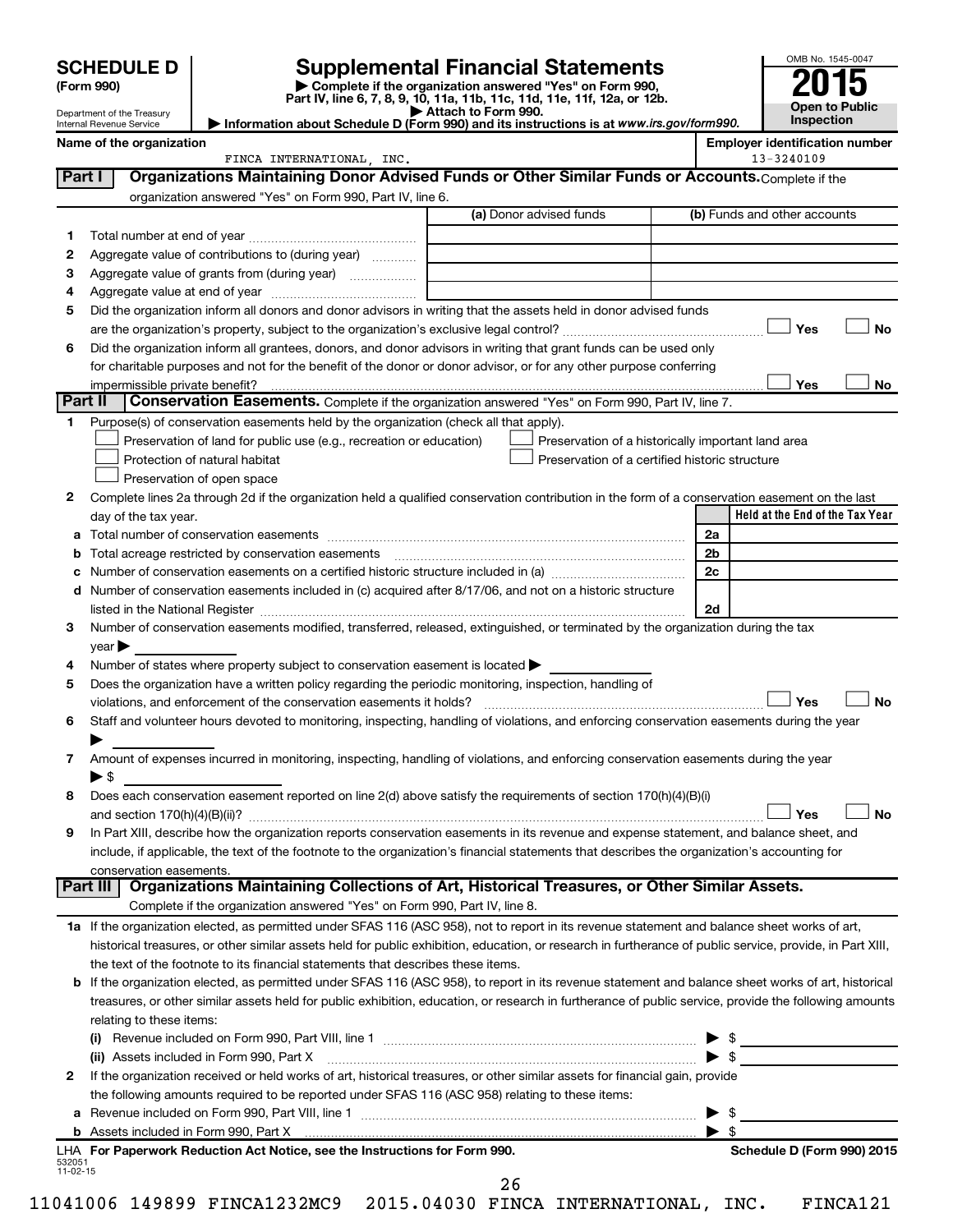|               | Schedule D (Form 990) 2015                                                                                                                                                                                                     | FINCA INTERNATIONAL, INC.               |                |                                                                                                                                                                                                                               |                                            | 13-3240109 |                |            | Page 2 |
|---------------|--------------------------------------------------------------------------------------------------------------------------------------------------------------------------------------------------------------------------------|-----------------------------------------|----------------|-------------------------------------------------------------------------------------------------------------------------------------------------------------------------------------------------------------------------------|--------------------------------------------|------------|----------------|------------|--------|
|               | Part III I<br>Organizations Maintaining Collections of Art, Historical Treasures, or Other Similar Assets (continued)                                                                                                          |                                         |                |                                                                                                                                                                                                                               |                                            |            |                |            |        |
| З             | Using the organization's acquisition, accession, and other records, check any of the following that are a significant use of its collection items                                                                              |                                         |                |                                                                                                                                                                                                                               |                                            |            |                |            |        |
|               | (check all that apply):                                                                                                                                                                                                        |                                         |                |                                                                                                                                                                                                                               |                                            |            |                |            |        |
| a             | Public exhibition                                                                                                                                                                                                              | d                                       |                | Loan or exchange programs                                                                                                                                                                                                     |                                            |            |                |            |        |
| b             | Scholarly research                                                                                                                                                                                                             | е                                       |                | Other and the contract of the contract of the contract of the contract of the contract of the contract of the contract of the contract of the contract of the contract of the contract of the contract of the contract of the |                                            |            |                |            |        |
| с             | Preservation for future generations                                                                                                                                                                                            |                                         |                |                                                                                                                                                                                                                               |                                            |            |                |            |        |
| 4             | Provide a description of the organization's collections and explain how they further the organization's exempt purpose in Part XIII.                                                                                           |                                         |                |                                                                                                                                                                                                                               |                                            |            |                |            |        |
| 5             | During the year, did the organization solicit or receive donations of art, historical treasures, or other similar assets                                                                                                       |                                         |                |                                                                                                                                                                                                                               |                                            |            |                |            |        |
|               |                                                                                                                                                                                                                                |                                         |                |                                                                                                                                                                                                                               |                                            |            | Yes            |            | No     |
|               | Part IV<br><b>Escrow and Custodial Arrangements.</b> Complete if the organization answered "Yes" on Form 990, Part IV, line 9, or                                                                                              |                                         |                |                                                                                                                                                                                                                               |                                            |            |                |            |        |
|               | reported an amount on Form 990, Part X, line 21.                                                                                                                                                                               |                                         |                |                                                                                                                                                                                                                               |                                            |            |                |            |        |
|               | 1a Is the organization an agent, trustee, custodian or other intermediary for contributions or other assets not included                                                                                                       |                                         |                |                                                                                                                                                                                                                               |                                            |            |                |            |        |
|               |                                                                                                                                                                                                                                |                                         |                |                                                                                                                                                                                                                               |                                            |            | Yes            |            | No     |
|               | b If "Yes," explain the arrangement in Part XIII and complete the following table:                                                                                                                                             |                                         |                |                                                                                                                                                                                                                               |                                            |            |                |            |        |
|               |                                                                                                                                                                                                                                |                                         |                |                                                                                                                                                                                                                               |                                            |            | Amount         |            |        |
| с             |                                                                                                                                                                                                                                |                                         |                |                                                                                                                                                                                                                               | 1c                                         |            |                |            |        |
|               |                                                                                                                                                                                                                                |                                         |                |                                                                                                                                                                                                                               | 1d                                         |            |                |            |        |
|               | Distributions during the year measurement contains and all the year measurement of the state of the state of the state of the state of the state of the state of the state of the state of the state of the state of the state |                                         |                |                                                                                                                                                                                                                               | 1e                                         |            |                |            |        |
| Ť.            | Ending balance measurements are all the contract of the contract of the contract of the contract of the contract of the contract of the contract of the contract of the contract of the contract of the contract of the contra |                                         |                |                                                                                                                                                                                                                               | 1f                                         |            |                |            |        |
|               | 2a Did the organization include an amount on Form 990, Part X, line 21, for escrow or custodial account liability?                                                                                                             |                                         |                |                                                                                                                                                                                                                               | .                                          |            | Yes            |            | No     |
| <b>Part V</b> | <b>b</b> If "Yes," explain the arrangement in Part XIII. Check here if the explanation has been provided on Part XIII<br>Endowment Funds. Complete if the organization answered "Yes" on Form 990, Part IV, line 10.           |                                         |                |                                                                                                                                                                                                                               |                                            |            |                |            |        |
|               |                                                                                                                                                                                                                                |                                         |                | (c) Two years back                                                                                                                                                                                                            | (d) Three years back   (e) Four years back |            |                |            |        |
|               |                                                                                                                                                                                                                                | (a) Current year                        | (b) Prior year |                                                                                                                                                                                                                               |                                            |            |                |            |        |
|               | <b>1a</b> Beginning of year balance                                                                                                                                                                                            |                                         |                |                                                                                                                                                                                                                               |                                            |            |                |            |        |
|               |                                                                                                                                                                                                                                |                                         |                |                                                                                                                                                                                                                               |                                            |            |                |            |        |
|               | Net investment earnings, gains, and losses                                                                                                                                                                                     |                                         |                |                                                                                                                                                                                                                               |                                            |            |                |            |        |
|               | e Other expenditures for facilities                                                                                                                                                                                            |                                         |                |                                                                                                                                                                                                                               |                                            |            |                |            |        |
|               |                                                                                                                                                                                                                                |                                         |                |                                                                                                                                                                                                                               |                                            |            |                |            |        |
|               |                                                                                                                                                                                                                                |                                         |                |                                                                                                                                                                                                                               |                                            |            |                |            |        |
|               |                                                                                                                                                                                                                                |                                         |                |                                                                                                                                                                                                                               |                                            |            |                |            |        |
|               | Provide the estimated percentage of the current year end balance (line 1g, column (a)) held as:                                                                                                                                |                                         |                |                                                                                                                                                                                                                               |                                            |            |                |            |        |
| а             | Board designated or quasi-endowment                                                                                                                                                                                            |                                         | %              |                                                                                                                                                                                                                               |                                            |            |                |            |        |
|               | Permanent endowment                                                                                                                                                                                                            | %                                       |                |                                                                                                                                                                                                                               |                                            |            |                |            |        |
|               | <b>c</b> Temporarily restricted endowment $\blacktriangleright$                                                                                                                                                                | %                                       |                |                                                                                                                                                                                                                               |                                            |            |                |            |        |
|               | The percentages on lines 2a, 2b, and 2c should equal 100%.                                                                                                                                                                     |                                         |                |                                                                                                                                                                                                                               |                                            |            |                |            |        |
|               | 3a Are there endowment funds not in the possession of the organization that are held and administered for the organization                                                                                                     |                                         |                |                                                                                                                                                                                                                               |                                            |            |                |            |        |
|               | by:                                                                                                                                                                                                                            |                                         |                |                                                                                                                                                                                                                               |                                            |            |                | Yes        | No     |
|               | (i)                                                                                                                                                                                                                            |                                         |                |                                                                                                                                                                                                                               |                                            |            | 3a(i)          |            |        |
|               |                                                                                                                                                                                                                                |                                         |                |                                                                                                                                                                                                                               |                                            |            | 3a(ii)         |            |        |
|               |                                                                                                                                                                                                                                |                                         |                |                                                                                                                                                                                                                               |                                            |            | 3b             |            |        |
|               | Describe in Part XIII the intended uses of the organization's endowment funds.                                                                                                                                                 |                                         |                |                                                                                                                                                                                                                               |                                            |            |                |            |        |
|               | <b>Land, Buildings, and Equipment.</b><br>Part VI                                                                                                                                                                              |                                         |                |                                                                                                                                                                                                                               |                                            |            |                |            |        |
|               | Complete if the organization answered "Yes" on Form 990, Part IV, line 11a. See Form 990, Part X, line 10.                                                                                                                     |                                         |                |                                                                                                                                                                                                                               |                                            |            |                |            |        |
|               | Description of property                                                                                                                                                                                                        | (a) Cost or other<br>basis (investment) |                | (b) Cost or other<br>basis (other)                                                                                                                                                                                            | (c) Accumulated<br>depreciation            |            | (d) Book value |            |        |
|               |                                                                                                                                                                                                                                |                                         |                |                                                                                                                                                                                                                               |                                            |            |                |            |        |
| b             |                                                                                                                                                                                                                                |                                         |                |                                                                                                                                                                                                                               |                                            |            |                |            |        |
|               |                                                                                                                                                                                                                                |                                         |                | 1,877,728,                                                                                                                                                                                                                    | 377,825.                                   |            |                | 1,499,903. |        |
|               |                                                                                                                                                                                                                                |                                         |                | 1,750,318.                                                                                                                                                                                                                    | 1,399,295                                  |            |                | 351,023.   |        |
|               |                                                                                                                                                                                                                                |                                         |                |                                                                                                                                                                                                                               |                                            |            |                |            |        |
|               | Total. Add lines 1a through 1e. (Column (d) must equal Form 990, Part X, column (B), line 10c.)                                                                                                                                |                                         |                |                                                                                                                                                                                                                               |                                            |            |                | 1,850,926. |        |

**Schedule D (Form 990) 2015**

532052 09-21-15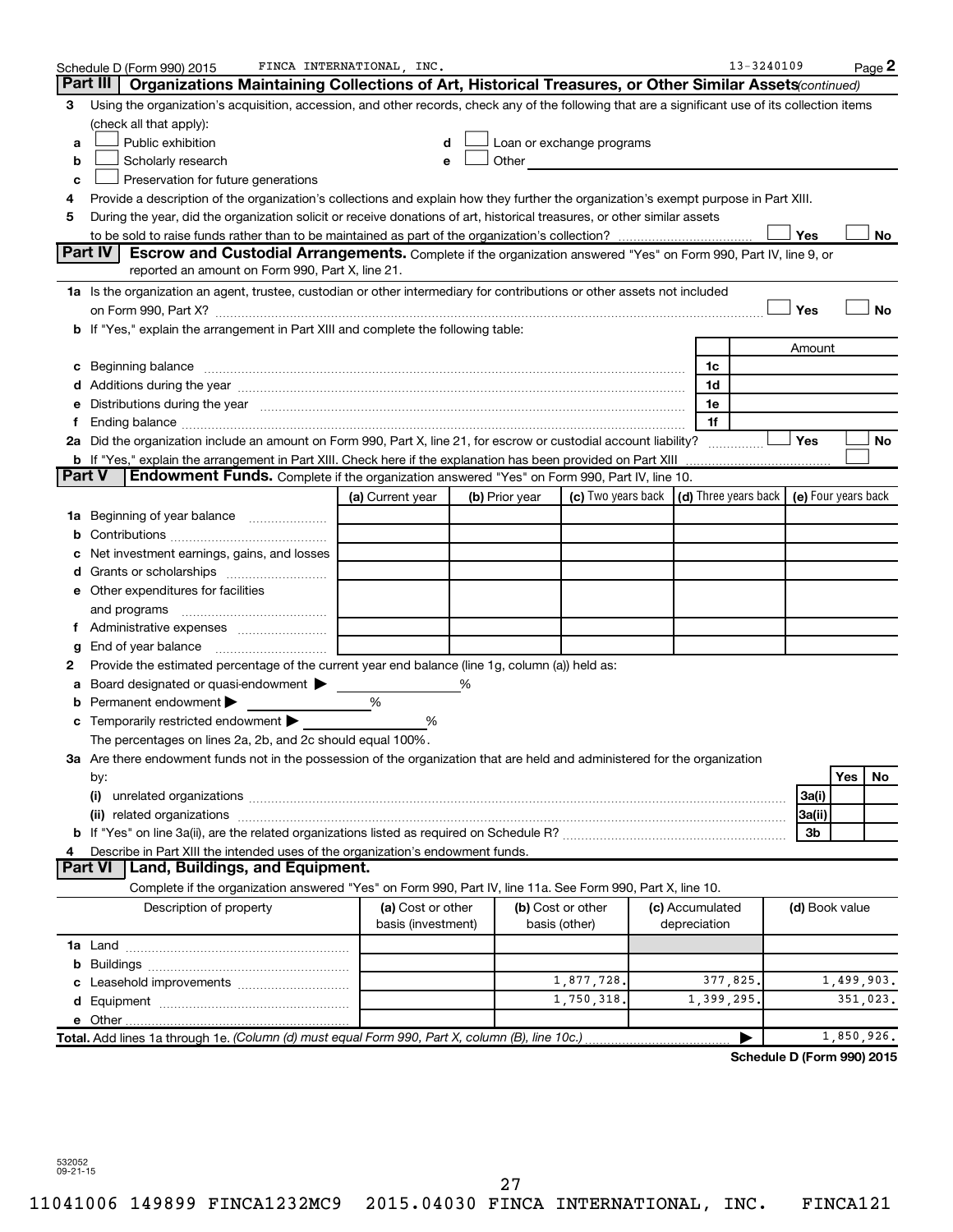|                                                                                                                                                                 | Complete if the organization answered "Yes" on Form 990, Part IV, line 11b. See Form 990, Part X, line 12. |                |                                                           |
|-----------------------------------------------------------------------------------------------------------------------------------------------------------------|------------------------------------------------------------------------------------------------------------|----------------|-----------------------------------------------------------|
| (a) Description of security or category (including name of security)                                                                                            | (b) Book value                                                                                             |                | (c) Method of valuation: Cost or end-of-year market value |
| (1) Financial derivatives                                                                                                                                       |                                                                                                            |                |                                                           |
|                                                                                                                                                                 |                                                                                                            |                |                                                           |
| $(3)$ Other                                                                                                                                                     |                                                                                                            |                |                                                           |
| (A)                                                                                                                                                             |                                                                                                            |                |                                                           |
| (B)                                                                                                                                                             |                                                                                                            |                |                                                           |
| (C)                                                                                                                                                             |                                                                                                            |                |                                                           |
| (D)                                                                                                                                                             |                                                                                                            |                |                                                           |
| (E)                                                                                                                                                             |                                                                                                            |                |                                                           |
| (F)                                                                                                                                                             |                                                                                                            |                |                                                           |
| (G)                                                                                                                                                             |                                                                                                            |                |                                                           |
| (H)                                                                                                                                                             |                                                                                                            |                |                                                           |
| Total. (Col. (b) must equal Form 990, Part X, col. (B) line 12.)                                                                                                |                                                                                                            |                |                                                           |
| Part VIII Investments - Program Related.                                                                                                                        |                                                                                                            |                |                                                           |
| Complete if the organization answered "Yes" on Form 990, Part IV, line 11c. See Form 990, Part X, line 13.<br>(a) Description of investment                     | (b) Book value                                                                                             |                | (c) Method of valuation: Cost or end-of-year market value |
| INVESTMENT IN PARTNERSHIP AND SUBS<br>(1)                                                                                                                       | 92, 326, 463                                                                                               | COST           |                                                           |
| (2)                                                                                                                                                             |                                                                                                            |                |                                                           |
| (3)                                                                                                                                                             |                                                                                                            |                |                                                           |
| (4)                                                                                                                                                             |                                                                                                            |                |                                                           |
| (5)                                                                                                                                                             |                                                                                                            |                |                                                           |
| (6)                                                                                                                                                             |                                                                                                            |                |                                                           |
| (7)                                                                                                                                                             |                                                                                                            |                |                                                           |
| (8)                                                                                                                                                             |                                                                                                            |                |                                                           |
| (9)                                                                                                                                                             |                                                                                                            |                |                                                           |
| Total. (Col. (b) must equal Form 990, Part X, col. (B) line 13.) $\blacktriangleright$                                                                          | 92, 326, 463.                                                                                              |                |                                                           |
| Part IX<br><b>Other Assets.</b>                                                                                                                                 |                                                                                                            |                |                                                           |
| Complete if the organization answered "Yes" on Form 990, Part IV, line 11d. See Form 990, Part X, line 15.                                                      |                                                                                                            |                |                                                           |
|                                                                                                                                                                 | (a) Description                                                                                            |                | (b) Book value                                            |
|                                                                                                                                                                 |                                                                                                            |                |                                                           |
| (1)                                                                                                                                                             |                                                                                                            |                |                                                           |
| (2)                                                                                                                                                             |                                                                                                            |                |                                                           |
|                                                                                                                                                                 |                                                                                                            |                |                                                           |
| (3)                                                                                                                                                             |                                                                                                            |                |                                                           |
| (4)                                                                                                                                                             |                                                                                                            |                |                                                           |
| (5)                                                                                                                                                             |                                                                                                            |                |                                                           |
| (6)                                                                                                                                                             |                                                                                                            |                |                                                           |
| (7)                                                                                                                                                             |                                                                                                            |                |                                                           |
| (8)                                                                                                                                                             |                                                                                                            |                |                                                           |
| (9)                                                                                                                                                             |                                                                                                            |                |                                                           |
|                                                                                                                                                                 |                                                                                                            |                |                                                           |
| <b>Other Liabilities.</b>                                                                                                                                       |                                                                                                            |                |                                                           |
| Complete if the organization answered "Yes" on Form 990, Part IV, line 11e or 11f. See Form 990, Part X, line 25.                                               |                                                                                                            |                |                                                           |
| (a) Description of liability                                                                                                                                    |                                                                                                            | (b) Book value |                                                           |
| (1) Federal income taxes                                                                                                                                        |                                                                                                            |                |                                                           |
| DEFERRED PENSION OBLIGATION<br>(2)                                                                                                                              |                                                                                                            | 3,607,816.     |                                                           |
| OTHER LIABILITIES<br>(3)                                                                                                                                        |                                                                                                            | 2,974,243.     |                                                           |
| (4)                                                                                                                                                             |                                                                                                            |                |                                                           |
|                                                                                                                                                                 |                                                                                                            |                |                                                           |
| (5)                                                                                                                                                             |                                                                                                            |                |                                                           |
| (6)                                                                                                                                                             |                                                                                                            |                |                                                           |
| (7)                                                                                                                                                             |                                                                                                            |                |                                                           |
| (8)                                                                                                                                                             |                                                                                                            |                |                                                           |
| Total. (Column (b) must equal Form 990, Part X, col. (B) line 15.)<br>Part X<br>1.<br>(9)<br>Total. (Column (b) must equal Form 990, Part X, col. (B) line 25.) |                                                                                                            | 6,582,059      |                                                           |

532053 09-21-15

**Schedule D (Form 990) 2015**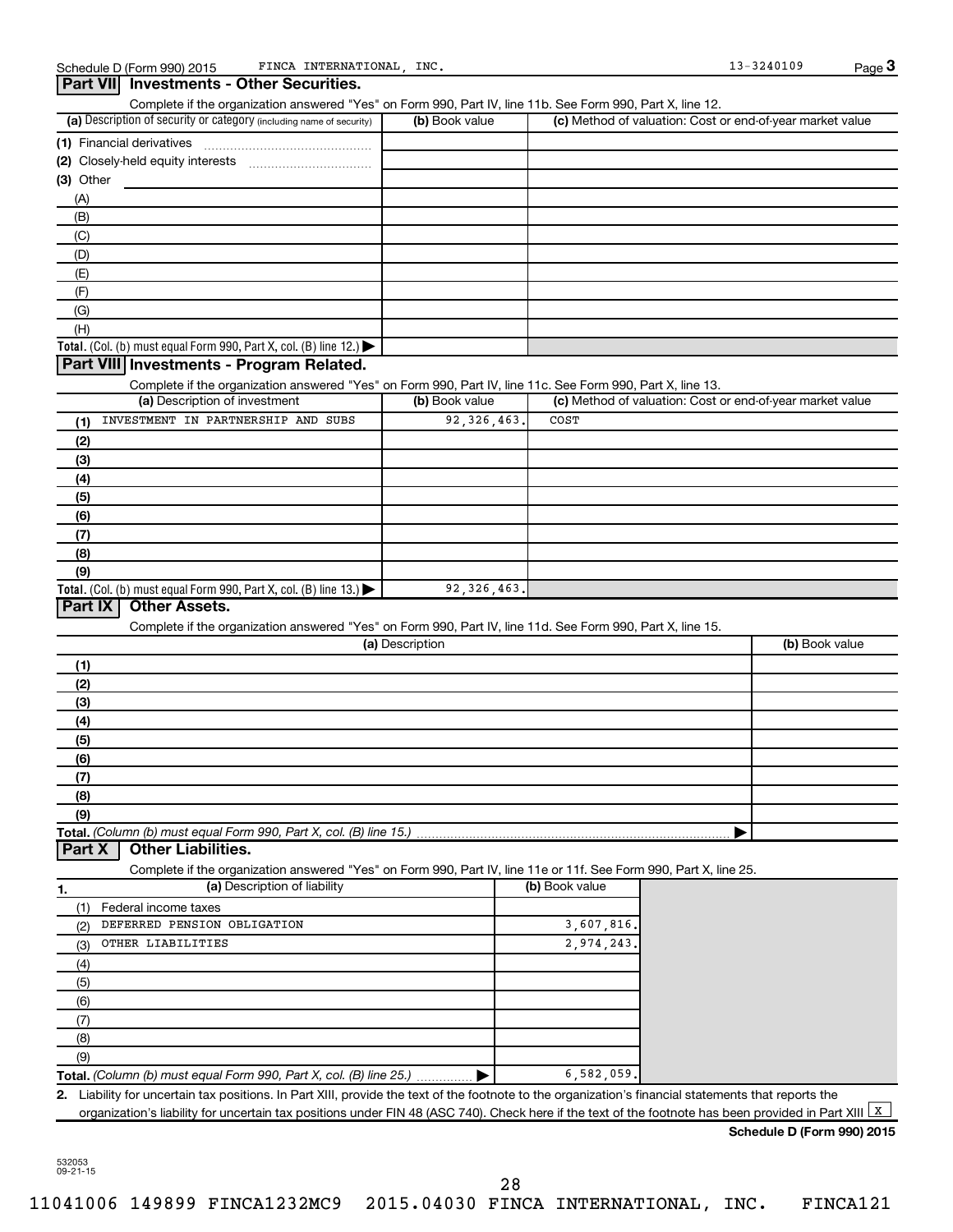| 1                                                                                                                                                                                                                                                                                                                            |                | $\mathbf{1}$         |
|------------------------------------------------------------------------------------------------------------------------------------------------------------------------------------------------------------------------------------------------------------------------------------------------------------------------------|----------------|----------------------|
| Amounts included on line 1 but not on Form 990, Part VIII, line 12:<br>2                                                                                                                                                                                                                                                     |                |                      |
| Net unrealized gains (losses) on investments [111] www.communition.communitions of the unrealized gains (losses) on investments<br>a                                                                                                                                                                                         | 2a             |                      |
| b                                                                                                                                                                                                                                                                                                                            | 2 <sub>b</sub> |                      |
| с                                                                                                                                                                                                                                                                                                                            | 2c             |                      |
| d                                                                                                                                                                                                                                                                                                                            | 2d             |                      |
| Add lines 2a through 2d<br>е                                                                                                                                                                                                                                                                                                 |                | 2e                   |
| з                                                                                                                                                                                                                                                                                                                            |                | 3                    |
| Amounts included on Form 990, Part VIII, line 12, but not on line 1:<br>4                                                                                                                                                                                                                                                    |                |                      |
|                                                                                                                                                                                                                                                                                                                              |                |                      |
| а                                                                                                                                                                                                                                                                                                                            | 4 <sub>b</sub> |                      |
| b                                                                                                                                                                                                                                                                                                                            |                |                      |
| c Add lines 4a and 4b                                                                                                                                                                                                                                                                                                        |                | 4с                   |
| 5                                                                                                                                                                                                                                                                                                                            |                | 5                    |
| Part XII   Reconciliation of Expenses per Audited Financial Statements With Expenses per Return.                                                                                                                                                                                                                             |                |                      |
| Complete if the organization answered "Yes" on Form 990, Part IV, line 12a.                                                                                                                                                                                                                                                  |                |                      |
| 1                                                                                                                                                                                                                                                                                                                            |                | $\blacktriangleleft$ |
| Amounts included on line 1 but not on Form 990, Part IX, line 25:<br>2                                                                                                                                                                                                                                                       |                |                      |
| a                                                                                                                                                                                                                                                                                                                            | 2a             |                      |
| Prior year adjustments [111] Prior year adjustments [11] Masseum Masseum Masseum Masseum Masseum Masseum Mass<br>b                                                                                                                                                                                                           | 2 <sub>b</sub> |                      |
| с                                                                                                                                                                                                                                                                                                                            | 2c             |                      |
| d                                                                                                                                                                                                                                                                                                                            | 2d             |                      |
| Add lines 2a through 2d <b>continuum contract and all contract and all contract and all contract and all contract and all contract and all contract and all contract and all contract and all contract and all contract and all </b><br>е                                                                                    |                | 2e                   |
| з                                                                                                                                                                                                                                                                                                                            |                | 3                    |
| Amounts included on Form 990, Part IX, line 25, but not on line 1:<br>4                                                                                                                                                                                                                                                      |                |                      |
| а                                                                                                                                                                                                                                                                                                                            |                |                      |
|                                                                                                                                                                                                                                                                                                                              |                |                      |
|                                                                                                                                                                                                                                                                                                                              |                |                      |
| b                                                                                                                                                                                                                                                                                                                            | 4 <sub>b</sub> |                      |
| c Add lines 4a and 4b                                                                                                                                                                                                                                                                                                        |                | 4с<br>-5             |
| 5<br>Part XIII Supplemental Information.<br>Provide the descriptions required for Part II, lines 3, 5, and 9; Part III, lines 1a and 4; Part IV, lines 1b and 2b; Part V, line 4; Part X, line 2; Part XI,<br>lines 2d and 4b; and Part XII, lines 2d and 4b. Also complete this part to provide any additional information. |                |                      |
| PART X, LINE 2:                                                                                                                                                                                                                                                                                                              |                |                      |
| FINCA RECORDS UNRECOGNIZED TAX BENEFITS AS LIABILITIES IN ACCORDANCE WITH                                                                                                                                                                                                                                                    |                |                      |
| ASC 740 AND ADJUSTS THESE LIABILITIES WHEN ITS JUDGMENT CHANGES AS A                                                                                                                                                                                                                                                         |                |                      |
| RESULT OF THE EVALUATION OF NEW INFORMATION NOT PREVIOUSLY AVAILABLE.                                                                                                                                                                                                                                                        |                |                      |
| BECAUSE OF THE COMPLEXITY OF SOME OF THESE UNCERTAINTIES, THE ULTIMATE                                                                                                                                                                                                                                                       |                |                      |
| RESOLUTION MAY RESULT IN A PAYMENT THAT IS MATERIALLY DIFFERENT FROM OUR                                                                                                                                                                                                                                                     |                |                      |
| CURRENT ESTIMATE OF THE UNRECOGNIZED TAX BENEFIT LIABILITIES. THESE                                                                                                                                                                                                                                                          |                |                      |
| DIFFERENCES WILL BE REFLECTED AS INCREASES OR DECREASES TO INCOME TAX                                                                                                                                                                                                                                                        |                |                      |
|                                                                                                                                                                                                                                                                                                                              |                |                      |
|                                                                                                                                                                                                                                                                                                                              |                |                      |
|                                                                                                                                                                                                                                                                                                                              |                |                      |
| EXPENSE IN THE PERIOD IN WHICH NEW INFORMATION IS AVAILABLE. AT DECEMBER<br>31, 2015, FINCA DID NOT RECORD ANY ADDITIONAL UNRECOGNIZED TAX BENEFITS.<br>AS A RESULT OF A LAPSE OF A STATUTE OF LIMITATIONS, AN UNRECOGNIZED TAX<br>BENEFIT OF \$0.7 MILLION WAS RECOGNIZED. FINCA BELIEVES THAT IT IS NOT                    |                |                      |

Schedule D (Form 990) 2015 FINCA INTERNATIONAL,INC. 13-3240109 Page

FINCA INTERNATIONAL, INC. 13-3240109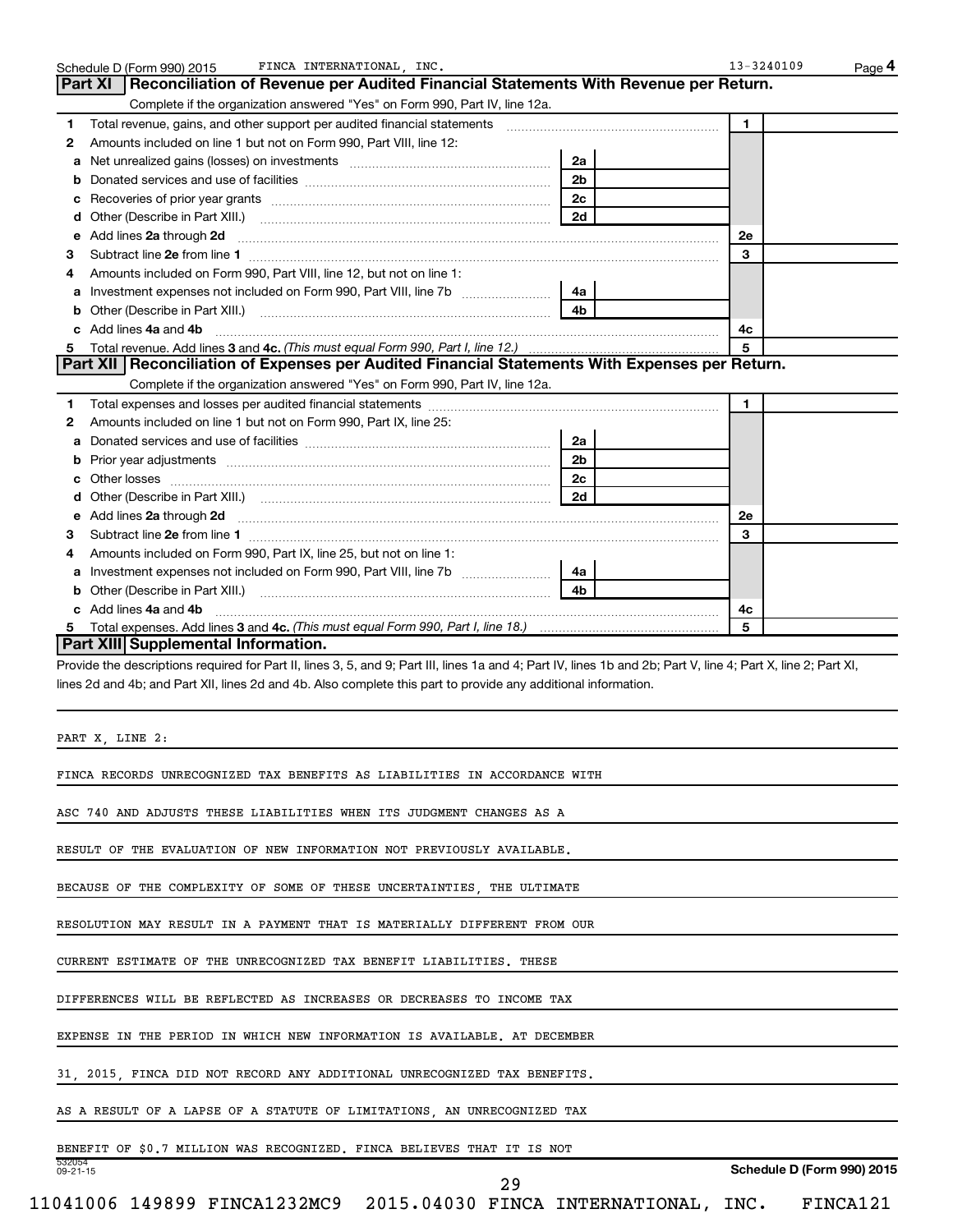### *(continued)* **Part XIII Supplemental Information**

REASONABLY POSSIBLE THAT ANY UNRECOGNIZED TAX BENEFITS WILL SIGNIFICANTLY

INCREASE OR DECREASE WITHIN 12 MONTHS OF THE REPORTING DATE.

AT DECEMBER 31, 2015, NO ESTIMATED INTEREST AND PENALTIES RELATED TO

UNRECOGNIZED TAX BENEFITS WERE ACCRUED. AS A RESULT OF A LAPSE OF A

STATUTE OF LIMITATIONS, \$0.7 MILLION BENEFIT WAS RECOGNIZED AS A REVERSAL

OF ESTIMATED INTEREST AND PENALTIES RELATED TO UNRECOGNIZED TAX BENEFITS

THAT HAD BEEN ACCRUED IN PRIOR YEARS. THE BENEFIT WAS NOT INCLUDED IN THE

INCOME TAX EXPENSE LINE ITEM, BUT IT WAS ACCRUED IN THE OTHER OPERATING

EXPENSES UNDER GENERAL AND ADMINISTRATIVE EXPENSES IN THE CONSOLIDATED

STATEMENT OF ACTIVITIES. ACCRUED INTEREST AND PENALTIES ARE GENERALLY

INCLUDED WITHIN THE RELATED ACCRUED LIABILITIES LINE IN THE CONSOLIDATED

STATEMENT OF FINANCIAL POSITION. FINCA IS SUBJECT TO TAXATION IN THE

UNITED STATES AND VARIOUS STATES AND FOREIGN JURISDICTIONS. AS OF DECEMBER

31, 2015, FINCA'S TAX YEARS 2008-2015 ARE SUBJECT TO EXAMINATION BY THE

TAX AUTHORITIES.

**Schedule D (Form 990) 2015**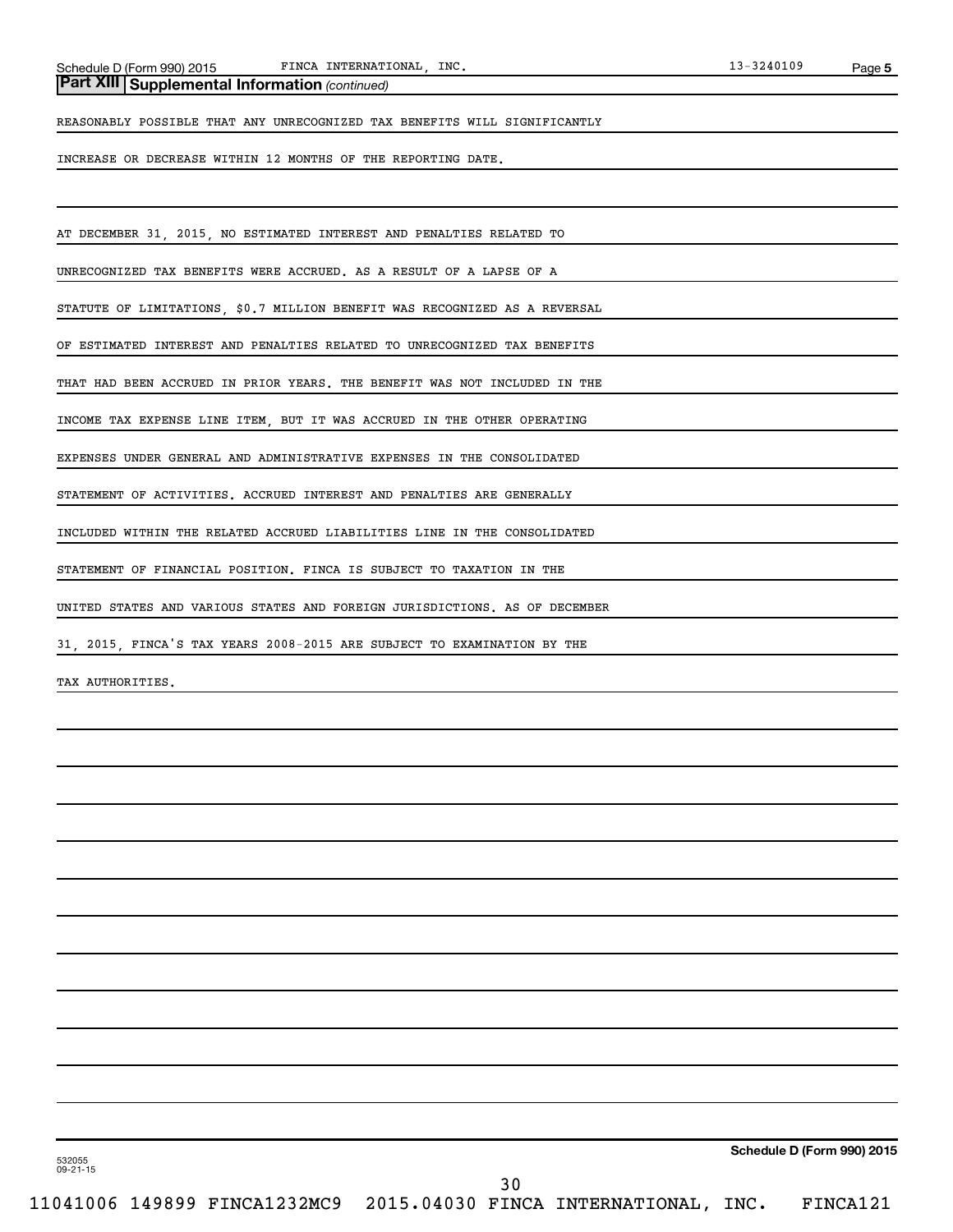| <b>SCHEDULE F</b><br>(Form 990) |                          |                             | <b>Statement of Activities Outside the United States</b><br>Complete if the organization answered "Yes" on Form 990, Part IV, line 14b, 15, or 16. |          |                                                        | OMB No. 1545-0047                     |
|---------------------------------|--------------------------|-----------------------------|----------------------------------------------------------------------------------------------------------------------------------------------------|----------|--------------------------------------------------------|---------------------------------------|
| Department of the Treasury      |                          |                             | Attach to Form 990.                                                                                                                                |          |                                                        | Open to Public                        |
| Internal Revenue Service        |                          |                             | Information about Schedule F (Form 990) and its instructions is at www.irs.gov/form990.                                                            |          |                                                        | <b>Inspection</b>                     |
| Name of the organization        |                          |                             |                                                                                                                                                    |          |                                                        | <b>Employer identification number</b> |
| FINCA INTERNATIONAL, INC.       |                          |                             |                                                                                                                                                    |          | 13-3240109                                             |                                       |
| Part I                          |                          |                             | General Information on Activities Outside the United States. Complete if the organization answered "Yes" on                                        |          |                                                        |                                       |
| Form 990, Part IV, line 14b.    |                          |                             |                                                                                                                                                    |          |                                                        |                                       |
| 1                               |                          |                             | For grantmakers. Does the organization maintain records to substantiate the amount of its grants and other assistance,                             |          |                                                        |                                       |
|                                 |                          |                             | the grantees' eligibility for the grants or assistance, and the selection criteria used to award the grants or assistance?                         |          |                                                        | Yes<br><b>No</b>                      |
| $\mathbf{2}$                    |                          |                             | For grantmakers. Describe in Part V the organization's procedures for monitoring the use of its grants and other assistance outside the            |          |                                                        |                                       |
| United States.                  |                          |                             |                                                                                                                                                    |          |                                                        |                                       |
| 3                               |                          |                             | Activities per Region. (The following Part I, line 3 table can be duplicated if additional space is needed.)                                       |          |                                                        |                                       |
| (a) Region                      | (b) Number of<br>offices | (c) Number of<br>employees, | (d) Activities conducted in region<br>(by type) (e.g., fundraising, program                                                                        |          | (e) If activity listed in (d)<br>is a program service, | (f) Total<br>expenditures             |
|                                 | in the region            | agents, and<br>independent  | services, investments, grants to                                                                                                                   |          | describe specific type                                 | for and                               |
|                                 |                          | contractors<br>in region    | recipients located in the region)                                                                                                                  |          | of service(s) in region                                | investments<br>in region              |
|                                 |                          |                             |                                                                                                                                                    |          |                                                        |                                       |
|                                 |                          |                             |                                                                                                                                                    |          |                                                        |                                       |
|                                 |                          |                             |                                                                                                                                                    |          | FINANCIAL SERVICES FOR                                 |                                       |
| SUB-SAHARAN AFRICA              |                          | 14                          | PROGRAM SERVICES                                                                                                                                   | THE POOR |                                                        | 9,943,932.                            |
| EUROPE (INCLUDING               |                          |                             |                                                                                                                                                    |          |                                                        |                                       |
| ICELAND AND                     |                          |                             |                                                                                                                                                    |          | FINANCIAL SERVICES FOR                                 |                                       |
| GREENLAND)                      |                          | 166                         | PROGRAM SERVICES                                                                                                                                   | THE POOR |                                                        | 4,698,493.                            |
|                                 |                          |                             |                                                                                                                                                    |          |                                                        |                                       |
| CENTRAL AMERICA &               |                          |                             |                                                                                                                                                    |          | FINANCIAL SERVICES FOR                                 |                                       |
| THE CARIBBEAN                   | $\Omega$                 | 5                           | PROGRAM SERVICES                                                                                                                                   | THE POOR |                                                        | 3,749,915.                            |
|                                 |                          |                             |                                                                                                                                                    |          |                                                        |                                       |
|                                 |                          |                             |                                                                                                                                                    |          |                                                        |                                       |
| RUSSIA AND                      |                          |                             |                                                                                                                                                    |          | FINANCIAL SERVICES FOR                                 |                                       |
| NEIGHBORING STATES              |                          | 10                          | PROGRAM SERVICES                                                                                                                                   | THE POOR |                                                        | 2,548,968.                            |
|                                 |                          |                             |                                                                                                                                                    |          |                                                        |                                       |
|                                 |                          |                             |                                                                                                                                                    |          | FINANCIAL SERVICES FOR                                 |                                       |
| SOUTH ASIA                      | 0                        | 2                           | PROGRAM SERVICES                                                                                                                                   | THE POOR |                                                        | 762,103.                              |
|                                 |                          |                             |                                                                                                                                                    |          |                                                        |                                       |
|                                 |                          |                             |                                                                                                                                                    |          |                                                        |                                       |
| SOUTH AMERICA                   | 0                        | 1                           | PROGRAM SERVICES                                                                                                                                   | THE POOR | FINANCIAL SERVICES FOR                                 | 350,807.                              |
|                                 |                          |                             |                                                                                                                                                    |          |                                                        |                                       |
|                                 |                          |                             |                                                                                                                                                    |          |                                                        |                                       |
|                                 |                          |                             |                                                                                                                                                    |          | FINANCIAL SERVICES FOR                                 |                                       |
| NORTH AMERICA                   |                          | 1                           | PROGRAM SERVICES                                                                                                                                   | THE POOR |                                                        | 50,151.                               |
|                                 |                          |                             |                                                                                                                                                    |          |                                                        |                                       |

**For Paperwork Reduction Act Notice, see the Instructions for Form 990. Schedule F (Form 990) 2015** LHA

532071 10-01-15

**3 a** Sub-total .................. **b** Total from continuation

**c Totals**  (add lines 3a

and 3b)

sheets to Part I .........

NORTH AFRICA 0 1 PROGRAM SERVICES THE POOR 49,256.

3 200 22,153,625.

 $1 \t 2,131,471.$ 

 $201$  24,285,096.

11041006 149899 FINCA1232MC9 2015.04030 FINCA INTERNATIONAL, INC. FINCA121

MIDDLE EAST AND FINANCIAL SERVICES FOR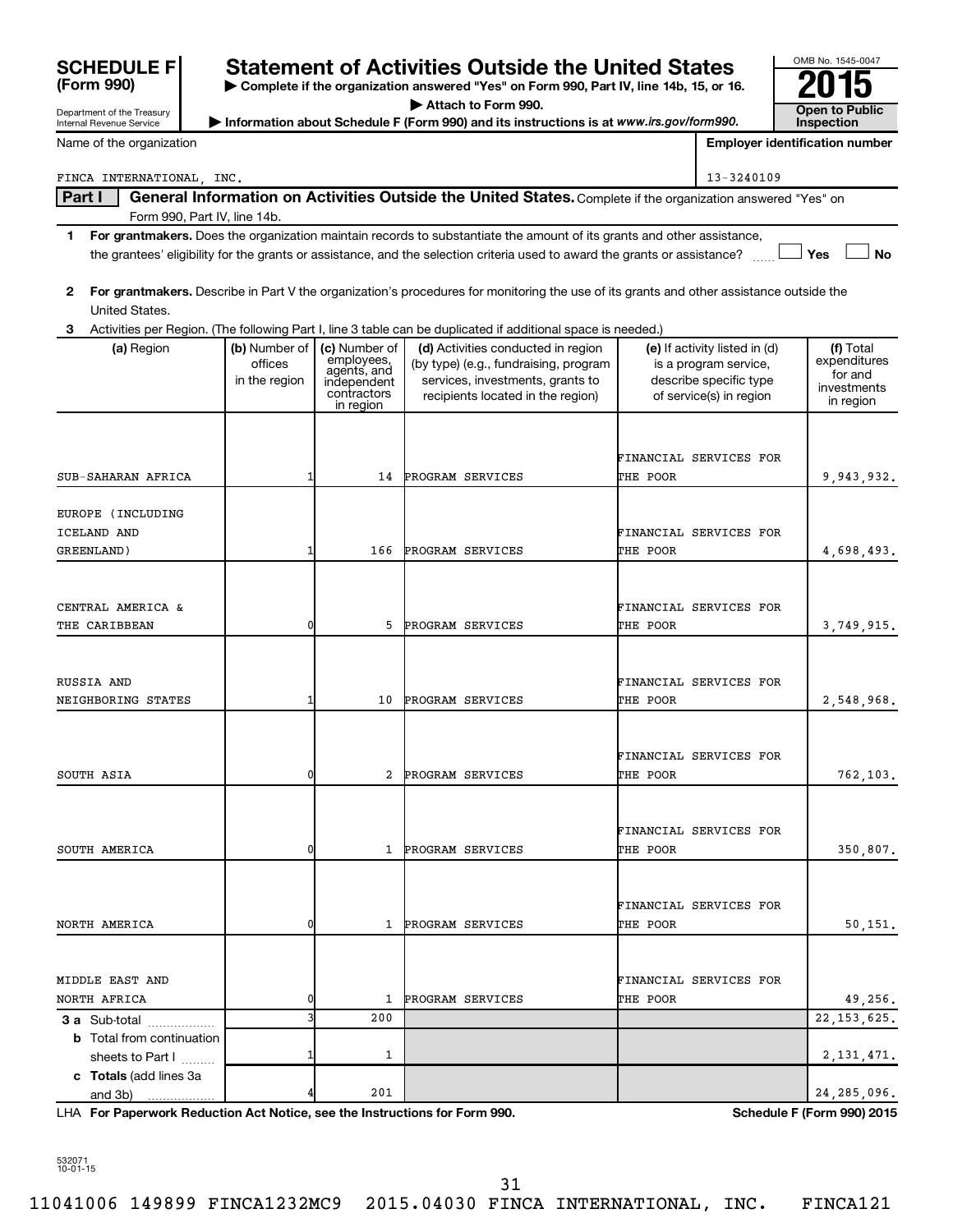| Schedule F (Form 990)<br><b>Part I</b> | FINCA INTERNATIONAL, INC.                 |                                                      | Continuation of Activities per Region. (Schedule F (Form 990), Part I, line 3)                                                          | 13-3240109                                                                                                  | Page 1                                  |
|----------------------------------------|-------------------------------------------|------------------------------------------------------|-----------------------------------------------------------------------------------------------------------------------------------------|-------------------------------------------------------------------------------------------------------------|-----------------------------------------|
| (a) Region                             | (b) Number of<br>offices<br>in the region | (c) Number of<br>employees or<br>agents in<br>region | (d) Activities conducted in region<br>(by type) (i.e., fundraising,<br>program services, grants to<br>recipients located in the region) | (e) If activity listed in (d)<br>is a program service,<br>describe specific type<br>of service(s) in region | (f) Total<br>expenditures<br>for region |
|                                        |                                           |                                                      |                                                                                                                                         |                                                                                                             |                                         |
| CENTRAL AMERICA &<br>THE CARIBBEAN     | n                                         | 0                                                    | INVESTMENTS                                                                                                                             | <b>INVESTMENTS</b>                                                                                          | 1,900,000.                              |
|                                        |                                           |                                                      |                                                                                                                                         |                                                                                                             |                                         |
| SUB-SAHARAN AFRICA                     | ŋ                                         | 0                                                    | <b>INVESTMENTS</b>                                                                                                                      | INVESTMENTS                                                                                                 | 2,333.                                  |
|                                        |                                           |                                                      |                                                                                                                                         |                                                                                                             |                                         |
| SUB-SAHARAN AFRICA                     |                                           |                                                      | 1 PROGRAM SERVICES                                                                                                                      | SELLING PRODUCTS                                                                                            | 229,138.                                |
|                                        |                                           |                                                      |                                                                                                                                         |                                                                                                             |                                         |
|                                        |                                           |                                                      |                                                                                                                                         |                                                                                                             |                                         |
|                                        |                                           |                                                      |                                                                                                                                         |                                                                                                             |                                         |
|                                        |                                           |                                                      |                                                                                                                                         |                                                                                                             |                                         |
|                                        |                                           |                                                      |                                                                                                                                         |                                                                                                             |                                         |
|                                        |                                           |                                                      |                                                                                                                                         |                                                                                                             |                                         |
|                                        |                                           |                                                      |                                                                                                                                         |                                                                                                             |                                         |
|                                        |                                           |                                                      |                                                                                                                                         |                                                                                                             |                                         |
|                                        |                                           |                                                      |                                                                                                                                         |                                                                                                             |                                         |
|                                        |                                           |                                                      |                                                                                                                                         |                                                                                                             |                                         |
|                                        |                                           |                                                      |                                                                                                                                         |                                                                                                             |                                         |
|                                        |                                           |                                                      |                                                                                                                                         |                                                                                                             |                                         |
|                                        |                                           |                                                      |                                                                                                                                         |                                                                                                             |                                         |
|                                        |                                           |                                                      |                                                                                                                                         |                                                                                                             |                                         |
|                                        |                                           |                                                      |                                                                                                                                         |                                                                                                             |                                         |
| <b>Totals</b>                          |                                           | $\mathbf{1}$                                         |                                                                                                                                         |                                                                                                             | 2, 131, 471.                            |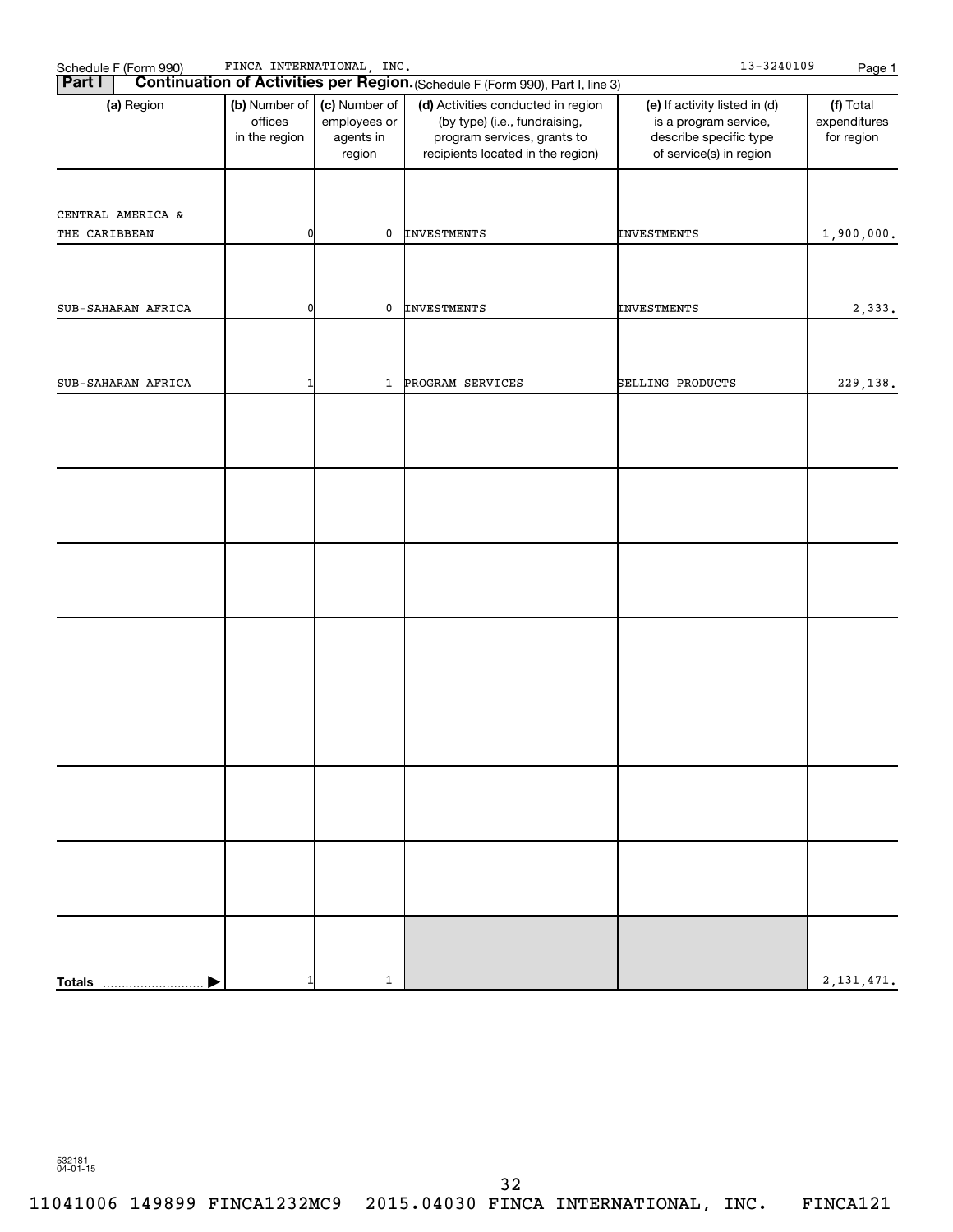| $\mathbf{2}$ |                                                          |  |  | Enter total number of recipient organizations listed above that are recognized as charities by the foreign country, recognized as tax-exempt by |  |  |  |  |  |
|--------------|----------------------------------------------------------|--|--|-------------------------------------------------------------------------------------------------------------------------------------------------|--|--|--|--|--|
|              |                                                          |  |  |                                                                                                                                                 |  |  |  |  |  |
|              | 3 Enter total number of other organizations or entities. |  |  |                                                                                                                                                 |  |  |  |  |  |

Part II | Grants and Other Assistance to Organizations or Entities Outside the United States. Complete if the organization answered "Yes" on Form 990, Part IV, line 15, for any recipient who received more than \$5,000. Part II can be duplicated if additional space is needed.

> (b) IRS code section and EIN (if applicable)

**1** (a) Name of organization  $\begin{bmatrix} \textbf{(b)} \text{ IRS code section} \end{bmatrix}$  (c) Region (d) Purpose of

**(a)** Name of organization (b) IRS code section (c) Region (c) Region (d) Purpose of (e) Amount (f) Manner of (g) Amount of (h) Description (i) (a) Name of organization (f) IRS code section (c) Region (d) Purpose of (d) Am

(e) Amount

of cash grant |cash disbursement

(f) Manner of

grant

Schedule F (Form 990) 2015 FINCA INTERNATIONAL, INC. 13-3240109 13-3240109

(i) Method of valuation (book, FMV, appraisal, other)

**Schedule F (Form 990) 2015**

(g) Amount of non-cash assistance

(h) Description of non-cash assistance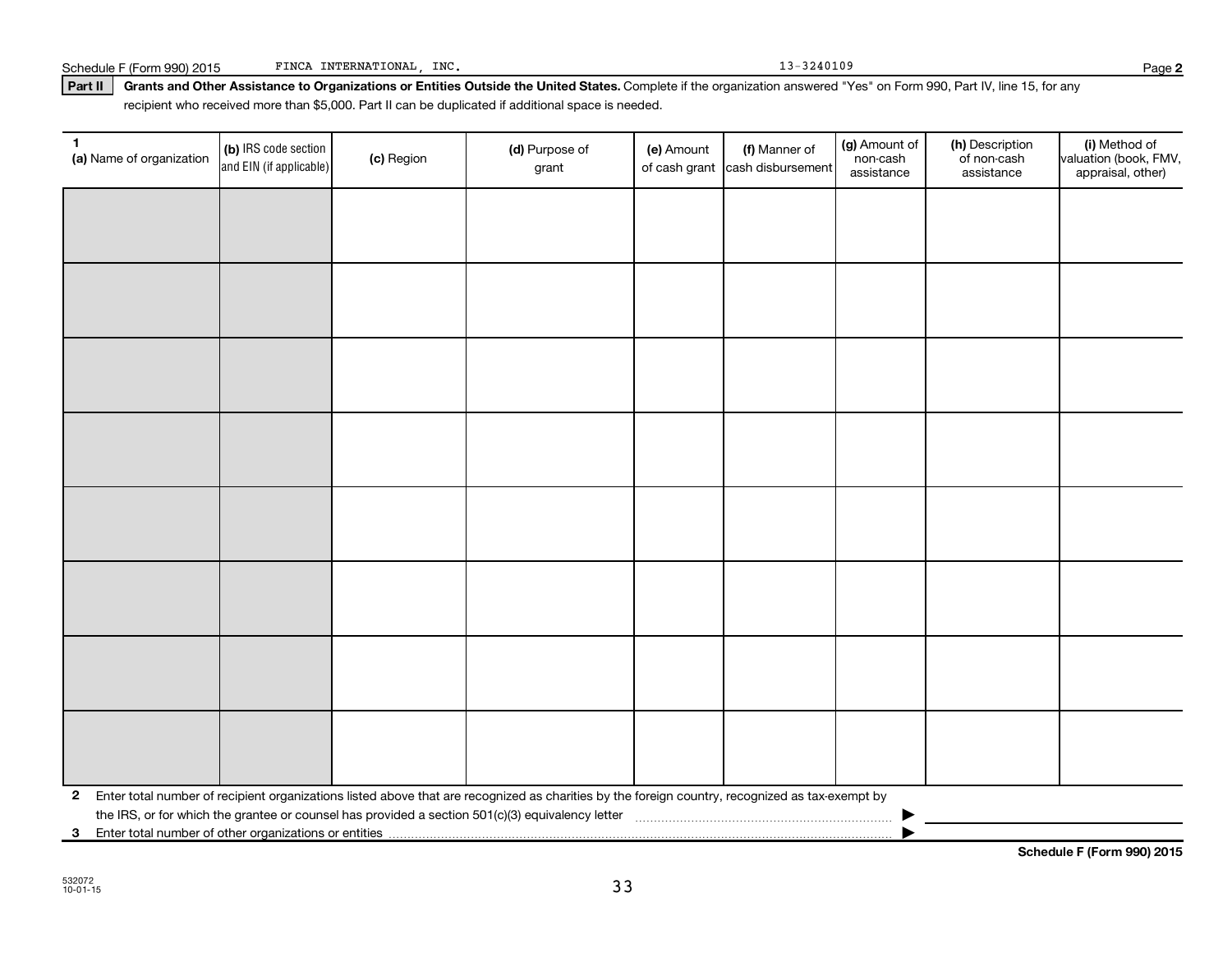| (a) Type of grant or assistance | (b) Region | <b>(c)</b> Number of <b>(d)</b> Amount of recipients cash grant | <b>(e)</b> Manner of<br>cash disbursement | (f) Amount of<br>non-cash<br>assistance | (g) Description of<br>non-cash assistance | (h) Method of<br>valuation<br>(book, FMV,<br>appraisal, other) |
|---------------------------------|------------|-----------------------------------------------------------------|-------------------------------------------|-----------------------------------------|-------------------------------------------|----------------------------------------------------------------|
|                                 |            |                                                                 |                                           |                                         |                                           |                                                                |
|                                 |            |                                                                 |                                           |                                         |                                           |                                                                |
|                                 |            |                                                                 |                                           |                                         |                                           |                                                                |
|                                 |            |                                                                 |                                           |                                         |                                           |                                                                |
|                                 |            |                                                                 |                                           |                                         |                                           |                                                                |
|                                 |            |                                                                 |                                           |                                         |                                           |                                                                |
|                                 |            |                                                                 |                                           |                                         |                                           |                                                                |
|                                 |            |                                                                 |                                           |                                         |                                           |                                                                |
|                                 |            |                                                                 |                                           |                                         |                                           |                                                                |

**Schedule F (Form 990) 2015**

Schedule F (Form 990) 2015 PINCA INTERNATIONAL, INC. 13-3240109 FINCA INTERNATIONAL, INC.

Part III can be duplicated if additional space is needed.

Part III Grants and Other Assistance to Individuals Outside the United States. Complete if the organization answered "Yes" on Form 990, Part IV, line 16.

(c) Number of recipients

(e) Manner of cash disbursement

(d) Amount of cash grant

Amount of non-cash assistance

(g) Description of non-cash assistance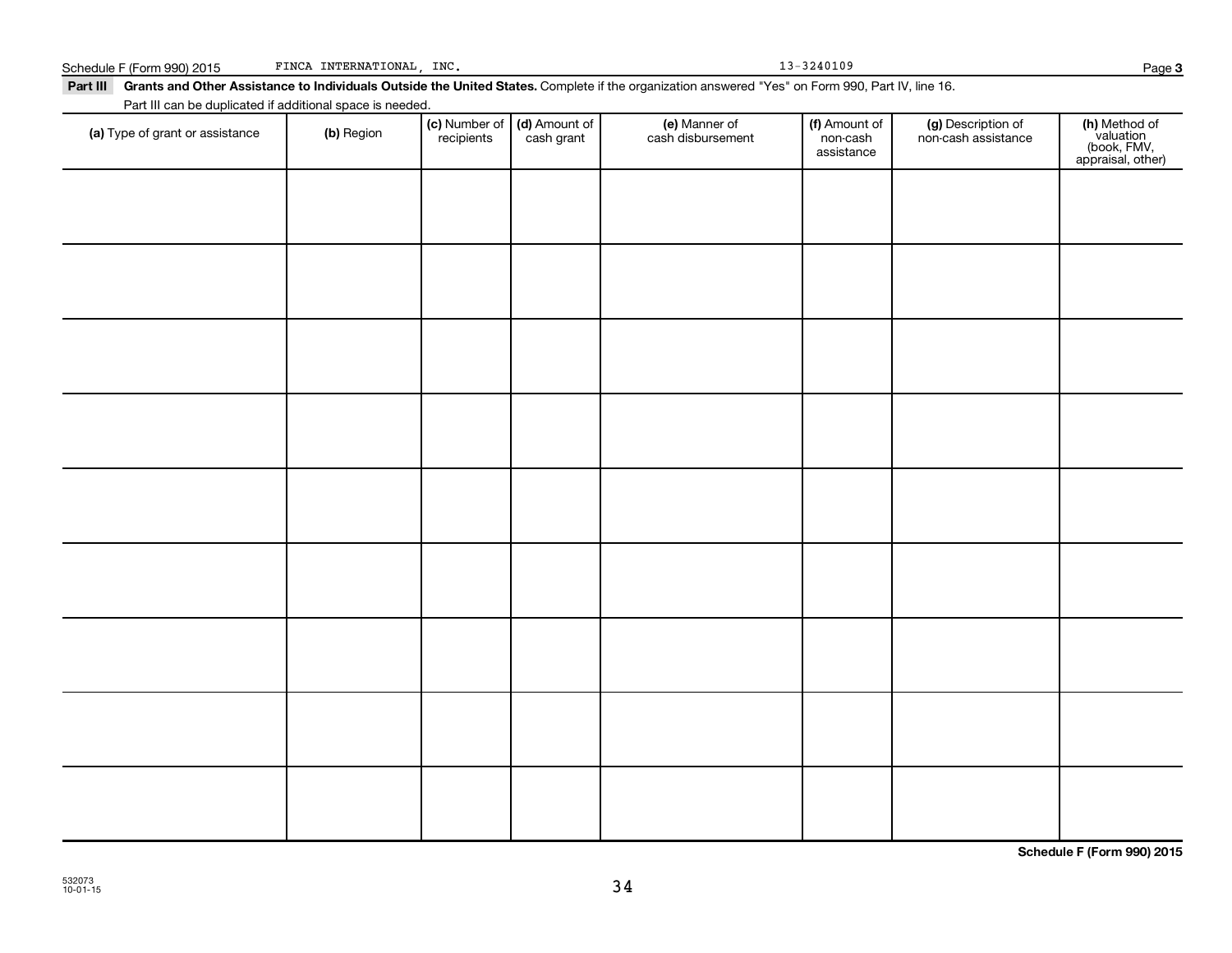| 1            | Was the organization a U.S. transferor of property to a foreign corporation during the tax year? If "Yes," the<br>organization may be required to file Form 926, Return by a U.S. Transferor of Property to a Foreign                                                                                                                                                                                                   | X  <br>Yes |   |
|--------------|-------------------------------------------------------------------------------------------------------------------------------------------------------------------------------------------------------------------------------------------------------------------------------------------------------------------------------------------------------------------------------------------------------------------------|------------|---|
| $\mathbf{2}$ | Did the organization have an interest in a foreign trust during the tax year? If "Yes," the organization<br>may be required to separately file Form 3520, Annual Return To Report Transactions With Foreign<br>Trusts and Receipt of Certain Foreign Gifts, and/or Form 3520-A, Annual Information Return of Foreign<br>Trust With a U.S. Owner (see Instructions for Forms 3520 and 3520-A; do not file with Form 990) | Yes        | X |
| 3            | Did the organization have an ownership interest in a foreign corporation during the tax year? If "Yes,"<br>the organization may be required to file Form 5471, Information Return of U.S. Persons With Respect to                                                                                                                                                                                                       | X  <br>Yes |   |
| 4            | Was the organization a direct or indirect shareholder of a passive foreign investment company or a<br>qualified electing fund during the tax year? If "Yes," the organization may be required to file Form 8621,<br>Information Return by a Shareholder of a Passive Foreign Investment Company or Qualified Electing Fund<br>(see Instructions for Form 8621)                                                          | Yes        | X |
| 5            | Did the organization have an ownership interest in a foreign partnership during the tax year? If "Yes,"<br>the organization may be required to file Form 8865, Return of U.S. Persons With Respect to Certain<br>Foreign Partnerships (see Instructions for Form 8865)                                                                                                                                                  | Yes        |   |

| Did the organization have any operations in or related to any boycotting countries during the tax year? If |                                  |  |
|------------------------------------------------------------------------------------------------------------|----------------------------------|--|
| "Yes," the organization may be required to separately file Form 5713, International Boycott Report (see    |                                  |  |
| Instructions for Form 5713; do not file with Form 990)                                                     | $\Box$ Yes $\boxed{\text{x}}$ No |  |

**Schedule F (Form 990) 2015**

**4**

532074 10-01-15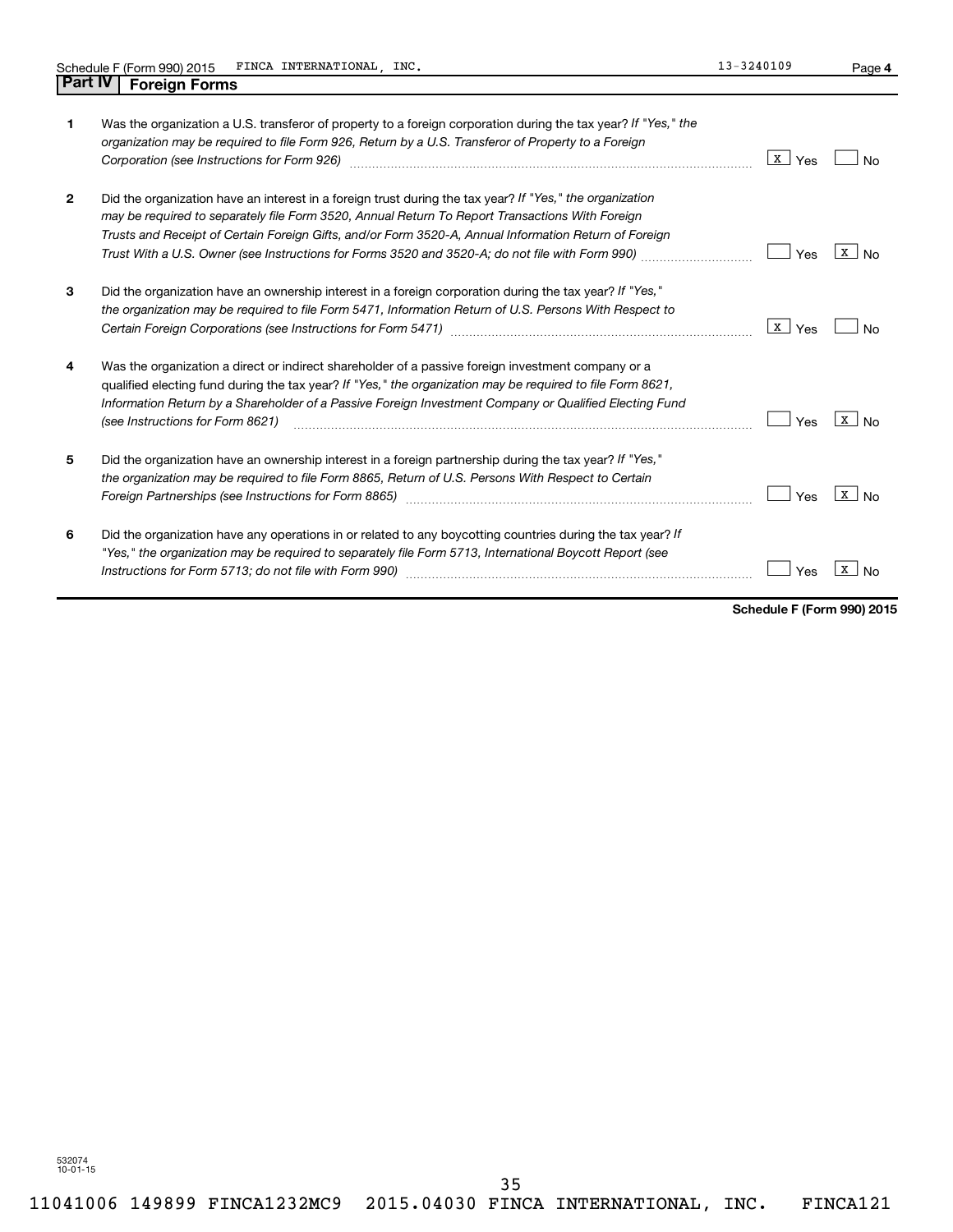|                 | Provide the information required by Part I, line 2 (monitoring of funds); Part I, line 3, column (f) (accounting method; amounts of<br>investments vs. expenditures per region); Part II, line 1 (accounting method); Part III (accounting method); and Part III, column (c) |
|-----------------|------------------------------------------------------------------------------------------------------------------------------------------------------------------------------------------------------------------------------------------------------------------------------|
|                 | (estimated number of recipients), as applicable. Also complete this part to provide any additional information.                                                                                                                                                              |
|                 |                                                                                                                                                                                                                                                                              |
|                 |                                                                                                                                                                                                                                                                              |
|                 |                                                                                                                                                                                                                                                                              |
|                 |                                                                                                                                                                                                                                                                              |
|                 |                                                                                                                                                                                                                                                                              |
|                 |                                                                                                                                                                                                                                                                              |
|                 |                                                                                                                                                                                                                                                                              |
|                 |                                                                                                                                                                                                                                                                              |
|                 |                                                                                                                                                                                                                                                                              |
|                 |                                                                                                                                                                                                                                                                              |
|                 |                                                                                                                                                                                                                                                                              |
|                 |                                                                                                                                                                                                                                                                              |
|                 |                                                                                                                                                                                                                                                                              |
|                 |                                                                                                                                                                                                                                                                              |
|                 |                                                                                                                                                                                                                                                                              |
|                 |                                                                                                                                                                                                                                                                              |
|                 |                                                                                                                                                                                                                                                                              |
|                 |                                                                                                                                                                                                                                                                              |
|                 |                                                                                                                                                                                                                                                                              |
|                 |                                                                                                                                                                                                                                                                              |
|                 |                                                                                                                                                                                                                                                                              |
|                 |                                                                                                                                                                                                                                                                              |
|                 |                                                                                                                                                                                                                                                                              |
|                 |                                                                                                                                                                                                                                                                              |
|                 |                                                                                                                                                                                                                                                                              |
|                 |                                                                                                                                                                                                                                                                              |
|                 |                                                                                                                                                                                                                                                                              |
|                 |                                                                                                                                                                                                                                                                              |
|                 |                                                                                                                                                                                                                                                                              |
|                 |                                                                                                                                                                                                                                                                              |
|                 |                                                                                                                                                                                                                                                                              |
|                 |                                                                                                                                                                                                                                                                              |
|                 |                                                                                                                                                                                                                                                                              |
| 532075 10-01-15 | Schedule F (Form 990) 2015                                                                                                                                                                                                                                                   |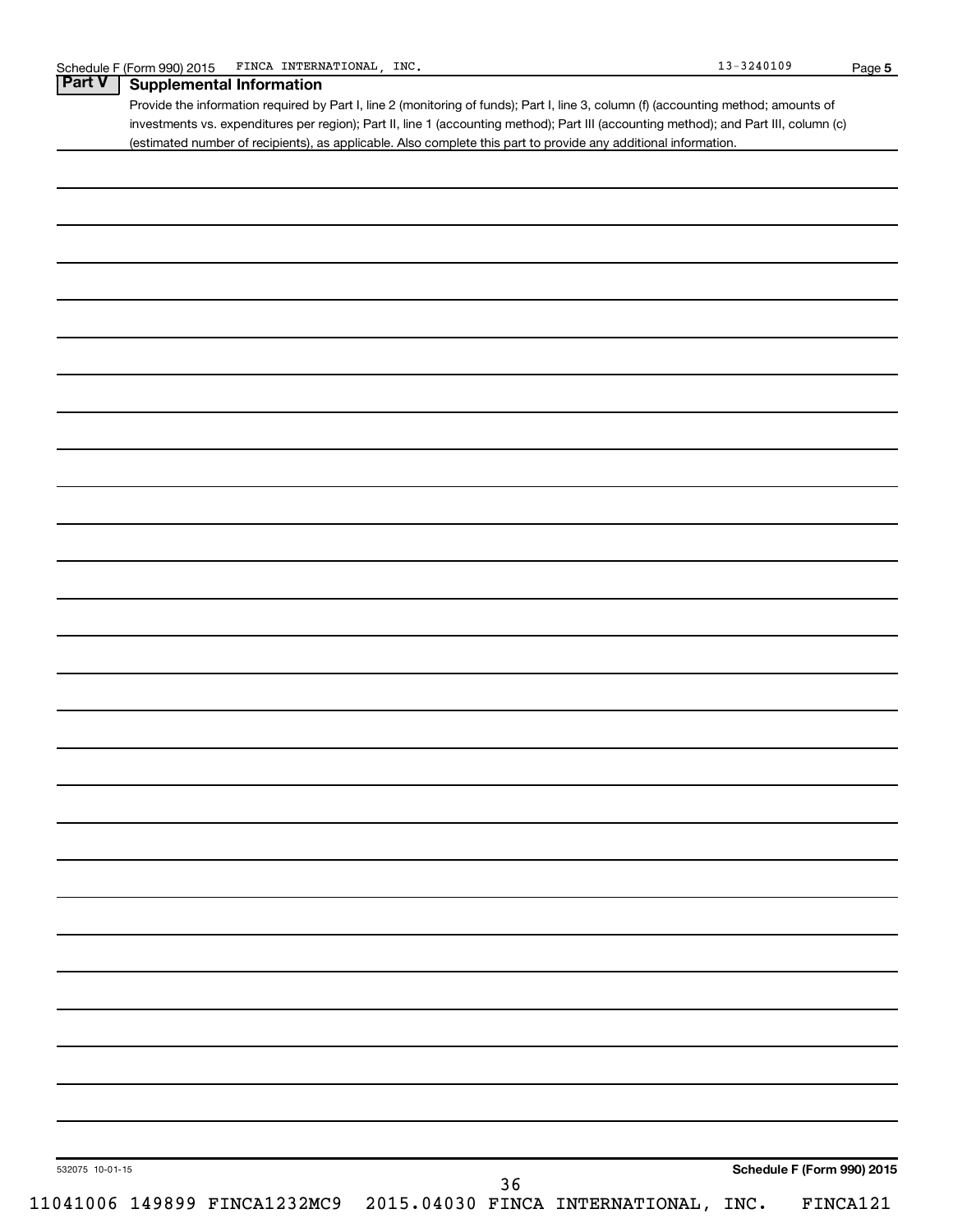| <b>SCHEDULE G</b><br>(Form 990 or 990-EZ)<br>Department of the Treasury<br>Internal Revenue Service<br>Name of the organization                                                                                                     |       | <b>Supplemental Information Regarding Fundraising or Gaming Activities</b><br>Complete if the organization answered "Yes" on Form 990, Part IV, lines 17, 18, or 19, or if the<br>organization entered more than \$15,000 on Form 990-EZ, line 6a.<br>Attach to Form 990 or Form 990-EZ.<br>Information about Schedule G (Form 990 or 990-EZ) and its instructions is at WWW.irs.gov/form990.                                                                                                                                                                        |     |                                                                            |                                                                            |                                                                            |                         | OMB No. 1545-0047<br>015<br><b>Open to Public</b><br>Inspection<br><b>Employer identification number</b> |
|-------------------------------------------------------------------------------------------------------------------------------------------------------------------------------------------------------------------------------------|-------|----------------------------------------------------------------------------------------------------------------------------------------------------------------------------------------------------------------------------------------------------------------------------------------------------------------------------------------------------------------------------------------------------------------------------------------------------------------------------------------------------------------------------------------------------------------------|-----|----------------------------------------------------------------------------|----------------------------------------------------------------------------|----------------------------------------------------------------------------|-------------------------|----------------------------------------------------------------------------------------------------------|
|                                                                                                                                                                                                                                     |       | FINCA INTERNATIONAL, INC.                                                                                                                                                                                                                                                                                                                                                                                                                                                                                                                                            |     |                                                                            |                                                                            |                                                                            | 13-3240109              |                                                                                                          |
|                                                                                                                                                                                                                                     |       | Fundraising Activities. Complete if the organization answered "Yes" on Form 990, Part IV, line 17. Form 990-EZ filers are not                                                                                                                                                                                                                                                                                                                                                                                                                                        |     |                                                                            |                                                                            |                                                                            |                         |                                                                                                          |
| Part I<br>required to complete this part.                                                                                                                                                                                           |       |                                                                                                                                                                                                                                                                                                                                                                                                                                                                                                                                                                      |     |                                                                            |                                                                            |                                                                            |                         |                                                                                                          |
| X   Mail solicitations<br>a<br>$\boxed{\mathbf{x}}$ Internet and email solicitations<br>b<br>  X   Phone solicitations<br>C<br>$\boxed{\text{x}}$ In-person solicitations<br>d<br>compensated at least \$5,000 by the organization. |       | 1 Indicate whether the organization raised funds through any of the following activities. Check all that apply.<br>e X<br>  X  <br>f<br>Special fundraising events<br>a<br>2 a Did the organization have a written or oral agreement with any individual (including officers, directors, trustees or<br>key employees listed in Form 990, Part VII) or entity in connection with professional fundraising services?<br><b>b</b> If "Yes," list the ten highest paid individuals or entities (fundraisers) pursuant to agreements under which the fundraiser is to be |     |                                                                            | Solicitation of non-government grants<br>Solicitation of government grants |                                                                            | $\lfloor x \rfloor$ Yes | No                                                                                                       |
| (i) Name and address of individual<br>or entity (fundraiser)                                                                                                                                                                        |       | (ii) Activity                                                                                                                                                                                                                                                                                                                                                                                                                                                                                                                                                        |     | (iii) Did<br>fundraiser<br>have custody<br>or control of<br>contributions? | (iv) Gross receipts<br>from activity                                       | (v) Amount paid<br>to (or retained by)<br>fundraiser<br>listed in col. (i) |                         | (vi) Amount paid<br>to (or retained by)<br>organization                                                  |
| PUBLIC INTEREST                                                                                                                                                                                                                     |       |                                                                                                                                                                                                                                                                                                                                                                                                                                                                                                                                                                      | Yes | No                                                                         |                                                                            |                                                                            |                         |                                                                                                          |
| COMMUNICATIONS, INC. - 7700                                                                                                                                                                                                         |       | TELEMARKETING                                                                                                                                                                                                                                                                                                                                                                                                                                                                                                                                                        |     | x                                                                          | 46,813.                                                                    |                                                                            | 77,207.                 | $-30,394.$                                                                                               |
| SD&A TELESERVICES, INC. -<br>5757 W. CENTURY BLVD., #300,                                                                                                                                                                           |       | TELEMARKETING                                                                                                                                                                                                                                                                                                                                                                                                                                                                                                                                                        |     | X                                                                          | 7,324.                                                                     | 38,712.                                                                    |                         | $-31,388.$                                                                                               |
| INTEGRATED DIRECT MARKETING,                                                                                                                                                                                                        |       |                                                                                                                                                                                                                                                                                                                                                                                                                                                                                                                                                                      |     |                                                                            |                                                                            |                                                                            |                         |                                                                                                          |
| LLC - 1250 CONNECTICUT AVE                                                                                                                                                                                                          |       | FUNDRAISING CONSULTING                                                                                                                                                                                                                                                                                                                                                                                                                                                                                                                                               |     | X                                                                          | 0.                                                                         |                                                                            | 206,683.                | $-206,683.$                                                                                              |
| KOSOVO ADDIS - 1205 CARDINAL<br>LANE, CHERRY HILL, NJ                                                                                                                                                                               | 08003 | FUNDRAISING CONSULTING                                                                                                                                                                                                                                                                                                                                                                                                                                                                                                                                               |     | х                                                                          | 0.                                                                         |                                                                            | 42,000.                 | $-42,000.$                                                                                               |
|                                                                                                                                                                                                                                     |       |                                                                                                                                                                                                                                                                                                                                                                                                                                                                                                                                                                      |     |                                                                            |                                                                            |                                                                            |                         |                                                                                                          |
|                                                                                                                                                                                                                                     |       |                                                                                                                                                                                                                                                                                                                                                                                                                                                                                                                                                                      |     |                                                                            |                                                                            |                                                                            |                         |                                                                                                          |
| Total<br>or licensing.<br>SD                                                                                                                                                                                                        |       | 3 List all states in which the organization is registered or licensed to solicit contributions or has been notified it is exempt from registration<br>AK, AL, AR, AZ, CA, CO, CT, DC, FL, GA, HI, IL, IN, KS, KY, LA, MA, MD, ME, MI, MN, MO, MS, NC, ND<br>NH NJ NM NY OH OK OR PA RI SC TN TX UT VA WA WI WV NV VT WY DE ID IA MT NE                                                                                                                                                                                                                               |     |                                                                            | 54, 137.                                                                   |                                                                            | 364,602.                | $-310, 465$ .                                                                                            |
|                                                                                                                                                                                                                                     |       |                                                                                                                                                                                                                                                                                                                                                                                                                                                                                                                                                                      |     |                                                                            |                                                                            |                                                                            |                         |                                                                                                          |
|                                                                                                                                                                                                                                     |       |                                                                                                                                                                                                                                                                                                                                                                                                                                                                                                                                                                      |     |                                                                            |                                                                            |                                                                            |                         |                                                                                                          |
|                                                                                                                                                                                                                                     |       |                                                                                                                                                                                                                                                                                                                                                                                                                                                                                                                                                                      |     |                                                                            |                                                                            |                                                                            |                         |                                                                                                          |
|                                                                                                                                                                                                                                     |       |                                                                                                                                                                                                                                                                                                                                                                                                                                                                                                                                                                      |     |                                                                            |                                                                            |                                                                            |                         |                                                                                                          |

**For Paperwork Reduction Act Notice, see the Instructions for Form 990 or 990-EZ. Schedule G (Form 990 or 990-EZ) 2015** LHA SEE PART IV FOR CONTINUATIONS

532081 09-14-15

37

11041006 149899 FINCA1232MC9 2015.04030 FINCA INTERNATIONAL, INC. FINCA121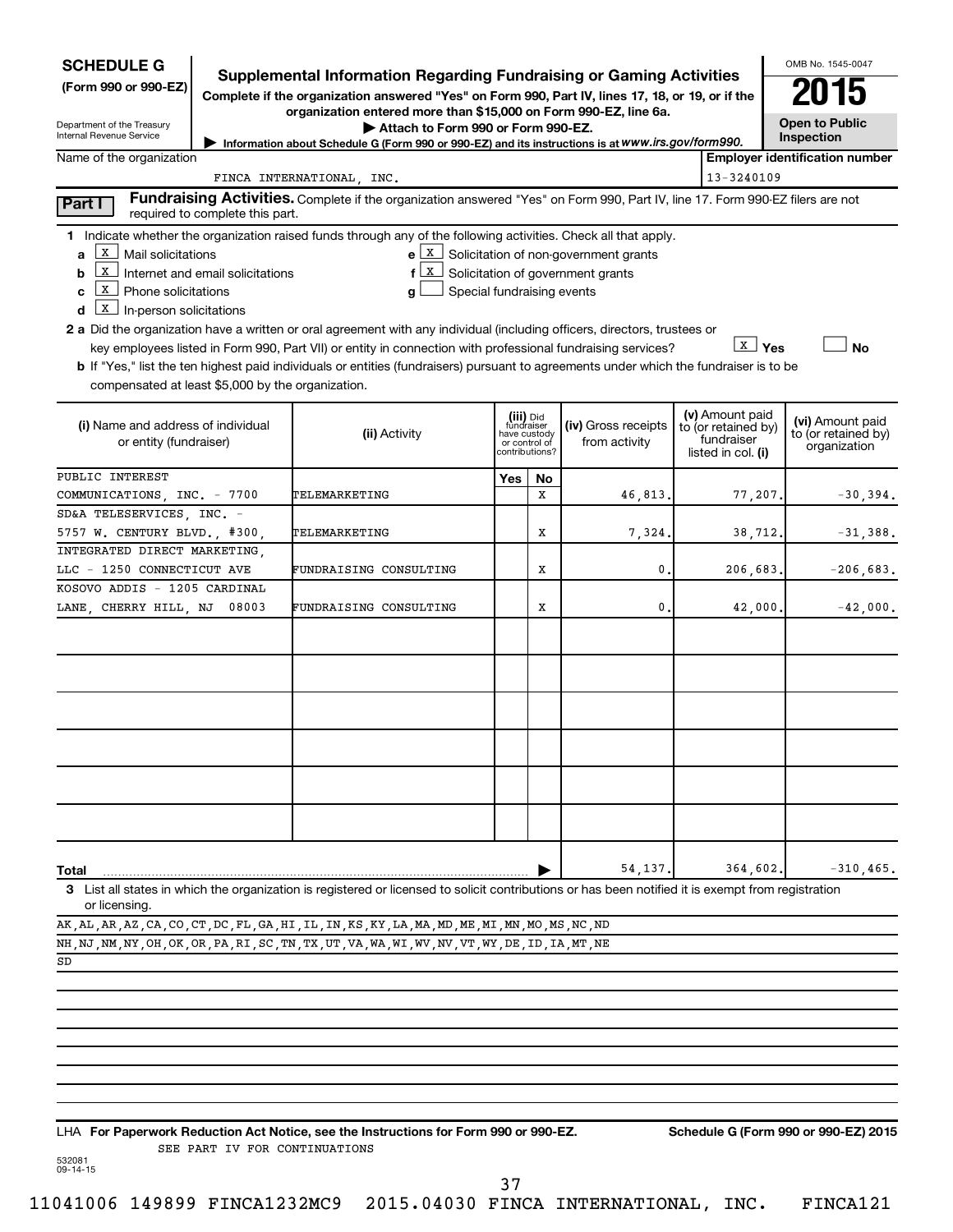**2**

| <b>Part II</b>  |              | Fundraising Events. Complete if the organization answered "Yes" on Form 990, Part IV, line 18, or reported more than \$15,000             |                |                                                  |                  |                                                     |
|-----------------|--------------|-------------------------------------------------------------------------------------------------------------------------------------------|----------------|--------------------------------------------------|------------------|-----------------------------------------------------|
|                 |              | of fundraising event contributions and gross income on Form 990-EZ, lines 1 and 6b. List events with gross receipts greater than \$5,000. |                |                                                  |                  |                                                     |
|                 |              |                                                                                                                                           | (a) Event $#1$ | (b) Event #2                                     | (c) Other events | (d) Total events<br>(add col. (a) through           |
|                 |              |                                                                                                                                           | (event type)   | (event type)                                     | (total number)   | col. (c)                                            |
|                 |              |                                                                                                                                           |                |                                                  |                  |                                                     |
| Revenue         | 1.           |                                                                                                                                           |                |                                                  |                  |                                                     |
|                 | $\mathbf{2}$ |                                                                                                                                           |                |                                                  |                  |                                                     |
|                 | 3            | Gross income (line 1 minus line 2)                                                                                                        |                |                                                  |                  |                                                     |
|                 | 4            |                                                                                                                                           |                |                                                  |                  |                                                     |
|                 | 5            |                                                                                                                                           |                |                                                  |                  |                                                     |
| Direct Expenses | 6            |                                                                                                                                           |                |                                                  |                  |                                                     |
|                 | 7            |                                                                                                                                           |                |                                                  |                  |                                                     |
|                 | 8            |                                                                                                                                           |                |                                                  |                  |                                                     |
|                 | 9            |                                                                                                                                           |                |                                                  |                  |                                                     |
|                 | 10           |                                                                                                                                           |                |                                                  | ▶                |                                                     |
| <b>Part III</b> |              | Gaming. Complete if the organization answered "Yes" on Form 990, Part IV, line 19, or reported more than                                  |                |                                                  |                  |                                                     |
|                 |              | \$15,000 on Form 990-EZ, line 6a.                                                                                                         |                |                                                  |                  |                                                     |
| Revenue         |              |                                                                                                                                           | (a) Bingo      | (b) Pull tabs/instant<br>bingo/progressive bingo | (c) Other gaming | (d) Total gaming (add<br>col. (a) through col. (c)) |
|                 | 1            |                                                                                                                                           |                |                                                  |                  |                                                     |
|                 |              |                                                                                                                                           |                |                                                  |                  |                                                     |
|                 |              |                                                                                                                                           |                |                                                  |                  |                                                     |
| Direct Expenses | 3            |                                                                                                                                           |                |                                                  |                  |                                                     |
|                 | 4            |                                                                                                                                           |                |                                                  |                  |                                                     |
|                 |              |                                                                                                                                           |                |                                                  |                  |                                                     |
|                 |              |                                                                                                                                           | Yes<br>%       | Yes<br>%                                         | Yes<br>%         |                                                     |
|                 |              |                                                                                                                                           | No             | No                                               | No               |                                                     |
|                 | 7            |                                                                                                                                           |                |                                                  | ▶                |                                                     |
|                 |              |                                                                                                                                           |                |                                                  |                  |                                                     |
|                 | 8            |                                                                                                                                           |                |                                                  |                  |                                                     |
|                 |              | 9 Enter the state(s) in which the organization conducts gaming activities:                                                                |                |                                                  |                  |                                                     |
|                 |              |                                                                                                                                           |                |                                                  |                  | Yes<br><b>No</b>                                    |
|                 |              |                                                                                                                                           |                |                                                  |                  |                                                     |
|                 |              |                                                                                                                                           |                |                                                  |                  |                                                     |
|                 |              |                                                                                                                                           |                |                                                  |                  | Yes<br><b>No</b>                                    |
|                 |              |                                                                                                                                           |                |                                                  |                  |                                                     |
|                 |              |                                                                                                                                           |                |                                                  |                  |                                                     |
|                 |              |                                                                                                                                           |                |                                                  |                  |                                                     |
|                 |              | 532082 09-14-15                                                                                                                           |                |                                                  |                  | Schedule G (Form 990 or 990-EZ) 2015                |
|                 |              |                                                                                                                                           |                |                                                  |                  |                                                     |
|                 |              |                                                                                                                                           |                |                                                  |                  |                                                     |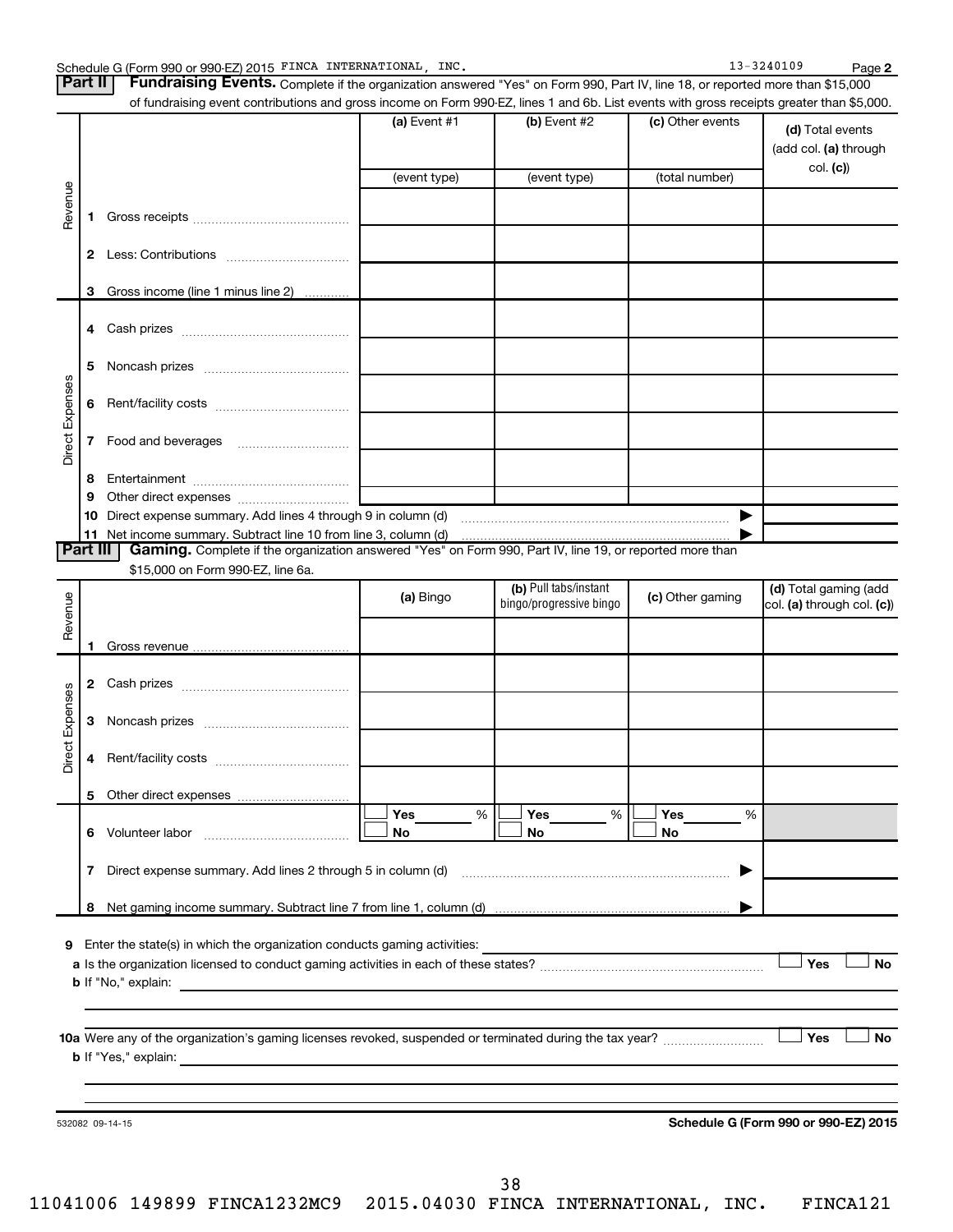| Schedule G (Form 990 or 990-EZ) 2015 FINCA INTERNATIONAL, INC.                                                                                                                                                                                          | $13 - 3240109$ |     | Page 3    |
|---------------------------------------------------------------------------------------------------------------------------------------------------------------------------------------------------------------------------------------------------------|----------------|-----|-----------|
|                                                                                                                                                                                                                                                         |                | Yes | No        |
| 12 Is the organization a grantor, beneficiary or trustee of a trust or a member of a partnership or other entity formed                                                                                                                                 |                |     |           |
|                                                                                                                                                                                                                                                         |                | Yes | <b>No</b> |
| 13 Indicate the percentage of gaming activity conducted in:                                                                                                                                                                                             |                |     |           |
|                                                                                                                                                                                                                                                         | 13а            |     |           |
| b An outside facility www.commutation.com/commutation.com/commutation.com/commutation.com/commutation.com/commu                                                                                                                                         | 13b            |     |           |
| 14 Enter the name and address of the person who prepares the organization's gaming/special events books and records:                                                                                                                                    |                |     |           |
|                                                                                                                                                                                                                                                         |                |     |           |
|                                                                                                                                                                                                                                                         |                |     |           |
| 15a Does the organization have a contract with a third party from whom the organization receives gaming revenue?                                                                                                                                        |                | Yes | No        |
|                                                                                                                                                                                                                                                         |                |     |           |
| of gaming revenue retained by the third party $\triangleright$ \$ _________________.                                                                                                                                                                    |                |     |           |
| c If "Yes," enter name and address of the third party:                                                                                                                                                                                                  |                |     |           |
|                                                                                                                                                                                                                                                         |                |     |           |
|                                                                                                                                                                                                                                                         |                |     |           |
| Address $\blacktriangleright$                                                                                                                                                                                                                           |                |     |           |
| <b>16</b> Gaming manager information:                                                                                                                                                                                                                   |                |     |           |
| Name > 2008 - 2008 - 2009 - 2009 - 2009 - 2009 - 2009 - 2009 - 2009 - 2009 - 2009 - 2009 - 2009 - 2009 - 2009 - 2009 - 2009 - 2009 - 2009 - 2009 - 2009 - 2009 - 2009 - 2009 - 2009 - 2009 - 2009 - 2009 - 2009 - 2009 - 2009                           |                |     |           |
| Gaming manager compensation > \$                                                                                                                                                                                                                        |                |     |           |
|                                                                                                                                                                                                                                                         |                |     |           |
| Description of services provided > example and a service of the service of the services provided > example and the services provided > example and the services provided > example and the services of the services of the ser                          |                |     |           |
|                                                                                                                                                                                                                                                         |                |     |           |
|                                                                                                                                                                                                                                                         |                |     |           |
|                                                                                                                                                                                                                                                         |                |     |           |
| Director/officer<br>Employee<br>Independent contractor                                                                                                                                                                                                  |                |     |           |
|                                                                                                                                                                                                                                                         |                |     |           |
| 17 Mandatory distributions:                                                                                                                                                                                                                             |                |     |           |
| a Is the organization required under state law to make charitable distributions from the gaming proceeds to                                                                                                                                             |                |     |           |
|                                                                                                                                                                                                                                                         |                |     |           |
| <b>b</b> Enter the amount of distributions required under state law to be distributed to other exempt organizations or spent in the                                                                                                                     |                |     |           |
| organization's own exempt activities during the tax year $\triangleright$ \$                                                                                                                                                                            |                |     |           |
| Part IV <br>Supplemental Information. Provide the explanations required by Part I, line 2b, columns (iii) and (v); and Part III, lines 9, 9b, 10b, 15b,<br>15c, 16, and 17b, as applicable. Also provide any additional information (see instructions). |                |     |           |
|                                                                                                                                                                                                                                                         |                |     |           |
| SCHEDULE G, PART I, LINE 2B, LIST OF TEN HIGHEST PAID FUNDRAISERS:                                                                                                                                                                                      |                |     |           |
|                                                                                                                                                                                                                                                         |                |     |           |
| (I) NAME OF FUNDRAISER: PUBLIC INTEREST COMMUNICATIONS, INC.                                                                                                                                                                                            |                |     |           |
| (I) ADDRESS OF FUNDRAISER:                                                                                                                                                                                                                              |                |     |           |
| 7700 LEESBURG PIKE, #301, FALLS CHURCH, VA 22043                                                                                                                                                                                                        |                |     |           |
|                                                                                                                                                                                                                                                         |                |     |           |
| (I) NAME OF FUNDRAISER: SD&A TELESERVICES, INC.                                                                                                                                                                                                         |                |     |           |
| (I) ADDRESS OF FUNDRAISER:                                                                                                                                                                                                                              |                |     |           |
| 5757 W. CENTURY BLVD., #300, LOS ANGELES, CA 90045                                                                                                                                                                                                      |                |     |           |
| Schedule G (Form 990 or 990-EZ) 2015<br>532083 09-14-15<br>39                                                                                                                                                                                           |                |     |           |
| 11041006 149899 FINCA1232MC9 2015.04030 FINCA INTERNATIONAL, INC.                                                                                                                                                                                       |                |     | FINCA121  |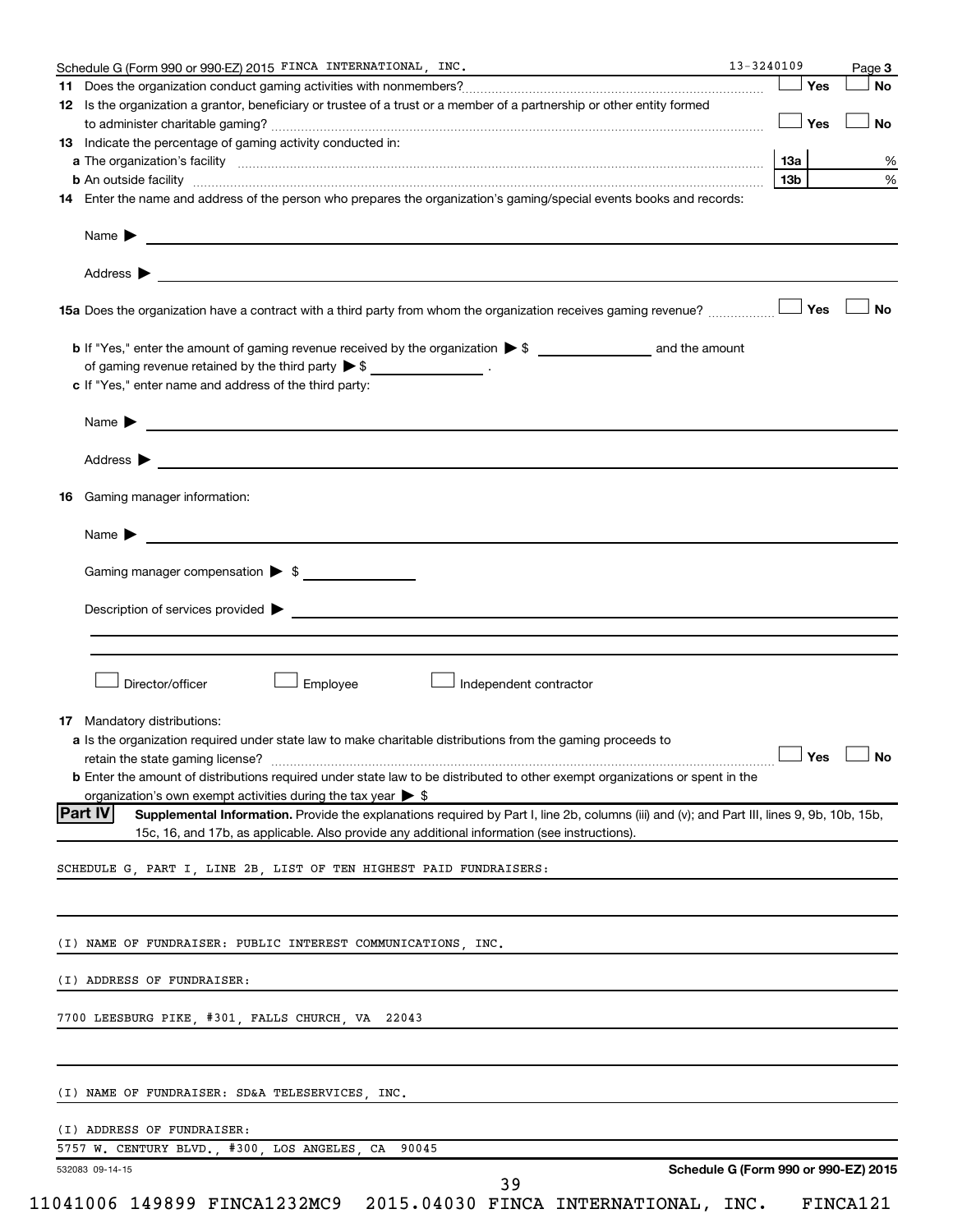(I) NAME OF FUNDRAISER: INTEGRATED DIRECT MARKETING, LLC

(I) ADDRESS OF FUNDRAISER:

1250 CONNECTICUT AVE NW, #200, WASHINGTON, DC 20036

**Schedule G (Form 990 or 990-EZ)**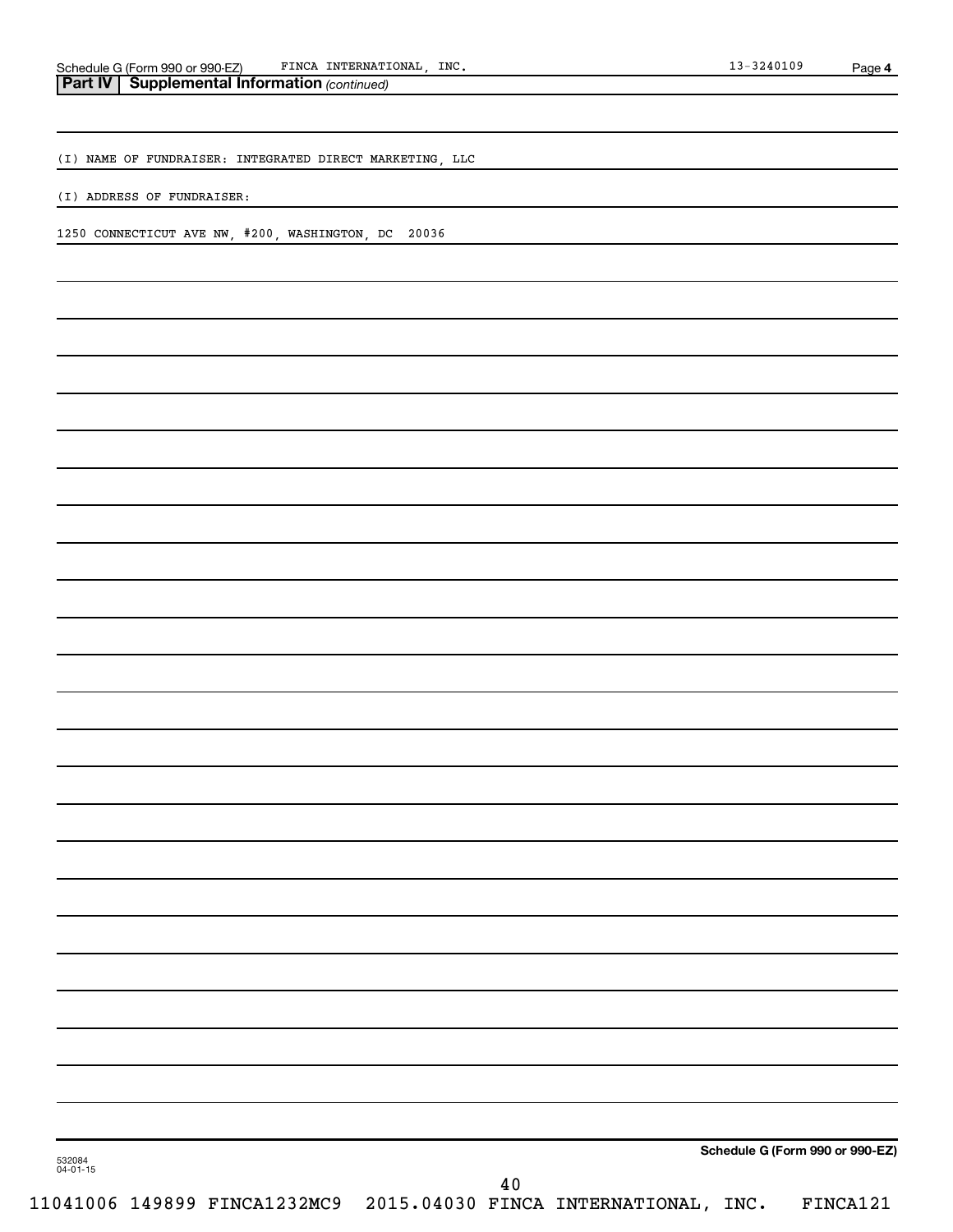|   | <b>SCHEDULE J</b>                       | <b>Compensation Information</b>                                                                                           |                                       | OMB No. 1545-0047     |            |    |
|---|-----------------------------------------|---------------------------------------------------------------------------------------------------------------------------|---------------------------------------|-----------------------|------------|----|
|   | (Form 990)                              | For certain Officers, Directors, Trustees, Key Employees, and Highest                                                     |                                       |                       | U15        |    |
|   |                                         | <b>Compensated Employees</b><br>Complete if the organization answered "Yes" on Form 990, Part IV, line 23.                |                                       |                       |            |    |
|   | Department of the Treasury              | Attach to Form 990.                                                                                                       |                                       | <b>Open to Public</b> |            |    |
|   | Internal Revenue Service                | Information about Schedule J (Form 990) and its instructions is at www.irs.gov/form990.                                   |                                       |                       | Inspection |    |
|   | Name of the organization                |                                                                                                                           | <b>Employer identification number</b> |                       |            |    |
|   | Part I                                  | FINCA INTERNATIONAL, INC.<br><b>Questions Regarding Compensation</b>                                                      | 13-3240109                            |                       |            |    |
|   |                                         |                                                                                                                           |                                       |                       |            |    |
|   |                                         | 1a Check the appropriate box(es) if the organization provided any of the following to or for a person listed on Form 990, |                                       |                       | Yes        | No |
|   |                                         | Part VII, Section A, line 1a. Complete Part III to provide any relevant information regarding these items.                |                                       |                       |            |    |
|   | First-class or charter travel           | X<br>Housing allowance or residence for personal use                                                                      |                                       |                       |            |    |
|   | Travel for companions                   | Payments for business use of personal residence                                                                           |                                       |                       |            |    |
|   |                                         | $\lfloor x \rfloor$ Tax indemnification and gross-up payments<br>Health or social club dues or initiation fees            |                                       |                       |            |    |
|   |                                         | Discretionary spending account<br>Personal services (e.g., maid, chauffeur, chef)                                         |                                       |                       |            |    |
|   |                                         |                                                                                                                           |                                       |                       |            |    |
|   |                                         | <b>b</b> If any of the boxes on line 1a are checked, did the organization follow a written policy regarding payment or    |                                       |                       |            |    |
|   |                                         |                                                                                                                           |                                       | 1b                    | х          |    |
| 2 |                                         | Did the organization require substantiation prior to reimbursing or allowing expenses incurred by all directors,          |                                       |                       |            |    |
|   |                                         |                                                                                                                           |                                       | $\mathbf{2}$          | х          |    |
|   |                                         |                                                                                                                           |                                       |                       |            |    |
| з |                                         | Indicate which, if any, of the following the filing organization used to establish the compensation of the organization's |                                       |                       |            |    |
|   |                                         | CEO/Executive Director. Check all that apply. Do not check any boxes for methods used by a related organization to        |                                       |                       |            |    |
|   |                                         | establish compensation of the CEO/Executive Director, but explain in Part III.                                            |                                       |                       |            |    |
|   | X Compensation committee                | Written employment contract                                                                                               |                                       |                       |            |    |
|   |                                         | X  <br>Compensation survey or study<br>Independent compensation consultant                                                |                                       |                       |            |    |
|   | $X$ Form 990 of other organizations     | Approval by the board or compensation committee<br>X                                                                      |                                       |                       |            |    |
|   |                                         |                                                                                                                           |                                       |                       |            |    |
| 4 |                                         | During the year, did any person listed on Form 990, Part VII, Section A, line 1a, with respect to the filing              |                                       |                       |            |    |
|   | organization or a related organization: |                                                                                                                           |                                       |                       |            |    |
| а |                                         | Receive a severance payment or change-of-control payment?                                                                 |                                       | 4a                    | х          |    |
| b |                                         |                                                                                                                           |                                       | 4b                    | x          |    |
| с |                                         |                                                                                                                           |                                       | 4c                    |            | x  |
|   |                                         | If "Yes" to any of lines 4a-c, list the persons and provide the applicable amounts for each item in Part III.             |                                       |                       |            |    |
|   |                                         |                                                                                                                           |                                       |                       |            |    |
|   |                                         | Only section 501(c)(3), 501(c)(4), and 501(c)(29) organizations must complete lines 5-9.                                  |                                       |                       |            |    |
|   |                                         | For persons listed on Form 990, Part VII, Section A, line 1a, did the organization pay or accrue any compensation         |                                       |                       |            |    |
|   | contingent on the revenues of:          |                                                                                                                           |                                       |                       |            |    |
|   |                                         |                                                                                                                           |                                       | 5а                    |            | х  |
|   |                                         |                                                                                                                           |                                       | 5b                    |            | x  |
|   |                                         | If "Yes" to line 5a or 5b, describe in Part III.                                                                          |                                       |                       |            |    |
| 6 |                                         | For persons listed on Form 990, Part VII, Section A, line 1a, did the organization pay or accrue any compensation         |                                       |                       |            |    |
|   | contingent on the net earnings of:      |                                                                                                                           |                                       |                       |            |    |
|   |                                         |                                                                                                                           |                                       | 6a                    |            | х  |
|   |                                         |                                                                                                                           |                                       | 6b                    |            | x  |
|   |                                         | If "Yes" on line 6a or 6b, describe in Part III.                                                                          |                                       |                       |            |    |
|   |                                         | 7 For persons listed on Form 990, Part VII, Section A, line 1a, did the organization provide any non-fixed payments       |                                       |                       |            |    |
|   |                                         |                                                                                                                           |                                       | 7                     |            | х  |
| 8 |                                         | Were any amounts reported on Form 990, Part VII, paid or accrued pursuant to a contract that was subject to the           |                                       |                       |            |    |
|   |                                         |                                                                                                                           |                                       | 8                     |            | x  |
| 9 |                                         | If "Yes" to line 8, did the organization also follow the rebuttable presumption procedure described in                    |                                       |                       |            |    |
|   |                                         |                                                                                                                           |                                       | 9                     |            |    |
|   |                                         | LHA For Paperwork Reduction Act Notice, see the Instructions for Form 990.                                                | Schedule J (Form 990) 2015            |                       |            |    |

532111 10-14-15

41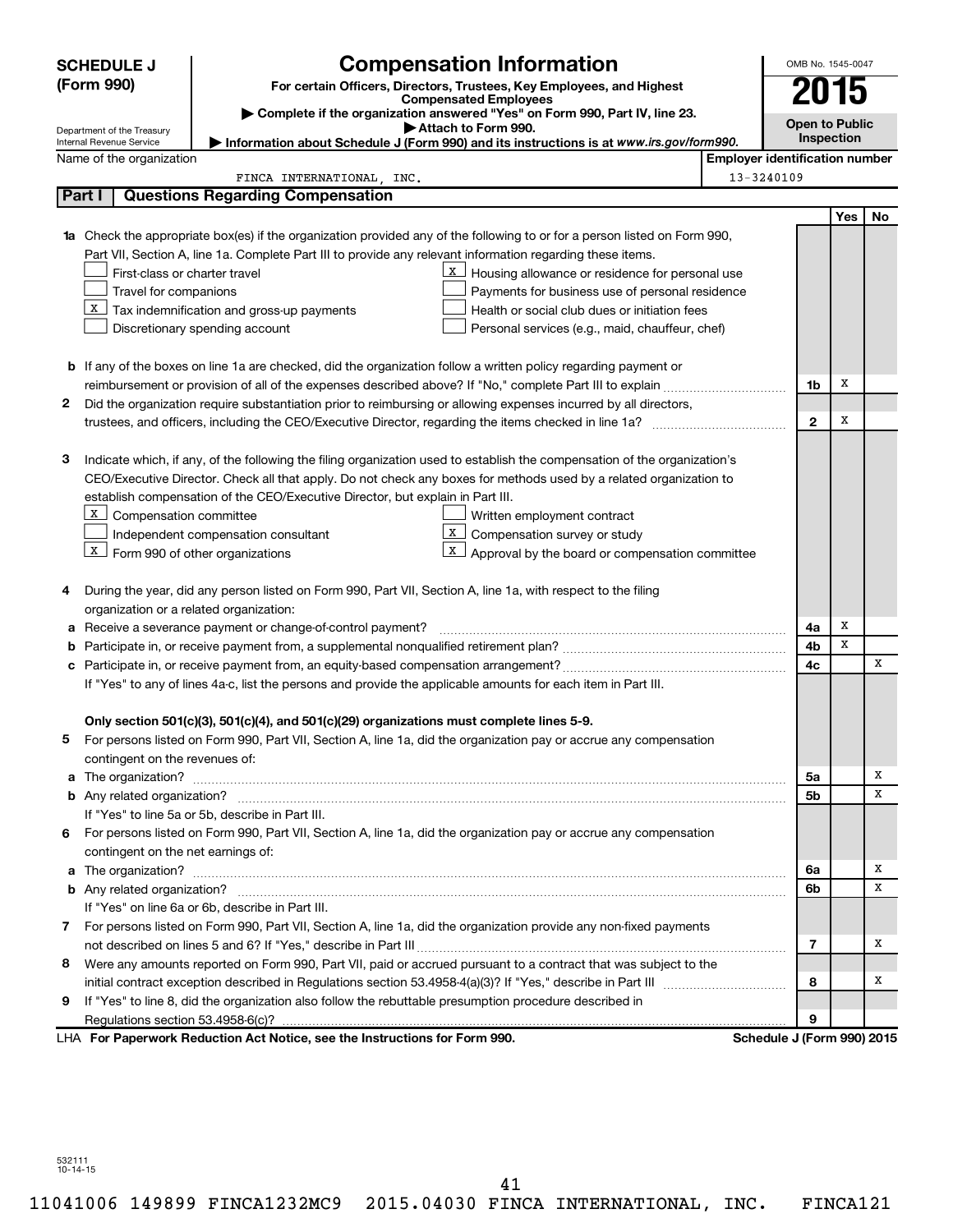#### Part II | Officers, Directors, Trustees, Key Employees, and Highest Compensated Employees. Use duplicate copies if additional space is needed.

For each individual whose compensation must be reported on Schedule J, report compensation from the organization on row (i) and from related organizations, described in the instructions, on row (ii). Do not list any individuals that are not listed on Form 990, Part VII.

Note: The sum of columns (B)(i)-(iii) for each listed individual must equal the total amount of Form 990, Part VII, Section A, line 1a, applicable column (D) and (E) amounts for that individual.

|                           |       |                          | (B) Breakdown of W-2 and/or 1099-MISC compensation |                                           | (C) Retirement and             | (D) Nontaxable | (E) Total of columns | (F) Compensation                                           |
|---------------------------|-------|--------------------------|----------------------------------------------------|-------------------------------------------|--------------------------------|----------------|----------------------|------------------------------------------------------------|
| (A) Name and Title        |       | (i) Base<br>compensation | (ii) Bonus &<br>incentive<br>compensation          | (iii) Other<br>reportable<br>compensation | other deferred<br>compensation | benefits       | $(B)(i)-(D)$         | in column (B)<br>reported as deferred<br>on prior Form 990 |
| (1) RUPERT W. SCOFIELD    | (i)   | 376,362                  | $\mathbf{0}$                                       | 792                                       | 21,406                         | 13,949         | 412,509              | $\mathbf{0}$ .                                             |
| PRESIDENT & CEO           | (i)   | $\Omega$                 | 0                                                  | $\mathbf{0}$                              | 0                              |                |                      | $\mathfrak o$ .                                            |
| ROMAN HINGORANI<br>(2)    | (i)   | 244,107                  | $\mathbf{0}$                                       | 514                                       | 0                              | 22,900         | 267,521              | $\mathbf{0}$ .                                             |
| VP & CFO BEG 8/15         | (i)   | 0                        | $\mathbf{0}$                                       | $\mathbf{0}$                              | $\Omega$                       | $\Omega$       |                      | $\mathfrak o$ .                                            |
| ANDREE SIMON<br>(3)       | (i)   | 225,272                  | $\mathbf{0}$                                       | 120                                       | 15,708                         | 9,089          | 250,189              | $\mathfrak o$ .                                            |
| VP & COO                  | (ii)  | 0                        | $\mathbf{0}$                                       | $\mathbf{0}$                              | 0                              | $\Omega$       |                      | $\mathbf 0$ .                                              |
| DANE S. MCGUIRE<br>(4)    | (i)   | 167,312                  | $\mathbf{0}$                                       | 452                                       | 0                              | 11,125         | 178,889              | $\mathfrak o$ .                                            |
| VP & CFO THROUGH 7/15     | (ii)  | 0                        | $\mathbf{0}$                                       | $\mathbf{0}$                              | 0                              | $\Omega$       |                      | $\mathfrak o$ .                                            |
| (5) P. DANIEL SMITH       | (i)   | 254,585                  | $\mathbf{0}$                                       | $\mathbf{0}$                              | 914                            | 15,323         | 270,822              | $\mathfrak o$ .                                            |
| VP & GENERAL COUNSEL      | (ii)  | 0                        | 0.                                                 | $\mathbf{0}$                              | $\Omega$                       | n              |                      | 0.                                                         |
| CHIKAKO KUNO<br>(6)       | (i)   | 189,904                  | $\mathbf{0}$                                       | 516                                       | 15,479                         | 4,916          | 210,815              | $\mathfrak o$ .                                            |
| DIRECTOR, TEMA            | (ii)  | 0                        | 0                                                  | $\mathbf{0}$                              | 0                              | $\Omega$       |                      | $\mathbf 0$ .                                              |
| STEFAN QUECK<br>(7)       | (i)   | 82,462                   | 0                                                  | 87,714                                    | 0                              | 22,917         | 193,093              | $\mathsf{0}$ .                                             |
| REGIONAL DIRECTOR         | (iii) | 0                        | 0                                                  | $\mathbf{0}$                              | $\Omega$                       | $\Omega$       |                      | 0.                                                         |
| (8) RONALD AIZER          | (i)   | 179,597                  | 0                                                  | 276                                       | 11,760                         | 10,602         | 202,235              | $\mathbf 0$ .                                              |
| DEPUTY CFO                | (ii)  | 0                        | $\mathbf 0$                                        | $\mathbf{0}$                              | $\Omega$                       | $\Omega$       |                      | $\mathfrak o$ .                                            |
| (9) ZARLASHT WARDAK       | (i)   | 146,246                  | $\mathbf 0$                                        | 102,046                                   | 12,377                         | 17,678         | 278,347              | $\mathfrak o$ .                                            |
| REGIONAL DIRECTOR         | (ii)  | 0                        | $\mathbf{0}$                                       | $\mathbf{0}$                              | 0                              | $\Omega$       |                      | $\mathbf{0}$ .                                             |
| (10) JEFFREY SMITH        | (i)   | 172,180                  | 0.                                                 | 671                                       | 225                            | 25,874         | 198,950              | $\mathfrak o$ .                                            |
| GLOBAL CHIEF AUDITOR      | (ii)  | 0                        | 0.                                                 | $\mathbf{0}$                              | $\mathbf{0}$                   | $\Omega$       |                      | $\mathfrak o$ .                                            |
| (11) FRANCA ROFE          | (i)   | 131,712                  | 0.                                                 | 23,388                                    | 763                            | 8,562          | 164,425              | 0.                                                         |
| $VP$ - $HR$               | (ii)  | $\mathbf 0$              | $\mathbf 0$ .                                      | $\mathbf{0}$                              | $\Omega$                       | $\mathbf{0}$   |                      | $\mathbf{0}$ .                                             |
| (12) BRAULIO OLIVEIRA     | (i)   | 159,289                  | 0.                                                 | 92,576                                    | 13,181                         | 18,731         | 283,777              | $\mathfrak o$ .                                            |
| VP & CIO                  | (ii)  | 0                        | 0.                                                 | $\mathbf{0}$                              | 0                              | 0              |                      | 0.                                                         |
| (13) SOLEDAD GOMPF        | (i)   | 174,001                  | 0.                                                 | 516                                       | 165,924                        | 28,232         | 368,673              | $\mathbf{0}$ .                                             |
| VP - NEW BUSINESS DEV.    | (ii)  | 0                        | 0.                                                 | $\mathbf{0}$                              | 0                              | 0              |                      | $\mathfrak o$ .                                            |
| (14) JEFFREY A. FLOWERS   | (i)   | 171,412                  | 0.                                                 | 25,752                                    | 11,207                         | 18,768         | 227,139              | $\mathbf 0$ .                                              |
| REGIONAL DIRECTOR         | (ii)  | 0                        | $\mathbf 0$                                        | $\mathbf{0}$                              | 0                              | 0              |                      | $\mathbf 0$ .                                              |
| (15) SONAL GANDHI         | (i)   | 166,650                  | 0.                                                 | 25,920                                    | 16,000                         | 28,310         | 236,880              | $\mathsf{0}\,.$                                            |
| LOCAL COUNTRY CEO         | (ii)  | 0                        | $\mathbf{0}$                                       | $\mathbf{0}$                              | $\Omega$                       | $\Omega$       |                      | $\mathfrak o$ .                                            |
| (16) ALEJANDRO JAKUBOWICZ | (i)   | 153,703.                 | 0.                                                 | 32,768                                    | 812                            | 23,210         | 210,493              | $\mathsf{0}$ .                                             |
| DEPUTY REGIONAL DIRECTOR  | (ii)  | 117,739.                 | 0.                                                 | 0.                                        | $\mathbf 0$ .                  | 0.             | 117,739              | $\mathbf{0}$ .                                             |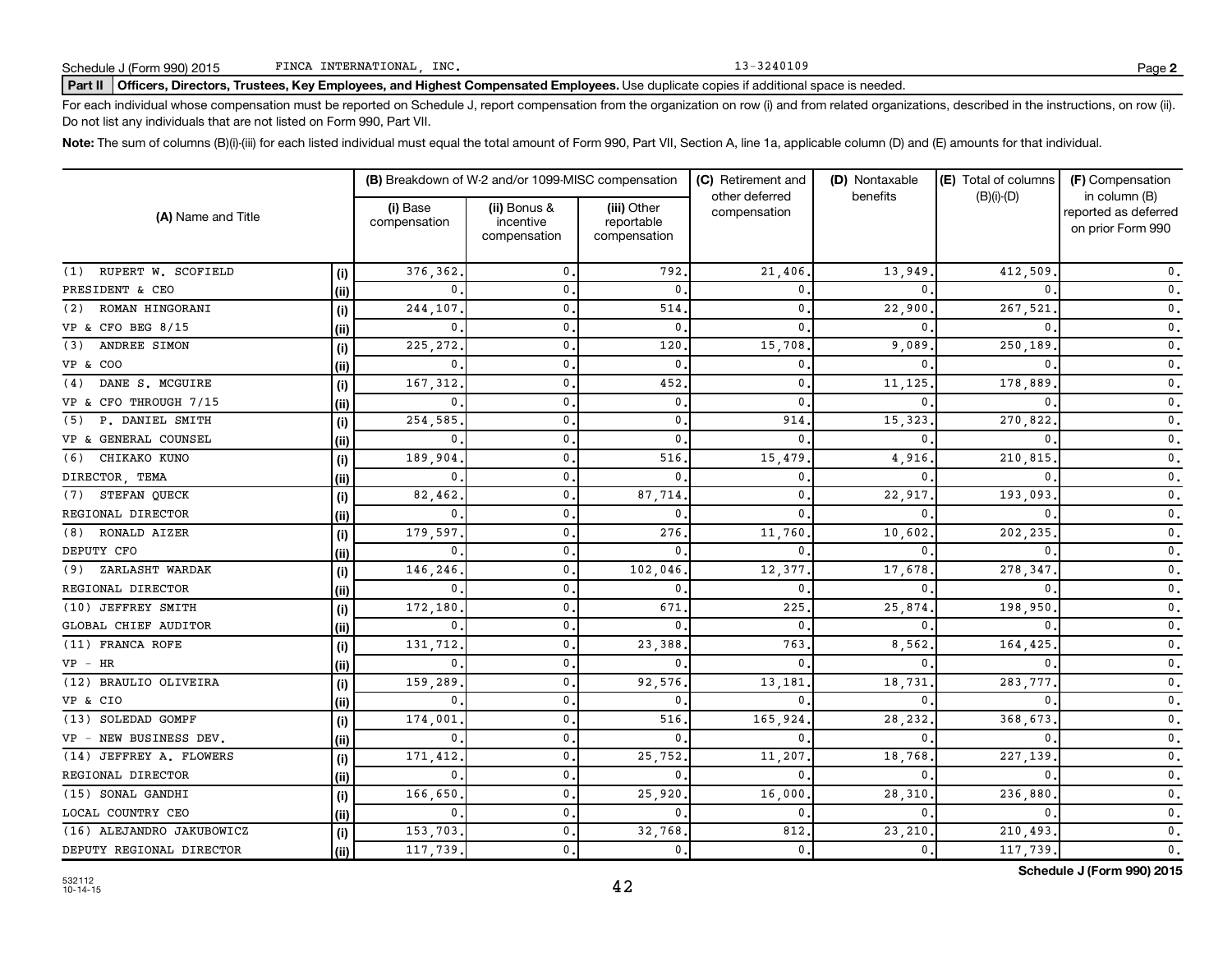#### Part II | Officers, Directors, Trustees, Key Employees, and Highest Compensated Employees. Use duplicate copies if additional space is needed.

For each individual whose compensation must be reported on Schedule J, report compensation from the organization on row (i) and from related organizations, described in the instructions, on row (ii). Do not list any individuals that are not listed on Form 990, Part VII.

Note: The sum of columns (B)(i)-(iii) for each listed individual must equal the total amount of Form 990, Part VII, Section A, line 1a, applicable column (D) and (E) amounts for that individual.

|                           |      |                          | (B) Breakdown of W-2 and/or 1099-MISC compensation |                                           | (C) Retirement and             | (D) Nontaxable | (E) Total of columns | (F) Compensation                                           |  |
|---------------------------|------|--------------------------|----------------------------------------------------|-------------------------------------------|--------------------------------|----------------|----------------------|------------------------------------------------------------|--|
| (A) Name and Title        |      | (i) Base<br>compensation | (ii) Bonus &<br>incentive<br>compensation          | (iii) Other<br>reportable<br>compensation | other deferred<br>compensation | benefits       | $(B)(i)-(D)$         | in column (B)<br>reported as deferred<br>on prior Form 990 |  |
| (17) SYED MAHMOOD         | (i)  | 184,997                  | 0.                                                 | 418                                       | 375                            | 22,133         | 207,923              | $\mathbf 0$ .                                              |  |
| VP, SOCIAL ENTERPRISE     | (ii) | $\Omega$                 | $\mathbf{0}$                                       | $\mathbf{0}$                              | $\mathbf{0}$                   | $\Omega$       |                      | $\mathfrak o$ .                                            |  |
| (18) EMILIO GHERSI        | (i)  | 181,639                  | $\mathbf{0}$                                       | 276                                       | 0                              | 25,567         | 207,482              | $\mathfrak o$ .                                            |  |
| DIRECTOR, CAP. MARKETS    | (i)  | 0                        | $\mathbf{0}$                                       | $\mathbf{0}$                              | 0                              | $\Omega$       | $\Omega$             | $\mathfrak o$ .                                            |  |
| (19) JEREMY DANFORD       | (i)  | 179,400                  | 0.                                                 | 120                                       | 1,050                          | 10,164         | 190,734              | $\mathfrak o$ .                                            |  |
| GLOBAL TAX DIRECTOR       | (i)  | 0                        | 0.                                                 | $\mathbf{0}$                              | 0                              | $\mathbf{0}$   | $\Omega$             | $\mathfrak o$ .                                            |  |
| (20) GWEN ANDREOTTI       | (i)  | $\mathbf{0}$             | 0.                                                 | 676,087                                   | 0                              | 3,026          | 679,113              | 170,244.                                                   |  |
| FORMER OFFICER            | (ii) | $\mathbf{0}$             | $\mathbf 0$ .                                      | $\mathbf{0}$ .                            | 0                              | $\Omega$       | $\Omega$             | $\mathfrak o$ .                                            |  |
| (21) MICHAEL A. GAMA-LOBO | (i)  | 149,571                  | 0.                                                 | 108                                       | 10,477                         | 58,531         | 218,687              | $\mathfrak o$ .                                            |  |
| FORMER OFFICER            | (ii) | 0                        | $\mathbf{0}$ .                                     | $\mathbf{0}$                              | 0                              | $\mathbf 0$    | 0                    | $\mathfrak o$ .                                            |  |
| (22) SCOTT TINDALL        | (i)  | 168,141                  | $\mathbf{0}$ .                                     | 1,455                                     | 0                              | 22,682         | 192,278              | $\mathfrak o$ .                                            |  |
| FORMER OFFICER            | (ii) | 0                        | $\mathbf{0}$                                       | $\mathbf{0}$                              | 0                              | $\mathbf 0$    | 0                    | $\mathfrak o$ .                                            |  |
| (23) LEONARDO POLIT       | (i)  | 169,169                  | $\mathbf{0}$                                       | 724                                       | 14,000                         | 23,962.        | 207,855              | $\mathfrak o$ .                                            |  |
| FORMER KEY EMPLOYEE       | (ii) | 0                        | $\mathbf{0}$                                       | $\mathbf{0}$                              | 0                              | 0              | 0                    | $\mathfrak o$ .                                            |  |
| (24) VOLKER RENNER        | (i)  | $\mathbf{0}$             | $\mathbf{0}$                                       | $\mathbf{0}$                              | $\mathbf 0$                    | $\mathbf 0$    | $\Omega$             | $\mathfrak o$ .                                            |  |
| FORMER OFFICER            | (ii) | 241,666.                 | $\mathbf{0}$                                       | $\mathbf{0}$                              | $\mathbf 0$                    | $\mathbf{0}$ . | 241,666              | $\mathbf 0$ .                                              |  |
|                           | (i)  |                          |                                                    |                                           |                                |                |                      |                                                            |  |
|                           | (ii) |                          |                                                    |                                           |                                |                |                      |                                                            |  |
|                           | (i)  |                          |                                                    |                                           |                                |                |                      |                                                            |  |
|                           | (ii) |                          |                                                    |                                           |                                |                |                      |                                                            |  |
|                           | (i)  |                          |                                                    |                                           |                                |                |                      |                                                            |  |
|                           | (ii) |                          |                                                    |                                           |                                |                |                      |                                                            |  |
|                           | (i)  |                          |                                                    |                                           |                                |                |                      |                                                            |  |
|                           | (ii) |                          |                                                    |                                           |                                |                |                      |                                                            |  |
|                           | (i)  |                          |                                                    |                                           |                                |                |                      |                                                            |  |
|                           | (ii) |                          |                                                    |                                           |                                |                |                      |                                                            |  |
|                           | (i)  |                          |                                                    |                                           |                                |                |                      |                                                            |  |
|                           | (ii) |                          |                                                    |                                           |                                |                |                      |                                                            |  |
|                           | (i)  |                          |                                                    |                                           |                                |                |                      |                                                            |  |
|                           | (ii) |                          |                                                    |                                           |                                |                |                      |                                                            |  |
|                           | (i)  |                          |                                                    |                                           |                                |                |                      |                                                            |  |
|                           | (ii) |                          |                                                    |                                           |                                |                |                      |                                                            |  |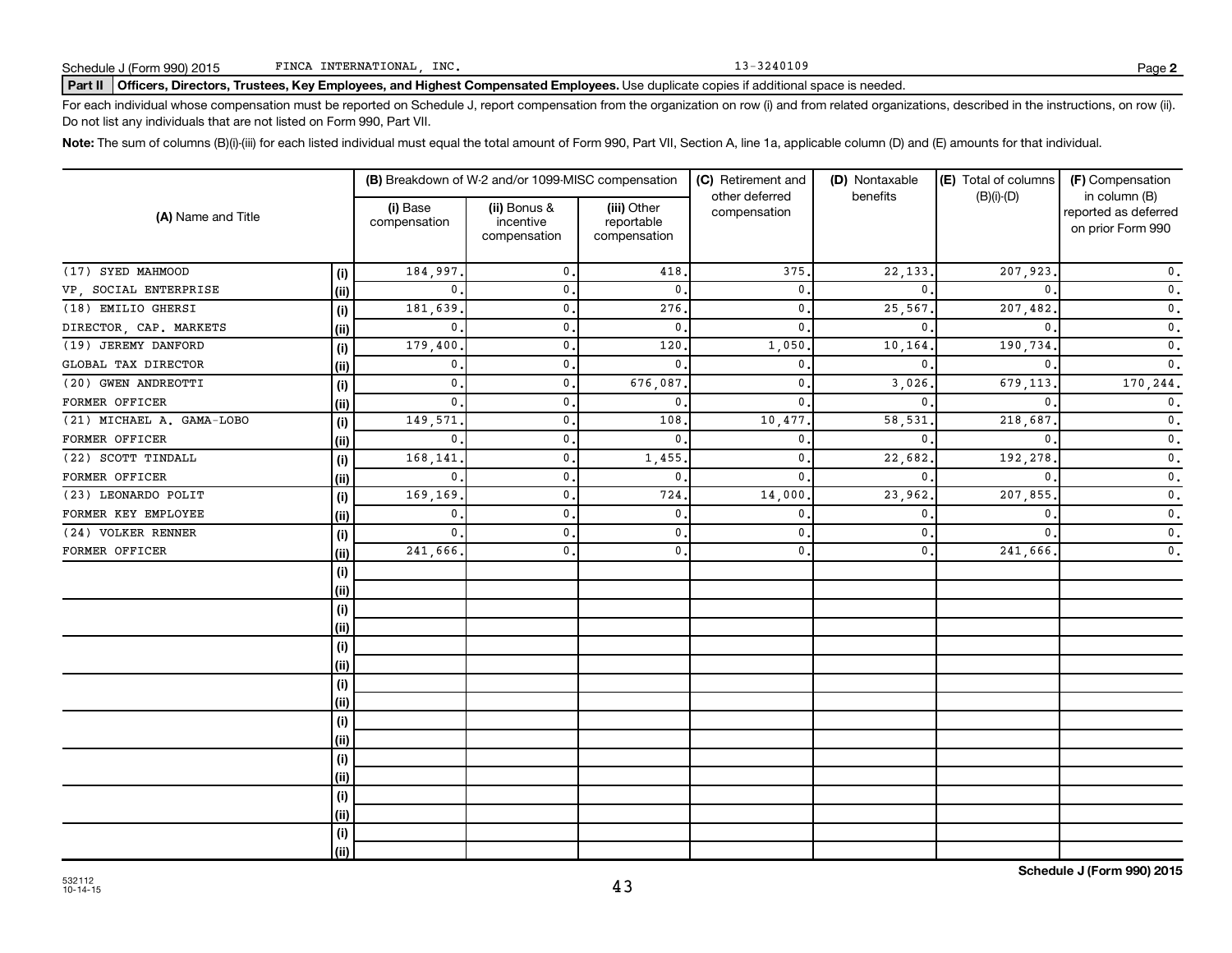#### **Part III Supplemental Information**

Provide the information, explanation, or descriptions required for Part I, lines 1a, 1b, 3, 4a, 4b, 4c, 5a, 5b, 6a, 6b, 7, and 8, and for Part II. Also complete this part for any additional information.

PART I, LINE 1A:

FINCA INTERNATIONAL PROVIDED TAX GROSS-UP PAYMENTS FOR EXPATRIATE EMPLOYEES

PHILIP TAKYI, LESLIE ENRIGHT, AND MICHAEL GAMA-LOBO IN 2015. HOUSING

ALLOWANCES WERE PROVIDED FOR HOUSING COSTS PAID TO ONE DOMESTIC EMPLOYEE

(FRANCA ROFE) AND THE FOLLOWING EXPATRIATE EMPLOYEES: JEFFREY FLOWERS

SONAL GANDHI, MICHAEL GAMA LOBO, AND ALEJANDRO JAKUBOWICZ. THE GROSS-UP

PAYMENTS AND HOUSING ALLOWANCES WERE TREATED AS TAXABLE COMPENSATION.

PART I, LINES 4A-B:

SEVERANCE PAYMENTS WERE MADE TO THE FOLLOWING PERSONS: BRAULIO OLIVEIRA

(\$92,369), STEFAN QUECK (\$87,530)

PART I, LINES 4A-B:

THE FOLLOWING PERSONS PARTICIPATED IN A SECTION 457(F) SUPPLEMENTAL

NONQUALIFIED DEFERRED COMPENSATION PLAN AND ARE NOT VESTED: SOLEDAD GOMPF

(\$154,457 DEFERRED COMPENSATION ACCRUAL) AND VOLKER RENNER (\$7,114 DEFERRED

COMPENSATION ACCRUAL). RUPERT SCOFIELD AND JOHN HATCH HAD PREVIOUSLY VESTED

IN THE PLAN. JOHN HATCH RECEIVED A PAYMENT OF \$78,333 DURING 2015; NO OTHER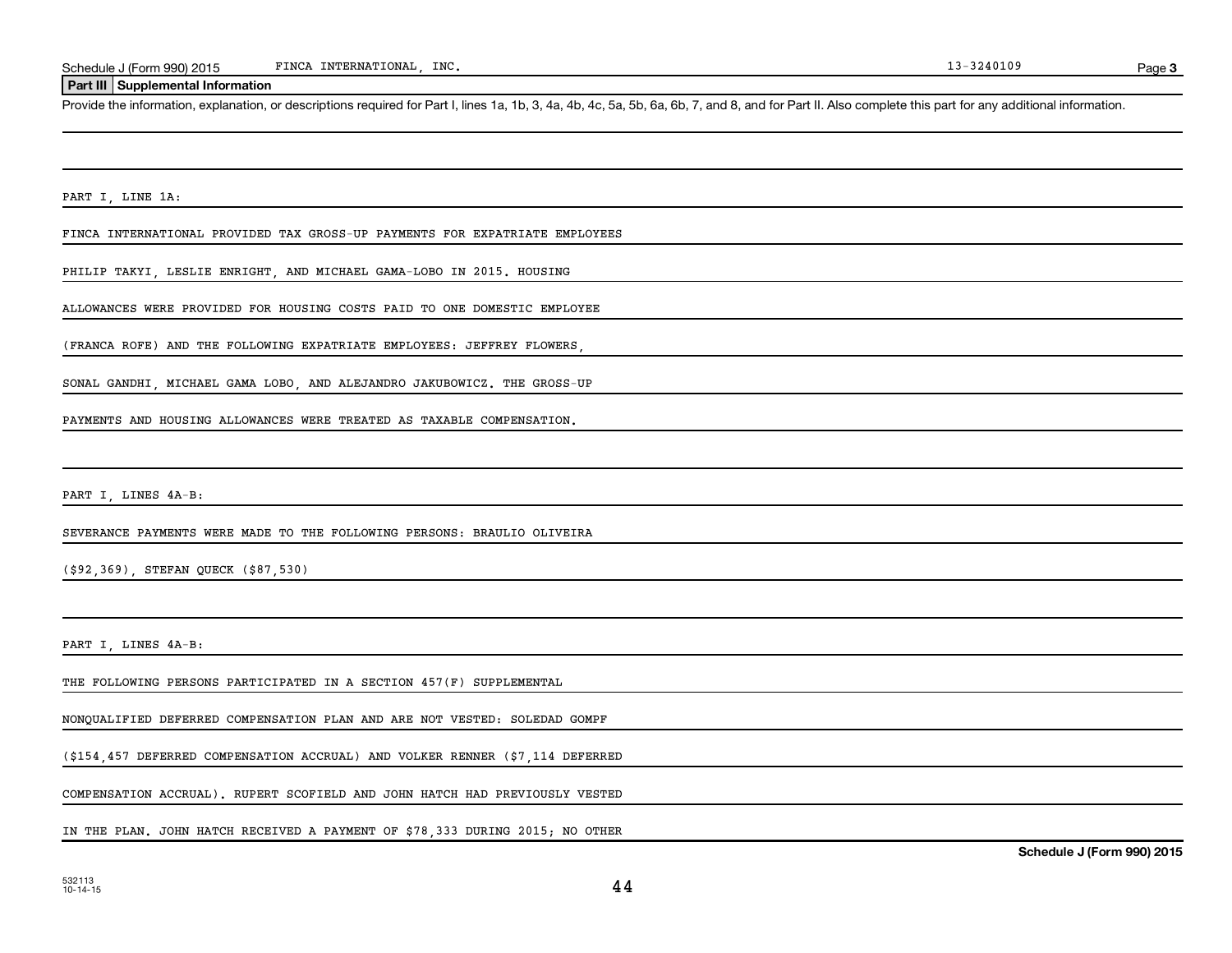#### **Part III Supplemental Information**

Provide the information, explanation, or descriptions required for Part I, lines 1a, 1b, 3, 4a, 4b, 4c, 5a, 5b, 6a, 6b, 7, and 8, and for Part II. Also complete this part for any additional information.

LISTED PERSON RECEIVED PAYMENT DURING 2015, EXCEPT AS NOTED BELOW. THE PLAN

IS A DEFINED BENEFITS PENSION PLAN.

THE COMPENSATION LISTED ON GWEN ANDREOTTI'S 2015 FORM W-2 REFLECTS A

LUMP-SUM SETTLEMENT PAYMENT OF \$676,087 IN ORDER TO DISCHARGE ALL OF

FINCA'S PENSION PLAN BENEFIT OBLIGATION IN RELATION TO MS. ANDREOTTI. SHE

HAD WORKED WITH FINCA INTERNATIONAL FOR OVER TWENTY YEARS. \$170,244 OF THIS

AMOUNT WAS PREVIOUSLY REPORTED AS DEFERRED COMPENSATION TO MS. ANDREOTTI ON

PRIOR YEAR FORM 990S.

SCHEDULE J, PART III: COMPENSATION FROM UNRELATED ORGANIZATIONS:

VOLKER RENNER, A FORMER OFFICER OF FINCA INTERNATIONAL, INC. ("FINCA"),

RECEIVED COMPENSATION FOR SERVICES RENDERED TO FINCA FROM EAFS

CONSULTING GMBH, AN ORGANIZATION THAT IS UNRELATED TO FINCA. THE AMOUNT

OF COMPENSATION PAID DURING TAX YEAR 2015 WAS \$241,666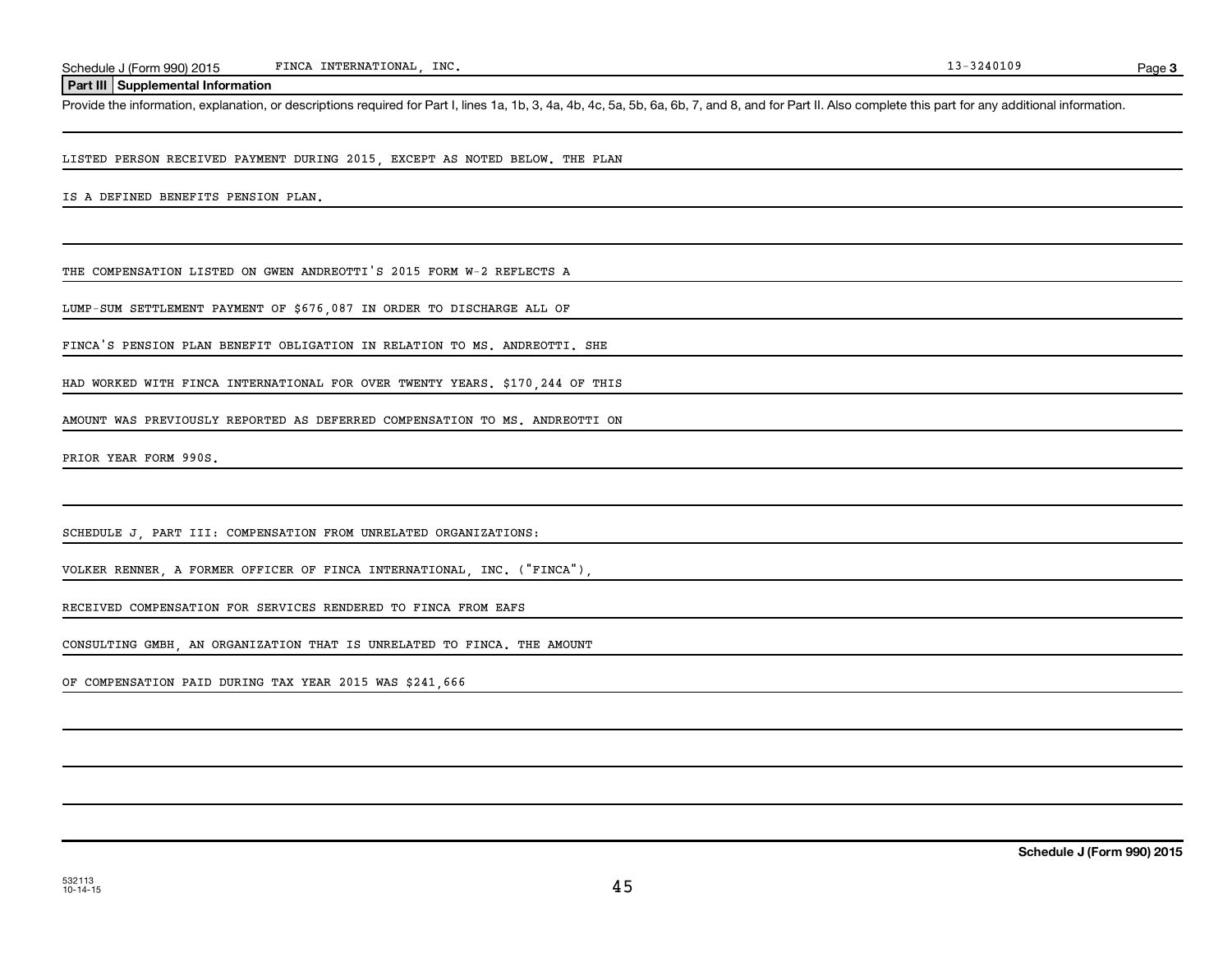| <b>SCHEDULE L</b>                                                                                                    |                                                                                                                                    |         | <b>Transactions With Interested Persons</b>           |                           |                |                                    |  |                                                                                                   |          |                          |                            | OMB No. 1545-0047                   |     |                                                                           |
|----------------------------------------------------------------------------------------------------------------------|------------------------------------------------------------------------------------------------------------------------------------|---------|-------------------------------------------------------|---------------------------|----------------|------------------------------------|--|---------------------------------------------------------------------------------------------------|----------|--------------------------|----------------------------|-------------------------------------|-----|---------------------------------------------------------------------------|
| (Form 990 or 990-EZ) ▶ Complete if the organization answered "Yes" on Form 990, Part IV, line 25a, 25b, 26, 27, 28a, |                                                                                                                                    |         | 28b, or 28c, or Form 990-EZ, Part V, line 38a or 40b. |                           |                |                                    |  |                                                                                                   |          |                          | 2015                       |                                     |     |                                                                           |
| Department of the Treasury<br>Internal Revenue Service                                                               |                                                                                                                                    |         |                                                       |                           |                | Attach to Form 990 or Form 990-EZ. |  | Information about Schedule L (Form 990 or 990-EZ) and its instructions is at www.irs.gov/form990. |          |                          |                            | <b>Open To Public</b><br>Inspection |     |                                                                           |
| Name of the organization                                                                                             |                                                                                                                                    |         |                                                       |                           |                |                                    |  |                                                                                                   |          |                          |                            |                                     |     | <b>Employer identification number</b>                                     |
|                                                                                                                      |                                                                                                                                    |         | FINCA INTERNATIONAL, INC.                             |                           |                |                                    |  |                                                                                                   |          | 13-3240109               |                            |                                     |     |                                                                           |
| Part I                                                                                                               | Excess Benefit Transactions (section 501(c)(3), section 501(c)(4), and 501(c)(29) organizations only).                             |         |                                                       |                           |                |                                    |  |                                                                                                   |          |                          |                            |                                     |     |                                                                           |
| 1                                                                                                                    | Complete if the organization answered "Yes" on Form 990, Part IV, line 25a or 25b, or Form 990-EZ, Part V, line 40b.               |         | (b) Relationship between disqualified                 |                           |                |                                    |  |                                                                                                   |          |                          |                            |                                     |     | (d) Corrected?                                                            |
| (a) Name of disqualified person                                                                                      |                                                                                                                                    |         | person and organization                               |                           |                | (c) Description of transaction     |  |                                                                                                   |          |                          |                            |                                     | Yes | No                                                                        |
|                                                                                                                      |                                                                                                                                    |         |                                                       |                           |                |                                    |  |                                                                                                   |          |                          |                            |                                     |     |                                                                           |
|                                                                                                                      |                                                                                                                                    |         |                                                       |                           |                |                                    |  |                                                                                                   |          |                          |                            |                                     |     |                                                                           |
|                                                                                                                      |                                                                                                                                    |         |                                                       |                           |                |                                    |  |                                                                                                   |          |                          |                            |                                     |     |                                                                           |
|                                                                                                                      |                                                                                                                                    |         |                                                       |                           |                |                                    |  |                                                                                                   |          |                          |                            |                                     |     |                                                                           |
|                                                                                                                      |                                                                                                                                    |         |                                                       |                           |                |                                    |  |                                                                                                   |          |                          |                            |                                     |     |                                                                           |
| 2 Enter the amount of tax incurred by the organization managers or disqualified persons during the year under        |                                                                                                                                    |         |                                                       |                           |                |                                    |  |                                                                                                   |          |                          |                            |                                     |     |                                                                           |
| section 4958                                                                                                         |                                                                                                                                    |         |                                                       |                           |                |                                    |  |                                                                                                   |          | $\blacktriangleright$ \$ |                            |                                     |     | $\begin{array}{c}\n\bullet \\ \bullet \\ \bullet \\ \bullet\n\end{array}$ |
|                                                                                                                      |                                                                                                                                    |         |                                                       |                           |                |                                    |  |                                                                                                   |          |                          |                            |                                     |     |                                                                           |
| Part II                                                                                                              | Loans to and/or From Interested Persons.                                                                                           |         |                                                       |                           |                |                                    |  |                                                                                                   |          |                          |                            |                                     |     |                                                                           |
|                                                                                                                      | Complete if the organization answered "Yes" on Form 990-EZ, Part V, line 38a or Form 990, Part IV, line 26; or if the organization |         |                                                       |                           |                |                                    |  |                                                                                                   |          |                          |                            |                                     |     |                                                                           |
| (a) Name of                                                                                                          | reported an amount on Form 990, Part X, line 5, 6, or 22.<br>(b) Relationship                                                      |         | (c) Purpose                                           |                           | (d) Loan to or | (e) Original                       |  | (f) Balance due                                                                                   |          | $(g)$ In                 | (h) Approved               |                                     |     | (i) Written                                                               |
| interested person                                                                                                    | with organization                                                                                                                  | of loan |                                                       | from the<br>organization? |                | principal amount                   |  |                                                                                                   | default? |                          | `by board or<br>committee? |                                     |     | agreement?                                                                |
|                                                                                                                      |                                                                                                                                    |         |                                                       |                           | To From        |                                    |  |                                                                                                   | Yes      | No                       | Yes                        | <b>No</b>                           | Yes | No                                                                        |
|                                                                                                                      |                                                                                                                                    |         |                                                       |                           |                |                                    |  |                                                                                                   |          |                          |                            |                                     |     |                                                                           |
|                                                                                                                      |                                                                                                                                    |         |                                                       |                           |                |                                    |  |                                                                                                   |          |                          |                            |                                     |     |                                                                           |
|                                                                                                                      |                                                                                                                                    |         |                                                       |                           |                |                                    |  |                                                                                                   |          |                          |                            |                                     |     |                                                                           |
|                                                                                                                      |                                                                                                                                    |         |                                                       |                           |                |                                    |  |                                                                                                   |          |                          |                            |                                     |     |                                                                           |
|                                                                                                                      |                                                                                                                                    |         |                                                       |                           |                |                                    |  |                                                                                                   |          |                          |                            |                                     |     |                                                                           |
|                                                                                                                      |                                                                                                                                    |         |                                                       |                           |                |                                    |  |                                                                                                   |          |                          |                            |                                     |     |                                                                           |
|                                                                                                                      |                                                                                                                                    |         |                                                       |                           |                |                                    |  |                                                                                                   |          |                          |                            |                                     |     |                                                                           |
|                                                                                                                      |                                                                                                                                    |         |                                                       |                           |                |                                    |  |                                                                                                   |          |                          |                            |                                     |     |                                                                           |
|                                                                                                                      | <b>Grants or Assistance Benefiting Interested Persons.</b>                                                                         |         |                                                       |                           |                | $\blacktriangleright$ \$           |  |                                                                                                   |          |                          |                            |                                     |     |                                                                           |
| Part III                                                                                                             |                                                                                                                                    |         |                                                       |                           |                |                                    |  |                                                                                                   |          |                          |                            |                                     |     |                                                                           |
| (a) Name of interested person                                                                                        | Complete if the organization answered "Yes" on Form 990, Part IV, line 27.                                                         |         | (b) Relationship between                              |                           |                | (c) Amount of                      |  | (d) Type of                                                                                       |          |                          |                            | (e) Purpose of                      |     |                                                                           |
|                                                                                                                      |                                                                                                                                    |         | interested person and<br>the organization             |                           |                | assistance                         |  | assistance                                                                                        |          |                          |                            | assistance                          |     |                                                                           |
|                                                                                                                      |                                                                                                                                    |         |                                                       |                           |                |                                    |  |                                                                                                   |          |                          |                            |                                     |     |                                                                           |
|                                                                                                                      |                                                                                                                                    |         |                                                       |                           |                |                                    |  |                                                                                                   |          |                          |                            |                                     |     |                                                                           |
|                                                                                                                      |                                                                                                                                    |         |                                                       |                           |                |                                    |  |                                                                                                   |          |                          |                            |                                     |     |                                                                           |
|                                                                                                                      |                                                                                                                                    |         |                                                       |                           |                |                                    |  |                                                                                                   |          |                          |                            |                                     |     |                                                                           |
|                                                                                                                      |                                                                                                                                    |         |                                                       |                           |                |                                    |  |                                                                                                   |          |                          |                            |                                     |     |                                                                           |
|                                                                                                                      |                                                                                                                                    |         |                                                       |                           |                |                                    |  |                                                                                                   |          |                          |                            |                                     |     |                                                                           |
|                                                                                                                      |                                                                                                                                    |         |                                                       |                           |                |                                    |  |                                                                                                   |          |                          |                            |                                     |     |                                                                           |
|                                                                                                                      |                                                                                                                                    |         |                                                       |                           |                |                                    |  |                                                                                                   |          |                          |                            |                                     |     |                                                                           |

LHA For Paperwork Reduction Act Notice, see the Instructions for Form 990 or 990-EZ. Schedule L (Form 990 or 990-EZ) 2015

532131 10-02-15

11041006 149899 FINCA1232MC9 2015.04030 FINCA INTERNATIONAL, INC. FINCA121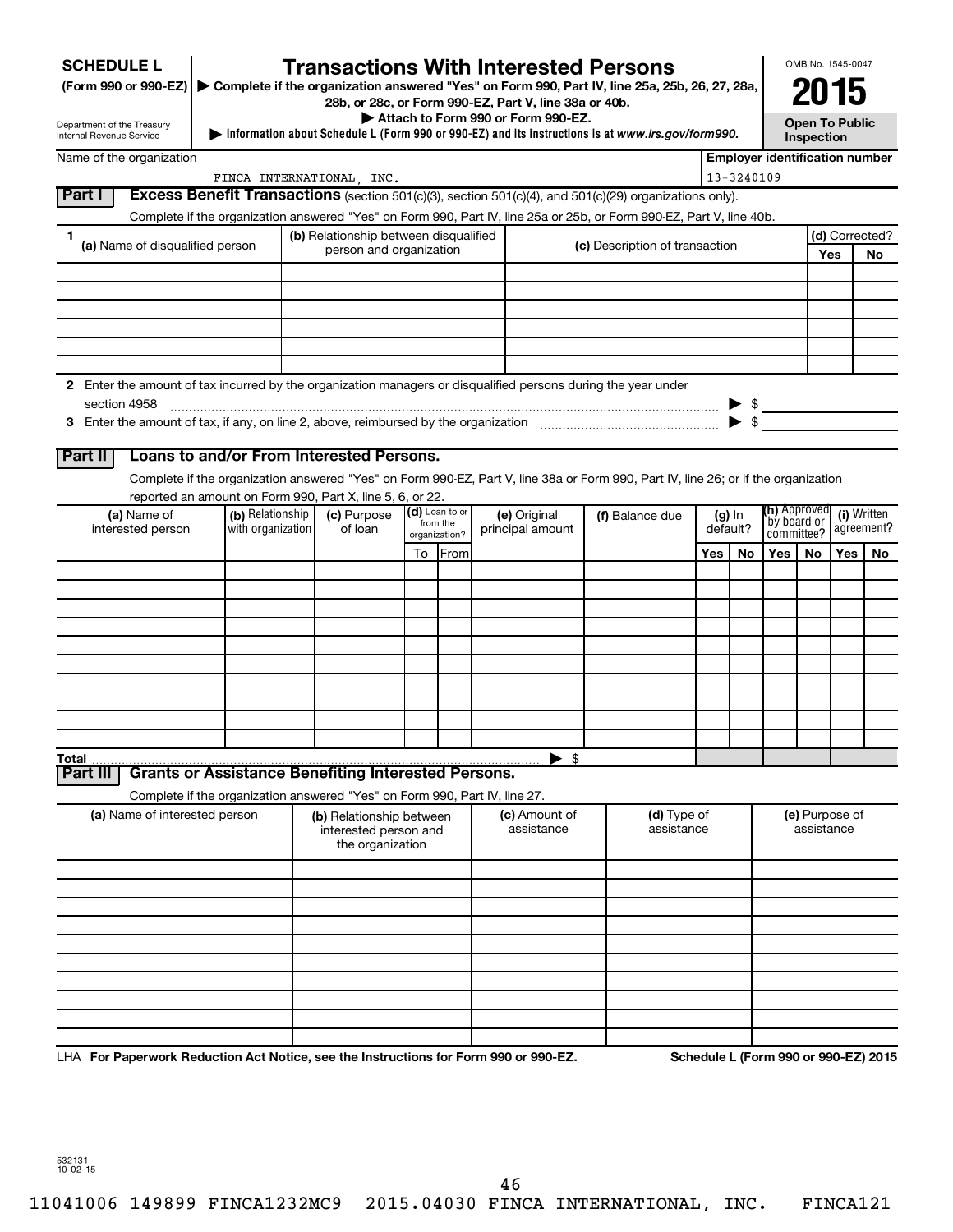## **Part IV Business Transactions Involving Interested Persons.**

Complete if the organization answered "Yes" on Form 990, Part IV, line 28a, 28b, or 28c.

| (a) Name of interested person                                                               | (b) Relationship between interested<br>person and the organization | (c) Amount of<br>transaction | (d) Description of<br>transaction | (e) Sharing of<br>organization's | revenues? |  |
|---------------------------------------------------------------------------------------------|--------------------------------------------------------------------|------------------------------|-----------------------------------|----------------------------------|-----------|--|
|                                                                                             |                                                                    |                              |                                   | Yes                              | No        |  |
| <b>JULIE HOUSER</b>                                                                         | FAMILY MEMBER -<br>CEO                                             |                              | 50,684. EMPLOYMENT                |                                  | х         |  |
|                                                                                             |                                                                    |                              |                                   |                                  |           |  |
|                                                                                             |                                                                    |                              |                                   |                                  |           |  |
|                                                                                             |                                                                    |                              |                                   |                                  |           |  |
|                                                                                             |                                                                    |                              |                                   |                                  |           |  |
|                                                                                             |                                                                    |                              |                                   |                                  |           |  |
|                                                                                             |                                                                    |                              |                                   |                                  |           |  |
|                                                                                             |                                                                    |                              |                                   |                                  |           |  |
|                                                                                             |                                                                    |                              |                                   |                                  |           |  |
|                                                                                             |                                                                    |                              |                                   |                                  |           |  |
| <b>Part V</b><br><b>Supplemental Information</b>                                            |                                                                    |                              |                                   |                                  |           |  |
| Provide additional information for responses to questions on Schedule L (see instructions). |                                                                    |                              |                                   |                                  |           |  |
|                                                                                             |                                                                    |                              |                                   |                                  |           |  |

11041006 149899 FINCA1232MC9 2015.04030 FINCA INTERNATIONAL, INC. FINCA121

Sharing of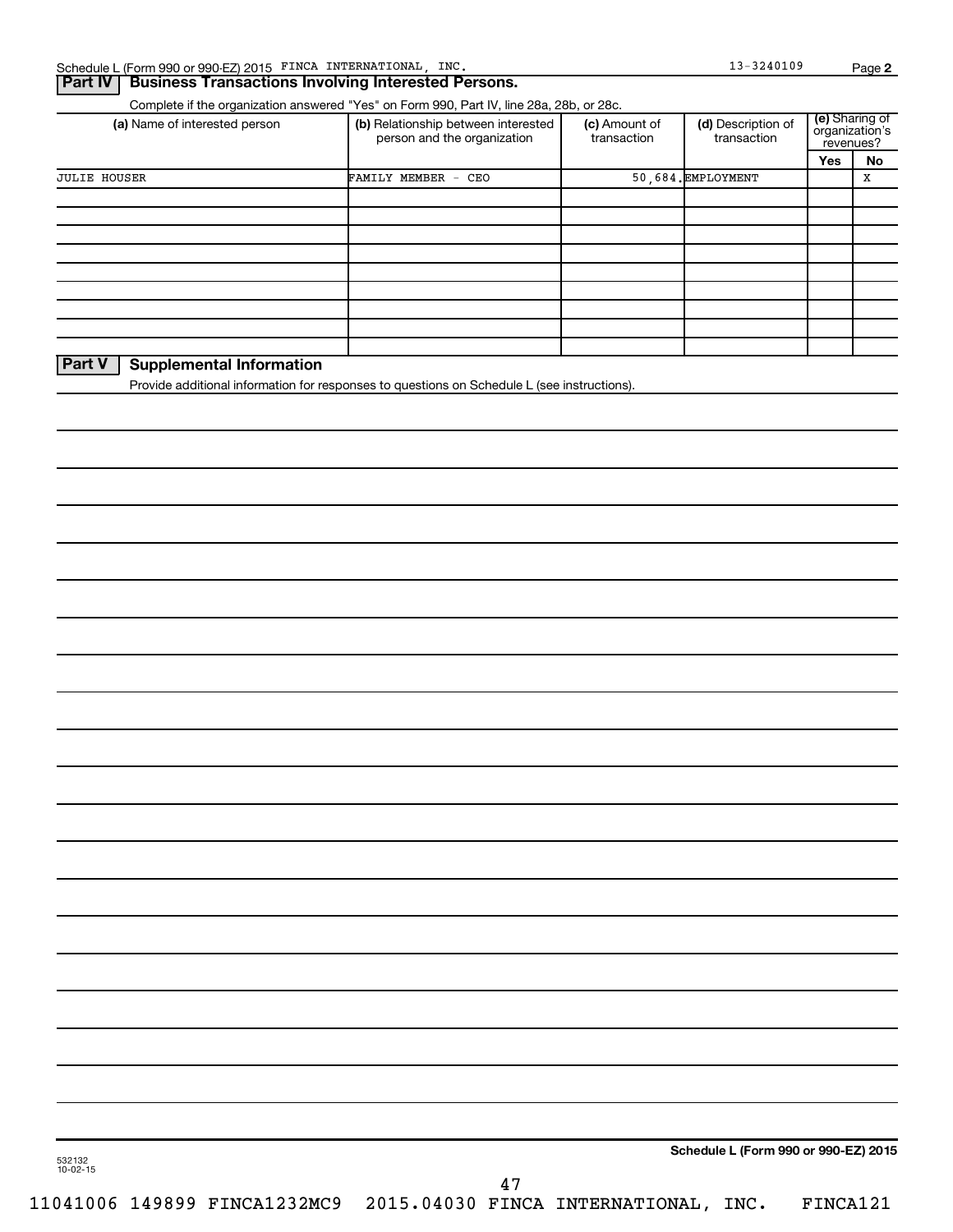## **SCHEDULE M (Form 990)**

# **Noncash Contributions**

OMB No. 1545-0047

Department of the Treasury Internal Revenue Service

◆ Complete if the organizations answered "Yes" on Form 990, Part IV, lines 29 or 30.<br>▶ Complete if the organizations answered "Yes" on Form 990, Part IV, lines 29 or 30. **Attach to Form 990.** J

**Open To Public Inspection**

| Name of the organization |  |
|--------------------------|--|
|--------------------------|--|

**Information about Schedule M (Form 990) and its instructions is at www.irs.gov/form990.** 

**Employer identification number**  $13 - 3240109$ 

| FINCA INTERNATIONAL | INC. |  |
|---------------------|------|--|
|                     |      |  |

| Part I | <b>Types of Property</b>                                                                                                       |             |                               |                                                |                                 |     |     |    |
|--------|--------------------------------------------------------------------------------------------------------------------------------|-------------|-------------------------------|------------------------------------------------|---------------------------------|-----|-----|----|
|        |                                                                                                                                | (a)         | (b)                           | (c)                                            | (d)                             |     |     |    |
|        |                                                                                                                                | Check if    | Number of<br>contributions or | Noncash contribution<br>amounts reported on    | Method of determining           |     |     |    |
|        |                                                                                                                                | applicable  |                               | items contributed Form 990, Part VIII, line 1g | noncash contribution amounts    |     |     |    |
| 1.     |                                                                                                                                |             |                               |                                                |                                 |     |     |    |
| 2      |                                                                                                                                |             |                               |                                                |                                 |     |     |    |
| з      |                                                                                                                                |             |                               |                                                |                                 |     |     |    |
| 4      |                                                                                                                                |             |                               |                                                |                                 |     |     |    |
| 5      | Clothing and household goods                                                                                                   |             |                               |                                                |                                 |     |     |    |
| 6      |                                                                                                                                |             |                               |                                                |                                 |     |     |    |
| 7      |                                                                                                                                |             |                               |                                                |                                 |     |     |    |
| 8      |                                                                                                                                |             |                               |                                                |                                 |     |     |    |
| 9      | Securities - Publicly traded                                                                                                   | $\mathbf x$ | 70                            |                                                | 259,711. COST OR SELLING PRICE  |     |     |    |
| 10     | Securities - Closely held stock                                                                                                |             |                               |                                                |                                 |     |     |    |
| 11     | Securities - Partnership, LLC, or                                                                                              |             |                               |                                                |                                 |     |     |    |
|        | trust interests                                                                                                                |             |                               |                                                |                                 |     |     |    |
| 12     |                                                                                                                                |             |                               |                                                |                                 |     |     |    |
| 13     | Qualified conservation contribution -                                                                                          |             |                               |                                                |                                 |     |     |    |
|        |                                                                                                                                |             |                               |                                                |                                 |     |     |    |
| 14     | Qualified conservation contribution - Other                                                                                    |             |                               |                                                |                                 |     |     |    |
| 15     | Real estate - Residential                                                                                                      |             |                               |                                                |                                 |     |     |    |
| 16     |                                                                                                                                |             |                               |                                                |                                 |     |     |    |
| 17     |                                                                                                                                |             |                               |                                                |                                 |     |     |    |
| 18     |                                                                                                                                |             |                               |                                                |                                 |     |     |    |
| 19     |                                                                                                                                |             |                               |                                                |                                 |     |     |    |
| 20     | Drugs and medical supplies                                                                                                     |             |                               |                                                |                                 |     |     |    |
| 21     |                                                                                                                                |             |                               |                                                |                                 |     |     |    |
| 22     |                                                                                                                                |             |                               |                                                |                                 |     |     |    |
| 23     |                                                                                                                                |             |                               |                                                |                                 |     |     |    |
| 24     |                                                                                                                                |             |                               |                                                |                                 |     |     |    |
| 25     | ( COMPUTER SOFT<br>Other $\blacktriangleright$                                                                                 | х           | 1                             |                                                | 2,899,023. COST OR SELLING PRIC |     |     |    |
| 26     | Other $\blacktriangleright$                                                                                                    |             |                               |                                                |                                 |     |     |    |
| 27     | Other $\blacktriangleright$                                                                                                    |             |                               |                                                |                                 |     |     |    |
| 28     | Other $\blacktriangleright$                                                                                                    |             |                               |                                                |                                 |     |     |    |
| 29     | Number of Forms 8283 received by the organization during the tax year for contributions                                        |             |                               |                                                |                                 |     |     |    |
|        | for which the organization completed Form 8283, Part IV, Donee Acknowledgement                                                 |             |                               | 29                                             |                                 |     | 0   |    |
|        |                                                                                                                                |             |                               |                                                |                                 |     | Yes | No |
|        | 30a During the year, did the organization receive by contribution any property reported in Part I, lines 1 through 28, that it |             |                               |                                                |                                 |     |     |    |
|        | must hold for at least three years from the date of the initial contribution, and which is not required to be used for         |             |                               |                                                |                                 |     |     |    |
|        |                                                                                                                                |             |                               |                                                |                                 | 30a |     | х  |
|        | <b>b</b> If "Yes," describe the arrangement in Part II.                                                                        |             |                               |                                                |                                 |     |     |    |
| 31     | Does the organization have a gift acceptance policy that requires the review of any non-standard contributions?                |             |                               |                                                |                                 | 31  | х   |    |
|        | 32a Does the organization hire or use third parties or related organizations to solicit, process, or sell noncash              |             |                               |                                                |                                 |     |     |    |
|        | contributions?                                                                                                                 |             |                               |                                                |                                 | 32a | X   |    |
|        | <b>b</b> If "Yes," describe in Part II.                                                                                        |             |                               |                                                |                                 |     |     |    |
| 33     | If the organization did not report an amount in column (c) for a type of property for which column (a) is checked,             |             |                               |                                                |                                 |     |     |    |
|        | describe in Part II.                                                                                                           |             |                               |                                                |                                 |     |     |    |
| LHA    | For Paperwork Reduction Act Notice, see the Instructions for Form 990.                                                         |             |                               |                                                | Schedule M (Form 990) (2015)    |     |     |    |

532141 08-21-15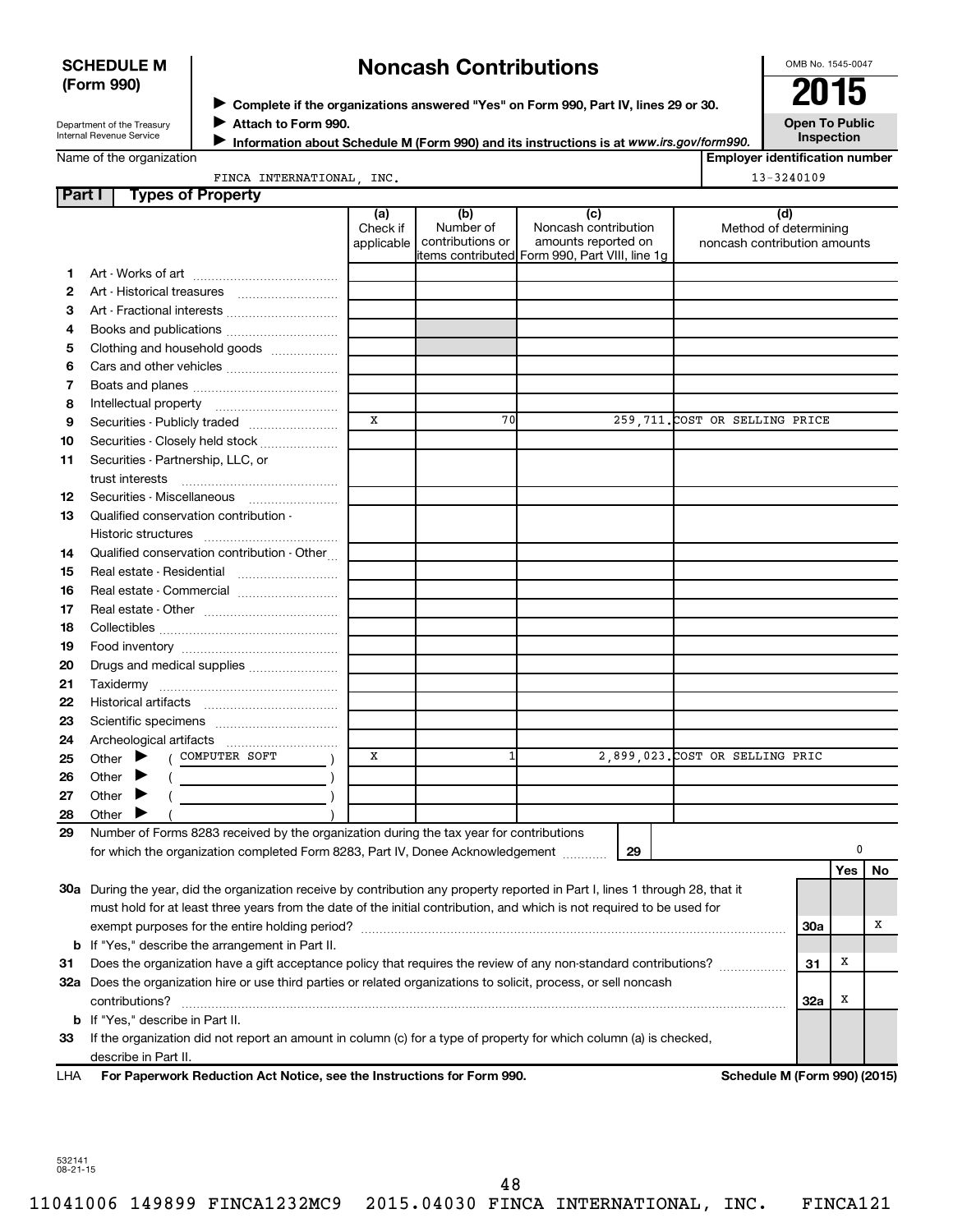Schedule M (Form 990) (2015) FINCA INTERNATIONAL, INC. 18 (1998) 13-3240109 Page

Part II | Supplemental Information. Provide the information required by Part I, lines 30b, 32b, and 33, and whether the organization is reporting in Part I, column (b), the number of contributions, the number of items received, or a combination of both. Also complete this part for any additional information.

SCHEDULE M, PART I, COLUMN (B):

THE AMOUNT IN COLUMN (B) REFERS TO THE NUMBER OF CONTRIBUTIONS

SCHEDULE M, LINE 32B:

FINCA USED CHARLES SCHWAB BROKERAGE SERVICES TO SELL DONATED

SECURITIES.

**Schedule M (Form 990) (2015)**

532142 08-21-15

11041006 149899 FINCA1232MC9 2015.04030 FINCA INTERNATIONAL, INC. FINCA121

**2**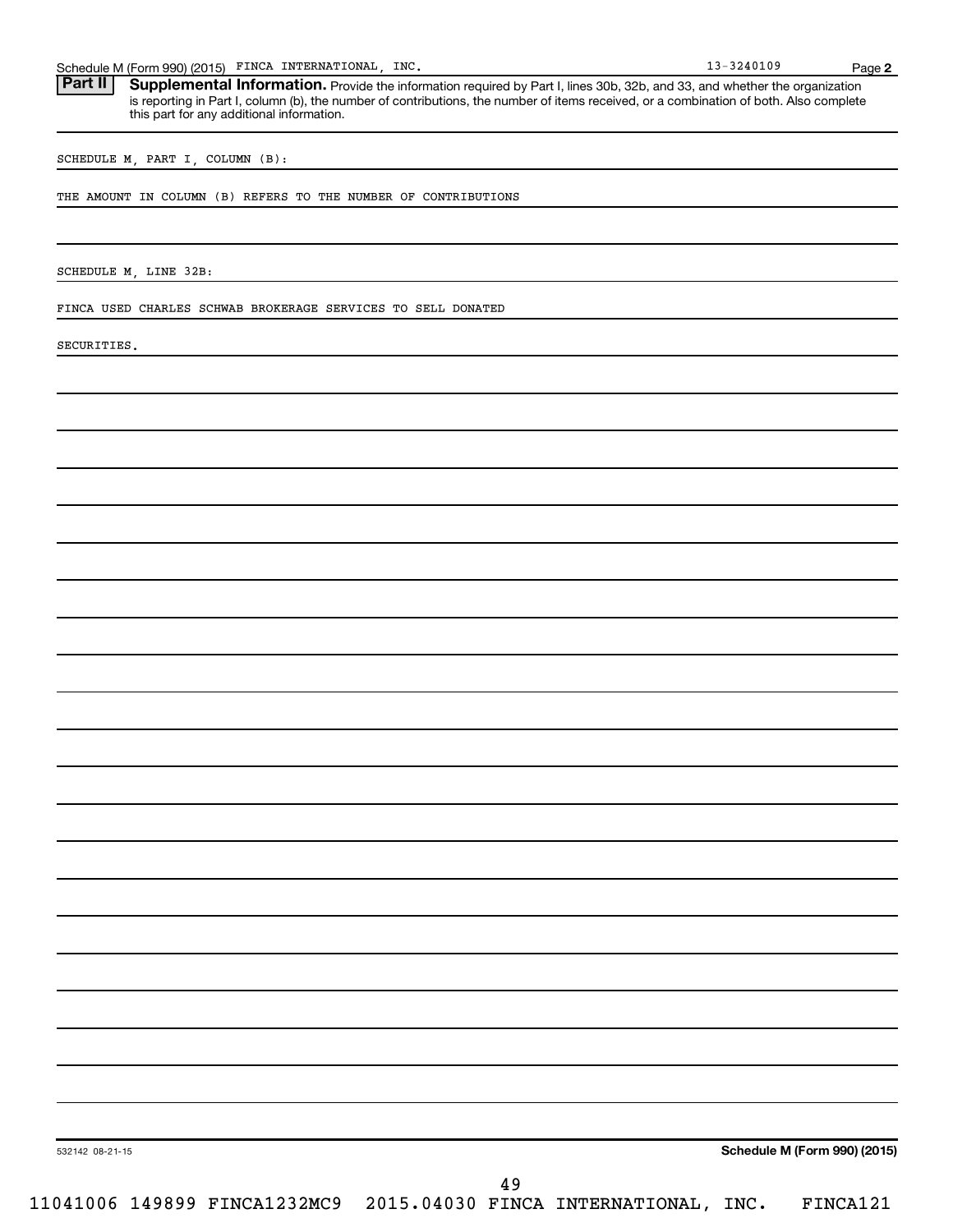| <b>SCHEDULE O</b><br>(Form 990 or 990-EZ)<br>Department of the Treasury<br>Internal Revenue Service | Supplemental Information to Form 990 or 990-EZ<br>Complete to provide information for responses to specific questions on<br>Form 990 or 990-EZ or to provide any additional information.<br>Attach to Form 990 or 990-EZ.<br>Information about Schedule O (Form 990 or 990-EZ) and its instructions is at WWW.irs.gov/form990. |            | OMB No. 1545-0047<br><b>Open to Public</b><br>Inspection |
|-----------------------------------------------------------------------------------------------------|--------------------------------------------------------------------------------------------------------------------------------------------------------------------------------------------------------------------------------------------------------------------------------------------------------------------------------|------------|----------------------------------------------------------|
| Name of the organization                                                                            |                                                                                                                                                                                                                                                                                                                                |            | <b>Employer identification number</b>                    |
|                                                                                                     | FINCA INTERNATIONAL, INC.                                                                                                                                                                                                                                                                                                      | 13-3240109 |                                                          |
|                                                                                                     | FORM 990, PART III, LINE 4A, PROGRAM SERVICE ACCOMPLISHMENTS:                                                                                                                                                                                                                                                                  |            |                                                          |
|                                                                                                     | AS OF DECEMBER 31, 2015, FINCA'S AFFILIATES OPERATED IN THE FOLLOWING                                                                                                                                                                                                                                                          |            |                                                          |
|                                                                                                     | COUNTRIES AND HAD THE FOLLOWING NUMBER OF BENEFICIARIES:                                                                                                                                                                                                                                                                       |            |                                                          |
| AFRICA:                                                                                             |                                                                                                                                                                                                                                                                                                                                |            |                                                          |
|                                                                                                     | * DEMOCRACTIC REPUBLIC OF CONGO: 274,156 BENEFICIARIES                                                                                                                                                                                                                                                                         |            |                                                          |
| * MALAWI: 51,413 BENEFICIARIES                                                                      |                                                                                                                                                                                                                                                                                                                                |            |                                                          |
| * NIGERIA: 13,705 BENEFICIARIES                                                                     |                                                                                                                                                                                                                                                                                                                                |            |                                                          |
| * TANZANIA: 107,198 BENEFICIARIES                                                                   |                                                                                                                                                                                                                                                                                                                                |            |                                                          |
| * UGANDA: 149,875 BENEFICIARIES                                                                     |                                                                                                                                                                                                                                                                                                                                |            |                                                          |
| * ZAMBIA: 90,429 BENEFICIARIES                                                                      |                                                                                                                                                                                                                                                                                                                                |            |                                                          |
| LATIN AMERICA & THE CARIBBEAN:                                                                      |                                                                                                                                                                                                                                                                                                                                |            |                                                          |
| * ECUADOR: 29,138 BENEFICIARIES                                                                     |                                                                                                                                                                                                                                                                                                                                |            |                                                          |
| * EL SALVADOR: 8,428 BENEFICIARIES                                                                  |                                                                                                                                                                                                                                                                                                                                |            |                                                          |
| GUATEMALA: 29,973 BENEFICIARIES                                                                     |                                                                                                                                                                                                                                                                                                                                |            |                                                          |
| * HAITI: 34,761 BENEFICIARIES                                                                       |                                                                                                                                                                                                                                                                                                                                |            |                                                          |
| * HONDURAS: 38, 424 BENEFICIARIES                                                                   |                                                                                                                                                                                                                                                                                                                                |            |                                                          |
| * MEXICO: 127, 764 BENEFICIARIES                                                                    |                                                                                                                                                                                                                                                                                                                                |            |                                                          |
| * NICARAGUA: 49,743 BENEFICIARIES                                                                   |                                                                                                                                                                                                                                                                                                                                |            |                                                          |
| GREATER MIDDLE EAST:                                                                                |                                                                                                                                                                                                                                                                                                                                |            |                                                          |
| * AFGHANISTAN: 34,034 BENEFICIARIES                                                                 |                                                                                                                                                                                                                                                                                                                                |            |                                                          |
| * JORDAN: 25,491 BENEFICIARIES                                                                      |                                                                                                                                                                                                                                                                                                                                |            |                                                          |
| * PAKISTAN: 326,734 BENEFICIARIES                                                                   |                                                                                                                                                                                                                                                                                                                                |            |                                                          |
| 532211<br>$09 - 02 - 15$                                                                            | LHA For Paperwork Reduction Act Notice, see the Instructions for Form 990 or 990-EZ.                                                                                                                                                                                                                                           |            | Schedule O (Form 990 or 990-EZ) (2015)                   |

50

11041006 149899 FINCA1232MC9 2015.04030 FINCA INTERNATIONAL, INC. FINCA121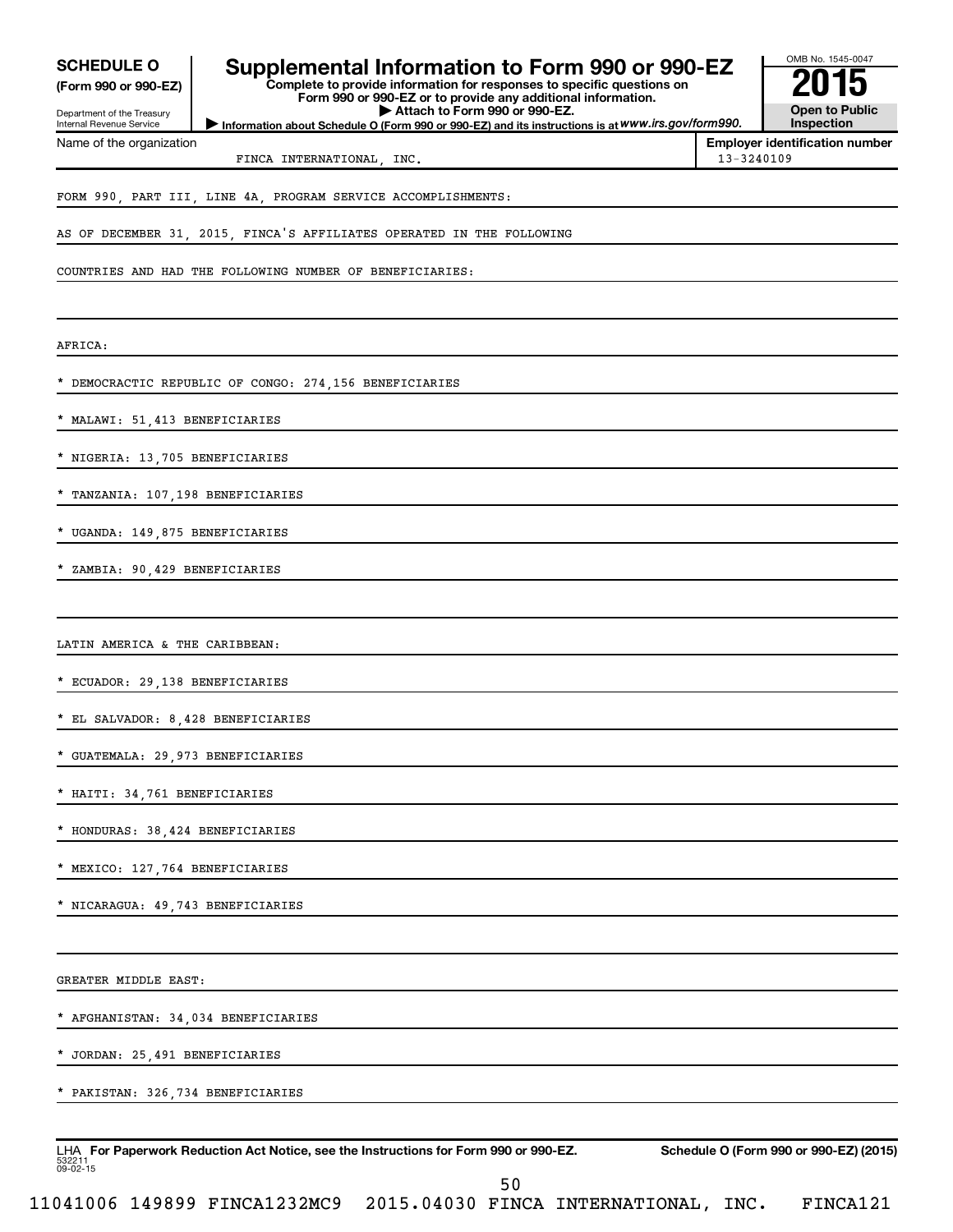| Schedule O (Form 990 or 990-EZ) (2015)                                  | Page 2                                              |
|-------------------------------------------------------------------------|-----------------------------------------------------|
| Name of the organization<br>FINCA INTERNATIONAL, INC.                   | <b>Employer identification number</b><br>13-3240109 |
|                                                                         |                                                     |
| EURASIA:                                                                |                                                     |
| * ARMENIA: 52,390 BENEFICIARIES                                         |                                                     |
| * AZERBAIJAN: 121, 741 BENEFICIARIES                                    |                                                     |
| * GEORGIA: 89,688 BENEFICIARIES                                         |                                                     |
| * KOSOVO: 12,494 BENEFICIARIES                                          |                                                     |
| * KYRGYZSTAN: 122, 262 BENEFICIARIES                                    |                                                     |
| * RUSSIA: 6,714 BENEFICIARIES                                           |                                                     |
| * TAJIKISTAN: 40,836 BENEFICIARIES                                      |                                                     |
|                                                                         |                                                     |
| FINCA HAS EMBARKED ON A COMPREHENSIVE INITIATIVE TO MONITOR AND MANAGE  |                                                     |
| SOCIAL PERFORMANCE THAT INCLUDES IDENTIFYING AND TRACKING SOCIAL        |                                                     |
| PERFORMANCE INDICATORS ON AN ONGOING BASIS TO ENSURE THAT FINCA REMAINS |                                                     |
| FOCUSED ON CLIENT WELFARE AND PROTECTION, INCREASES TRANSPARENCY WITH   |                                                     |
| PARTNERS, AND DEVELOPS NEW PRODUCTS THAT ARE TAILORED TO ENHANCE CLIENT |                                                     |
| WELL-BEING. THE EXISTENCE OF A BOARD LEVEL SOCIAL PERFORMANCE AUDIT     |                                                     |
| COMMITTEE SIGNIFIES THE ORGANIZATION'S UNWAVERING COMMITMENT TO IMPROVE |                                                     |
| THE LIVELIHOODS OF CLIENTS THROUGH THE PROVISION OF PRODUCTS AND        |                                                     |
| SERVICES THAT CLIENTS SAY THEY NEED.                                    |                                                     |
|                                                                         |                                                     |
| BUILDING ON THE PIONEERING CLIENT ASSESSMENT TOOL THAT FINCA            |                                                     |
| INTERNATIONAL USES TO MEASURE THE IMPACT OF OUR PRODUCTS AND SERVICES   |                                                     |
| ON THE LIVES OF OUR CLIENTS AND THEIR FAMILIES, THE SOCIAL PERFORMANCE  |                                                     |
| AUDIT COMMITTEE HAS CREATED A SPECIFIC, COMPREHENSIVE AND MEASURABLE    |                                                     |
| DEFINITION OF FINCA INTERNATIONAL'S SOCIAL PERFORMANCE. TO BE           |                                                     |
| SUCCESSFUL IN ITS COMMITMENT TO SOCIAL PERFORMANCE, FINCA INTERNATIONAL |                                                     |
| NEEDS TO SHOW THAT IT HAS:                                              |                                                     |
|                                                                         |                                                     |
| * EXPANDED ACCESS TO FINANCIAL SERVICES, PRIMARILY AMONG UNDERSERVED,   |                                                     |

532212 09-02-15

11041006 149899 FINCA1232MC9 2015.04030 FINCA INTERNATIONAL, INC. FINCA121 51

**Schedule O (Form 990 or 990-EZ) (2015)**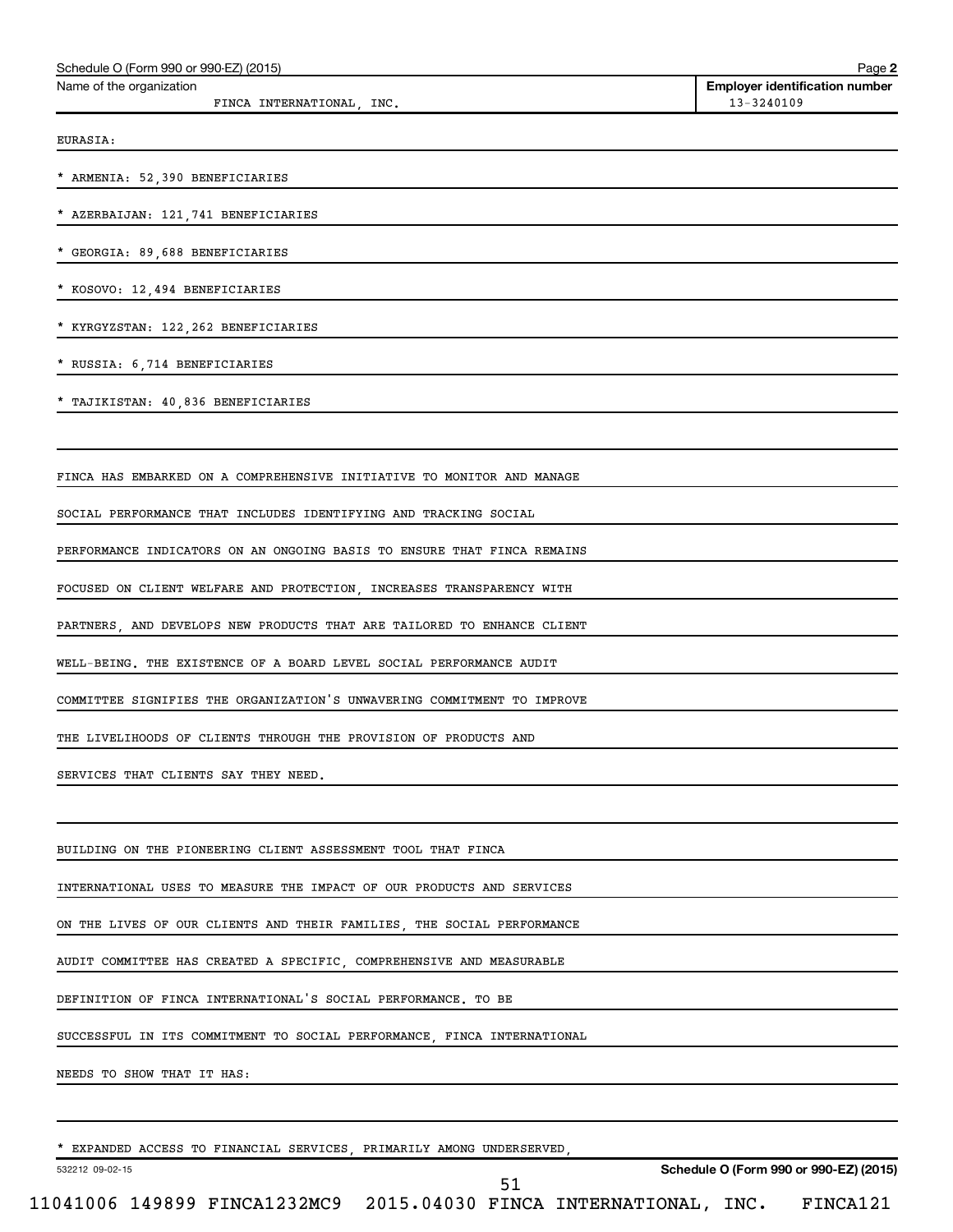| * IMPROVED LIVING STANDARDS; AND,<br>* EMPOWERED OUR CLIENTS AND HELPED THEM ACHIEVE THEIR PERSONAL<br>ASPIRATIONS.<br>FORM 990, PART V, LINE 3B:<br>THE FORM 990-T WILL BE FILED FOR THE 2015 TAX YEAR. HOWEVER, IT WILL BE<br>FILED AFTER THE FORM 990 HAS BEEN FILED AND PRIOR TO THE REQUIRED FILING<br>DATE FOR THE FORM 990-T WITH EXTENSIONS.<br>FORM 990, PART V, LINE 4B, LIST OF FOREIGN COUNTRIES:<br>AFGHANISTAN, ARMENIA, AZERBAIJAN, CAYMAN ISLANDS,<br>CONGO, DEM REP, EL SALVADOR, ECUADOR, GEORGIA,<br>GERMANY, GUATEMALA, HAITI, HONDURAS,<br>JORDAN, KOSOVO, KYRGYZSTAN, MALAWI,<br>MEXICO, NETHERLANDS, NICARAGUA, PAKISTAN,<br>RUSSIA, TAJIKISTAN, TANZANIA, UGANDA,<br>NIGERIA, ZAMBIA<br>FORM 990, PART VI, SECTION A, LINE 2:<br>THE CHAIRMAN OF THE BOARD, ROBERT W. HATCH, IS THE BROTHER OF THE FOUNDER,<br>JOHN HATCH, WHO IS ALSO A DIRECTOR AND A RETIRED EMPLOYEE. ROBERT HATCH,<br>GIVEN SIGNIFICANT MANAGEMENT EXPERIENCE, ASSISTED IN FOUNDING THE<br>ORGANIZATION AND IN PROVIDING LEADERSHIP AS BOARD CHAIRMAN THROUGHOUT<br>FINCA'S HISTORY. JOHN HATCH, RICHARD WILLIAMSON, HAROLD JASTRAM, AND RUPERT<br>SCOFIELD ARE ALL MEMBERS OF THE BOARD OF DIRECTORS AND MINOR SHAREHOLDERS<br>OF CEREAL INGREDIENTS, INC. WHICH IS OWNED BY ROBERT HATCH, THE CHAIRMAN OF<br>Schedule O (Form 990 or 990-EZ) (2015)<br>532212 09-02-15<br>52<br>11041006 149899 FINCA1232MC9 2015.04030 FINCA INTERNATIONAL, INC. FINCA121 |  | * INCREASED EMPLOYMENT AND INCOMES; |
|-----------------------------------------------------------------------------------------------------------------------------------------------------------------------------------------------------------------------------------------------------------------------------------------------------------------------------------------------------------------------------------------------------------------------------------------------------------------------------------------------------------------------------------------------------------------------------------------------------------------------------------------------------------------------------------------------------------------------------------------------------------------------------------------------------------------------------------------------------------------------------------------------------------------------------------------------------------------------------------------------------------------------------------------------------------------------------------------------------------------------------------------------------------------------------------------------------------------------------------------------------------------------------------------------------------------------------------------------------------------------------------------------------------------------------------------------------------|--|-------------------------------------|
|                                                                                                                                                                                                                                                                                                                                                                                                                                                                                                                                                                                                                                                                                                                                                                                                                                                                                                                                                                                                                                                                                                                                                                                                                                                                                                                                                                                                                                                           |  |                                     |
|                                                                                                                                                                                                                                                                                                                                                                                                                                                                                                                                                                                                                                                                                                                                                                                                                                                                                                                                                                                                                                                                                                                                                                                                                                                                                                                                                                                                                                                           |  |                                     |
|                                                                                                                                                                                                                                                                                                                                                                                                                                                                                                                                                                                                                                                                                                                                                                                                                                                                                                                                                                                                                                                                                                                                                                                                                                                                                                                                                                                                                                                           |  |                                     |
|                                                                                                                                                                                                                                                                                                                                                                                                                                                                                                                                                                                                                                                                                                                                                                                                                                                                                                                                                                                                                                                                                                                                                                                                                                                                                                                                                                                                                                                           |  |                                     |
|                                                                                                                                                                                                                                                                                                                                                                                                                                                                                                                                                                                                                                                                                                                                                                                                                                                                                                                                                                                                                                                                                                                                                                                                                                                                                                                                                                                                                                                           |  |                                     |
|                                                                                                                                                                                                                                                                                                                                                                                                                                                                                                                                                                                                                                                                                                                                                                                                                                                                                                                                                                                                                                                                                                                                                                                                                                                                                                                                                                                                                                                           |  |                                     |
|                                                                                                                                                                                                                                                                                                                                                                                                                                                                                                                                                                                                                                                                                                                                                                                                                                                                                                                                                                                                                                                                                                                                                                                                                                                                                                                                                                                                                                                           |  |                                     |
|                                                                                                                                                                                                                                                                                                                                                                                                                                                                                                                                                                                                                                                                                                                                                                                                                                                                                                                                                                                                                                                                                                                                                                                                                                                                                                                                                                                                                                                           |  |                                     |
|                                                                                                                                                                                                                                                                                                                                                                                                                                                                                                                                                                                                                                                                                                                                                                                                                                                                                                                                                                                                                                                                                                                                                                                                                                                                                                                                                                                                                                                           |  |                                     |
|                                                                                                                                                                                                                                                                                                                                                                                                                                                                                                                                                                                                                                                                                                                                                                                                                                                                                                                                                                                                                                                                                                                                                                                                                                                                                                                                                                                                                                                           |  |                                     |
|                                                                                                                                                                                                                                                                                                                                                                                                                                                                                                                                                                                                                                                                                                                                                                                                                                                                                                                                                                                                                                                                                                                                                                                                                                                                                                                                                                                                                                                           |  |                                     |
|                                                                                                                                                                                                                                                                                                                                                                                                                                                                                                                                                                                                                                                                                                                                                                                                                                                                                                                                                                                                                                                                                                                                                                                                                                                                                                                                                                                                                                                           |  |                                     |
|                                                                                                                                                                                                                                                                                                                                                                                                                                                                                                                                                                                                                                                                                                                                                                                                                                                                                                                                                                                                                                                                                                                                                                                                                                                                                                                                                                                                                                                           |  |                                     |
|                                                                                                                                                                                                                                                                                                                                                                                                                                                                                                                                                                                                                                                                                                                                                                                                                                                                                                                                                                                                                                                                                                                                                                                                                                                                                                                                                                                                                                                           |  |                                     |
|                                                                                                                                                                                                                                                                                                                                                                                                                                                                                                                                                                                                                                                                                                                                                                                                                                                                                                                                                                                                                                                                                                                                                                                                                                                                                                                                                                                                                                                           |  |                                     |
|                                                                                                                                                                                                                                                                                                                                                                                                                                                                                                                                                                                                                                                                                                                                                                                                                                                                                                                                                                                                                                                                                                                                                                                                                                                                                                                                                                                                                                                           |  |                                     |
|                                                                                                                                                                                                                                                                                                                                                                                                                                                                                                                                                                                                                                                                                                                                                                                                                                                                                                                                                                                                                                                                                                                                                                                                                                                                                                                                                                                                                                                           |  |                                     |
|                                                                                                                                                                                                                                                                                                                                                                                                                                                                                                                                                                                                                                                                                                                                                                                                                                                                                                                                                                                                                                                                                                                                                                                                                                                                                                                                                                                                                                                           |  |                                     |
|                                                                                                                                                                                                                                                                                                                                                                                                                                                                                                                                                                                                                                                                                                                                                                                                                                                                                                                                                                                                                                                                                                                                                                                                                                                                                                                                                                                                                                                           |  |                                     |
|                                                                                                                                                                                                                                                                                                                                                                                                                                                                                                                                                                                                                                                                                                                                                                                                                                                                                                                                                                                                                                                                                                                                                                                                                                                                                                                                                                                                                                                           |  |                                     |
|                                                                                                                                                                                                                                                                                                                                                                                                                                                                                                                                                                                                                                                                                                                                                                                                                                                                                                                                                                                                                                                                                                                                                                                                                                                                                                                                                                                                                                                           |  |                                     |
|                                                                                                                                                                                                                                                                                                                                                                                                                                                                                                                                                                                                                                                                                                                                                                                                                                                                                                                                                                                                                                                                                                                                                                                                                                                                                                                                                                                                                                                           |  |                                     |
|                                                                                                                                                                                                                                                                                                                                                                                                                                                                                                                                                                                                                                                                                                                                                                                                                                                                                                                                                                                                                                                                                                                                                                                                                                                                                                                                                                                                                                                           |  |                                     |
|                                                                                                                                                                                                                                                                                                                                                                                                                                                                                                                                                                                                                                                                                                                                                                                                                                                                                                                                                                                                                                                                                                                                                                                                                                                                                                                                                                                                                                                           |  |                                     |
|                                                                                                                                                                                                                                                                                                                                                                                                                                                                                                                                                                                                                                                                                                                                                                                                                                                                                                                                                                                                                                                                                                                                                                                                                                                                                                                                                                                                                                                           |  |                                     |
|                                                                                                                                                                                                                                                                                                                                                                                                                                                                                                                                                                                                                                                                                                                                                                                                                                                                                                                                                                                                                                                                                                                                                                                                                                                                                                                                                                                                                                                           |  |                                     |
|                                                                                                                                                                                                                                                                                                                                                                                                                                                                                                                                                                                                                                                                                                                                                                                                                                                                                                                                                                                                                                                                                                                                                                                                                                                                                                                                                                                                                                                           |  |                                     |
|                                                                                                                                                                                                                                                                                                                                                                                                                                                                                                                                                                                                                                                                                                                                                                                                                                                                                                                                                                                                                                                                                                                                                                                                                                                                                                                                                                                                                                                           |  |                                     |

Schedule O (Form 990 or 990-EZ) (2015)

LOW-INCOME PEOPLE AND COMMUNITIES;

FINCA INTERNATIONAL, INC.

Name of the organization

**2**

**Employer identification number**<br>13-3240109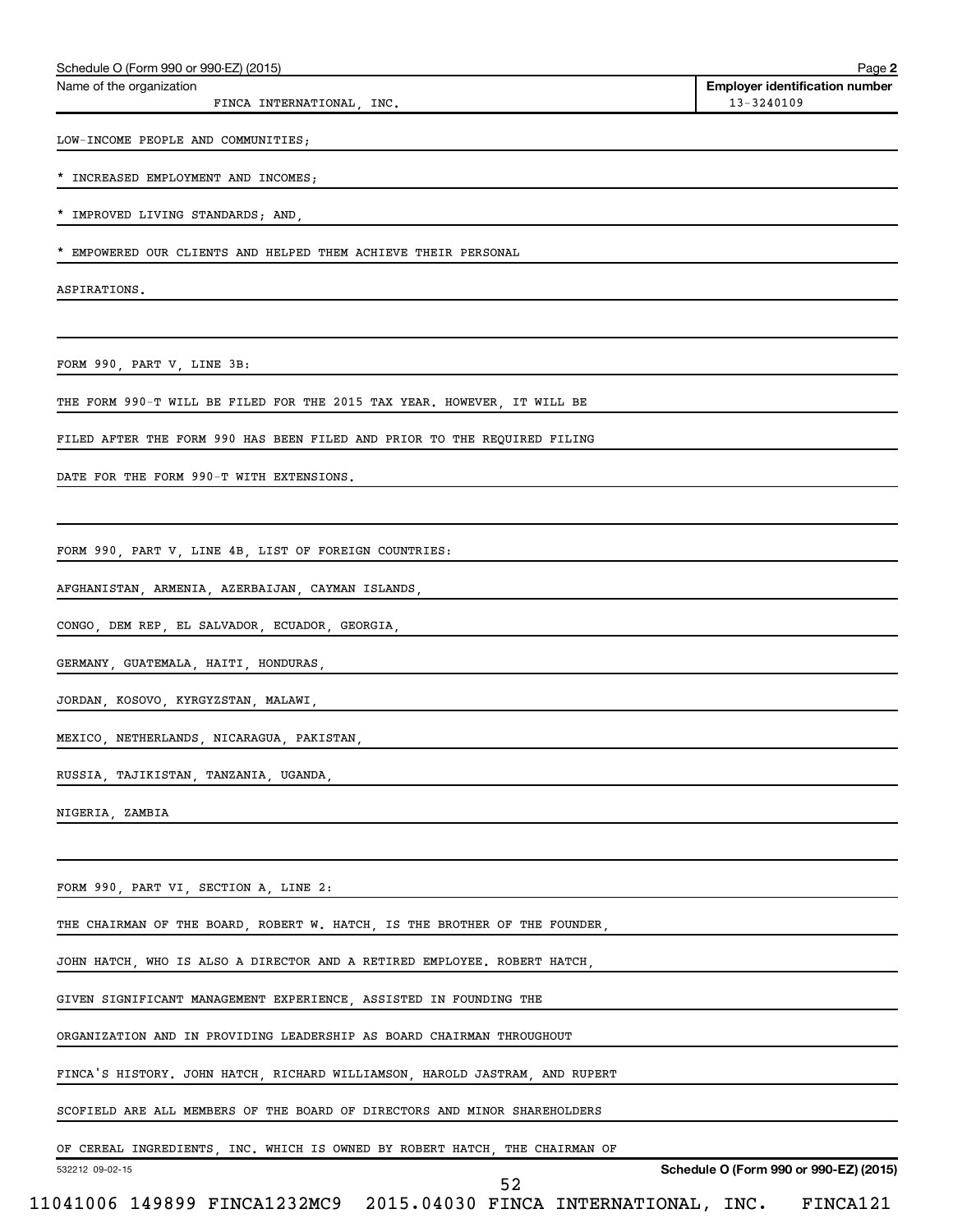| FINCA INTERNATIONAL, INC.                                                   | 13-3240109                             |
|-----------------------------------------------------------------------------|----------------------------------------|
| FINCA INTERNATIONAL'S BOARD OF DIRECTORS. RICHARD WILLIAMSON HAS A          |                                        |
| FINANCIAL TRANSACTION WITH CEREAL INGREDIENTS, INC. RICHARD WILLIAMSON AND  |                                        |
| ROBERT HATCH ARE ALSO BOTH DIRECTORS OF THE HEALTHY BACK STORE. SHAWN       |                                        |
| HASSEL IS A DIRECTOR AND HAS A MINOR SHAREHOLDING IN THE HEALTHY BACK       |                                        |
| STORE.                                                                      |                                        |
|                                                                             |                                        |
| FORM 990, PART VI, SECTION A, LINE 6:                                       |                                        |
| UNDER FINCA INTERNATIONAL'S CONSTITUENT DOCUMENTS, MEMBERS ARE THE          |                                        |
| FUNCTIONAL EQUIVALENT OF SHAREHOLDERS BUT HOLD NO ECONOMIC INTEREST. THEY   |                                        |
| FUNCTION AS STEWARDS OF THE CHARITABLE MISSION AND SERVE AS THE ULTIMATE    |                                        |
| GOVERNANCE AUTHORITY FOR THE ORGANIZATION. FINCA HAS 4 (FOUR) MEMBERS, EACH |                                        |
| OF WHOM HAVE EQUAL VOTING RIGHTS AND DEVOTE CONSIDERABLE TIME AND ATTENTION |                                        |
| TO ITS ACTIVITIES. MEMBERSHIPS IN FINCA ARE NOT SOLD AS FUNDRAISING         |                                        |
| MECHANISMS.                                                                 |                                        |
|                                                                             |                                        |
| FORM 990, PART VI, SECTION A, LINE 7A:                                      |                                        |
| THE MEMBERS, AS DESCRIBED IN LINE 6, ELECT THE GOVERNING BODY OF FINCA,     |                                        |
| WHICH IS FINCA INTERNATIONAL'S BOARD OF DIRECTORS.                          |                                        |
|                                                                             |                                        |
| FORM 990, PART VI, SECTION A, LINE 7B:                                      |                                        |
| CERTAIN KEY DECISIONS OF THE GOVERNING BODY, FINCA INTERNATIONAL'S BOARD OF |                                        |
| DIRECTORS, ARE SUBJECT TO THE APPROVAL BY THE MEMBERS OF THE ORGANIZATION.  |                                        |
|                                                                             |                                        |
| FORM 990, PART VI, SECTION B, LINE 11:                                      |                                        |
| THE FORM 990 IS PRESENTED TO THE 990 REVIEW TEAM WHICH COMPRISES THE AUDIT  |                                        |
| COMMITTEE, AND REPRESENTATIVES FROM HUMAN RESOURCES, LEGAL, AND FINANCE.    |                                        |
| THE TEAM REVIEWS THE DOCUMENT AND A MEETING IS SCHEDULED TO DISCUSS PENDING |                                        |
| QUESTIONS WITH THE DIRECTOR OF TAX. THIS PROCESS INCLUDES REVIEWING AND     |                                        |
| 532212 09-02-15<br>53                                                       | Schedule O (Form 990 or 990-EZ) (2015) |
| 11041006 149899 FINCA1232MC9 2015.04030 FINCA INTERNATIONAL, INC.           | FINCA121                               |

Schedule O (Form 990 or 990-EZ) (2015)

Name of the organization

**2**

**Employer identification number**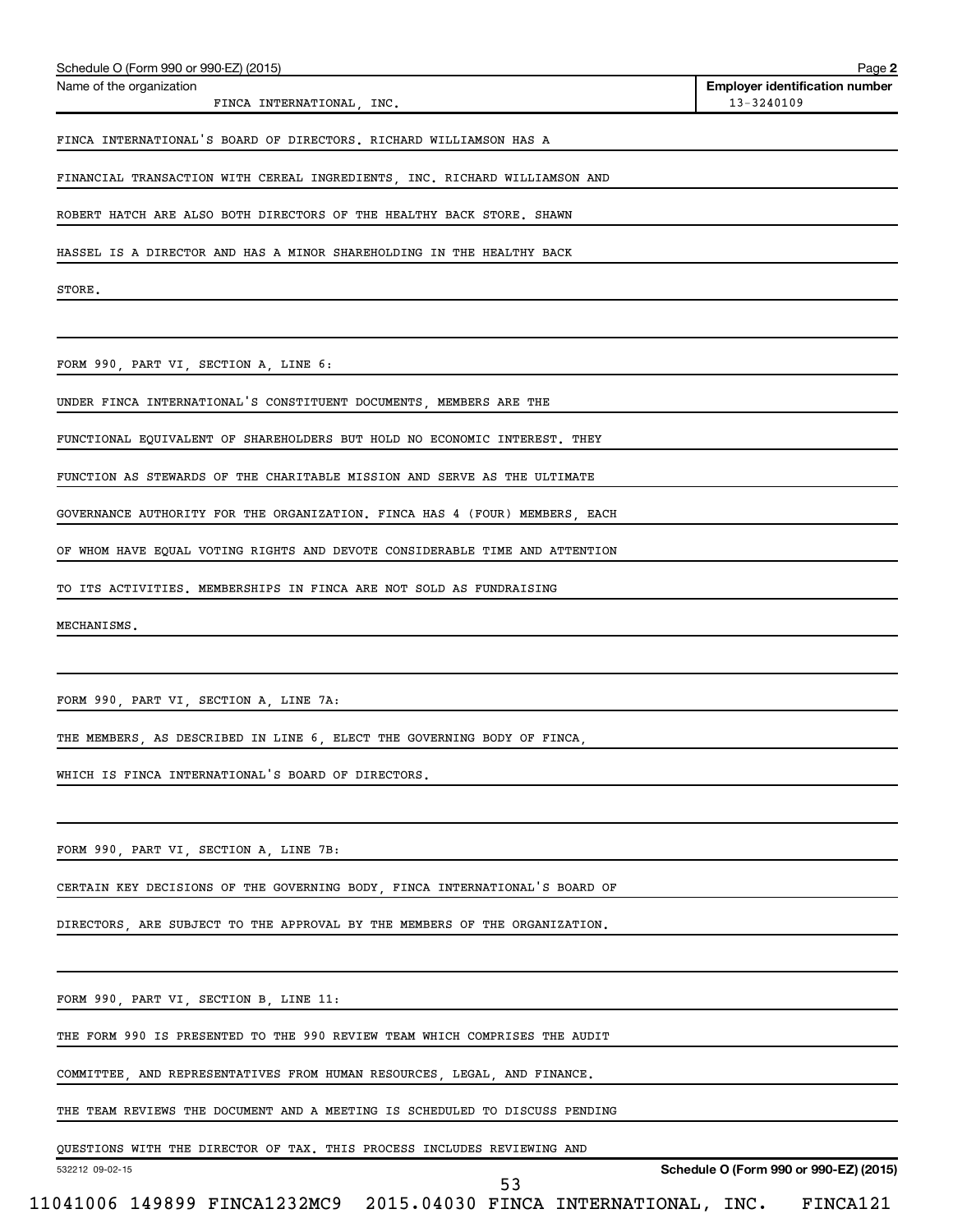| DISCLOSURES ON THE RETURN.                                                  |
|-----------------------------------------------------------------------------|
|                                                                             |
| FORM 990, PART VI, SECTION B, LINE 12C:                                     |
| OFFICERS, DIRECTORS, AND KEY EMPLOYEES ARE REQUIRED TO DISCLOSE ANY         |
| CONFLICTS OF INTERESTS ON AN ONGOING BASIS. CONFLICTS OF INTERESTS ARE      |
| PROHIBITED BY THE FINCA CODE OF CONDUCT AND PERSONNEL MANUAL, SUBJECT TO    |
| ANY EXCEPTIONS BASED ON A STANDARD OF FAIRNESS AND BEST INTERESTS OF THE    |
| COMPANY BY AN INDEPENDENT AUDIT COMMITTEE. CONFLICTS, INCLUDING RELATED     |
| PARTY TRANSACTIONS, ARE STRONGLY DISCOURAGED AND APPROVED, IF AT ALL, ON AN |
| EXCEPTIONAL BASIS. THE PROCESS IS MONITORED THROUGH ACKNOWLEDGMENT OF THE   |
| POLICY PROHIBITING AND REQUIRING REPORTING OF ANY CONFLICTS, ALONG WITH     |
| INTERNAL AUDITS AND OTHER CONTROLS (INCLUDING THE CONTRACT REVIEW PROCESS). |
| THE FINCA CODE OF CONDUCT, APPLICABLE TO ALL FINCA PERSONS GLOBALLY,        |
| PROVIDES A CONFIDENTIAL REPORTING MECHANISM ("HOTLINE") FOR REPORTING       |
| VIOLATIONS OF THE CODE, INCLUDING CONFLICTS OF INTERESTS.                   |
|                                                                             |
| FORM 990, PART VI, LINE 13:                                                 |
| THE FINCA GLOBAL CODE OF CONDUCT CONTAINS A FORMAL CONFIDENTIAL REPORTING   |
| MECHANISM, OR "WHISTLEBLOWER" PROCESS, FOR REPORTING SUSPECTED VIOLATIONS   |
| OF THE CODE OR OF LAW. THE CODE OF CONDUCT PROVIDES A SET OF STANDARDS FOR  |
| ETHICAL BUSINESS CONDUCT FOR ALL FINCA PERSONS WORLDWIDE. EMPLOYEES HAVE    |
| BEEN TRAINED ON THE CODE AND ON THE REPORTING MECHANISM, INCLUDING          |
| REINFORCEMENT BY THE CHIEF EXECUTIVE OFFICER THAT THE CODE REPRESENTS FINCA |
| STANDARDS. REPORTS MAY BE MADE TO LOCAL MANAGEMENT OR DIRECTLY THROUGH A    |
| CONFIDENTIAL REPORTING LINE TO THE GLOBAL VICE PRESIDENT AND GENERAL        |

532212 09-02-15

54

Name of the organization

FINCA INTERNATIONAL, INC. 13-3240109

**Employer identification number**

GIVING FINAL APPROVAL OF ALL SECTIONS, SCHEDULES, CHECKLISTS, AND ALL

COUNSEL OR THE GLOBAL VICE PRESIDENT - HUMAN RESOURCES.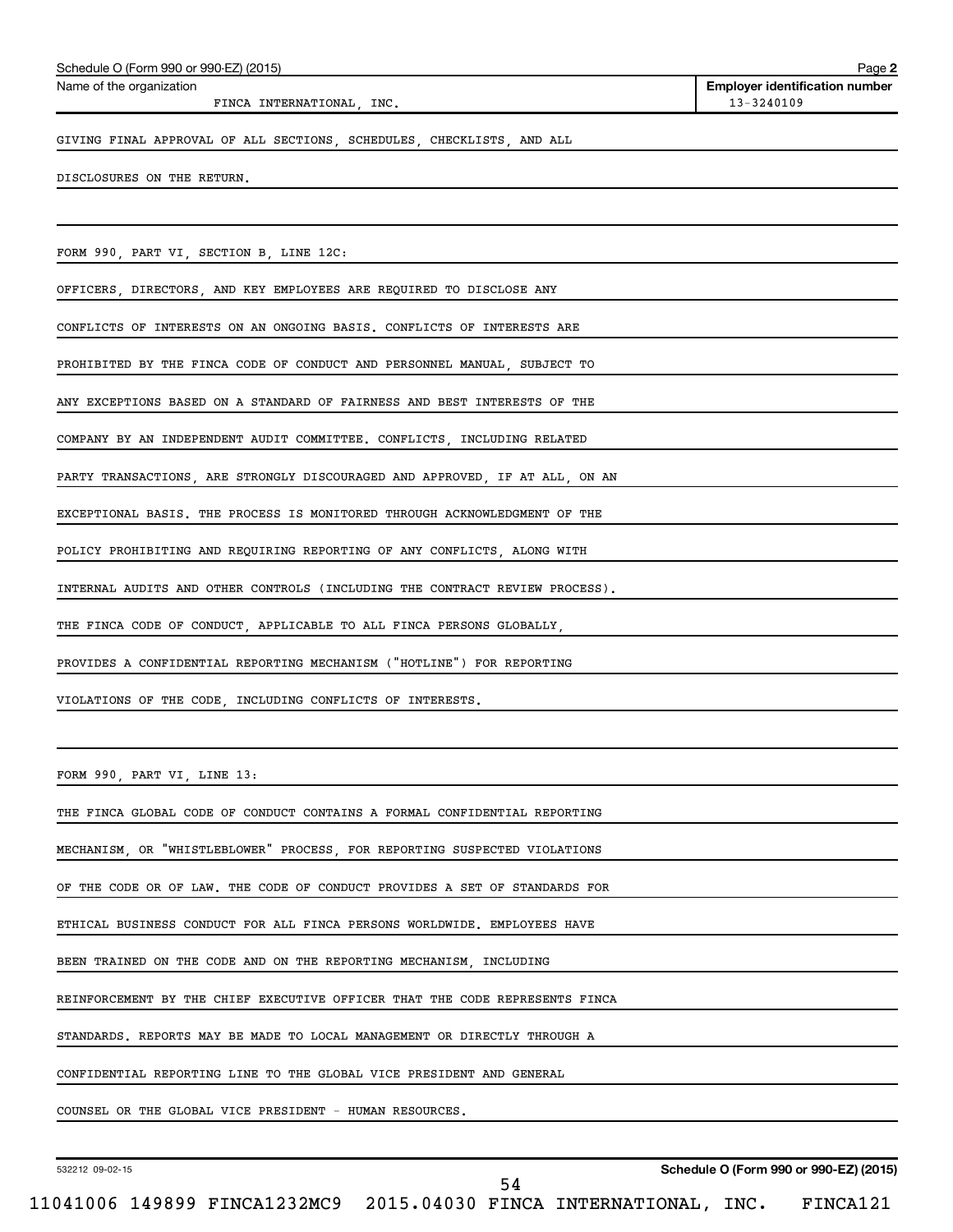| Name of the organization                                                                           | <b>Employer identification number</b> |
|----------------------------------------------------------------------------------------------------|---------------------------------------|
| FINCA INTERNATIONAL, INC.                                                                          | 13-3240109                            |
| FORM 990, PART VI, SECTION B, LINE 15:                                                             |                                       |
|                                                                                                    |                                       |
| THE PROCESS FOR DETERMINING THE CEO AND OTHER OFFICERS' COMPENSATION IS                            |                                       |
| PERFORMED BY THE HUMAN RESOURCES DEPARTMENT AND REVIEWED AND APPROVED BY                           |                                       |
| THE BOARD OF DIRECTORS' COMPENSATION COMMITTEE. THE CEO IS EXCLUDED FROM                           |                                       |
| THE COMPENSATION COMMITTEE DURING THE REVIEW AND APPROVAL OF THE CEO'S                             |                                       |
| COMPENSATION. THE PROCESS INCLUDES A REVIEW OF OTHER FORM 990S AND                                 |                                       |
| COMPENSATION SURVEYS, AND THERE IS CONTEMPORANEOUS SUBSTANTIATION OF THE                           |                                       |
| DELIBERATION AND DECISION. THE REVIEW IS PERFORMED ANNUALLY.                                       |                                       |
|                                                                                                    |                                       |
| FORM 990, PART VI, LINE 15B:                                                                       |                                       |
| THE PROCESS FOR DETERMINING ALL OFFICERS' COMPENSATION IS PERFORMED BY THE                         |                                       |
| HUMAN RESOURCES DEPARTMENT AND REVIEWED AND APPROVED BY THE THE BOARD OF                           |                                       |
| DIRECTORS' COMPENSATION COMMITTEE. THE PROCESS INCLUDES A REVIEW OF OTHER                          |                                       |
| FORM 990S AND COMPENSATION SURVEYS, AND THERE IS CONTEMPORANEOUS                                   |                                       |
| SUBSTANTIATION OF THE DELIBERATION AND DECISION. THE REVIEW IS PERFORMED                           |                                       |
| ANNUALLY.                                                                                          |                                       |
|                                                                                                    |                                       |
| FORM 990 PART VI LINE 17 LIST OF STATES RECEIVING COPY OF FORM 990:                                |                                       |
| AK, AL, AR, CA, CT, FL, GA, HI, IL, KS, KY, LA, MA, MD, MI, MS, MN, NJ, NH, NM, NY, OK, OR, PA, RI |                                       |
| SC, TN, UT, VA, WI, WV                                                                             |                                       |
|                                                                                                    |                                       |
| FORM 990, PART VI, SECTION C, LINE 19:                                                             |                                       |
|                                                                                                    |                                       |

THE ORGANIZATION MAKES ITS GOVERNING DOCUMENTS, CONFLICTS OF INTEREST

POLICY, AND FINANCIAL STATEMENTS AVAILABLE TO THE GENERAL PUBLIC UPON

REQUEST AND ON ITS OWN WEBSITE.

Schedule O (Form 990 or 990-EZ) (2015)

## PART VII

THE COMPENSATION LISTED ON GWEN ANDREOTTI'S 2015 FORM W-2 REFLECTS A

532212 09-02-15

**Schedule O (Form 990 or 990-EZ) (2015)**

**2**

55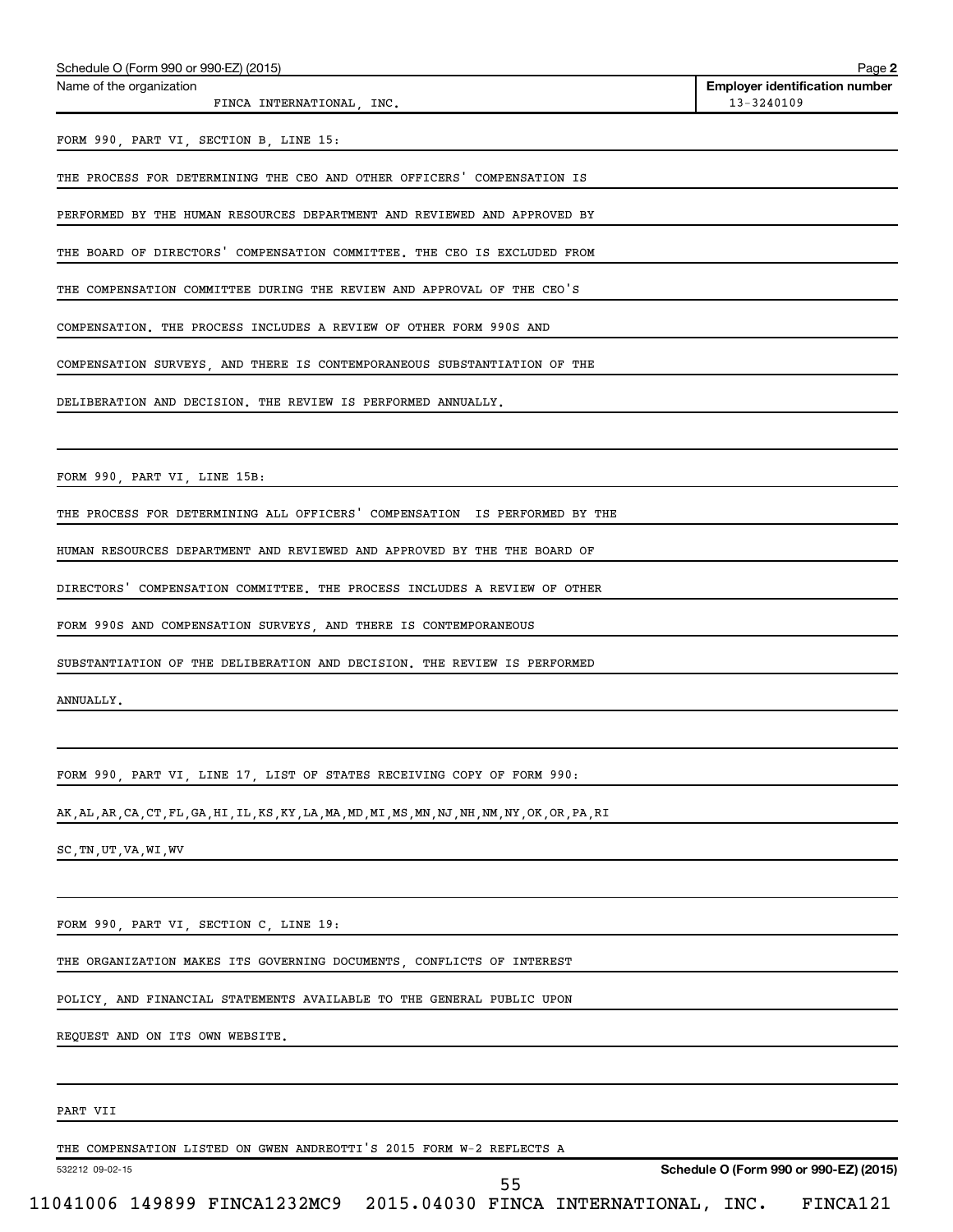| Schedule O (Form 990 or 990-EZ) (2015)<br>Name of the organization       | <b>Employer identification number</b>  |
|--------------------------------------------------------------------------|----------------------------------------|
| FINCA INTERNATIONAL, INC.                                                | 13-3240109                             |
| LUMP-SUM SETTLEMENT PAYMENT OF \$676,087 IN ORDER TO DISCHARGE ALL OF    |                                        |
| FINCA'S PENSION PLAN BENEFIT OBLIGATION IN RELATION TO MS. ANDREOTTI.    |                                        |
| SHE HAD WORKED WITH FINCA INTERNATIONAL FOR OVER TWENTY YEARS. \$170,244 |                                        |
| OF THIS AMOUNT WAS PREVIOUSLY REPORTED AS DEFERRED COMPENSATION TO MS.   |                                        |
| ANDREOTTI ON PRIOR YEAR FORM 990S.                                       |                                        |
|                                                                          |                                        |
|                                                                          |                                        |
| FORM 990, PART XI, LINE 9, CHANGES IN NET ASSETS:                        |                                        |
| UNAMORTIZED PENSION PRIOR SERVICE COSTS                                  | 93,838.                                |
| PARTNERSHIP K-1 INCOME                                                   | 283,306.                               |
| OTHER                                                                    | 149,482.                               |
| TOTAL TO FORM 990, PART XI, LINE 9                                       | 526,626.                               |
|                                                                          |                                        |
| FORM 990, PART XII, LINE 2:                                              |                                        |
| FINCA INTERNATIONAL'S FINANCIAL STATEMENTS WERE AUDITED ON A             |                                        |
| CONSOLIDATED BASIS.                                                      |                                        |
|                                                                          |                                        |
|                                                                          |                                        |
|                                                                          |                                        |
|                                                                          |                                        |
|                                                                          |                                        |
|                                                                          |                                        |
|                                                                          |                                        |
|                                                                          |                                        |
|                                                                          |                                        |
|                                                                          |                                        |
|                                                                          |                                        |
|                                                                          |                                        |
| 532212 09-02-15                                                          | Schedule O (Form 990 or 990-EZ) (2015) |
| 11041006 149899 FINCA1232MC9 2015.04030 FINCA INTERNATIONAL, INC.        | 56<br>FINCA121                         |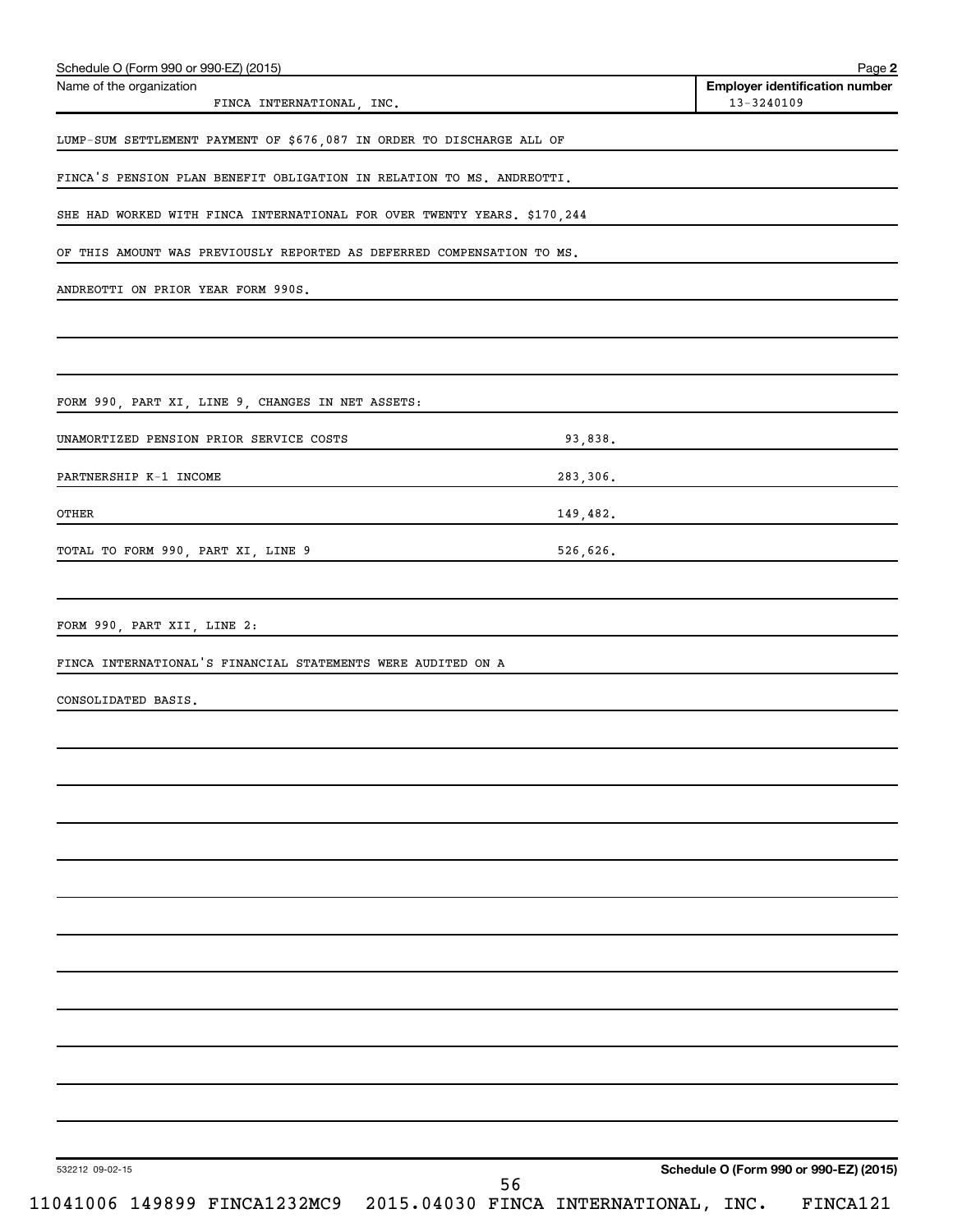|  | <b>SCHEDULE R</b> |
|--|-------------------|
|  |                   |

## **Related Organizations and Unrelated Partnerships**

**(Form 990) Complete if the organization answered "Yes" on Form 990, Part IV, line 33, 34, 35b, 36, or 37.** |

**Attach to Form 990. Contract to Public Contract of Public** 

OMB No. 1545-0047

**2015**<br>Open to Public

Department of the Treasury Internal Revenue Service

**Most Information about Schedule R (Form 990) and its instructions is at www.irs.gov/form990.** This pection

Name of the organization

FINCA INTERNATIONAL, INC. 13-3240109

**Employer identification number**

Part I ldentification of Disregarded Entities Complete if the organization answered "Yes" on Form 990, Part IV, line 33.

| (a)                                    | (b)                   | (c)                      | (d)          | (e)                | (f)                  |
|----------------------------------------|-----------------------|--------------------------|--------------|--------------------|----------------------|
| Name, address, and EIN (if applicable) | Primary activity      | Legal domicile (state or | Total income | End-of-year assets | Direct controlling   |
| of disregarded entity                  |                       | foreign country)         |              |                    | entity               |
| FINCA PLUS, LLC - 46-4312538           |                       |                          |              |                    |                      |
| 1201 15TH ST NW, 8TH FLOOR             |                       |                          |              |                    | FINCA INTERNATIONAL, |
| WASHINGTON, DC 20005                   | SOLAR ENERGY PRODUCTS | DELAWARE                 | 85,535.      | 183,386. INC.      |                      |
| FINCA LICENSING & SUPPORT LLC          |                       |                          |              |                    |                      |
| 1201 15TH ST NW, 8TH FLOOR             |                       |                          |              |                    | FINCA INTERNATIONAL, |
| WASHINGTON, DC 20005                   | <b>DORMANT</b>        | DELAWARE                 | 0.           |                    | $0.\mathsf{INC}$ .   |
| FINCA CAPITAL FUND, LLC - 26-0648736   |                       |                          |              |                    |                      |
| 1201 15TH ST NW, 8TH FLOOR             |                       |                          |              |                    | FINCA INTERNATIONAL, |
| WASHINGTON, DC 20005                   | <b>DORMANT</b>        | DELAWARE                 | 0.           |                    | $0,$ INC.            |
|                                        |                       |                          |              |                    |                      |
|                                        |                       |                          |              |                    |                      |
|                                        |                       |                          |              |                    |                      |

**Part II** Identification of Related Tax-Exempt Organizations Complete if the organization answered "Yes" on Form 990, Part IV, line 34 because it had one or more related tax-exempt<br>Complete it is a seriest of the two wears organizations during the tax year.

| (a)<br>Name, address, and EIN<br>of related organization | (b)<br>Primary activity | (c)<br>Legal domicile (state or<br>foreign country) | (d)<br>Exempt Code<br>section | (e)<br>Public charity<br>status (if section | (f)<br>Direct controlling<br>entity | $(g)$<br>Section 512(b)(13)<br>controlled<br>entity? |    |
|----------------------------------------------------------|-------------------------|-----------------------------------------------------|-------------------------------|---------------------------------------------|-------------------------------------|------------------------------------------------------|----|
|                                                          |                         |                                                     |                               | 501(c)(3))                                  |                                     | Yes                                                  | No |
| FUNDACION INTEGRAL COMUNITARIA, AC                       |                         |                                                     |                               |                                             | FINCA                               |                                                      |    |
| AV. GUSTAVO DIAZ ORDAZ NO. 12, COL. CANTARRA             |                         |                                                     |                               |                                             | MICROFINANCE                        |                                                      |    |
| CUERNAVACA, MEXICO                                       | MICROFINANCE OPERATIONS | MEXICO                                              |                               |                                             | HOLDING COMPANY.                    | x                                                    |    |
| ASOCIACION DE FOMENTO INTEGRAL COMUNITARIA               |                         |                                                     |                               |                                             | FINCA                               |                                                      |    |
| DE, EL SALVADOR, PASEO GENERAL ESCALON Y                 |                         |                                                     |                               |                                             | MICROFINANCE                        |                                                      |    |
| CALLE CIRCUNVALACION, SAN SALVADOR, EL                   | MICROFINANCE OPERATIONS | EL SALVADOR                                         |                               |                                             | HOLDING COMPANY,                    | X                                                    |    |
| FINCA HAITI                                              |                         |                                                     |                               |                                             | FINCA                               |                                                      |    |
| 26, RUE METELLUS, PETIONVILLE                            |                         |                                                     |                               |                                             | MICROFINANCE                        |                                                      |    |
| PORT-AU-PRINCE, HAITI                                    | MICROFINANCE OPERATIONS | HAITI                                               |                               |                                             | HOLDING COMPANY.                    | x                                                    |    |
| <b>FINCA HONDURAS</b>                                    |                         |                                                     |                               |                                             | FINCA                               |                                                      |    |
| COL. TEPEYAC, AVE. LAS MINITAS                           |                         |                                                     |                               |                                             | INTERNATIONAL,                      |                                                      |    |
| TEGUCIGALPA HONDURAS                                     | <b>DORMANT</b>          | HONDURAS                                            |                               |                                             | INC.                                | х                                                    |    |

**For Paperwork Reduction Act Notice, see the Instructions for Form 990. Schedule R (Form 990) 2015**

SEE PART VII FOR CONTINUATIONS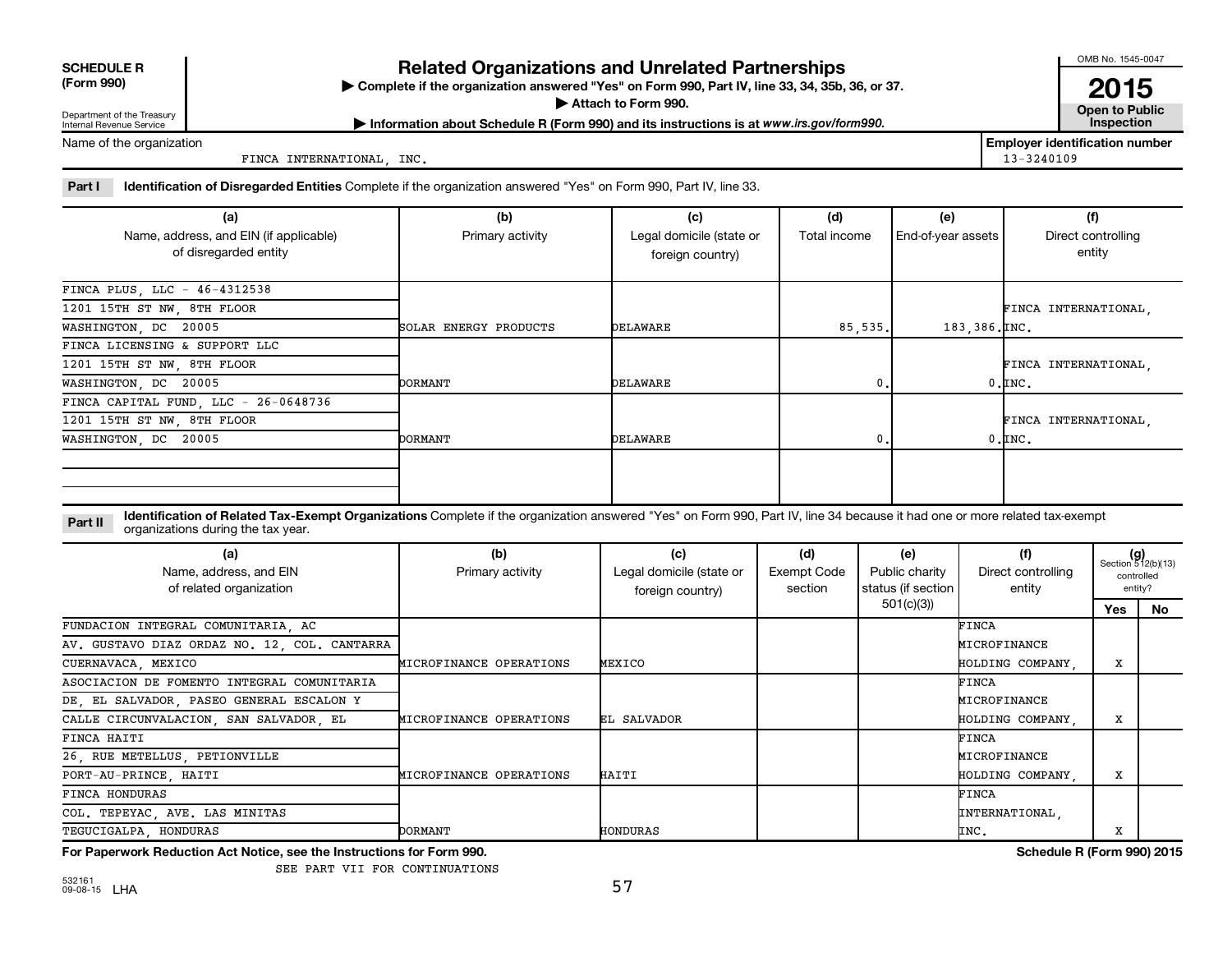**Part II Continuation of Identification of Related Tax-Exempt Organizations**

| (a)<br>Name, address, and EIN<br>of related organization | (b)<br>Primary activity | (c)<br>Legal domicile (state or<br>foreign country) | (d)<br>Exempt Code<br>section | (e)<br>Public charity<br>status (if section | (f)<br>Direct controlling<br>entity | $(g)$<br>Section 512(b)(13)<br>controlled<br>organization? |    |
|----------------------------------------------------------|-------------------------|-----------------------------------------------------|-------------------------------|---------------------------------------------|-------------------------------------|------------------------------------------------------------|----|
|                                                          |                         |                                                     |                               | 501(c)(3)                                   |                                     | Yes                                                        | No |
| FINCA CHARITY FOUNDATION                                 |                         |                                                     |                               |                                             | FINCA                               |                                                            |    |
| AGATANGEGHOS STREET, 2A                                  |                         |                                                     |                               |                                             | INTERNATIONAL,                      |                                                            |    |
| YEREVAN, ARMENIA 0023                                    | <b>DORMANT</b>          | ARMENIA                                             |                               |                                             | INC.                                | x                                                          |    |
| FUNDACION INTERNACIONAL PARA LA ASISTENCIA               |                         |                                                     |                               |                                             | FINCA                               |                                                            |    |
| COMUNITARIA, DEL ECUADOR, AVDA. AMAZONAS                 |                         |                                                     |                               |                                             | MICROFINANCE                        |                                                            |    |
| N39-123 Y JOSE ARIZAGA, QUITO, ECUADOR                   | MICROFINANCE OPERATIONS | ECUADOR                                             |                               |                                             | HOLDING COMPANY,                    | x                                                          |    |
| FUNDACION INTERNACIONAL PARA LA ASISTENCIA               |                         |                                                     |                               |                                             | FINCA                               |                                                            |    |
| COMUNITARIA, DE NICARAGUA, DE LA ROTONDA DEL             |                         |                                                     |                               |                                             | MICROFINANCE                        |                                                            |    |
| GUEGUENSE, MANAGUA, NICARAGUA                            | MICROFINANCE OPERATIONS | NICARAGUA                                           |                               |                                             | HOLDING COMPANY .                   | X                                                          |    |
| FUNDACION INTERNACIONAL PARA LA ASISTENCIA               |                         |                                                     |                               |                                             | FINCA                               |                                                            |    |
| COMUNITARIA, DE GUATEMALA, 3 AVE. 10-35,                 |                         |                                                     |                               |                                             | MICROFINANCE                        |                                                            |    |
| ZONA 09, GUATEMALA CITY, GUATEMALA                       | MICROFINANCE OPERATIONS | <b>GUATEMALA</b>                                    |                               |                                             | HOLDING COMPANY,                    | x                                                          |    |
|                                                          |                         |                                                     |                               |                                             |                                     |                                                            |    |
|                                                          |                         |                                                     |                               |                                             |                                     |                                                            |    |
|                                                          |                         |                                                     |                               |                                             |                                     |                                                            |    |
|                                                          |                         |                                                     |                               |                                             |                                     |                                                            |    |
|                                                          |                         |                                                     |                               |                                             |                                     |                                                            |    |
|                                                          |                         |                                                     |                               |                                             |                                     |                                                            |    |
|                                                          |                         |                                                     |                               |                                             |                                     |                                                            |    |
|                                                          |                         |                                                     |                               |                                             |                                     |                                                            |    |
|                                                          |                         |                                                     |                               |                                             |                                     |                                                            |    |
|                                                          |                         |                                                     |                               |                                             |                                     |                                                            |    |
|                                                          |                         |                                                     |                               |                                             |                                     |                                                            |    |
|                                                          |                         |                                                     |                               |                                             |                                     |                                                            |    |
|                                                          |                         |                                                     |                               |                                             |                                     |                                                            |    |
|                                                          |                         |                                                     |                               |                                             |                                     |                                                            |    |
|                                                          |                         |                                                     |                               |                                             |                                     |                                                            |    |
|                                                          |                         |                                                     |                               |                                             |                                     |                                                            |    |
|                                                          |                         |                                                     |                               |                                             |                                     |                                                            |    |
|                                                          |                         |                                                     |                               |                                             |                                     |                                                            |    |
|                                                          |                         |                                                     |                               |                                             |                                     |                                                            |    |
|                                                          |                         |                                                     |                               |                                             |                                     |                                                            |    |
|                                                          |                         |                                                     |                               |                                             |                                     |                                                            |    |
|                                                          |                         |                                                     |                               |                                             |                                     |                                                            |    |
|                                                          |                         |                                                     |                               |                                             |                                     |                                                            |    |
|                                                          |                         |                                                     |                               |                                             |                                     |                                                            |    |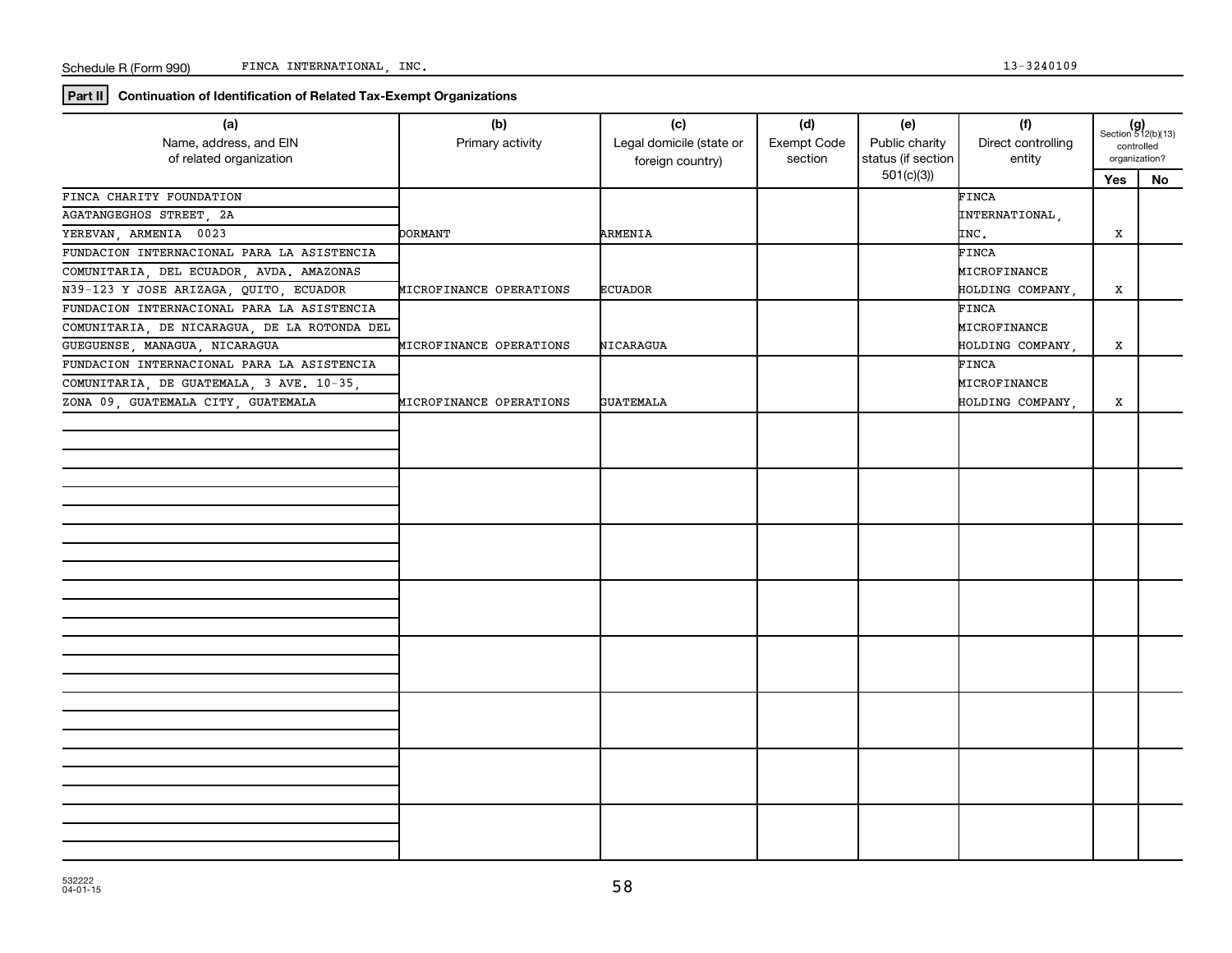Part III Identification of Related Organizations Taxable as a Partnership Complete if the organization answered "Yes" on Form 990, Part IV, line 34 because it had one or more related<br>Read to the organizations tracted as a organizations treated as a partnership during the tax year.

| (a)                                               | (b)              | (c)                                                   | (d)                          | (e)                                                                                        | (f)                      | (g)                               |   | (h)                                          | (i)                                                                                | (i) | (k)                                                     |
|---------------------------------------------------|------------------|-------------------------------------------------------|------------------------------|--------------------------------------------------------------------------------------------|--------------------------|-----------------------------------|---|----------------------------------------------|------------------------------------------------------------------------------------|-----|---------------------------------------------------------|
| Name, address, and EIN<br>of related organization | Primary activity | Legal<br>domicile<br>(state or<br>foreign<br>country) | Direct controlling<br>entity | Predominant income<br>(related, unrelated,<br>excluded from tax under<br>sections 512-514) | Share of total<br>income | Share of<br>end-of-year<br>assets |   | Disproportionate<br>allocations?<br>Yes   No | Code V-UBI<br>amount in box<br>20 of Schedule<br>$K1$ (Form 1065) $\sqrt{Y}$ es No |     | General or Percentage<br>managing<br>partner? Ownership |
| FINCA MICROFINANCE HOLDING                        |                  |                                                       |                              |                                                                                            |                          |                                   |   |                                              |                                                                                    |     |                                                         |
| COMPANY LLC - 45-0793602,                         |                  |                                                       | FINCA                        |                                                                                            |                          |                                   |   |                                              |                                                                                    |     |                                                         |
| 1201 15TH ST NW, 8TH FLOOR,                       |                  |                                                       | INTERNATIONAL,               |                                                                                            |                          |                                   |   |                                              |                                                                                    |     |                                                         |
| WASHINGTON, DC 20005                              | HOLDING COMPANY  | DE                                                    | INC.                         | RELATED                                                                                    | 23,900,564.              | 186,716,060.                      | X |                                              | N/A                                                                                | X   | 62.64%                                                  |
|                                                   |                  |                                                       |                              |                                                                                            |                          |                                   |   |                                              |                                                                                    |     |                                                         |
|                                                   |                  |                                                       |                              |                                                                                            |                          |                                   |   |                                              |                                                                                    |     |                                                         |
|                                                   |                  |                                                       |                              |                                                                                            |                          |                                   |   |                                              |                                                                                    |     |                                                         |

Part IV Identification of Related Organizations Taxable as a Corporation or Trust Complete if the organization answered "Yes" on Form 990, Part IV, line 34 because it had one or more related<br>Comparison tracted as a comprat organizations treated as a corporation or trust during the tax year.

| (b)<br>(c)<br>(a)                                         |                   |                                        | (d)                          | (e)                                             | (f)                      | (g)                               | (h)                     | (i)<br>Section |                       |
|-----------------------------------------------------------|-------------------|----------------------------------------|------------------------------|-------------------------------------------------|--------------------------|-----------------------------------|-------------------------|----------------|-----------------------|
| Name, address, and EIN<br>of related organization         | Primary activity  | Legal domicile<br>(state or<br>foreian | Direct controlling<br>entity | Type of entity<br>(C corp, S corp,<br>or trust) | Share of total<br>income | Share of<br>end-of-year<br>assets | Percentage<br>ownership | controlled     | 512(b)(13)<br>entity? |
|                                                           |                   | country)                               |                              |                                                 |                          |                                   |                         |                | Yes   No              |
| FINCA AFGHANISTAN                                         |                   |                                        | <b>FINCA</b>                 |                                                 |                          |                                   |                         |                |                       |
| HOUSE NO. 100, ST NO. 8, QALA-E-FATHULLAH                 | MICROFINANCE      |                                        | MICROFINANCE                 |                                                 |                          |                                   |                         |                |                       |
| KABUL, AFGHANISTAN                                        | OPERATIONS        |                                        | AFGHANISTCOOPERATIEF         | C CORP                                          | 3,811,378.               | 10,891,440.                       | 62.64% X                |                |                       |
| FINCA UNIVERSAL CREDIT ORGANIZATION CJSC                  |                   |                                        | <b>FINCA</b>                 |                                                 |                          |                                   |                         |                |                       |
| AGATANGEGHOS STREET, 2A                                   | MICROFINANCE      |                                        | MICROFINANCE                 |                                                 |                          |                                   |                         |                |                       |
| YEREVAN, ARMENIA 0023                                     | <b>OPERATIONS</b> | ARMENIA                                | COOPERATIEF                  | C CORP                                          | 10, 726, 256.            | 40,524,542.                       | $62.64%$ X              |                |                       |
| FINCA AZERBAIJAN, LLC                                     |                   |                                        | <b>FINCA</b>                 |                                                 |                          |                                   |                         |                |                       |
| 44 JAFAR JABBARLI STREET, CASPIAN PLAZA, 8TH MICROFINANCE |                   |                                        | MICROFINANCE                 |                                                 |                          |                                   |                         |                |                       |
| BAKU, AZERBAIJAN 1065                                     | OPERATIONS        |                                        | AZERBAIJACOOPERATIEF         | C CORP                                          | 53.821.434.              | 92,639,727.                       | 62.64%                  | x              |                       |
| MICRO-FINANCE SOLUTIONS, INC.                             |                   |                                        | <b>FINCA</b>                 |                                                 |                          |                                   |                         |                |                       |
| PO BOX 309GT, UGLAND HOUSE, SOUTH CHURCH ST.              |                   | CAYMAN                                 | INTERNATIONAL                |                                                 |                          |                                   |                         |                |                       |
| GEORGE TOWN, CAYMAN ISLANDS FC1                           | IT SERVICES       | ISLANDS                                | INC.                         | C CORP                                          | 28,655.                  | 0                                 | 100.00%                 | x              |                       |
| FINCA D.R. CONGO SARL                                     |                   |                                        | <b>FINCA</b>                 |                                                 |                          |                                   |                         |                |                       |
| 1286 AVE. TOMBALBAYE, BP                                  | MICROFINANCE      | CONGO                                  | MICROFINANCE                 |                                                 |                          |                                   |                         |                |                       |
| KINSHASA, CONGO (KINSHASA)<br>13447                       | <b>OPERATIONS</b> | <b>KINSHASAHOLDING</b><br>$-$          |                              | CORP                                            | 23, 196, 934.            | 53,859,910.                       | 62.64% X                |                |                       |

#### 532162 09-08-15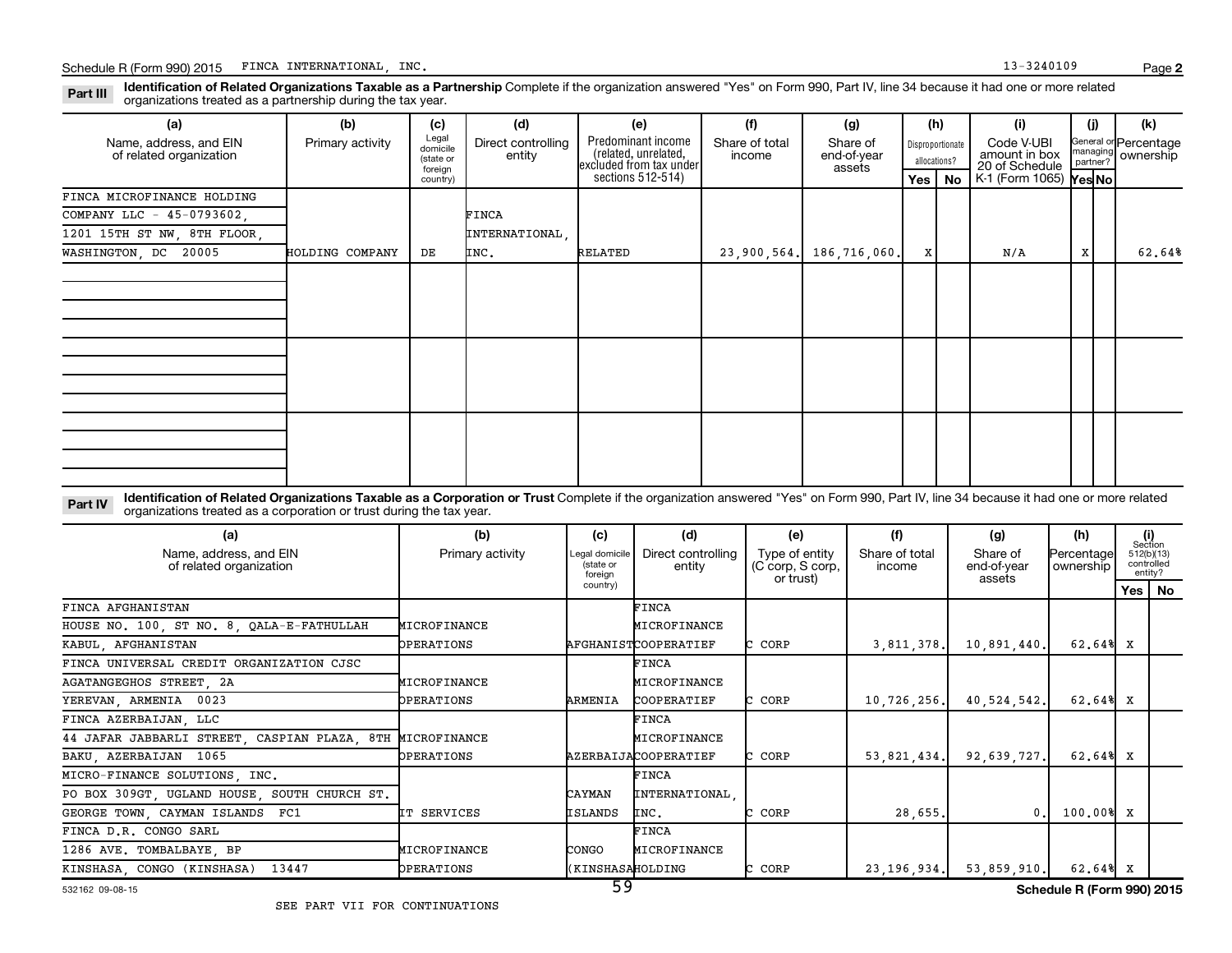**Part IV** Continuation of Identification of Related Organizations Taxable as a Corporation or Trust

| (a)                                               | (b)<br>(c)        |                                        | (d)                          | (e)                                             | (f)                      | (g)                               | (h)                     |   | (i)<br>Section                      |
|---------------------------------------------------|-------------------|----------------------------------------|------------------------------|-------------------------------------------------|--------------------------|-----------------------------------|-------------------------|---|-------------------------------------|
| Name, address, and EIN<br>of related organization | Primary activity  | Legal domicile<br>(state or<br>foreign | Direct controlling<br>entity | Type of entity<br>(C corp, S corp,<br>or trust) | Share of total<br>income | Share of<br>end-of-year<br>assets | Percentage<br>ownership |   | 512(b)(13)<br>controlled<br>entity? |
|                                                   |                   | country)                               |                              |                                                 |                          |                                   |                         |   | Yes   No                            |
| FINCASERVICES - EURASIA, LLC                      |                   |                                        | FINCA                        |                                                 |                          |                                   |                         |   |                                     |
| 71 VAZHA-PSHAVELA AVENUE                          |                   |                                        | MICROFINANCE                 |                                                 |                          |                                   |                         |   |                                     |
| TBILISI GEORGIA 0186                              | DORMANT           | GEORGIA                                | HOLDING                      | CORP                                            | $\mathbf 0$              | 2,234                             | 62.64% X                |   |                                     |
| <b>JSC MFO FINCA</b>                              |                   |                                        | FINCA                        |                                                 |                          |                                   |                         |   |                                     |
| 71 VAZHA-PSHAVELA AVENUE                          | MICROFINANCE      |                                        | MICROFINANCE                 |                                                 |                          |                                   |                         |   |                                     |
| TBILISI, GEORGIA 0186                             | OPERATIONS        | GEORGIA                                | COOPERATIEF                  | C CORP                                          | 15, 215, 915.            | 56,875,978                        | 62.64% X                |   |                                     |
| FINCA MICROFINANZAS, SA DE CV                     |                   |                                        | FINCA                        |                                                 |                          |                                   |                         |   |                                     |
| PASEO GENERAL ESCALON Y CALLE CIRCUNVALACION      | MICROFINANCE      | ЕL                                     | MICROFINANCE                 |                                                 |                          |                                   |                         |   |                                     |
| SAN SALVADOR, EL SALVADOR                         | <b>DPERATIONS</b> | SALVADOR                               | HOLDING                      | C CORP                                          | 2,062,401.               | 8,696,508.                        | 62.64% X                |   |                                     |
| BANCO PARA LA ASISTENCIA COMUNITARIA FINCA        |                   |                                        | FINCA                        |                                                 |                          |                                   |                         |   |                                     |
| SA, AVDA. AMAZONAS N39-123 Y JOSE ARIZAGA         | MICROFINANCE      |                                        | MICROFINANCE                 |                                                 |                          |                                   |                         |   |                                     |
| QUITO ECUADOR                                     | OPERATIONS        | <b>ECUADOR</b>                         | HOLDING                      | C CORP                                          | 6,937,852.               | 27,064,181                        | 62.64%                  | x |                                     |
| FINCA TRANSFERT SARL                              |                   |                                        |                              |                                                 |                          |                                   |                         |   |                                     |
| 1286 AVE. TOMBALBAYE, BP                          | MICROFINANCE      | CONGO                                  | FINCA D. R.                  |                                                 |                          |                                   |                         |   |                                     |
| KINSHASA, CONGO (KINSHASA)                        | <b>DPERATIONS</b> |                                        | (KINSHASACONGO SARL          | C CORP                                          | 111                      | 14,465                            | 62.64% X                |   |                                     |
| FINANCIERA FINCA HONDURAS, SA                     |                   |                                        | <b>FINCA</b>                 |                                                 |                          |                                   |                         |   |                                     |
| COL. TEPEYAC, AVE. LAS MINITAS                    | MICROFINANCE      |                                        | MICROFINANCE                 |                                                 |                          |                                   |                         |   |                                     |
| TEGUCIGALPA HONDURAS                              | <b>DPERATIONS</b> | HONDURAS                               | HOLDING                      | CORP<br>C                                       | 4,720,090.               | 14,979,645                        | 62.64%                  | x |                                     |
| FINCA HAITI SA                                    |                   |                                        | <b>FINCA</b>                 |                                                 |                          |                                   |                         |   |                                     |
| 26, RUE METELLUS, PETIONVILLE                     | MICROFINANCE      |                                        | MICROFINANCE                 |                                                 |                          |                                   |                         |   |                                     |
| PORT-AU-PRINCE, HAITI                             | OPERATIONS        | HAITI                                  | HOLDING                      | C CORP                                          | 3,250,266.               | 7,746,236                         | 62.64% X                |   |                                     |
| FINCA MICROFINANZAS SA                            |                   |                                        | FINCA                        |                                                 |                          |                                   |                         |   |                                     |
| 3 AVE. 10-35, ZONA 09                             |                   |                                        | MICROFINANCE                 |                                                 |                          |                                   |                         |   |                                     |
| GUATEMALA CITY, GUATEMALA                         | DORMANT           | GUATEMALAHOLDING                       |                              | C CORP                                          | $\mathbf{0}$             | 0.                                | 62.64% X                |   |                                     |
| MFSI GUATEMALA SA                                 |                   |                                        | MICRO FINANCE                |                                                 |                          |                                   |                         |   |                                     |
| CALZADA ROOSEVELT 22-43, ZONA 11                  |                   |                                        | SOLUTIONS.                   |                                                 |                          |                                   |                         |   |                                     |
| GUATEMALA CITY, GUATEMALA 01011                   | IT SERVICES       | GUATEMALAINC.                          |                              | C CORP                                          | 11,286                   | 89,614.                           | 100.00%                 | X |                                     |
| FINCASERVICIOS - LATINOAMERICA SA                 |                   |                                        | <b>FINCA</b>                 |                                                 |                          |                                   |                         |   |                                     |
| CALZADA ROOSEVELT 22-43, ZONA 11                  |                   |                                        | MICROFINANCE                 |                                                 |                          |                                   |                         |   |                                     |
| GUATEMALA CITY GUATEMALA                          | <b>DORMANT</b>    | GUATEMALAHOLDING                       |                              | C CORP                                          | 2.                       | 2,495                             | $62.64% \times$         |   |                                     |
| TENEDORA FINCA, S.A.P.I. DE C.V.                  |                   |                                        | FINCA                        |                                                 |                          |                                   |                         |   |                                     |
| AV. GUSTAVO DIAZ ORDAZ NO. 12                     |                   |                                        | MICROFINANCE                 |                                                 |                          |                                   |                         |   |                                     |
| CUERNAVACA, MEXICO CP 62448                       | HOLDING COMPANY   | MEXICO                                 | HOLDING                      | C CORP                                          | 365,963.                 | 8,928,830                         | 62.64% X                |   |                                     |
| FINCA LIMITED (MALAWI)                            |                   |                                        | FINCA                        |                                                 |                          |                                   |                         |   |                                     |
| HENDERSON ST., PRIVATE BAG 382                    | MICROFINANCE      |                                        | MICROFINANCE                 |                                                 |                          |                                   |                         |   |                                     |
| BLANTYRE MALAWI 3                                 | OPERATIONS        | MALAWI                                 | COOPERATIEF                  | CORP<br>C.                                      | 5,525,693.               | 8,583,630.                        | 62.64% X                |   |                                     |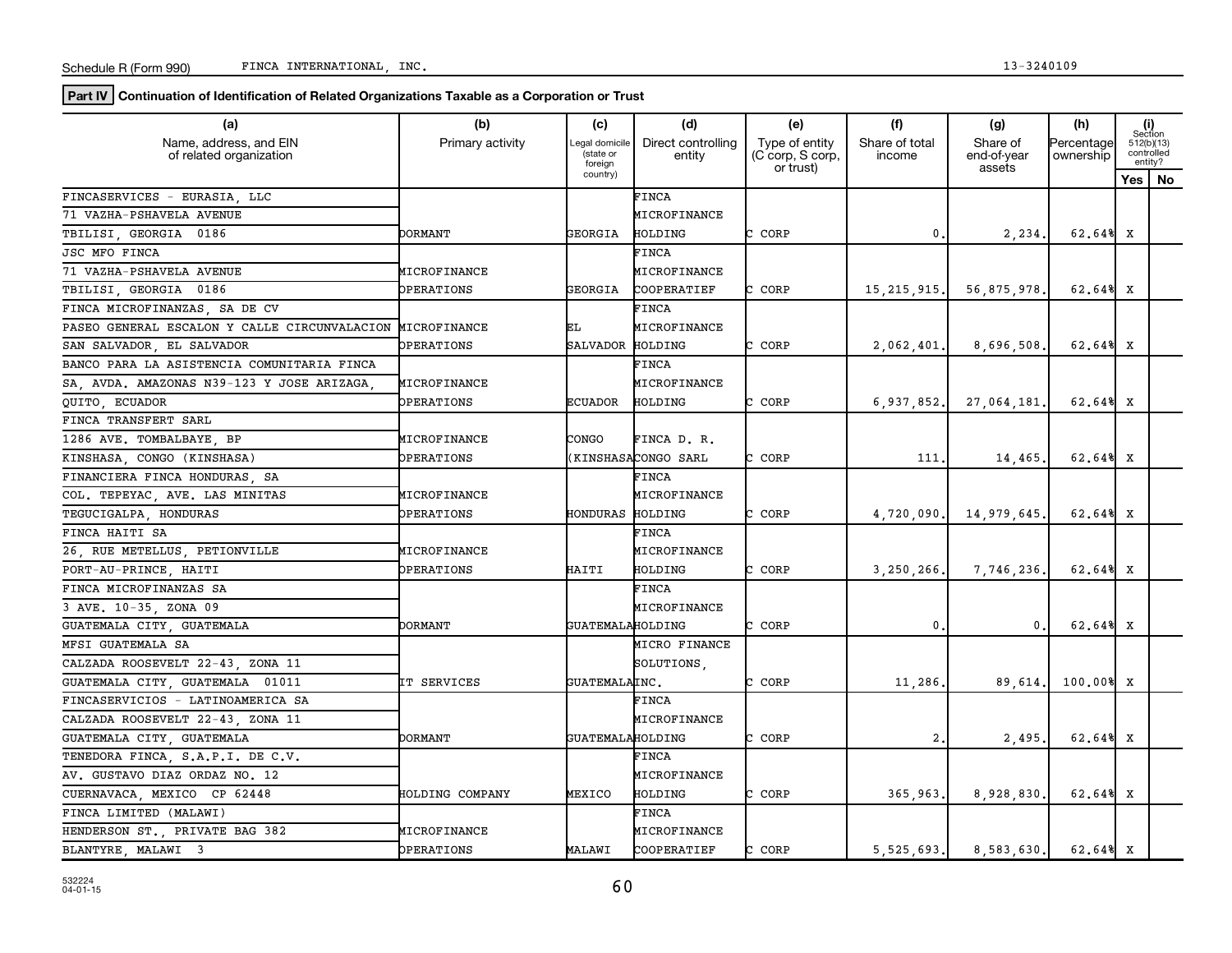**Part IV** Continuation of Identification of Related Organizations Taxable as a Corporation or Trust

| (a)                                                       | (b)                    | (c)                                    | (d)                          | (e)                                             | (f)                      | (g)                                                          | (h)                    |     | (i)<br>Section                      |
|-----------------------------------------------------------|------------------------|----------------------------------------|------------------------------|-------------------------------------------------|--------------------------|--------------------------------------------------------------|------------------------|-----|-------------------------------------|
| Name, address, and EIN<br>of related organization         | Primary activity       | Legal domicile<br>(state or<br>foreign | Direct controlling<br>entity | Type of entity<br>(C corp, S corp,<br>or trust) | Share of total<br>income | Share of<br>Percentage<br>end-of-year<br>ownership<br>assets |                        |     | 512(b)(13)<br>controlled<br>entity? |
|                                                           |                        | country)                               |                              |                                                 |                          |                                                              |                        | Yes | No                                  |
| FINCA MICRO-CREDIT COMPANY CJSC                           |                        |                                        | FINCA                        |                                                 |                          |                                                              |                        |     |                                     |
| 93/2 SHOPOKOV STREET                                      | MICROFINANCE           |                                        | MICROFINANCE                 |                                                 |                          |                                                              |                        |     |                                     |
| BISHKEK KYRGYZSTAN                                        | OPERATIONS             | KYRGYZSTAHOLDING                       |                              | CORP                                            | 26,641,423.              | 85,857,364.                                                  | 62.64% X               |     |                                     |
| FINCA KOSOVE S.H.A.                                       |                        |                                        | <b>FINCA</b>                 |                                                 |                          |                                                              |                        |     |                                     |
| ROBERT DOLL 5                                             |                        |                                        | MICROFINANCE                 |                                                 |                          |                                                              |                        |     |                                     |
| PRISHTINA, OTHER COUNTRY                                  | DORMANT                | KOSOVO                                 | HOLDING                      | CORP                                            | $\mathbf 0$ .            | 7,616.                                                       | $62.64%$ X             |     |                                     |
| SPECIALIZED MICRO LOANS (PRIVATE                          |                        |                                        | FINCA                        |                                                 |                          |                                                              |                        |     |                                     |
| SHAREHOLDING COMPANY) OFFICE 23 AND 24 4TH                | MICROFINANCE           |                                        | MICROFINANCE                 |                                                 |                          |                                                              |                        |     |                                     |
| FL. DURRET KHALDA, AMMAN, JORDAN                          | <b>DPERATIONS</b>      | JORDAN                                 | HOLDING                      | CORP<br>C.                                      | 4,437,086.               | 15,738,518.                                                  | $62.64%$ X             |     |                                     |
| FINCA MICROFINANCE BANK LIMITED                           |                        |                                        | FINCA                        |                                                 |                          |                                                              |                        |     |                                     |
| 20 WETHERAL ROAD                                          | <b>MICROFINANCE</b>    |                                        | MICROFINANCE                 |                                                 |                          |                                                              |                        |     |                                     |
| OWERRI, NIGERIA                                           | OPERATIONS             | NIGERIA                                | COOPERATIEF                  | CORP                                            | 1, 115, 156.             | 3,218,819.                                                   | 62.64% X               |     |                                     |
| FINANCIERA FINCA NICARAGUA, SA                            |                        |                                        | FINCA                        |                                                 |                          |                                                              |                        |     |                                     |
| DE LA ROTUNDA DEL GUEGUENSE 3 CUADRAS AL LAGOMICROFINANCE |                        |                                        | MICROFINANCE                 |                                                 |                          |                                                              |                        |     |                                     |
| MANAGUA, NICARAGUA                                        | OPERATIONS             | NICARAGUAHOLDING                       |                              | CORP                                            | 8,716,876.               | 26, 395, 285.                                                | $62.64%$ X             |     |                                     |
| FINCA NETWORK SUPPORT BV                                  |                        |                                        | <b>FINCA</b>                 |                                                 |                          |                                                              |                        |     |                                     |
| DE ENTREE 99-197, ZUIDOOST                                |                        |                                        | MICROFINANCE                 |                                                 |                          |                                                              |                        |     |                                     |
| AMSTERDAM, NETHERLANDS 1101HE                             | <b>IT SERVICES</b>     |                                        | NETHERLANCOOPERATIEF         | CORP                                            | 3,540,079.               | 2,498,022.                                                   | $62.64$ <sup>8</sup> X |     |                                     |
| FINCA MICROFINANCE COOPERATIEF U.A.                       |                        |                                        | <b>FINCA</b>                 |                                                 |                          |                                                              |                        |     |                                     |
| DE ENTREE 99-197, ZUIDOOST                                |                        |                                        | MICROFINANCE                 |                                                 |                          |                                                              |                        |     |                                     |
| AMSTERDAM, NETHERLANDS 1101HE                             | <b>HOLDING COMPANY</b> | NETHERLANHOLDING                       |                              | CORP                                            | 6,700,683.               | 75, 276, 616.                                                | $62.64%$ X             |     |                                     |
| FINANCIERA FINCA S.A. DE C.V. SOFOM                       |                        |                                        | TENEDORA                     |                                                 |                          |                                                              |                        |     |                                     |
| AV. GUSTAVO DIAZ ORDAZ NO. 12                             | MICROFINANCE           |                                        | FINCA,                       |                                                 |                          |                                                              |                        |     |                                     |
| CUERNAVACA, MEXICO CP 62448                               | <b>DPERATIONS</b>      | MEXICO                                 | S.A.P.I. DE                  | C CORP                                          | 21,076,498.              | 32,863,617.                                                  | $62.64%$ X             |     |                                     |
| FINCA UGANDA LIMITED                                      |                        |                                        | <b>FINCA</b>                 |                                                 |                          |                                                              |                        |     |                                     |
| PLOT 11A ACACIA AVENUE, KOLOLO                            | MICROFINANCE           |                                        | MICROFINANCE                 |                                                 |                          |                                                              |                        |     |                                     |
| KAMPALA, UGANDA                                           | <b>DPERATIONS</b>      | UGANDA                                 | COOPERATIEF                  | CORP                                            | 9,477,472.               | 23,868,011.                                                  | $62.64%$ X             |     |                                     |
| FINCA TANZANIA LIMITED                                    |                        |                                        | FINCA                        |                                                 |                          |                                                              |                        |     |                                     |
| PLOT 84, MOROGORO ROAD, PO BOX 78783                      | MICROFINANCE           |                                        | MICROFINANCE                 |                                                 |                          |                                                              |                        |     |                                     |
| DAR ES SALAAM, TANZANIA                                   | <b>OPERATIONS</b>      | TANZANIA HOLDING                       |                              | C CORP                                          | 11, 234, 882.            | 24, 159, 839.                                                | $62.64%$ X             |     |                                     |
| FINCA MICRO-CREDIT DEPOSIT ORGANIZATION LLC               |                        |                                        | FINCA                        |                                                 |                          |                                                              |                        |     |                                     |
| 9. JABBOR RASULOV STREET                                  | MICROFINANCE           |                                        | MICROFINANCE                 |                                                 |                          |                                                              |                        |     |                                     |
| DUSHANBE, TAJIKISTAN                                      | <b>DPERATIONS</b>      | TAJIKISTAHOLDING                       |                              | CORP                                            | 8,109,540.               | 22, 671, 103.                                                | 62.64% X               |     |                                     |
| FINCA CJSC                                                |                        |                                        | <b>FINCA</b>                 |                                                 |                          |                                                              |                        |     |                                     |
| 111 REVOLUTSIONNAYA ST.                                   | MICROFINANCE           |                                        | MICROFINANCE                 |                                                 |                          |                                                              |                        |     |                                     |
| SAMARA, RUSSIA 443079                                     | OPERATIONS             | RUSSIA                                 | HOLDING                      | CORP                                            | 3,548,437.               | 6,686,050.                                                   | $62.64%$ X             |     |                                     |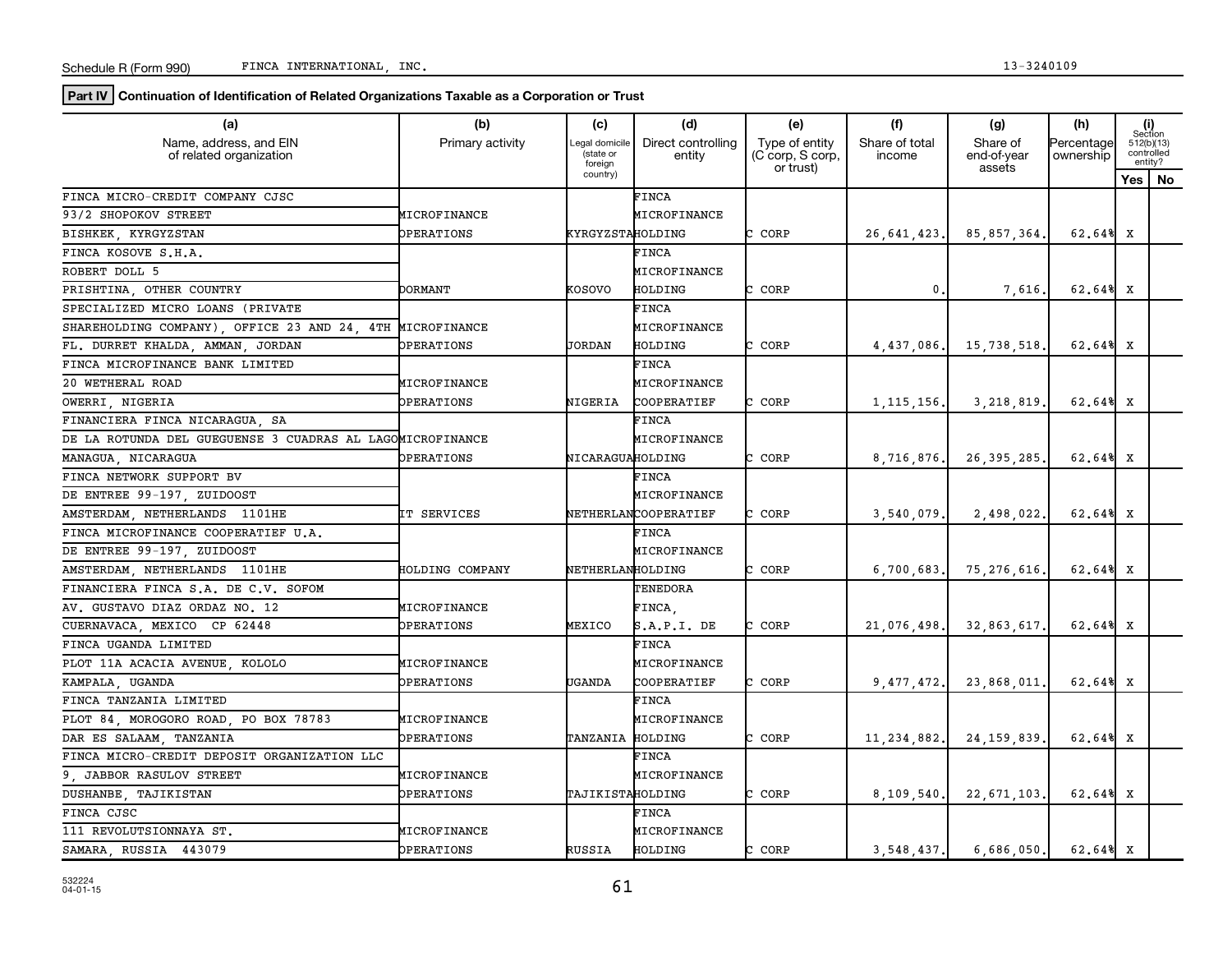**Part IV Continuation of Identification of Related Organizations Taxable as a Corporation or Trust**

| (a)                                               | (b)               | (c)                                   | (d)                          | (e)                                             | (f)                      | (g)                               | (h)                     |                                                                                                                          |
|---------------------------------------------------|-------------------|---------------------------------------|------------------------------|-------------------------------------------------|--------------------------|-----------------------------------|-------------------------|--------------------------------------------------------------------------------------------------------------------------|
| Name, address, and EIN<br>of related organization | Primary activity  | Legal domicile<br>state or<br>foreign | Direct controlling<br>entity | Type of entity<br>(C corp, S corp,<br>or trust) | Share of total<br>income | Share of<br>end-of-year<br>assets | Percentage<br>ownership | $\begin{array}{c} \textbf{(i)}\\ \text{Section}\\ 512 \text{(b)} \text{(13)}\\ \text{controlled} \end{array}$<br>entity? |
|                                                   |                   | country)                              |                              |                                                 |                          |                                   |                         | Yes   No                                                                                                                 |
| FINCA MICROFINANCE BANK LIMITED                   |                   |                                       | FINCA                        |                                                 |                          |                                   |                         |                                                                                                                          |
| 387-E JOHAR TOWN                                  | MICROFINANCE      |                                       | MICROFINANCE                 |                                                 |                          |                                   |                         |                                                                                                                          |
| LAHORE PAKISTAN                                   | <b>DPERATIONS</b> | PAKISTAN                              | COOPERATIEF                  | CORP                                            | 11, 137, 550.            | 41,986,896,                       | 51.86% X                |                                                                                                                          |
| FINCA SERVICES USA, LLC - 90-0866365              |                   |                                       | FINCA                        |                                                 |                          |                                   |                         |                                                                                                                          |
| 21635 RED RUM DRIVE                               |                   |                                       | MICROFINANCE                 |                                                 |                          |                                   |                         |                                                                                                                          |
| ASHBURN, VA 20147                                 | IT SERVICES       | VA                                    | HOLDING                      | CORP<br>C.                                      | 1,032,825.               | 3,660,586                         | $62.64%$ X              |                                                                                                                          |
| FINCA ZAMBIA HOLDING LIMITED                      |                   |                                       | FINCA                        |                                                 |                          |                                   |                         |                                                                                                                          |
| PLOT NO. 609 ZAMBEZI ROAD, ROMA,<br>2ND FL.       |                   |                                       | MICROFINANCE                 |                                                 |                          |                                   |                         |                                                                                                                          |
| LUSAKA, ZAMBIA                                    | DORMANT           | ZAMBIA                                | <b>HOLDING</b>               | CORP<br>∼                                       | $\mathbf{0}$ .           | 928                               | $62.64$ <sup>8</sup> X  |                                                                                                                          |
| FINCA ZAMBIA LIMITED                              |                   |                                       | FINCA                        |                                                 |                          |                                   |                         |                                                                                                                          |
| PLOT NO. 609 ZAMBEZI ROAD, ROMA, 2ND FL.          | MICROFINANCE      |                                       | MICROFINANCE                 |                                                 |                          |                                   |                         |                                                                                                                          |
| LUSAKA, ZAMBIA                                    | OPERATIONS        | ZAMBIA                                | COOPERATIEF                  | CORP                                            | 8,008,985.               | 9,628,813.                        | $62.64%$ X              |                                                                                                                          |
| FINCA AFRICA IT SERVICE CENTER LIMITED            |                   |                                       | FINCA                        |                                                 |                          |                                   |                         |                                                                                                                          |
| ADAMS HOUSE - PLOT 11 PORTAL AVE., PO BOX 2       |                   |                                       | INTERNATIONAL,               |                                                 |                          |                                   |                         |                                                                                                                          |
| KAMPALA, UGANDA                                   | IT SERVICES       | <b>UGANDA</b>                         | INC.                         | CORP<br>r.                                      | $\mathbf{0}$ .           | 116,446                           | 75.10% X                |                                                                                                                          |
|                                                   |                   |                                       |                              |                                                 |                          |                                   |                         |                                                                                                                          |
|                                                   |                   |                                       |                              |                                                 |                          |                                   |                         |                                                                                                                          |
|                                                   |                   |                                       |                              |                                                 |                          |                                   |                         |                                                                                                                          |
|                                                   |                   |                                       |                              |                                                 |                          |                                   |                         |                                                                                                                          |
|                                                   |                   |                                       |                              |                                                 |                          |                                   |                         |                                                                                                                          |
|                                                   |                   |                                       |                              |                                                 |                          |                                   |                         |                                                                                                                          |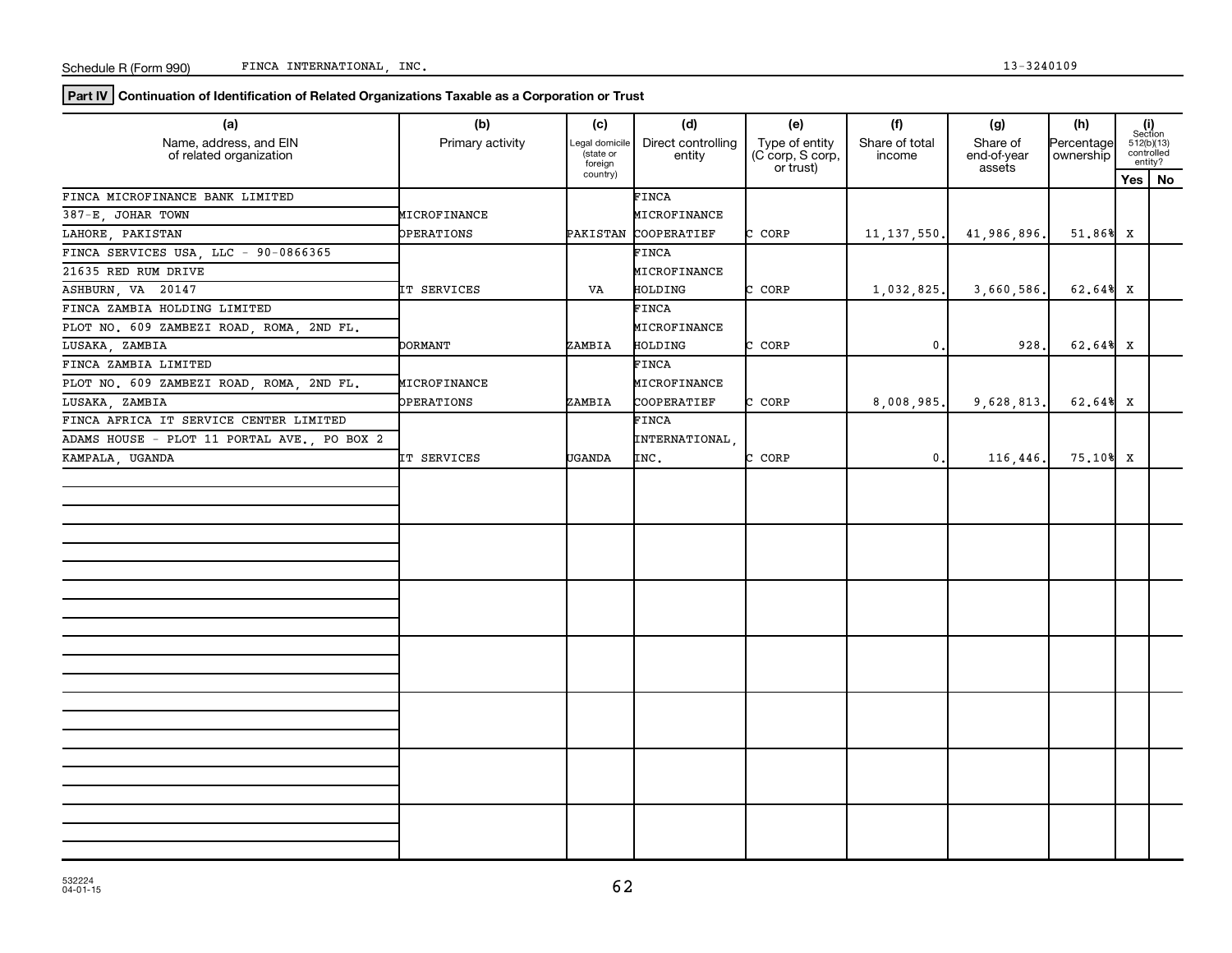Part V Transactions With Related Organizations Complete if the organization answered "Yes" on Form 990, Part IV, line 34, 35b, or 36.

| Note. Complete line 1 if any entity is listed in Parts II, III, or IV of this schedule.                                                                                                                                              |                | Yes | No |
|--------------------------------------------------------------------------------------------------------------------------------------------------------------------------------------------------------------------------------------|----------------|-----|----|
| During the tax year, did the organization engage in any of the following transactions with one or more related organizations listed in Parts II-IV?                                                                                  |                |     |    |
|                                                                                                                                                                                                                                      | 1a             | x   |    |
| b Gift, grant, or capital contribution to related organization(s) manufactured content to content and contribution to related organization(s) manufactured content and content of the content of the content of the content of       | 1 <sub>b</sub> | X   |    |
|                                                                                                                                                                                                                                      | 1c             |     | x  |
| d Loans or loan guarantees to or for related organization(s) www.communically.com/www.communically.com/www.communically.com/www.communically.com/www.communically.com/www.communically.com/www.communically.com/www.communical       | 1 <sub>d</sub> | X   |    |
|                                                                                                                                                                                                                                      | 1e             |     | x  |
|                                                                                                                                                                                                                                      |                |     |    |
|                                                                                                                                                                                                                                      | 1f             |     | х  |
| $g$ Sale of assets to related organization(s) with the contraction contraction contract of the contract of the contract organization(s) with the contract of the contract of the contract of the contract of the contract of         | 1g             |     | х  |
| h Purchase of assets from related organization(s) manufactured and content to content the content of assets from related organization(s)                                                                                             | 1 <sub>h</sub> |     | X  |
|                                                                                                                                                                                                                                      | 1i.            |     | X  |
|                                                                                                                                                                                                                                      | 1i             |     | X  |
|                                                                                                                                                                                                                                      |                |     |    |
|                                                                                                                                                                                                                                      | 1k             |     | x  |
|                                                                                                                                                                                                                                      | 11             | X   |    |
|                                                                                                                                                                                                                                      | 1 <sub>m</sub> | x   |    |
|                                                                                                                                                                                                                                      | 1n             |     | x  |
| o Sharing of paid employees with related organization(s) <b>contract to consume the contract of the consumer contract of the consumer contract of the consumer consumer consumer consumer consumer consumer consumer consumer co</b> | 1 <sub>o</sub> |     | X  |
|                                                                                                                                                                                                                                      |                |     |    |
|                                                                                                                                                                                                                                      | 1p             |     | х  |
|                                                                                                                                                                                                                                      | 1q             | X   |    |
|                                                                                                                                                                                                                                      |                |     |    |
|                                                                                                                                                                                                                                      | 1r             |     | х  |
|                                                                                                                                                                                                                                      | 1s             |     | X  |
| 2 If the answer to any of the above is "Yes," see the instructions for information on who must complete this line, including covered relationships and transaction thresholds.                                                       |                |     |    |

| (a)<br>Name of related organization                       | (b)<br>Transaction<br>type (a-s) | (c)<br>Amount involved | (d)<br>Method of determining amount involved |
|-----------------------------------------------------------|----------------------------------|------------------------|----------------------------------------------|
| FUNDACION INTERNACIONAL PARA LA ASISTENCIA COMUNITARIA DE |                                  |                        |                                              |
| (1) GUATEMALA                                             | Α                                | 210,023.FMV            |                                              |
|                                                           |                                  |                        |                                              |
| (2) FINCA HAITI, SA                                       | А                                | 78,904.FMV             |                                              |
| (3) FINCA MICROFINANCE HOLDING COMPANY, LLC               | в                                | 5,871,651.FMV          |                                              |
| (4) FINCA AFGHANISTAN                                     | D                                | 850,000.FMV            |                                              |
| FUNDACION INTERNACIONAL PARA LA ASISTENCIA COMUNITARIA DE |                                  |                        |                                              |
| (5) GUATEMALA                                             | D                                | 3,580,502.FMV          |                                              |
| (6) FINCA HAITI, SA                                       | $\overline{\phantom{a}}$         | 1,900,005.FMV          |                                              |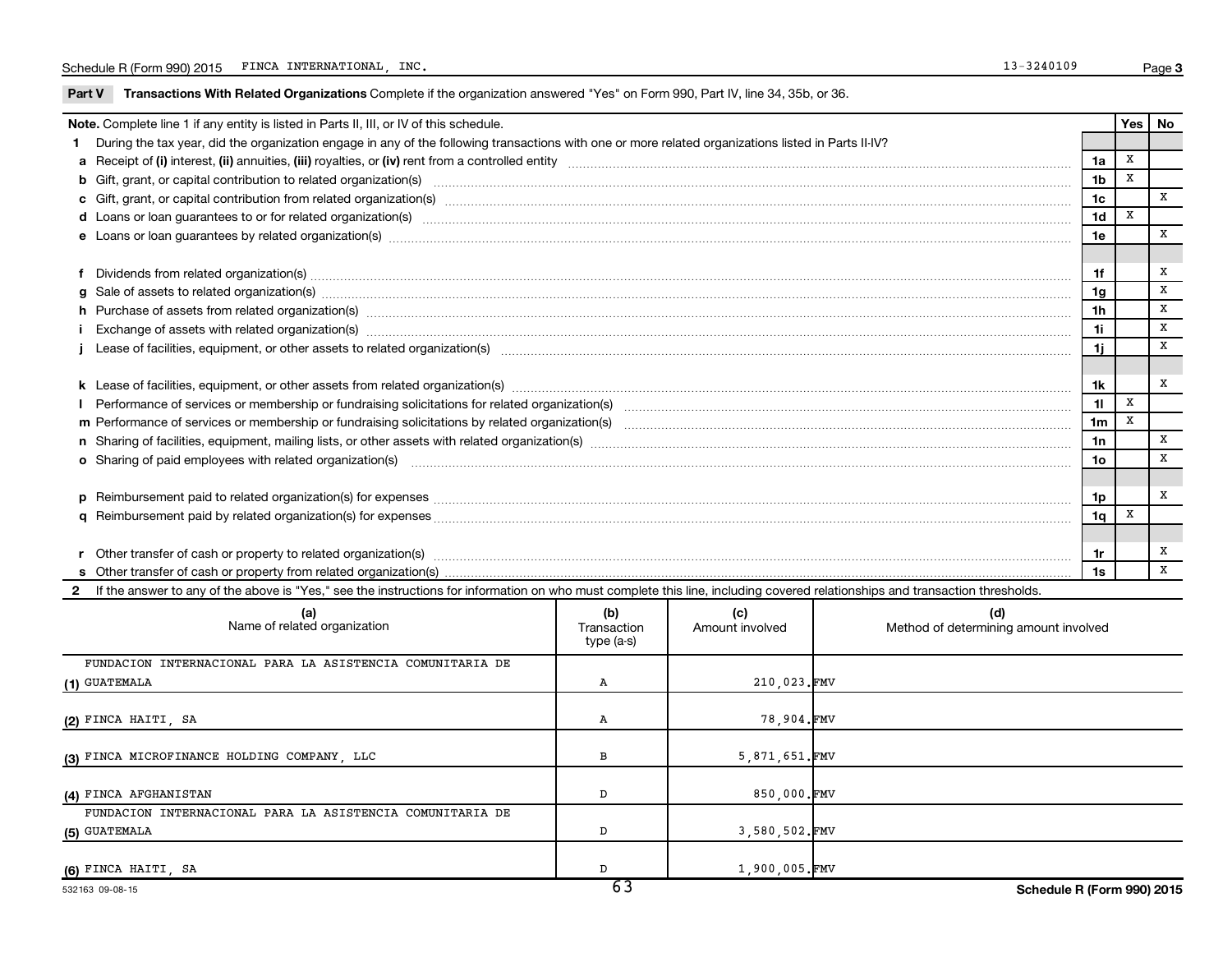| Schedule R<br>R (Form 990) | INC<br>INTERNATIONAL<br><b>TINCA</b> | .2401 |
|----------------------------|--------------------------------------|-------|
|----------------------------|--------------------------------------|-------|

**Part V Continuation of Transactions With Related Organizations**  (Schedule R (Form 990), Part V, line 2)

| (a)<br>Name of other organization                                           | (b)<br>Transaction<br>type (a-r) | (c)<br>Amount involved | (d)<br>Method of determining<br>amount involved |
|-----------------------------------------------------------------------------|----------------------------------|------------------------|-------------------------------------------------|
| (7) FINANCIERA FINCA NICARAGUA, SA                                          | $\mathbb D$                      | 500,000.FMV            |                                                 |
| FUNDACION INTERNACIONAL PARA LA ASISTENCIA COMUNITARIA DE<br>(8)NICARAGUA   | D                                | 433,492.FMV            |                                                 |
| (9)FINCA MICROFINANCE HOLDING COMPANY, LLC                                  | L                                | 16,498,803.FMV         |                                                 |
| (10)FINCA SERVICES USA, LLC                                                 | М                                | 624,583.FMV            |                                                 |
| (11) ASOCIACION DE FOMENTO INTEGRAL COMUNITARIA DE EL SALVADOR              | Μ                                | 1,249,109.FMV          |                                                 |
| (12)FINCA HAITI, SA                                                         | Μ                                | 1, 144, 353. FMV       |                                                 |
| (13)FINCA MICRO-CREDIT COMPANY CJSC (KYRGYZSTAN)                            | Μ                                | 81,516.FMV             |                                                 |
| (14)FINCA LIMITED (MALAWI)                                                  | M                                | 657,144.FMV            |                                                 |
| (15)FINCA MICROFINANCE BANK LIMITED (NIGERIA)                               | M                                | 134,193.FMV            |                                                 |
| (16)FINCA CJSC (RUSSIA)                                                     | Μ                                | 93,800.FMV             |                                                 |
| (17)FINCA MICRO-CREDIT DEPOSIT ORGANIZATION, LLC (TAJIKISTAN)               | М                                | 125,200.FMV            |                                                 |
| (18)FINCA TANZANIA LIMITED                                                  | М                                | 2,455,302.FMV          |                                                 |
| (19)FINCA ZAMBIA LIMITED                                                    | Μ                                | 572,979.FMV            |                                                 |
| (20)FINCA D.R. CONGO SARL                                                   | M                                | 445,879.FMV            |                                                 |
| (21)FINCA MICROFINANCE BANK LIMITED (PAKISTAN)                              | M                                | 59,514.FMV             |                                                 |
| (22)FINCA D.R. CONGO SARL                                                   | Q                                | 68,060.FMV             |                                                 |
| (23)FINCA LIMITED (MALAWI)                                                  | Q                                | 61,930.FMV             |                                                 |
| FUNDACION INTERNACIONAL PARA LA ASISTENCIA COMUNITARIA DE<br>(24) GUATEMALA | Q                                | 67,316.FMV             |                                                 |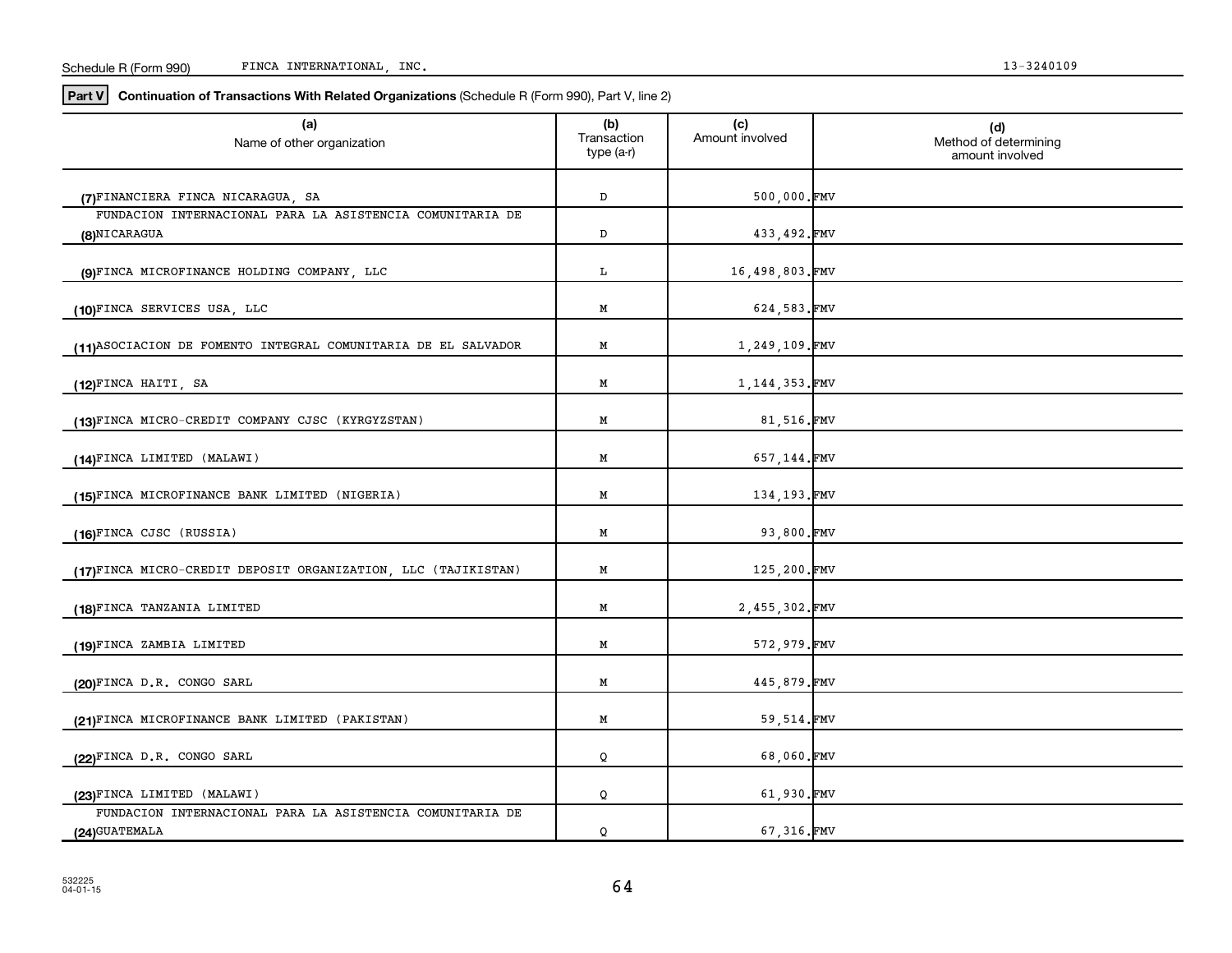#### Schedule R (Form 990) FINCA INTERNATIONAL, INC. 13-3240109

**Part V Continuation of Transactions With Related Organizations**  (Schedule R (Form 990), Part V, line 2)

| (a)<br>Name of other organization                | (b)<br>Transaction<br>type (a-r) | (c)<br>Amount involved | (d)<br>Method of determining<br>amount involved |
|--------------------------------------------------|----------------------------------|------------------------|-------------------------------------------------|
| (7)FINCA HAITI, SA                               | Q                                | 53,033.FMV             |                                                 |
| (8)FINCA AZERBAIJAN, LLC                         | Q                                | 76,069.FMV             |                                                 |
| (9)FINCA AFGHANISTAN                             | Q                                | 83,993.FMV             |                                                 |
| (10)FINCA MICRO-CREDIT DEPOSIT ORGANIZATION, LLC | Q                                | 57,857.FMV             |                                                 |
| (11)FINANCIERA FINCA HONDURAS, SA                | $\mathbb D$                      | 948, 221. FMV          |                                                 |
| (12)                                             |                                  |                        |                                                 |
| (13)                                             |                                  |                        |                                                 |
| (14)                                             |                                  |                        |                                                 |
| (15)                                             |                                  |                        |                                                 |
| (16)                                             |                                  |                        |                                                 |
| (17)                                             |                                  |                        |                                                 |
| (18)                                             |                                  |                        |                                                 |
| (19)                                             |                                  |                        |                                                 |
| (20)                                             |                                  |                        |                                                 |
| (21)                                             |                                  |                        |                                                 |
| (22)                                             |                                  |                        |                                                 |
|                                                  |                                  |                        |                                                 |
|                                                  |                                  |                        |                                                 |
| (23)<br>(24)                                     |                                  |                        |                                                 |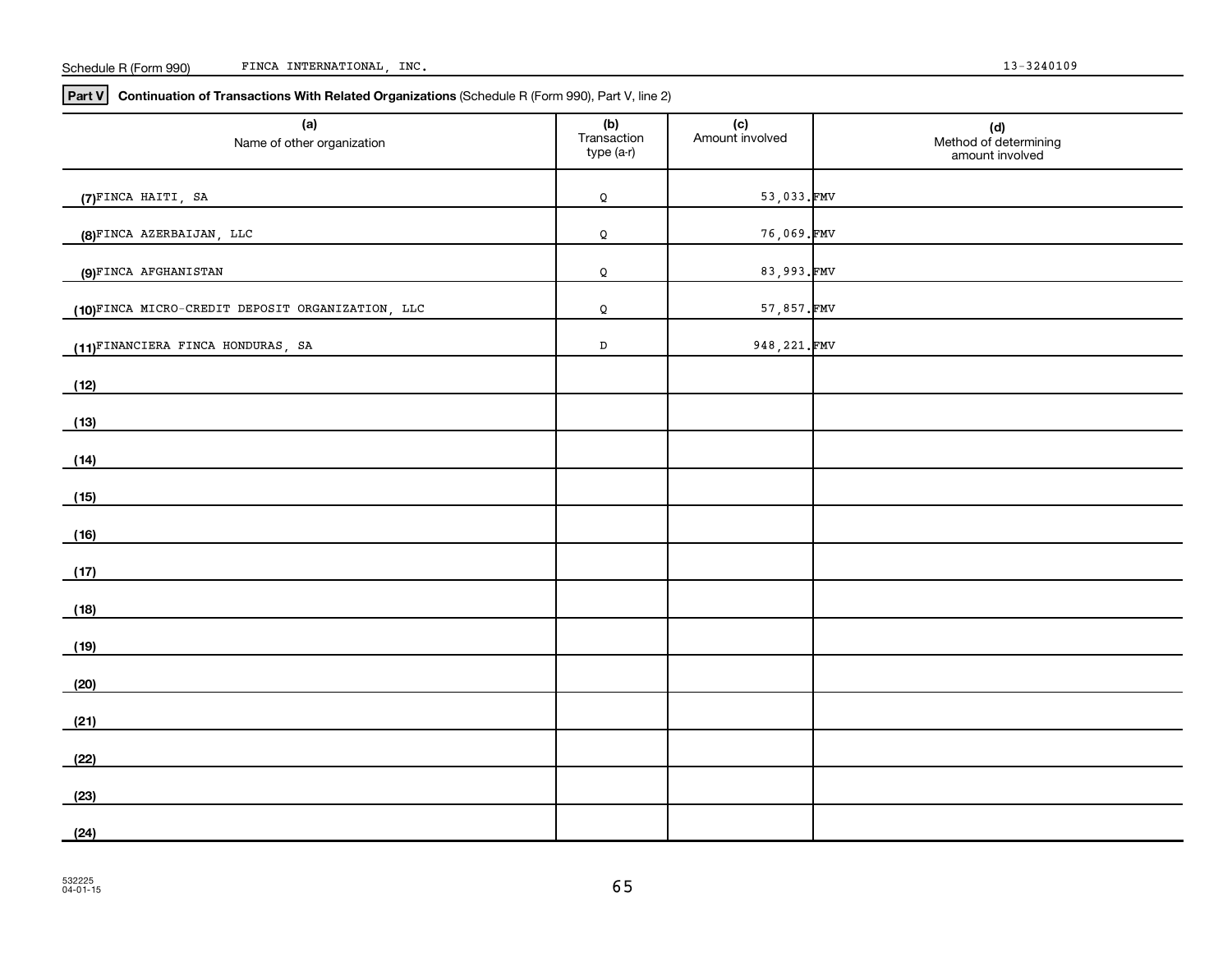Schedule R (Form 990) 2015 FINCA INTERNATIONAL, INC. Page 13-3240109 Page

Part VI Unrelated Organizations Taxable as a Partnership Complete if the organization answered "Yes" on Form 990, Part IV, line 37.

Provide the following information for each entity taxed as a partnership through which the organization conducted more than five percent of its activities (measured by total assets or gross revenue) that was not a related organization. See instructions regarding exclusion for certain investment partnerships.

| that machieve include eigenmation. See motionene regarding exercision for contain invectment partneremper<br>(a) | (b)              | (c) | (d)                                                                                                                                                                                                                       |                                                            | (f)      | (g)         |                                  | (h) | (i)                                                                                                             | (i)    | (k) |
|------------------------------------------------------------------------------------------------------------------|------------------|-----|---------------------------------------------------------------------------------------------------------------------------------------------------------------------------------------------------------------------------|------------------------------------------------------------|----------|-------------|----------------------------------|-----|-----------------------------------------------------------------------------------------------------------------|--------|-----|
| Name, address, and EIN                                                                                           | Primary activity |     |                                                                                                                                                                                                                           | $(e)$<br>Are all<br>partners sec.<br>$501(c)(3)$<br>orgs.? | Share of | Share of    |                                  |     |                                                                                                                 |        |     |
| of entity                                                                                                        |                  |     | Legal domicile<br>(state or foreign<br>(celated, unrelated,<br>country)<br>$\left.\begin{array}{c}\n\text{Predicted, unrelated, unrelated, unrelated, non-exculated from tax undersections 512-514)\n\end{array}\right\}$ |                                                            | total    | end-of-year | Disproportionate<br>allocations? |     | Code V-UBI<br>amount in box 20 managing<br>2 of Schedule K-1<br>Person of The Press No<br>(Form 1065)<br>Tes No |        |     |
|                                                                                                                  |                  |     |                                                                                                                                                                                                                           |                                                            | income   | assets      |                                  |     |                                                                                                                 |        |     |
|                                                                                                                  |                  |     |                                                                                                                                                                                                                           | Yes No                                                     |          |             | Yes No                           |     |                                                                                                                 | Yes NO |     |
|                                                                                                                  |                  |     |                                                                                                                                                                                                                           |                                                            |          |             |                                  |     |                                                                                                                 |        |     |
|                                                                                                                  |                  |     |                                                                                                                                                                                                                           |                                                            |          |             |                                  |     |                                                                                                                 |        |     |
|                                                                                                                  |                  |     |                                                                                                                                                                                                                           |                                                            |          |             |                                  |     |                                                                                                                 |        |     |
|                                                                                                                  |                  |     |                                                                                                                                                                                                                           |                                                            |          |             |                                  |     |                                                                                                                 |        |     |
|                                                                                                                  |                  |     |                                                                                                                                                                                                                           |                                                            |          |             |                                  |     |                                                                                                                 |        |     |
|                                                                                                                  |                  |     |                                                                                                                                                                                                                           |                                                            |          |             |                                  |     |                                                                                                                 |        |     |
|                                                                                                                  |                  |     |                                                                                                                                                                                                                           |                                                            |          |             |                                  |     |                                                                                                                 |        |     |
|                                                                                                                  |                  |     |                                                                                                                                                                                                                           |                                                            |          |             |                                  |     |                                                                                                                 |        |     |
|                                                                                                                  |                  |     |                                                                                                                                                                                                                           |                                                            |          |             |                                  |     |                                                                                                                 |        |     |
|                                                                                                                  |                  |     |                                                                                                                                                                                                                           |                                                            |          |             |                                  |     |                                                                                                                 |        |     |
|                                                                                                                  |                  |     |                                                                                                                                                                                                                           |                                                            |          |             |                                  |     |                                                                                                                 |        |     |
|                                                                                                                  |                  |     |                                                                                                                                                                                                                           |                                                            |          |             |                                  |     |                                                                                                                 |        |     |
|                                                                                                                  |                  |     |                                                                                                                                                                                                                           |                                                            |          |             |                                  |     |                                                                                                                 |        |     |
|                                                                                                                  |                  |     |                                                                                                                                                                                                                           |                                                            |          |             |                                  |     |                                                                                                                 |        |     |
|                                                                                                                  |                  |     |                                                                                                                                                                                                                           |                                                            |          |             |                                  |     |                                                                                                                 |        |     |
|                                                                                                                  |                  |     |                                                                                                                                                                                                                           |                                                            |          |             |                                  |     |                                                                                                                 |        |     |
|                                                                                                                  |                  |     |                                                                                                                                                                                                                           |                                                            |          |             |                                  |     |                                                                                                                 |        |     |
|                                                                                                                  |                  |     |                                                                                                                                                                                                                           |                                                            |          |             |                                  |     |                                                                                                                 |        |     |
|                                                                                                                  |                  |     |                                                                                                                                                                                                                           |                                                            |          |             |                                  |     |                                                                                                                 |        |     |
|                                                                                                                  |                  |     |                                                                                                                                                                                                                           |                                                            |          |             |                                  |     |                                                                                                                 |        |     |
|                                                                                                                  |                  |     |                                                                                                                                                                                                                           |                                                            |          |             |                                  |     |                                                                                                                 |        |     |
|                                                                                                                  |                  |     |                                                                                                                                                                                                                           |                                                            |          |             |                                  |     |                                                                                                                 |        |     |
|                                                                                                                  |                  |     |                                                                                                                                                                                                                           |                                                            |          |             |                                  |     |                                                                                                                 |        |     |
|                                                                                                                  |                  |     |                                                                                                                                                                                                                           |                                                            |          |             |                                  |     |                                                                                                                 |        |     |
|                                                                                                                  |                  |     |                                                                                                                                                                                                                           |                                                            |          |             |                                  |     |                                                                                                                 |        |     |
|                                                                                                                  |                  |     |                                                                                                                                                                                                                           |                                                            |          |             |                                  |     |                                                                                                                 |        |     |
|                                                                                                                  |                  |     |                                                                                                                                                                                                                           |                                                            |          |             |                                  |     |                                                                                                                 |        |     |
|                                                                                                                  |                  |     |                                                                                                                                                                                                                           |                                                            |          |             |                                  |     |                                                                                                                 |        |     |
|                                                                                                                  |                  |     |                                                                                                                                                                                                                           |                                                            |          |             |                                  |     |                                                                                                                 |        |     |
|                                                                                                                  |                  |     |                                                                                                                                                                                                                           |                                                            |          |             |                                  |     |                                                                                                                 |        |     |
|                                                                                                                  |                  |     |                                                                                                                                                                                                                           |                                                            |          |             |                                  |     |                                                                                                                 |        |     |
|                                                                                                                  |                  |     |                                                                                                                                                                                                                           |                                                            |          |             |                                  |     |                                                                                                                 |        |     |
|                                                                                                                  |                  |     |                                                                                                                                                                                                                           |                                                            |          |             |                                  |     |                                                                                                                 |        |     |
|                                                                                                                  |                  |     |                                                                                                                                                                                                                           |                                                            |          |             |                                  |     |                                                                                                                 |        |     |
|                                                                                                                  |                  |     |                                                                                                                                                                                                                           |                                                            |          |             |                                  |     |                                                                                                                 |        |     |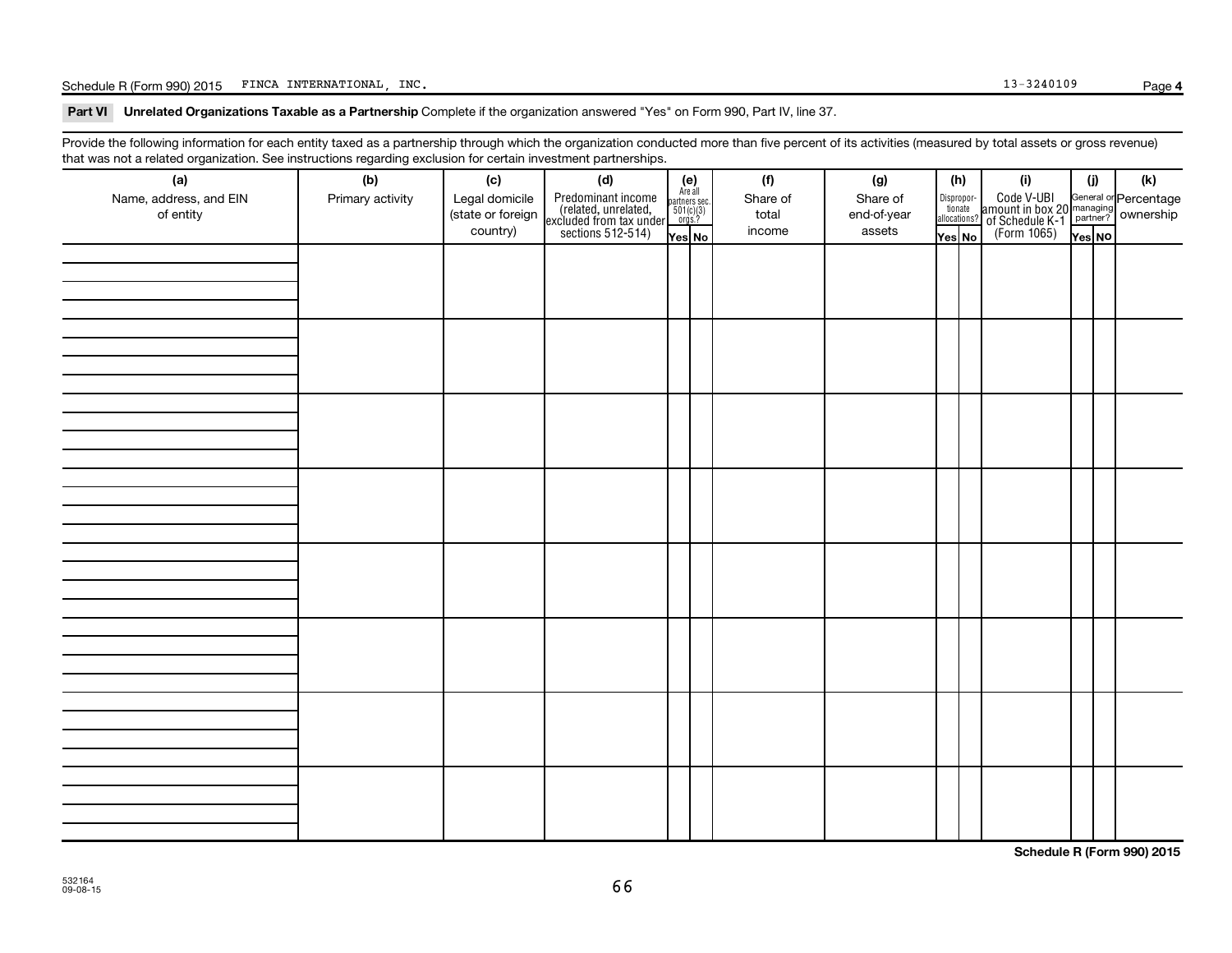## **Part VII Supplemental Information**

Provide additional information for responses to questions on Schedule R (see instructions).

PART II, IDENTIFICATION OF RELATED TAX-EXEMPT ORGANIZATIONS:

NAME OF RELATED ORGANIZATION:

FUNDACION INTEGRAL COMUNITARIA, AC

DIRECT CONTROLLING ENTITY: FINCA MICROFINANCE HOLDING COMPANY, LLC

NAME AND ADDRESS OF RELATED ORGANIZATION:

ASOCIACION DE FOMENTO INTEGRAL COMUNITARIA DE

EL SALVADOR, PASEO GENERAL ESCALON Y CALLE CIRCUNVALACION

SAN SALVADOR, EL SALVADOR

DIRECT CONTROLLING ENTITY: FINCA MICROFINANCE HOLDING COMPANY, LLC

NAME OF RELATED ORGANIZATION:

FINCA HAITI

DIRECT CONTROLLING ENTITY: FINCA MICROFINANCE HOLDING COMPANY, LLC

NAME OF RELATED ORGANIZATION:

FUNDACION INTERNACIONAL PARA LA ASISTENCIA COMUNITARIA

DIRECT CONTROLLING ENTITY: FINCA MICROFINANCE HOLDING COMPANY, LLC

NAME OF RELATED ORGANIZATION:

FUNDACION INTERNACIONAL PARA LA ASISTENCIA COMUNITARIA

DIRECT CONTROLLING ENTITY: FINCA MICROFINANCE HOLDING COMPANY, LLC

NAME OF RELATED ORGANIZATION:

FUNDACION INTERNACIONAL PARA LA ASISTENCIA COMUNITARIA

DIRECT CONTROLLING ENTITY: FINCA MICROFINANCE HOLDING COMPANY, LLC

532165 09-08-15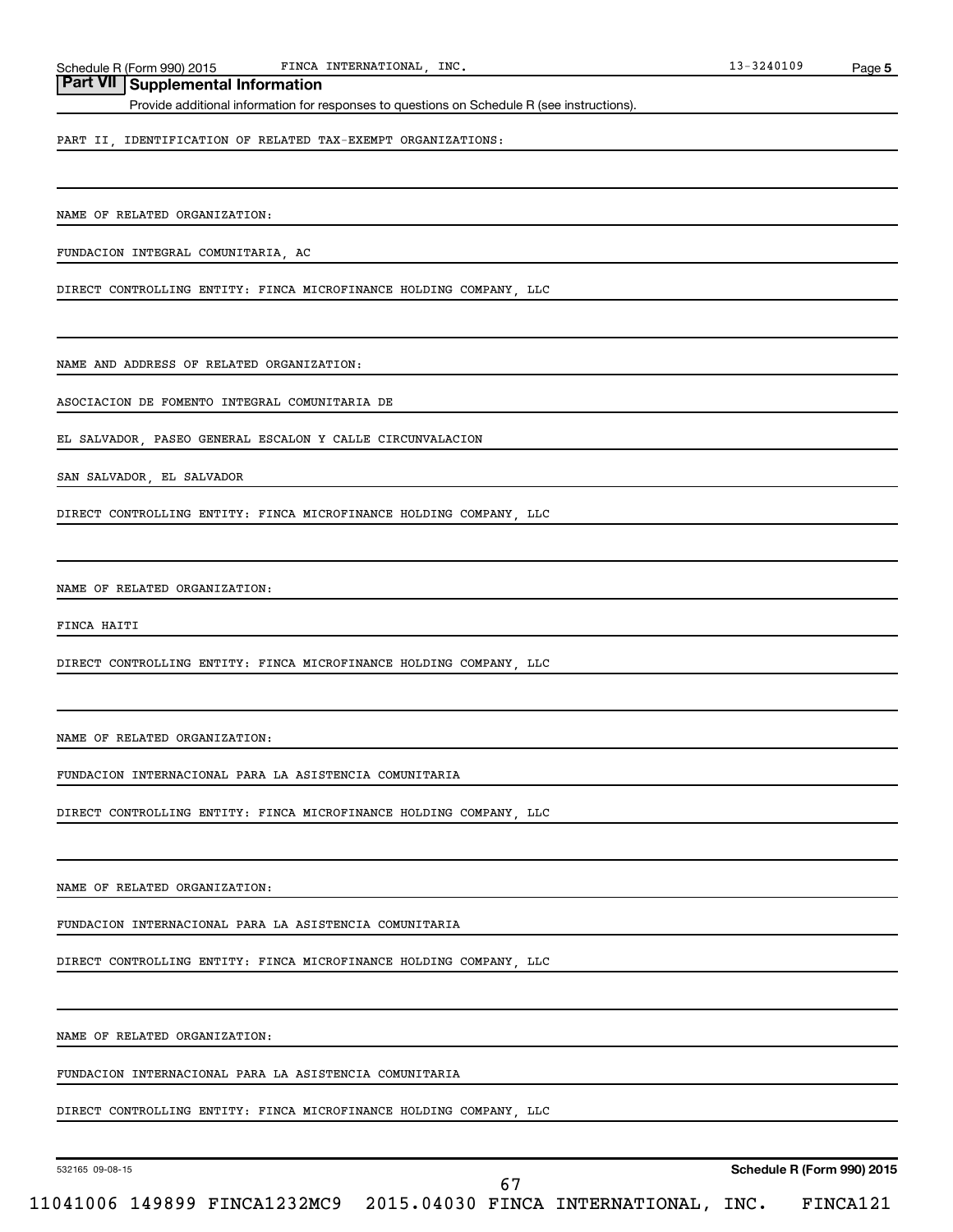## **Part VII Supplemental Information**

Provide additional information for responses to questions on Schedule R (see instructions).

PART IV, IDENTIFICATION OF RELATED ORGANIZATIONS TAXABLE AS CORP OR TRUST:

NAME OF RELATED ORGANIZATION:

FINCA AFGHANISTAN

DIRECT CONTROLLING ENTITY: FINCA MICROFINANCE COOPERATIEF U.A.

NAME OF RELATED ORGANIZATION:

FINCA UNIVERSAL CREDIT ORGANIZATION CJSC

DIRECT CONTROLLING ENTITY: FINCA MICROFINANCE COOPERATIEF U.A.

NAME OF RELATED ORGANIZATION:

FINCA AZERBAIJAN, LLC

DIRECT CONTROLLING ENTITY: FINCA MICROFINANCE COOPERATIEF U.A.

NAME OF RELATED ORGANIZATION:

FINCA D.R. CONGO SARL

DIRECT CONTROLLING ENTITY: FINCA MICROFINANCE HOLDING COMPANY, LLC

NAME OF RELATED ORGANIZATION:

FINCASERVICES - EURASIA, LLC

DIRECT CONTROLLING ENTITY: FINCA MICROFINANCE HOLDING COMPANY, LLC

NAME OF RELATED ORGANIZATION:

JSC MFO FINCA

DIRECT CONTROLLING ENTITY: FINCA MICROFINANCE COOPERATIEF U.A.

NAME OF RELATED ORGANIZATION:

FINCA MICROFINANZAS, SA DE CV

532165 09-08-15

68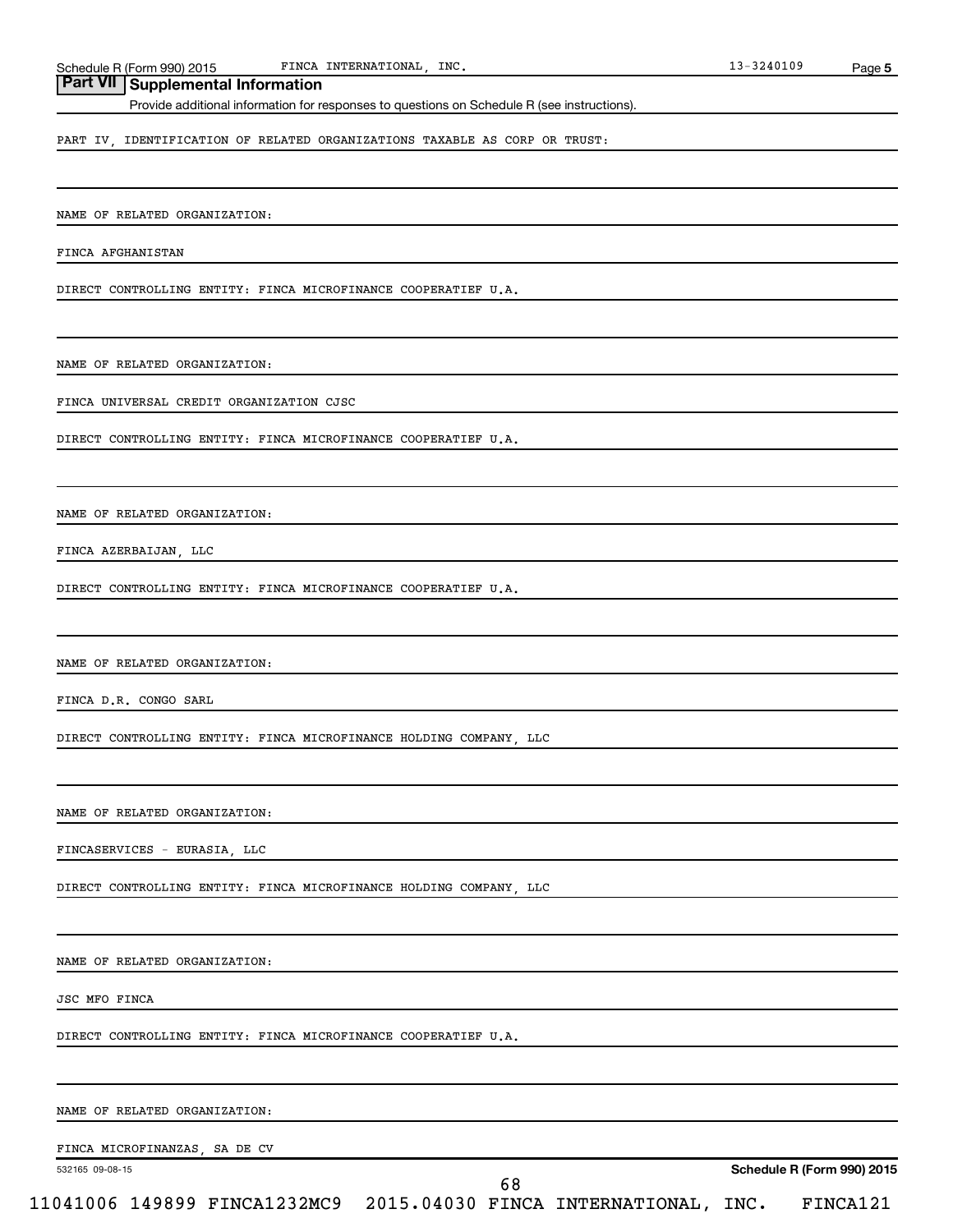## **Part VII Supplemental Information**

Provide additional information for responses to questions on Schedule R (see instructions).

DIRECT CONTROLLING ENTITY: FINCA MICROFINANCE HOLDING COMPANY, LLC

NAME OF RELATED ORGANIZATION:

BANCO PARA LA ASISTENCIA COMUNITARIA FINCA SA

DIRECT CONTROLLING ENTITY: FINCA MICROFINANCE HOLDING COMPANY, LLC

NAME OF RELATED ORGANIZATION:

FINANCIERA FINCA HONDURAS, SA

DIRECT CONTROLLING ENTITY: FINCA MICROFINANCE HOLDING COMPANY, LLC

NAME OF RELATED ORGANIZATION:

FINCA HAITI SA

DIRECT CONTROLLING ENTITY: FINCA MICROFINANCE HOLDING COMPANY, LLC

NAME OF RELATED ORGANIZATION:

FINCA MICROFINANZAS SA

DIRECT CONTROLLING ENTITY: FINCA MICROFINANCE HOLDING COMPANY, LLC

NAME OF RELATED ORGANIZATION:

FINCASERVICIOS - LATINOAMERICA SA

DIRECT CONTROLLING ENTITY: FINCA MICROFINANCE HOLDING COMPANY, LLC

NAME OF RELATED ORGANIZATION:

TENEDORA FINCA, S.A.P.I. DE C.V.

DIRECT CONTROLLING ENTITY: FINCA MICROFINANCE HOLDING COMPANY, LLC

NAME OF RELATED ORGANIZATION:

FINCA LIMITED (MALAWI)

532165 09-08-15

69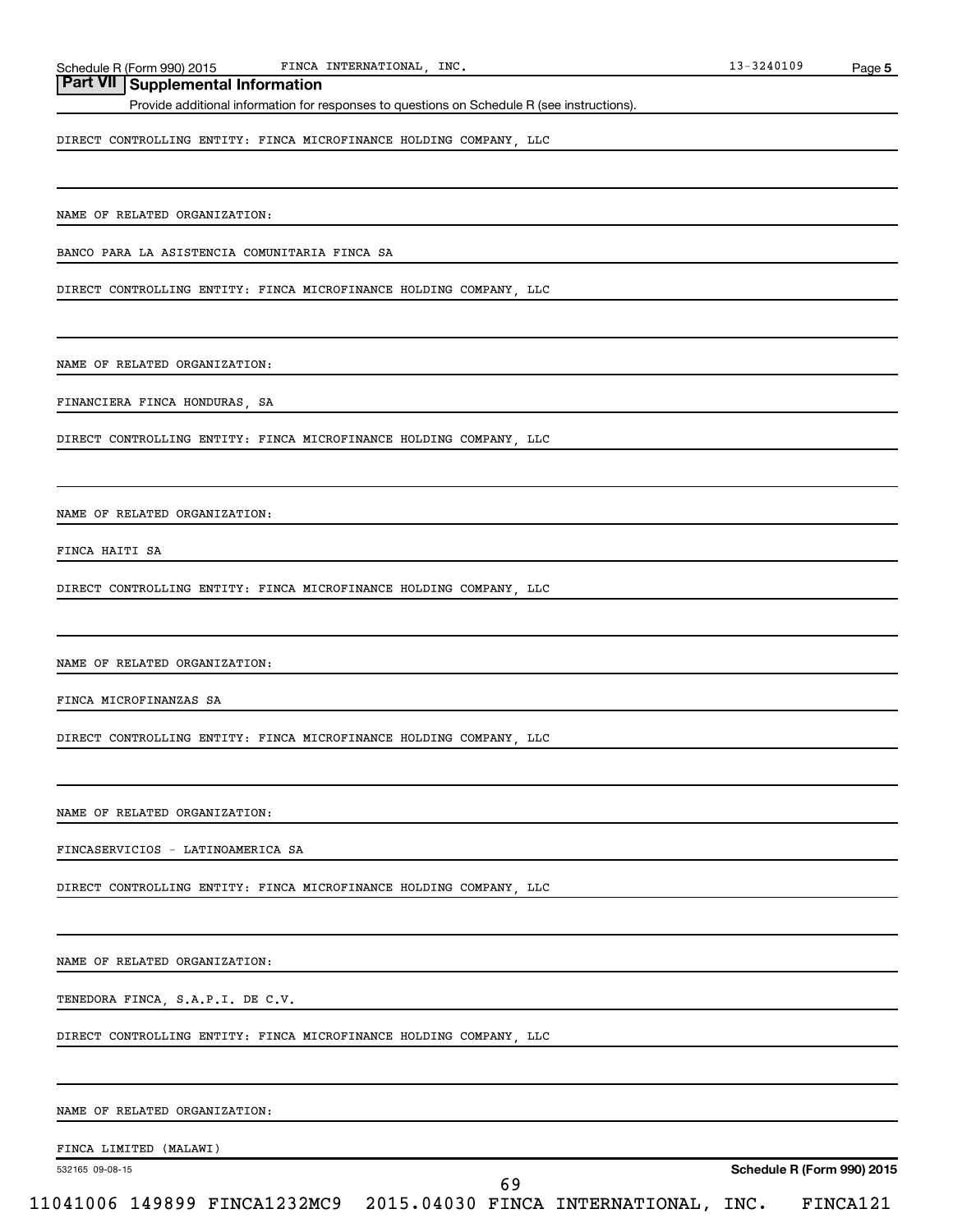## **Part VII Supplemental Information**

Provide additional information for responses to questions on Schedule R (see instructions).

DIRECT CONTROLLING ENTITY: FINCA MICROFINANCE COOPERATIEF U.A.

NAME OF RELATED ORGANIZATION:

FINCA MICRO-CREDIT COMPANY CJSC

DIRECT CONTROLLING ENTITY: FINCA MICROFINANCE HOLDING COMPANY, LLC

NAME OF RELATED ORGANIZATION:

FINCA KOSOVE S.H.A.

DIRECT CONTROLLING ENTITY: FINCA MICROFINANCE HOLDING COMPANY, LLC

NAME OF RELATED ORGANIZATION:

SPECIALIZED MICRO LOANS (PRIVATE SHAREHOLDING COMPANY)

DIRECT CONTROLLING ENTITY: FINCA MICROFINANCE HOLDING COMPANY, LLC

NAME OF RELATED ORGANIZATION:

FINCA MICROFINANCE BANK LIMITED

DIRECT CONTROLLING ENTITY: FINCA MICROFINANCE COOPERATIEF U.A.

NAME OF RELATED ORGANIZATION:

FINANCIERA FINCA NICARAGUA, SA

DIRECT CONTROLLING ENTITY: FINCA MICROFINANCE HOLDING COMPANY, LLC

NAME OF RELATED ORGANIZATION:

FINCA NETWORK SUPPORT BV

DIRECT CONTROLLING ENTITY: FINCA MICROFINANCE COOPERATIEF U.A.

NAME OF RELATED ORGANIZATION:

FINCA MICROFINANCE COOPERATIEF U.A.

532165 09-08-15

70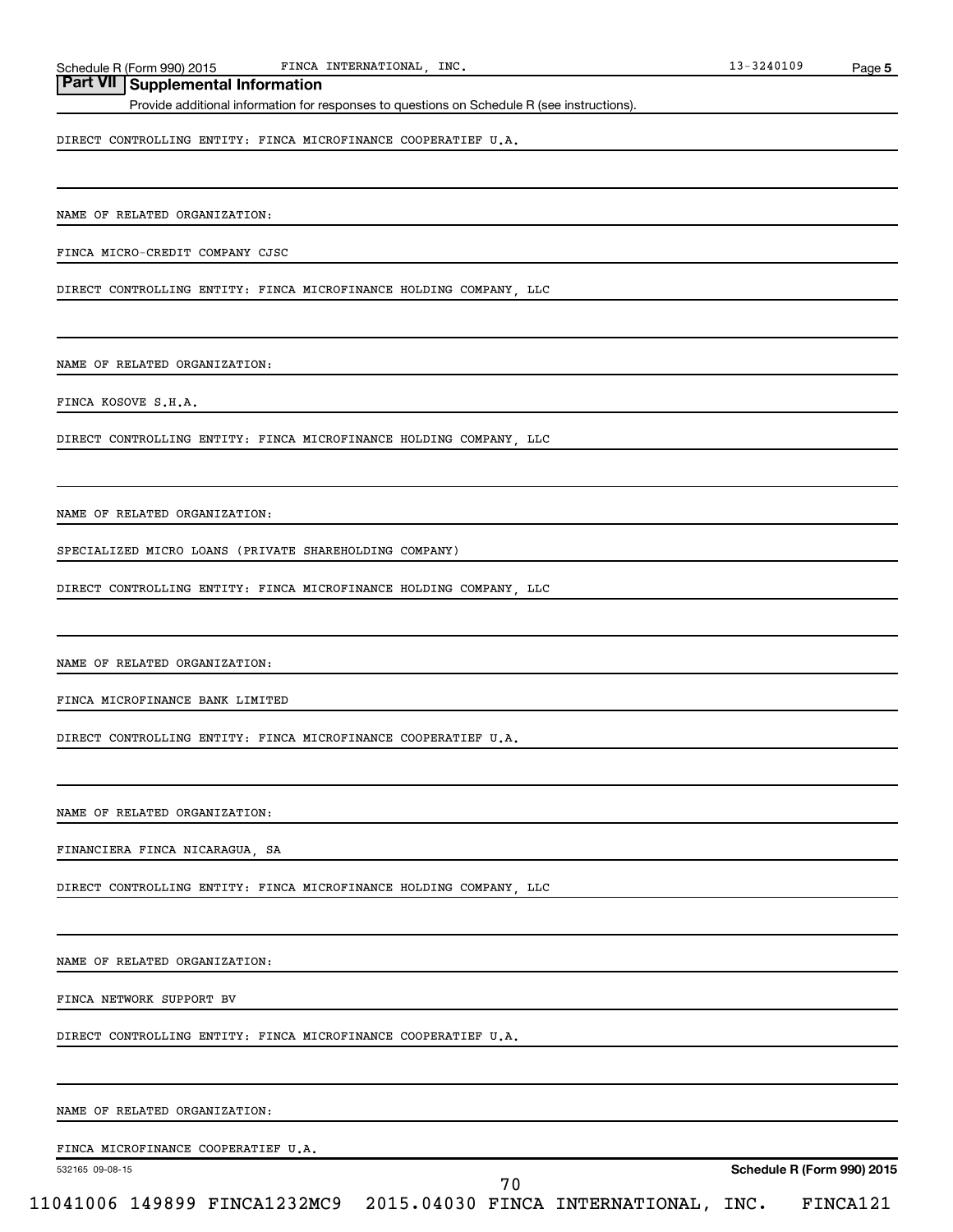## **Part VII Supplemental Information**

Provide additional information for responses to questions on Schedule R (see instructions).

DIRECT CONTROLLING ENTITY: FINCA MICROFINANCE HOLDING COMPANY, LLC

NAME OF RELATED ORGANIZATION:

FINANCIERA FINCA S.A. DE C.V. SOFOM

DIRECT CONTROLLING ENTITY: TENEDORA FINCA, S.A.P.I. DE C.V.

NAME OF RELATED ORGANIZATION:

FINCA UGANDA LIMITED

DIRECT CONTROLLING ENTITY: FINCA MICROFINANCE COOPERATIEF U.A.

NAME OF RELATED ORGANIZATION:

FINCA TANZANIA LIMITED

DIRECT CONTROLLING ENTITY: FINCA MICROFINANCE HOLDING COMPANY, LLC

NAME OF RELATED ORGANIZATION:

FINCA MICRO-CREDIT DEPOSIT ORGANIZATION LLC

DIRECT CONTROLLING ENTITY: FINCA MICROFINANCE HOLDING COMPANY, LLC

NAME OF RELATED ORGANIZATION:

FINCA CJSC

DIRECT CONTROLLING ENTITY: FINCA MICROFINANCE HOLDING COMPANY, LLC

NAME OF RELATED ORGANIZATION:

FINCA MICROFINANCE BANK LIMITED

DIRECT CONTROLLING ENTITY: FINCA MICROFINANCE COOPERATIEF U.A.

NAME OF RELATED ORGANIZATION:

FINCA SERVICES USA, LLC

532165 09-08-15